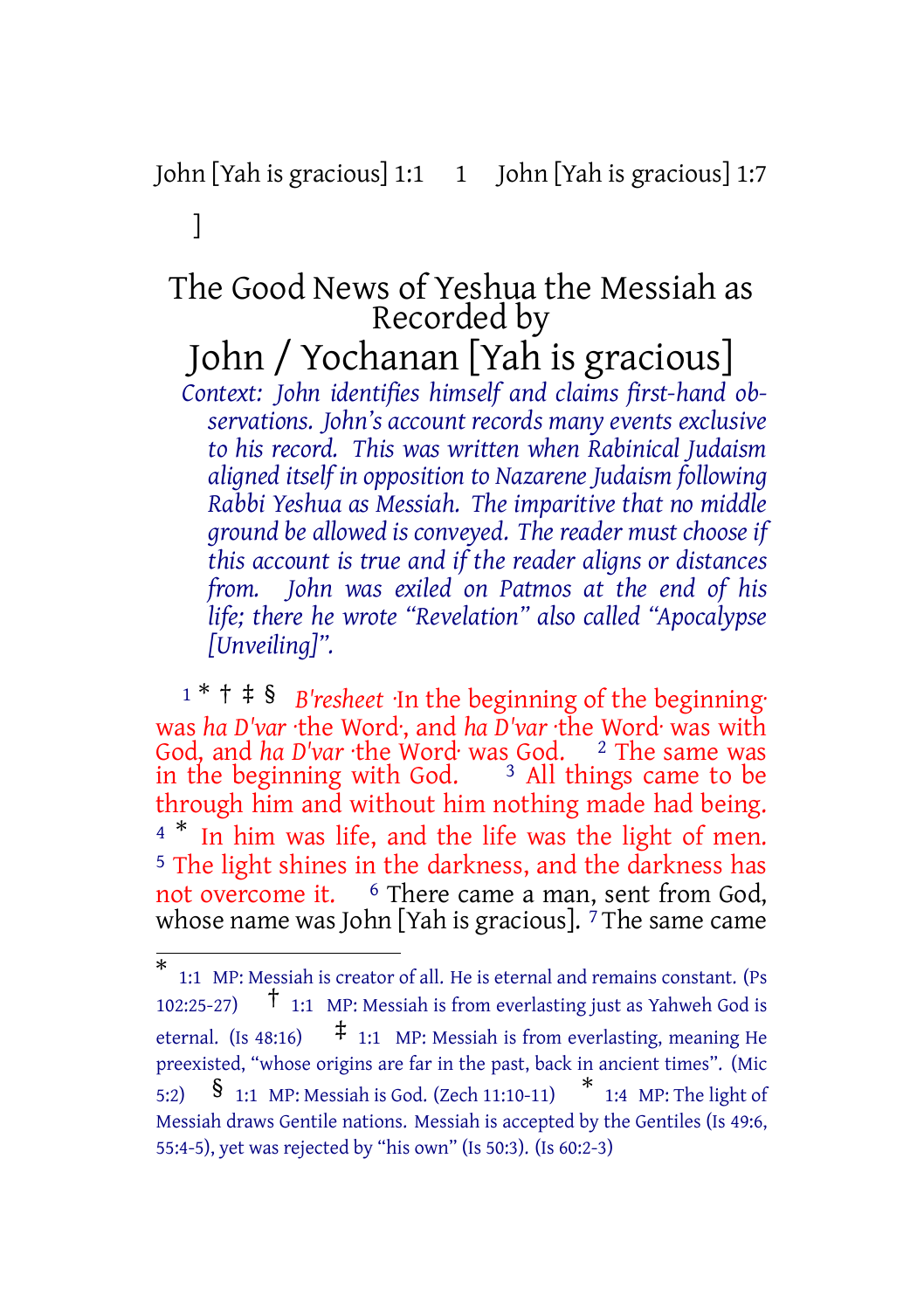John [Yah is gracious] 1:8 2 John [Yah is gracious] 1:15

as a witness, that he might testify about the light, that all might believe through him. 8 He was not the light, but was sent that he might testify about the light.  $9^{\dagger}$  The true light that enlightens everyone was coming into the world.

<sup>10</sup> He was in the world, and the world was made through him, and the world didn't recognize him.  $11 \neq$ § He came to his own, and those who were his own didn't receive him. <sup>12</sup> But as many as received him, to them he gave  $12$  But as many as received him, to them he gave the right to become God's children, to those who believe in his name: 13who were born not of blood, nor of the will of the flesh, nor of the will of man, but of God.  $14 * †$   $\neq$  §  $*$ *Ha D'var* ·The Word· became flesh, and tabernacled among us. We saw his *shekhinah* ·manifest weighty glory and presence of God·, such *shekhinah* ·manifest weighty glory and presence of God· as ofthe one and only Son ofthe *Abba* ·Father·, full of grace and truth. 15 John [Yah is gracious] testified about him. He cried out, saying, "This was he of whom I said, 'He who comes after me has surpassed

<sup>†</sup> 1:9 MP: The Light shines with the glory of God, yet darkness covers the people, (lack of understanding). (Is  $60:1-2$ )  $\uparrow$  1:11 MP: Rejected by the Jews. (Ps 69:8)  $\S$  1:11 MP: Messiah is rejected by his own Jewish people, "we did not esteem him". Yet (Is 49:6 and 60:1-3) says the Messiah's light draws the Gentiles to Him. (Is 53:3) \* 1:14 MP: "Your Righteousness" refers to the fullness of the seven fold Spirit of God (Is 11:1-2) and the perfection of graces and virtues without measure, "full of grace and truth" (John 1:14). This qualifies Messiah to be Mediator and Righteous Judge. (Is 11:2; Is 53:11). (Ps 72:1) † 1:14 MP: "a child is born," Messiah has <sup>a</sup> human body of flesh and bone. (Is 9:6)  $\pm$  1:14 MP: Messiah has the titles of Yahweh and God associated with him (similar to the Angel of Yahweh in Ex 23:20-21). (See also Index: "The Angel of Yahweh). (Is 40:3, 40:b-10)  $\$$  1:14 MP: Messiah is sent by GOD to dwell among his people, Gentiles joining Jews. (Zech 2:10-11) \* 1:14 MP: Messiah is both God and man. (Zech 12:10)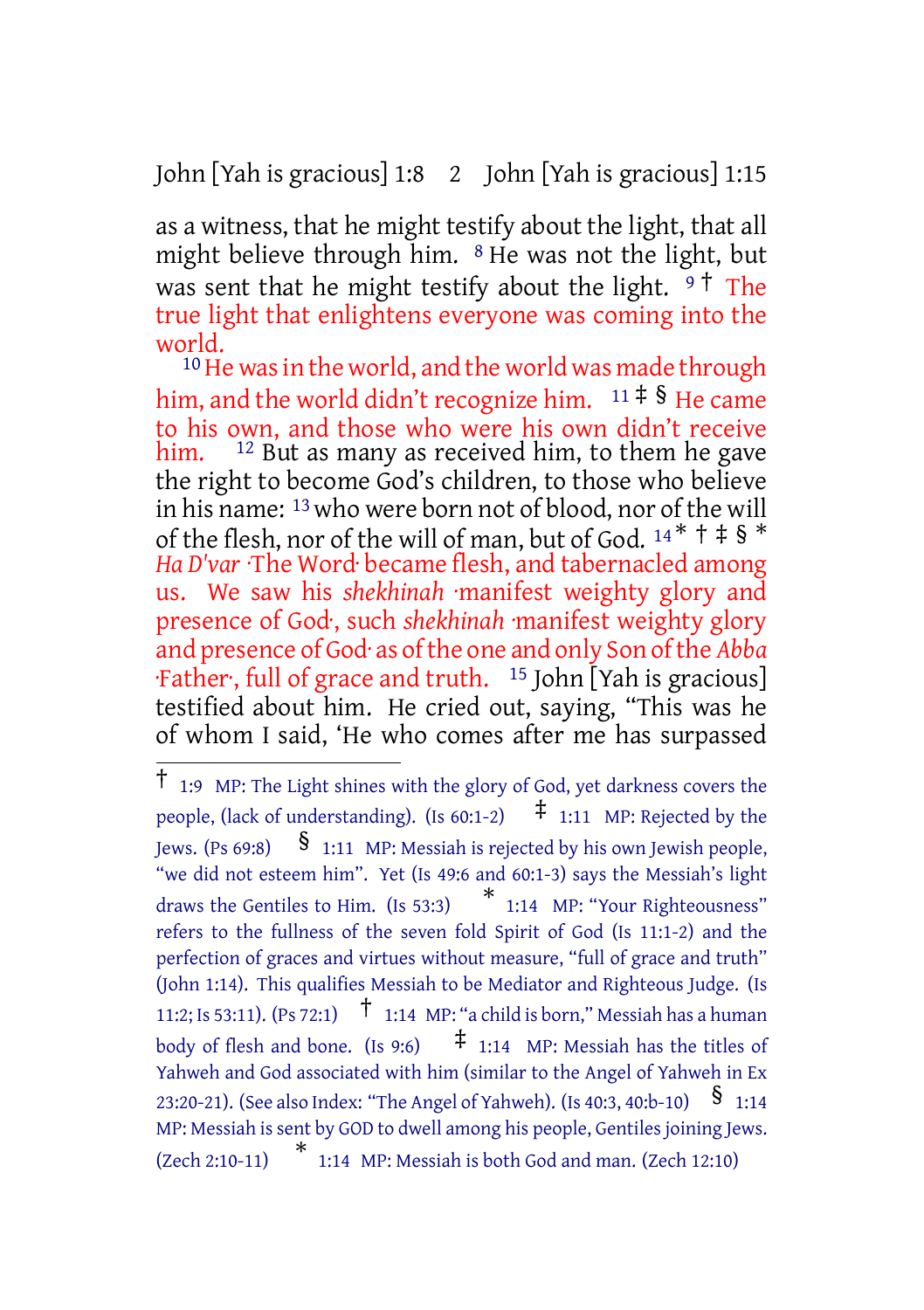John [Yah is gracious] 1:16 3 John [Yah is gracious] 1:25

me, for he was before me.' " <sup>16</sup> † From his fullness we all received grace upon grace. 17 For the *Torah* ·Teaching· was given through Moses [Drawn out]; grace and truth came through Yeshua Messiah [Salvation Anointed one]. <sup>18</sup> No one has seen God at any time. The one and only Son, who is in the bosom of *Abba* ·Father familiar, Dear Dad; he has declared him.

19 This is John [Yah is gracious]'s testimony, when the Jews sent priests and Levites [Descendants of United with] from Jerusalem [City of peace] to ask him, "Who are you?"

20 He declared, and didn't deny, but he declared, "I am not the Messiah [Anointed one]."

21 They asked him, "What then? Are you Elijah [My God Yah]?"

He said, "I am not."

"Are you the prophet?"

He answered, "No."

<sup>22</sup>  $\ddagger$  They said therefore to him, "Who are you? Give us an answer to take back to those who sent us. What do you say about yourself?"

23 He said, "I am *the voice of one crying in the wilderness, 'Make straight the way of MarYah [Master Yahweh],'* § as Isaiah [Salvation of Yah] the prophet said."

24 The ones who had been sent were from the Pharisees [Separated]. <sup>25</sup> They asked him, "Why then do you baptize, if you are not the Messiah [Anointed one], nor Elijah [My God Yah], nor the prophet?"

<sup>†</sup> 1:16 MP: Messiah is referred to as the altogether lovely one. (Song of Songs 5:16)  $\pm$  1:22 MP: Pathway for the upright, those who are clean, to walk in, (waters in the desert Is 35:7) and not for those unclean. (See also Is 29:18-19). § 1:23 Quoted from Is 40:3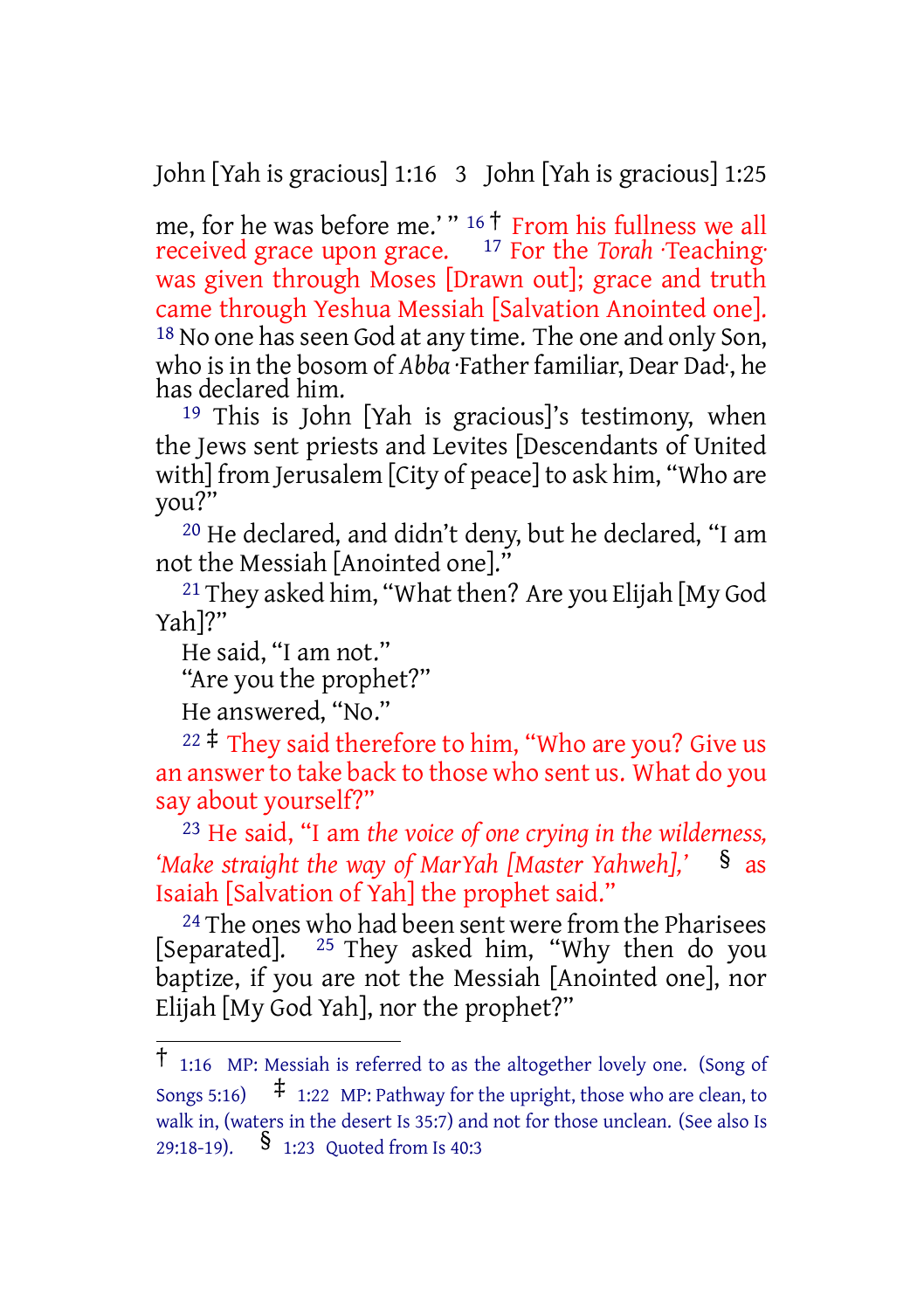John [Yah is gracious] 1:26 4 John [Yah is gracious] 1:31

 $26 *$  John [Yah is gracious] answered them, "I baptize in water, but among you stands one whom you don't know.  $27$  He is the one who comes after me, who is  $27$  He is the one who comes after me, who is preferred before me, whose sandal strap I'm not worthy to loosen." 28 These things were done in Bethany [House of affliction] beyond the Jordan [Descender], where John [Yah is gracious] was baptizing.

29 The next day, he saw Yeshua [Salvation] coming to him, and said,  $\dagger$   $\ddagger$  "Behold, the Lamb of God, § who takes away the sin of the world!  $30$  This is he of whom I said, 'After me comes a man who is preferred before me, for he was before me.'  $31$  I didn't know him, but for this reason I came baptizing in water: that he

<sup>\*</sup> 1:26 MP: God willset Messiah apart amidst people who do notrecognize or understand (in darkness). (Is 60:2)  $\uparrow$  1:29 MP: Messiah is like a sacrificial lamb - "God will provide himself a lamb." (Gen 22:8)  $\pm$  1:29 MP: Messiah, in likeness of a sacrificial lamb, is silent before his accusers. (See also Ps 35:11). (Is 53:7)  $\frac{1}{29}$  MP: The blessing will come "in your seed." - Seed refers to refers to Messiah, as promised in (Gen 3:15). This is the blessing, to restore right relationship with God. (Gen 12:7)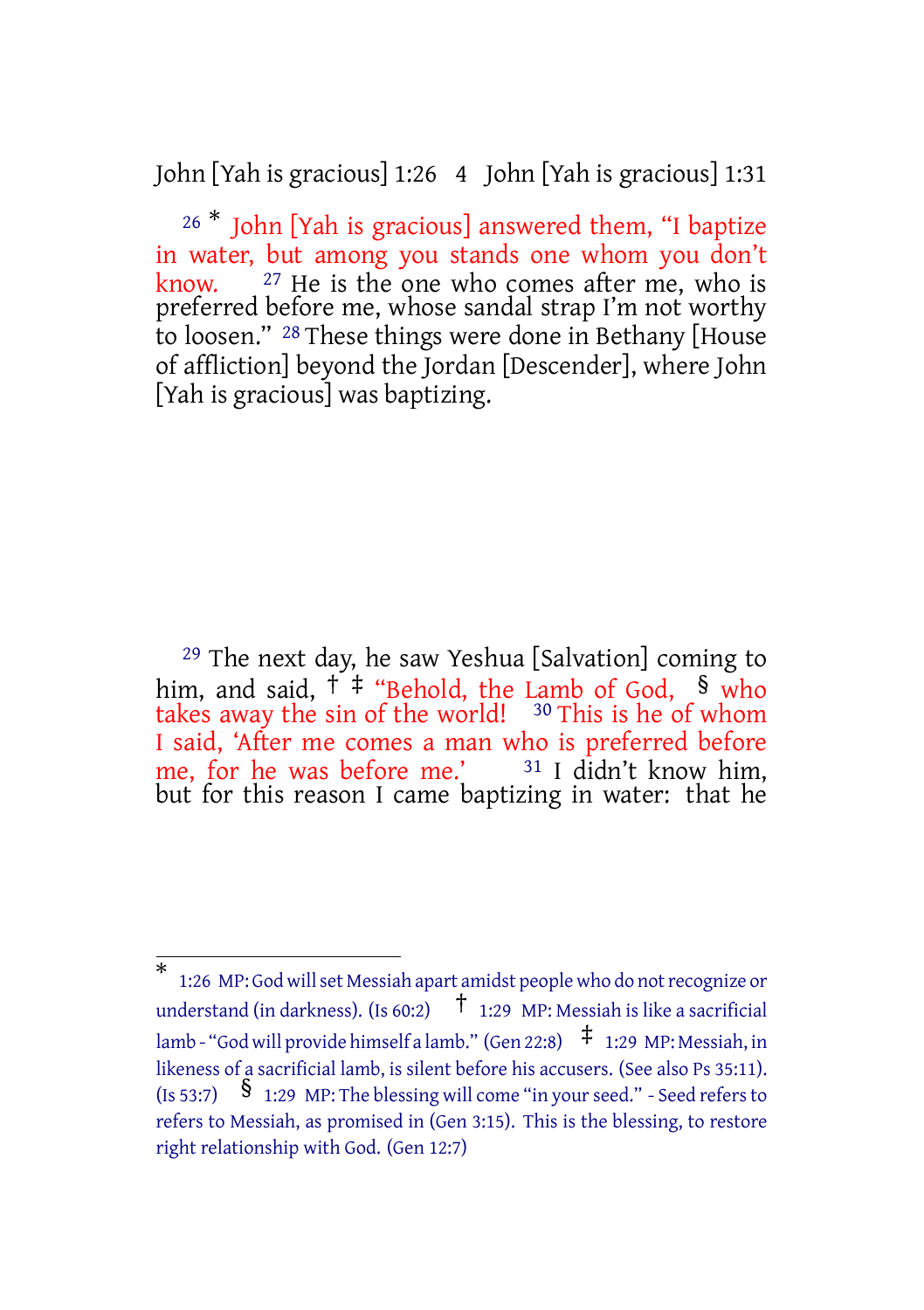John [Yah is gracious] 1:32 5 John [Yah is gracious] 1:36

would be revealed to Israel [God prevails]."  $32 * †$  John [Yah is gracious] testified, saying, "I have seen *haRuach* [the Spirit] descending like a dove out of heaven, and it remained on him.  $33$  I didn't recognize him, but he who sent me to baptize in water, he said to me, 'On whomever you will see *haRuach* [the Spirit] descending, and remaining on him, the same is he who baptizes in *Ruach haKodesh* [Spirit of the Holiness].' <sup>34</sup> ‡ I have seen, and have testified that this is the *Ben-Elohim* · Son of Elohim God<sup>.</sup>

 $35$  Again, the next day, John [Yah is gracious] was standing with two of his disciples, <sup>36</sup> and he looked at

<sup>\*</sup> 1:32 MPr: Rambam explains: In the days of King Messiah, when his kingdom is established and all Israel are gathered into it, the descent from all Israel will be confirmed by him through the Holy Spirit which will rest upon him, as it is written, And he shall sit as a refiner and purifier of silver, and he shall purify the sons of Levi, and purge them as gold and silver (Mal. 3:3). First he will purify the children of Levi [United with] and will clarify, "this one is of priestly descent, and this one is of Levitical descent." And he will reject those who are not descended of Israel, as it written, "and the Governor said to them that they should not eat the most holy things till there stood up a priest with 'urim and thummin" (Ezra 2:63). From this you learn that the presumption of descent will be confirmed, and those with established descent will be announced by *Ruach haKodesh* [Spirit of the Holiness]. And he will establish the descent not merely from Israel but between each tribal descendant. (Mishne Torah [Second Torah] written by RamBam – Hilchot Melachim, c. 12. sect. 3). (Mal 3:3)  $\uparrow$  1:32 MP: The Messiah possesses the complete (seven) anointing of the Spirit of God upon him. (Consider the purpose of the Spirit, Is 11:2). Special Considerations: Seven is the number of complete fullness. (Is 11:2) Note: This phrase is repeated in (Rev 1:4, 3:1, 4:5, 5:6). All attributes listed are associated with "the Spirit of God" in Old Covenant working with humans, therefore we can liken this to the ministry of the Holy Spirit in the New Covenant because of the sameness.  $\pm$  1:34 MP: Messiah is the Son of God, "a son is given". Hence Messiah has divine origins. (Is 9:6)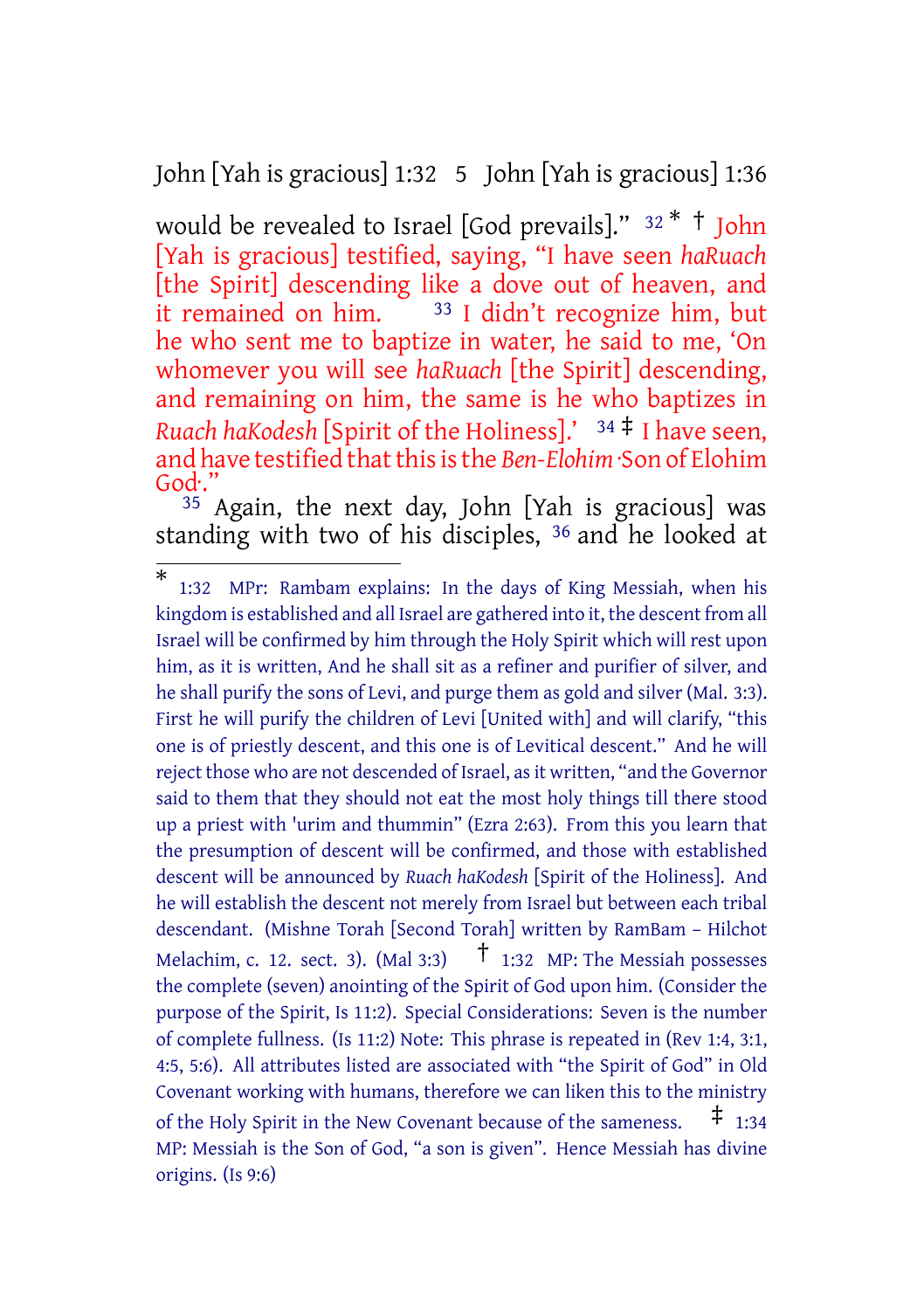John [Yah is gracious] 1:37 6 John [Yah is gracious] 1:46

Yeshua [Salvation] as he walked, and said, "Behold, the Lamb of God!" 37 The two disciples heard him speak, and they followed Yeshua [Salvation]. <sup>38</sup> Yeshua [Salvation] turned, and saw them following, and said to them, "What are you looking for?"

They said to him, "Rabbi ·Teacher" (which is to say, being interpreted, Teacher), "where are you staying?"

39 He said to them, "Come, and see."

They came and saw where he was staying, and they stayed with him that day. It was about four o'clock in the afternoon. 40 One of the two who heard John [Yah is gracious], and followed him, was Andrew [Manly], Simeon Peter [Hearing Rock]'s brother. 41 He first found his own brother, Simeon [Hearing], and said to him, "We have found the Messiah [Anointed one]!" (which is, being interpreted, *Moshiach* ·Anointed one·). 42 He brought him to Yeshua [Salvation]. Yeshua [Salvation] looked at him, and said, "You are Simeon [Hearing] the son of Jonah [Dove]. You shall be called Cephas" (which is by interpretation, Peter  $[Rock]$ ). <sup>43</sup> On the next day, he was determined to go out into Galilee [District, Circuit], and he found Philip [Loves horses]. Yeshua [Salvation] said to him, "Follow me." 44 Now Philip [Loves horses] was from Bethsaida, of the city of Andrew [Manly] and Peter [Rock]. 45 Philip [Loves horses] found Nathanael [Given by God], and said to him, "We have found the one that Moses [Drawn out] wrote about in the *Torah* ·Teaching·, and the Prophets— it is Yeshua [Salvation] son of Joseph [May he add] from Nazareth [Branch, Separated one]."

46 Nathanael [Given by God]said to him, "Can any good thing come out of Nazareth [Branch, Separated one]?"

Philip [Loves horses] said to him, "Come and see."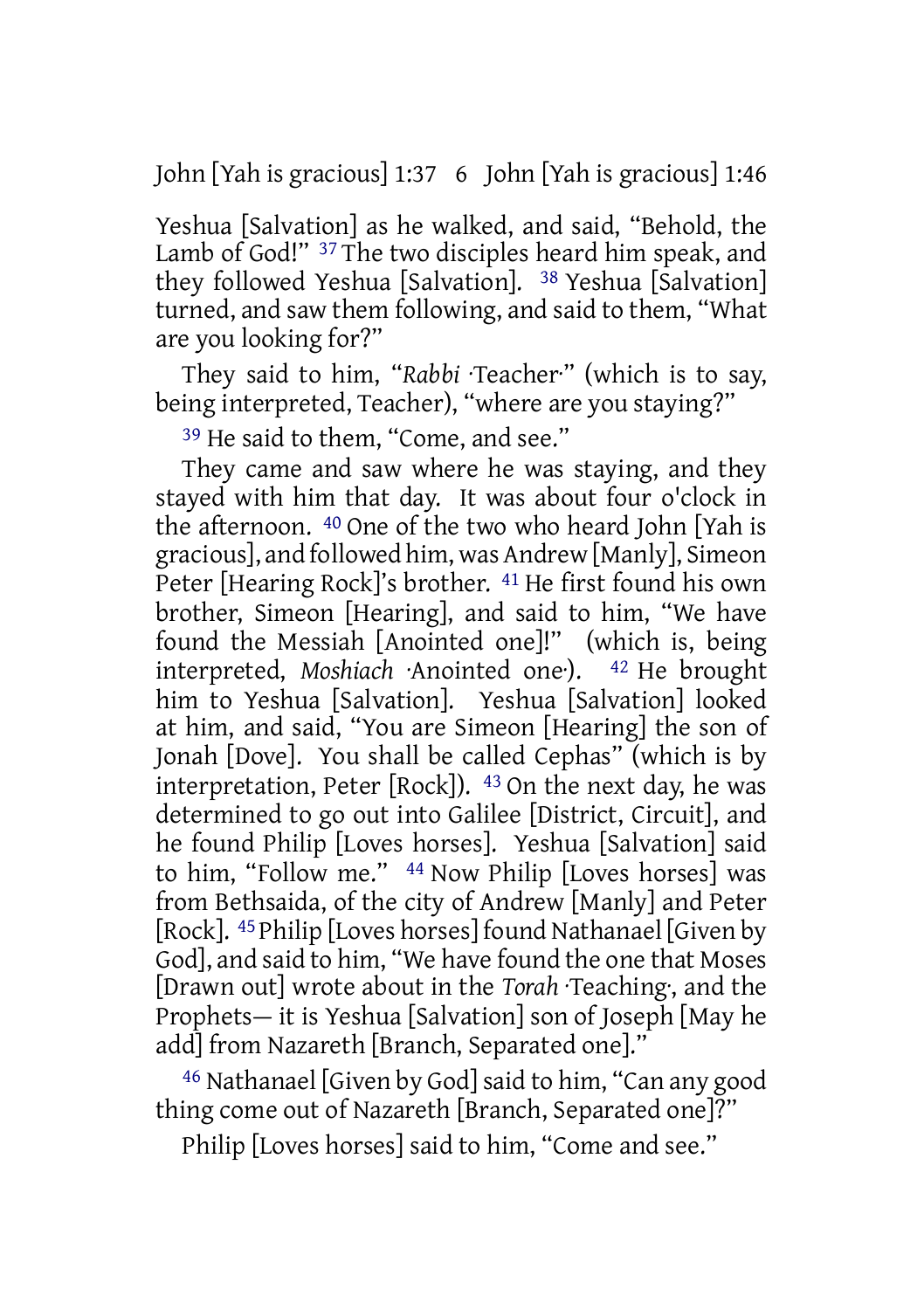John [Yah is gracious] 1:47 7 John [Yah is gracious] 2:3

<sup>47</sup> § Yeshua [Salvation] saw Nathanael [Given by God] coming to him, and said about him, "Behold, an Israelite [Descendant of God prevails] indeed, in whom is no deceit!"

48<sup>\*</sup> Nathanael [Given by God] said to him, "How do you know me?"

Yeshua [Salvation] answered him, "Before Philip [Loves horses] called you, when you were under the fig tree, I saw you."

49 Nathanael [Given by God] answered him, " *Rabbi* ·Teacher·, you are the *Ben-Elohim* ·Son of Elohim God·! You are *Melek Isra'el* [King of God prevails]!"

50 Yeshua [Salvation] answered him, "Because I told you, 'I saw you underneath the fig tree,' do you believe? You will see greater things than these!"  $\frac{51}{1}$  He said to him, "Most certainly, I tell you, hereafter you will see *heaven* opened, and *the angels of God ascending and descending* † on the Son of Man."

## 2

<sup>1</sup> The third day, there was a marriage in Cana of Galilee [District, Circuit]. Yeshua [Salvation]'s mother was there. <sup>2</sup> Yeshua [Salvation] also was invited, with his disciples, to the marriage. <sup>3</sup> When the wine ran out, Yeshua [Salvation]'s mother said to him, "They have no wine."

<sup>§</sup> 1:47 MPr: The King Messiah will be revealed to the congregation of Israel. And the children of Israel shall say to Him, "Come and be a brother to us, and let us go up to Jerusalem. And there we will together suck the meaning of Torah, as an infant its mother's breast." (Targum Song of Songs 8:1). (Song of Songs 8:1) \* 1:48 MPr: In context of describing the future time of universal peace under the Messianic Kingdom rein. (Zech 3:10 in Midrash Ps 122). (Zech 3:10) † 1:51 Quoted from Gen 28:12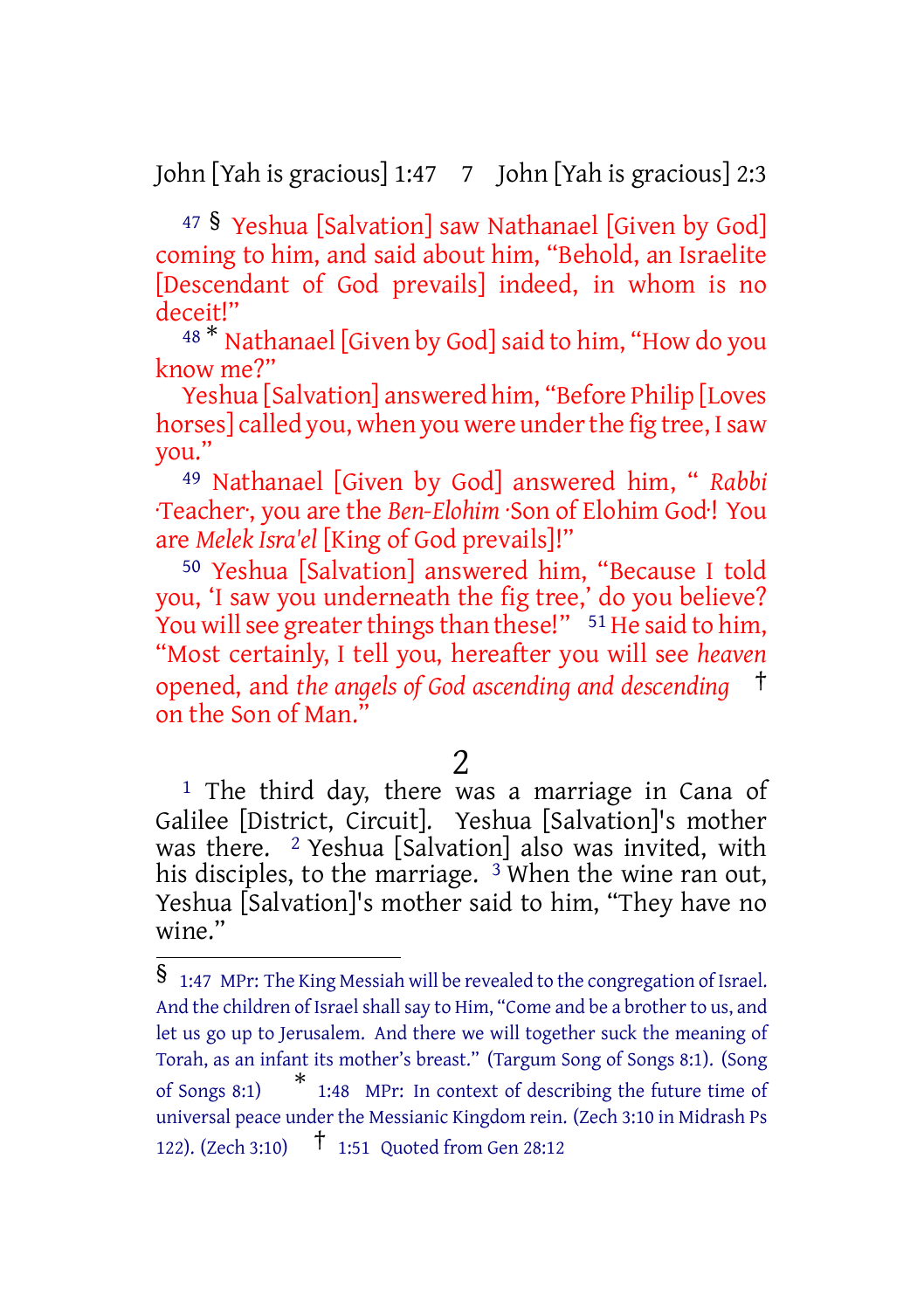John [Yah is gracious] 2:4 8 John [Yah is gracious] 2:13

4 Yeshua [Salvation] said to her, "Woman, what does that have to do with you and me? My hour has not yet come."

5 His mother said to the servants, "Whatever he says to you, do it." <sup>6</sup> Now there were six water pots of stone set there after the Judean [Person from Praise] way of purifying, containing two to three metretes [20 to 30 gal; 37.85 to 75.7 L] for each pot, [a total of 1,200 to 1,800 gal; 188.7 to 315 L]. 7 Yeshua [Salvation] said to them, "Fill the water pots with water." They filled them up to the brim. 8He said to them, "Now draw some out, and take it to the ruler of the feast." So they took it. <sup>9</sup> When the ruler of the feast tasted the water now become wine, and didn't know where it came from (but the servants who had drawn the water knew), the ruler of the feast called the bridegroom, 10 and said to him, "Everyone serves the good wine first, and when the guests have drunk freely, then that which is worse. You have kept the good wine until now!" 11 This beginning of his signs Yeshua [Salvation] did in Cana of Galilee [District, Circuit], and revealed his glory; and his disciples believed in him.

12 After this, he went down to Capernaum [Village-Comfort, Village-Compassion], he, and his mother, his brothers, and his disciples; and they stayed there a few days. <sup>13</sup> \* † ‡ The *Pesac* ·Passover· § in Judah [Praised] was at hand, and Yeshua [Salvation] went up to Jerusalem

<sup>\*</sup> 2:13 MP: Messiah will make a sudden appearance at the temple. (Mal 3:1)  $\uparrow$  2:13 MP: Messiah is angered by disrespect toward the temple because of his zeal for the house of Adonai. (Ps 69:9)  $\pm$  2:13 MP: Messiah will enter the temple with authority. Messiah's appearance at the Temple will test and purify those in association with the Temple. Once again, they will offer sacrifices in an upright manner, acceptable before God. (Mal 3:1) § 2:13 Note: This is the first of three *Pesac* ·Passover· in the public ministry of Yeshua.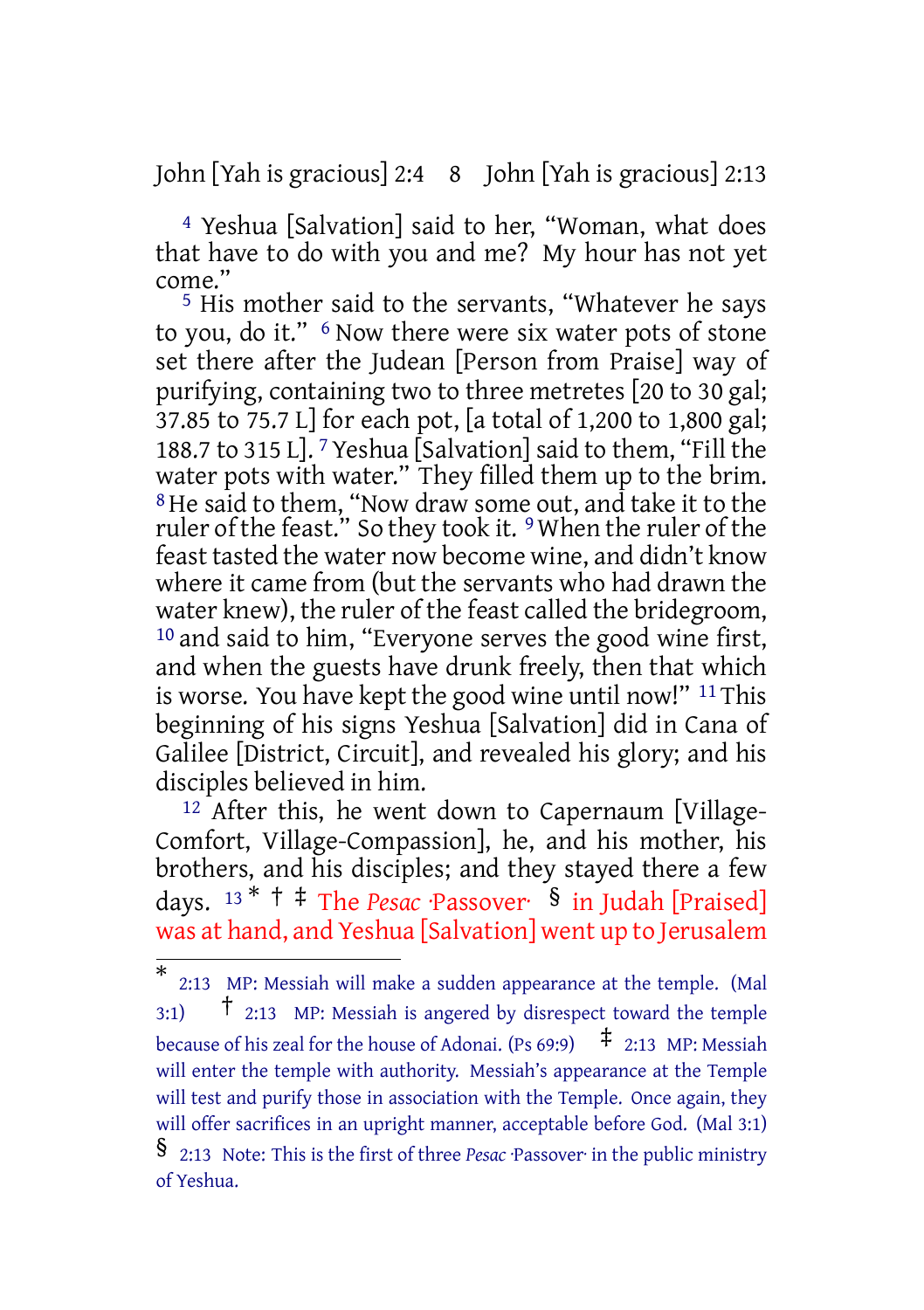John [Yah is gracious] 2:14 9 John [Yah is gracious] 2:25

[City of peace].  $14$  He found in the temple those who sold oxen, sheep, and doves, and the changers of money sitting. 15<sup>\*</sup> He made a whip of cords, and threw all out of the temple, both the sheep and the oxen; and he poured out the changers' money, and overthrew their tables. <sup>16</sup> To those who sold the doves, he said, "Take these things out of here! Don't make *'Avi* ·my Father·'s house a marketplace!" <sup>17</sup> (His disciples later remembered that it was written, *"Zeal for your house will eat me up.")* †

18 The Jews [Praisers] therefore answered him, "What sign do you show us, seeing that you do these things?"

<sup>19</sup> Yeshua [Salvation] answered them, "Destroy this temple, and in three days I will raise it up."

20 The Jews [Praisers] therefore said, "It took fortysix years to build this temple! Will you raise it up in three days?" 21 But he spoke of the temple of his body. 22 When therefore he was raised from the dead, his disciples remembered that he said this, and they believed the Scripture, and the word which Yeshua [Salvation] had said.

23 Now when he was in Jerusalem [City of peace] at the *Pesac* ·Passover·, ‡ during the feast, many believed in his name, observing his signs which he did. 24 But Yeshua [Salvation] didn't trust himself to them, because he knew everyone, <sup>25</sup> and because he didn't need for anyone to

<sup>\*</sup> 2:15 MPr: The first clause appliesto the study of Torah. The second clause applies to the two Messiahs. The first Messiah son of Joseph, is likened to the ox, and the second Messiah son of David to the donkey, with reference to (Zech 9:9 in Tanchuma, Parasha 1). (Messiah as an Ox - Matt 21:12; John 2:15; Rev 19:14 Messiah as a donkey - Matt 21:1-9; John 13:1-5; Messiah as both beast of burden and humble combined - Matt 21:12-15) † 2:17 Quoted from Ps 69:9 ‡ 2:23 Note: This is the first of three *Pesac* ·Passover· in the public ministry of Yeshua.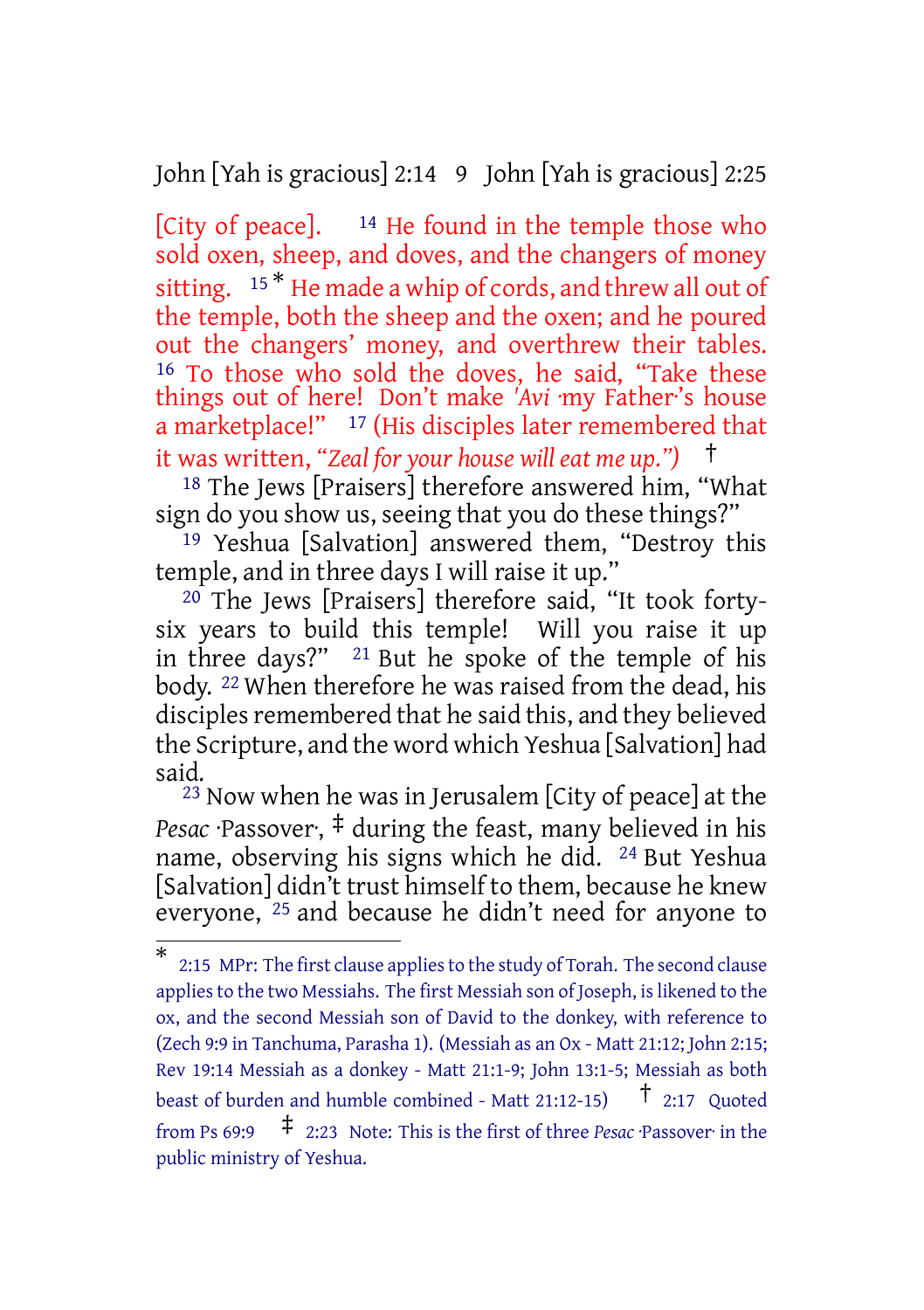John [Yah is gracious] 3:1 10 John [Yah is gracious] 3:12

testify concerning man; for he himself knew what was in man.

## 3

1 Now there was a man of the Pharisees [Separated] named Nicodemus [Victory people], a ruler of the Jews [Praisers]. 2 The same came to him by night, and said to him, "*Rabbi* ·Teacher·, we know that you are a teacher come from God, for no one can do these signs that you do, unless God is with him."

3 Yeshua [Salvation] answered him, "Most certainly, I tell you, unless one is born anew, he can't see God's Kingdom."

4 Nicodemus [Victory people] said to him, "How can a man be born when he is old? Can he enter a second time into his mother's womb, and be born?"

5 Yeshua [Salvation] answered, "Most certainly I tell you, unless one is born of water and spirit, he can't enter into God's Kingdom. 6 That which is born of the flesh is flesh. That which is born of *haRuach* [the Spirit] is spirit. 7Don't marvel that Isaid to you, 'You must be born anew.' 8 The wind blows where it wants to, and you hear its sound, but don't know where it comes from and where it is going. So is everyone who is born of *haRuach* [the Spirit]."

9 Nicodemus[Victory people] answered him, "How can these things be?"

10 Yeshua [Salvation] answered him, "Are you the teacher of Israel [God prevails], and don't understand these things? 11 Most certainly I tell you, we speak that which we know, and testify of that which we have seen, and you don't receive our witness. 12 If I told you earthly things and you don't believe, how will you believe if I tell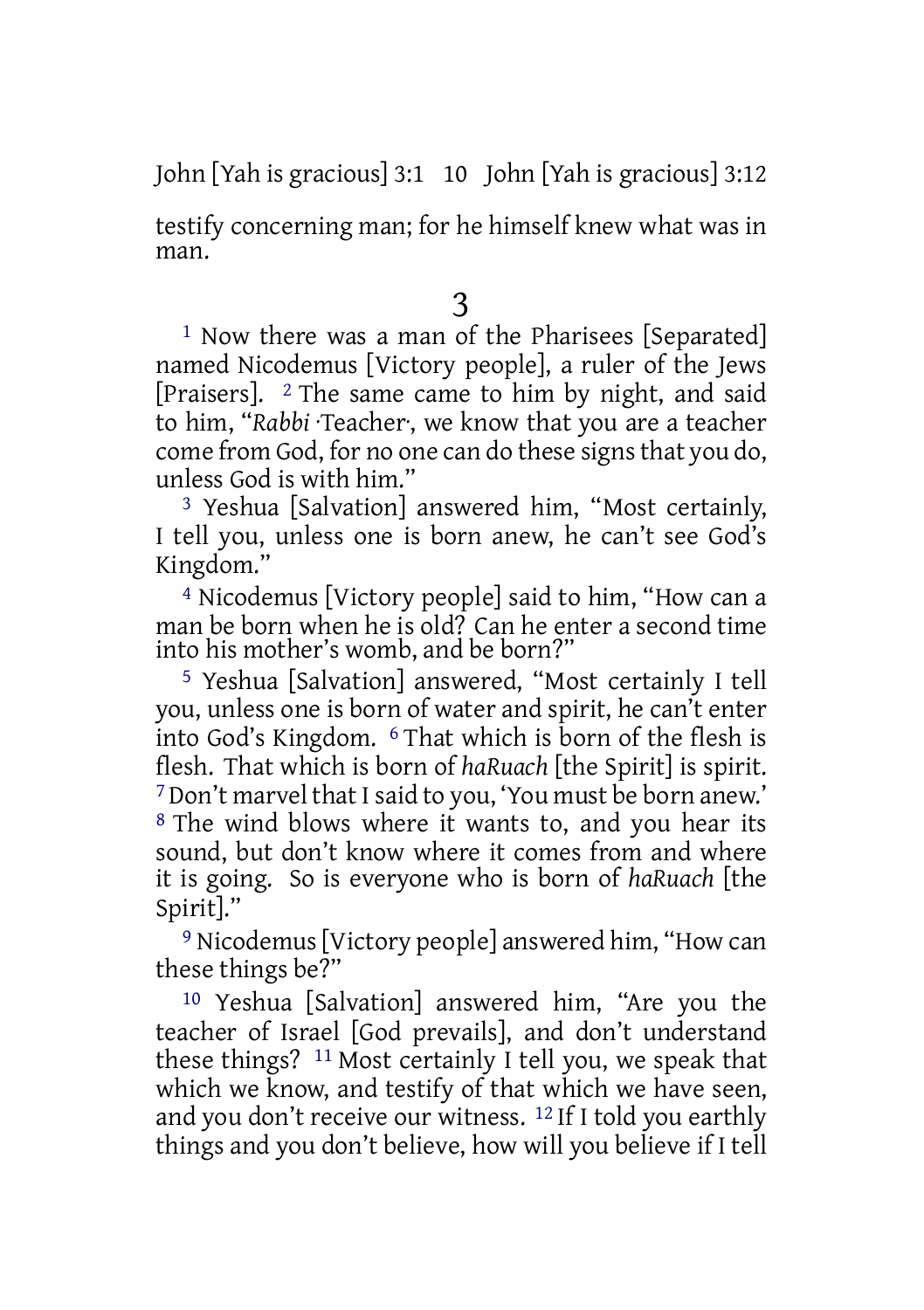John [Yah is gracious] 3:13 11 John [Yah is gracious] 3:16

you heavenly things? <sup>13</sup> \* † No one has ascended into heaven, but he who descended out of heaven, the Son of Man, who is in heaven. <sup>14</sup> ‡ § As *Moses [Drawn out]* lifted up the *serpent* \* in the wilderness, even so mustthe Son of Man be lifted up, <sup>15</sup> that whoever believes in him should not perish, but have eternal life. <sup>16</sup> † For God has *agapao* ·total devotion love· to the inhabitants of the earth, so he gave his one and only Son, that whoever believes in him

<sup>\*</sup> 3:13 MPr: In context of describing the future time of universal peace under the Messianic Kingdom rein. (Zech 3:10 in Midrash Ps 122). (Zech 3:10) † 3:13 MP: Statement and question, what is the name of "Son" of God. Consider in connection with (Ps 2:6-7) God's King has become God's son and (Ps 2:12) kiss the son / give reverence to the son lest he be angry and you perish. (Prov 30:4) (See also 1 John 2:22-24)  $\uparrow$  3:14 MP: Messiah is from Jesse's household and is a banner and rallying point to the nations, the Gentiles. (See also Is 11:1, 49:6, 60:1-3). (Is 11:10)  $\S$  3:14 MP: The one providing atonement is lifted up on a stake to restore healing to man. (Num  $21:9)$  $\frac{1}{3}$  3:14 Quoted from Num 21:9  $\frac{1}{3}$  3:16 MP: Messiah brings the time of God's judgment and vengeance. (Is 61:2)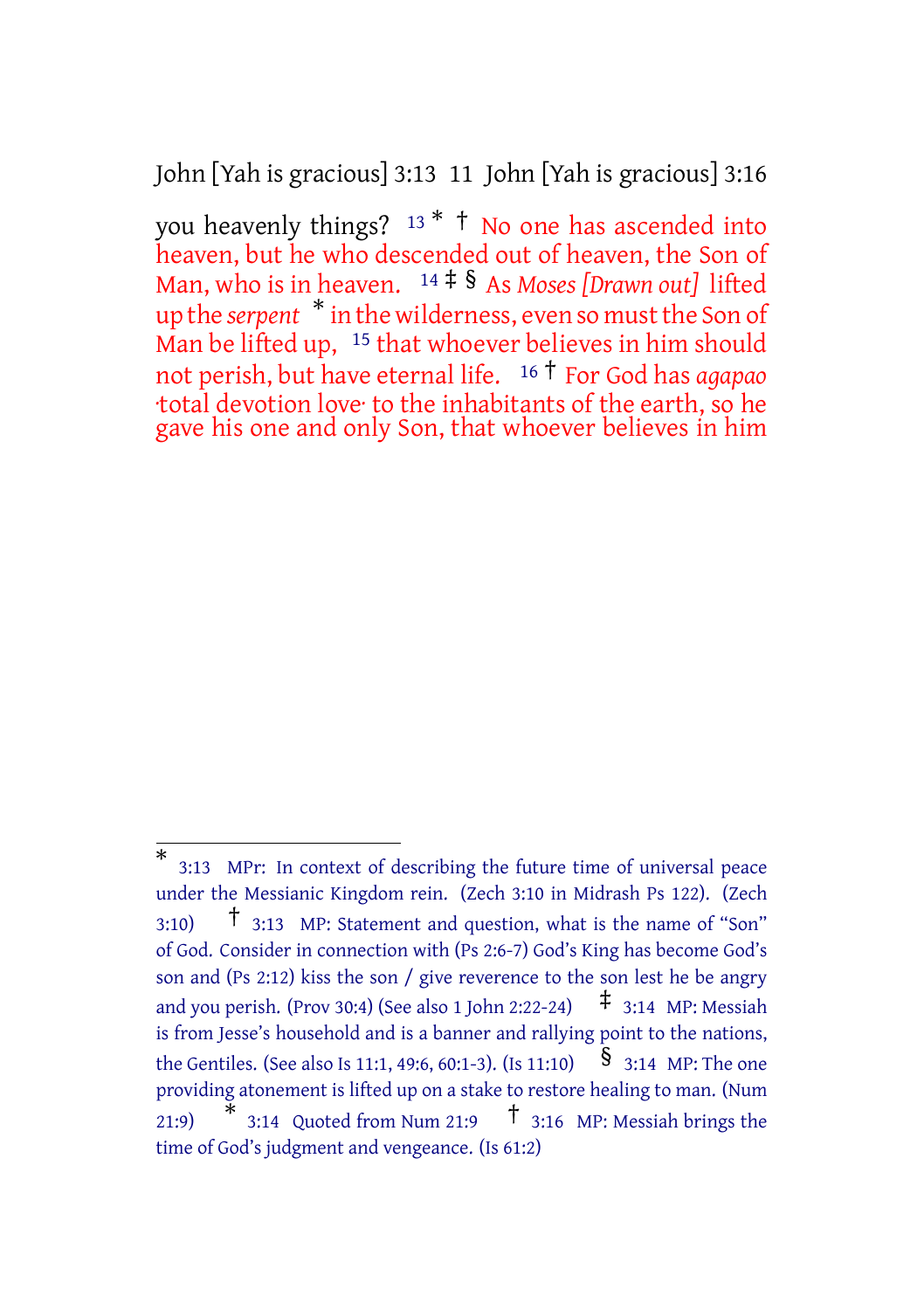John [Yah is gracious] 3:17 12 John [Yah is gracious] 3:23

should not perish, but have eternal life.  $17 \div$  For God didn't send his Son into the world to judge the world, but that the world should be saved through him. 18 He who believes in him is not judged. He who does not believe has been judged already, because he has not believed in the name of the one and only *Ben-Elohim* ·Son of Elohim God·. <sup>19</sup> This is the judgment, that  $\delta$  the light has come into the world, and men have *agapao* ·total devotion love·to the darkness rather than the light; for their works were evil. <sup>20</sup> For everyone who does evil hates the light, and does not come to the light, lest his works would be exposed. 21 But he who does the truth comes to the light, that his works may be revealed, that they have been done in God."

 $^{22}$  After these things, Yeshua [Salvation] came with his disciples into the land of Judea [Praise]. He stayed there with them, and baptized.  $^{23}$  John [Yah is gracious]

<sup>‡</sup> 3:17 MP: The Angel of God's presence isreferred to in Exodus and became their Savior from God. Therefore this Savior is sent from God as Servant, Priest, prophet, and later as King to save, redeem, and establish a people unto God. This establishes that Messiah is the Angel of Yahweh. (Is 63:8-9) Messiah, as the Angel of God's presence, acted on God's directive to save and redeem God's people (Ex 23:20-21, 32:34 with Is 43:11, 49:6) "for God's name isin him [the angel] (Ex 23:21)". Note: In combination, this prophecy is a key pin that identifies that "The Angel of Yahweh" who is also called "The Angel of God" who also shares names and titles with God and who identified with Yahweh. This is in fact the Messiah, God's Servant at God's right hand, sent to save and redeem by God's command. (Is 43:11 – God is the only Savior, Is 63:8, Is 53:4-6 – the Servant who is afflicted and isin association with those in iniquity). In (Ex 23:21; Is 40:3, 40:9), the Angel shares titles with Yahweh. In (Gen 22:1-2, 22:11-12; Ex 3:2-4, 13:21, 14:19), the Angel of Yahweh isidentified when Yahweh is also being identified. Yeshua says he represents Father God and are equal in (John 5:23, 10:30, 14:1, 14:9-11). For a complete list about "The Angel of the Lord" see appendix.  $\S$  3:19 MP: Light from God. (Gen 1:3)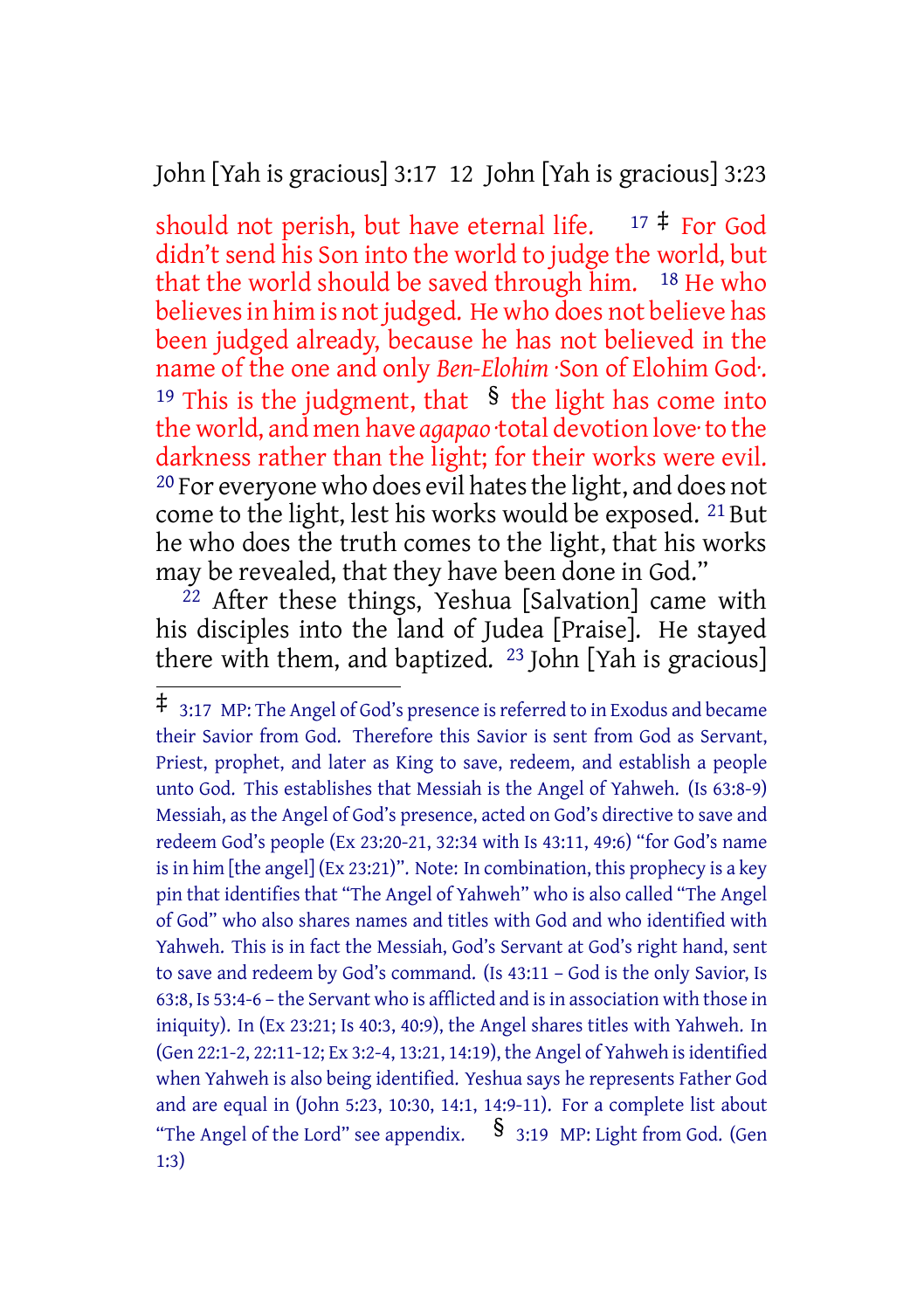John [Yah is gracious] 3:24 13 John [Yah is gracious] 3:35

also was baptizing in Enon near Salim, because there was much water there. They came, and were baptized. 24 For John [Yah is gracious] was not yet thrown into prison. 25 There arose therefore a questioning on the part of John [Yah is gracious]'s disciples with some Jews [Praisers] about purification. 26 They came to John [Yah is gracious], and said to him, "*Rabbi* ·Teacher·, he who was with you beyond the Jordan [Descender], to whom you have testified, behold, the same baptizes, and everyone is coming to him."

27 John [Yah is gracious] answered, "A man can receive nothing, unlessit has been given him from heaven. 28You yourselves testify that I said, 'I am not the Messiah [Anointed one],' but, 'I have been sent before him.' 29 He who has the bride is the bridegroom; but the friend of the bridegroom, who stands and hears him, rejoices greatly because of the bridegroom's voice. This, my joy, therefore is made full. 30 He must increase, but I must decrease. <sup>31</sup> He who comes from above is above all. He who is from the earth belongs to the earth, and speaks of the earth. He who comes from heaven is above all.  $32 *$  What he has seen and heard, of that he testifies; and no one receives his witness.  $\frac{33}{3}$  He who has received his witness has set his seal to this, that God is true. <sup>34</sup> For he whom God has sent speaks the words of God; for God gives *haRuach* [the Spirit] without measure. 35 *Abba* ·Father familiar, Dear Dad· has *agapao* ·total devotion love· to the Son, and has

<sup>\*</sup> 3:32 MP: Messiah will have the Spirit of God upon Him to accomplish His appointed works from God. (Consider the purpose of the Spirit, Is 11:2). (Is 61:1)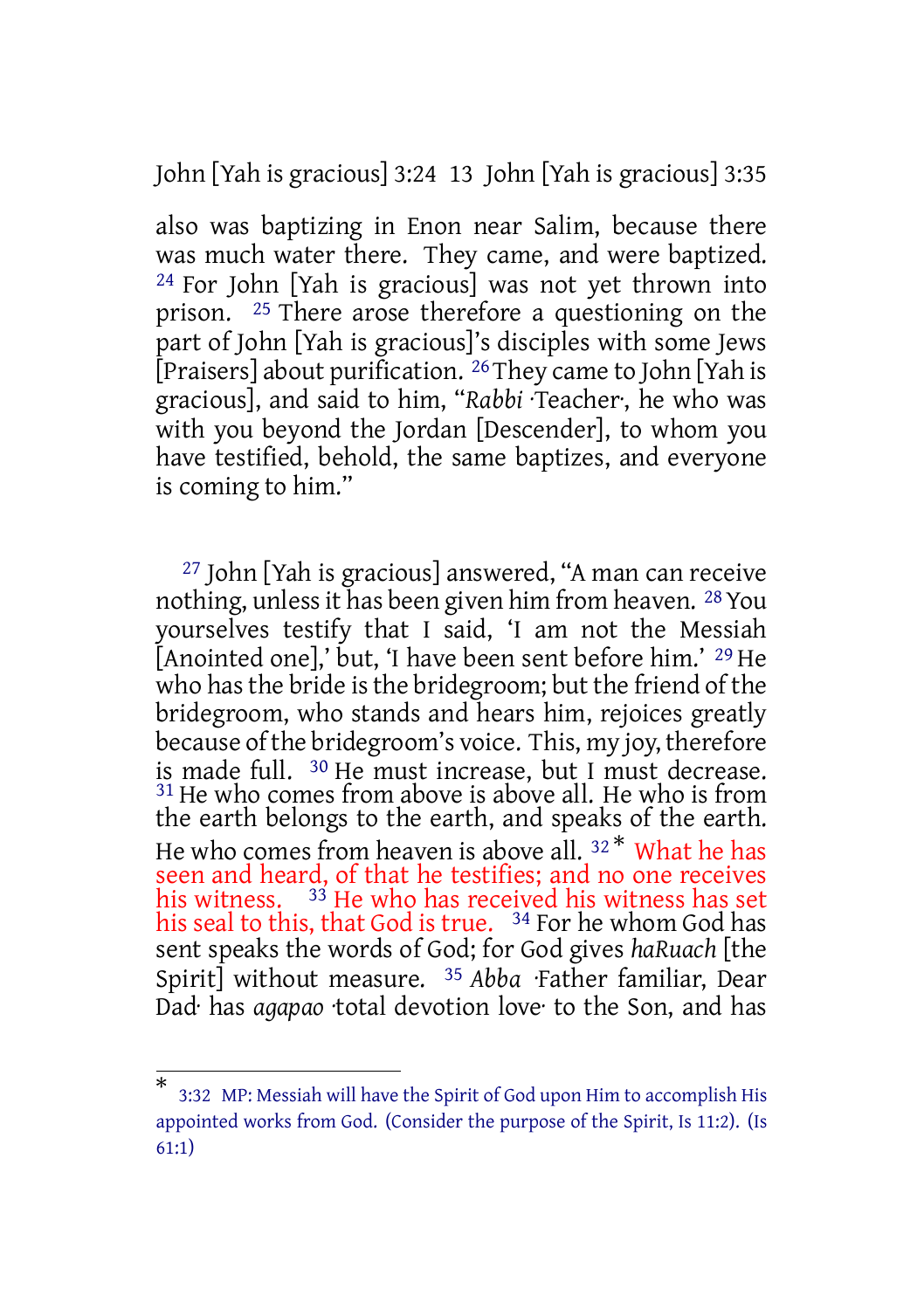John [Yah is gracious] 3:36 14 John [Yah is gracious] 4:9

given all things into his hand.  $36 \dagger \ddagger$  One who believes in the Son has eternal life, but one who disobeys the Son won't see life, but the wrath of God remains on him."

## 4

<sup>1</sup> Therefore when the Lord knew that the Pharisees [Separated] had heard that Yeshua [Salvation] was making and baptizing more disciples than John [Yah is gracious] 2 (although Yeshua [Salvation] himself didn't baptize, but his disciples), 3 he left Judea [Praise], and departed into Galilee [District, Circuit]. 4 He needed to pass through Samaria [Watch-mountain]. 5So he came to a city of Samaria [Watch-mountain], called Sychar [Shoulder], near the parcel of ground that Jacob [Supplanter] gave to his son, Joseph [May he add]. <sup>6</sup> Jacob [Supplanter]'s well was there. Yeshua [Salvation] therefore, being tired from his journey, sat down by the well. It was about noon. 7 A woman of Samaria [Watch-mountain] came to draw water. Yeshua [Salvation] said to her, "Give me a drink." 8 For his disciples had gone away into the city to buy food.

9 The Samaritan [person from Watch-mountain] woman therefore said to him, "How is it that you, being a Jew [Praiser], ask for a drink from me, a Samaritan [person from Watch-mountain] woman?" (For Jews [Praisers] have no dealings with Samaritans [people from Watch-mountain].)

<sup>†</sup> 3:36 MP: "Kiss the Son" shows God has <sup>a</sup> Son deserving honor. (Ps 2:12)

<sup>‡</sup> 3:36 MP: Combined with (Ps 2:6-7, 12), this Son is the King whom God installs in Zion and who has a special unique relationship to God. His wrath is not something to be desired. (See also Prov 30:4). (Ps 2:6-7, 12)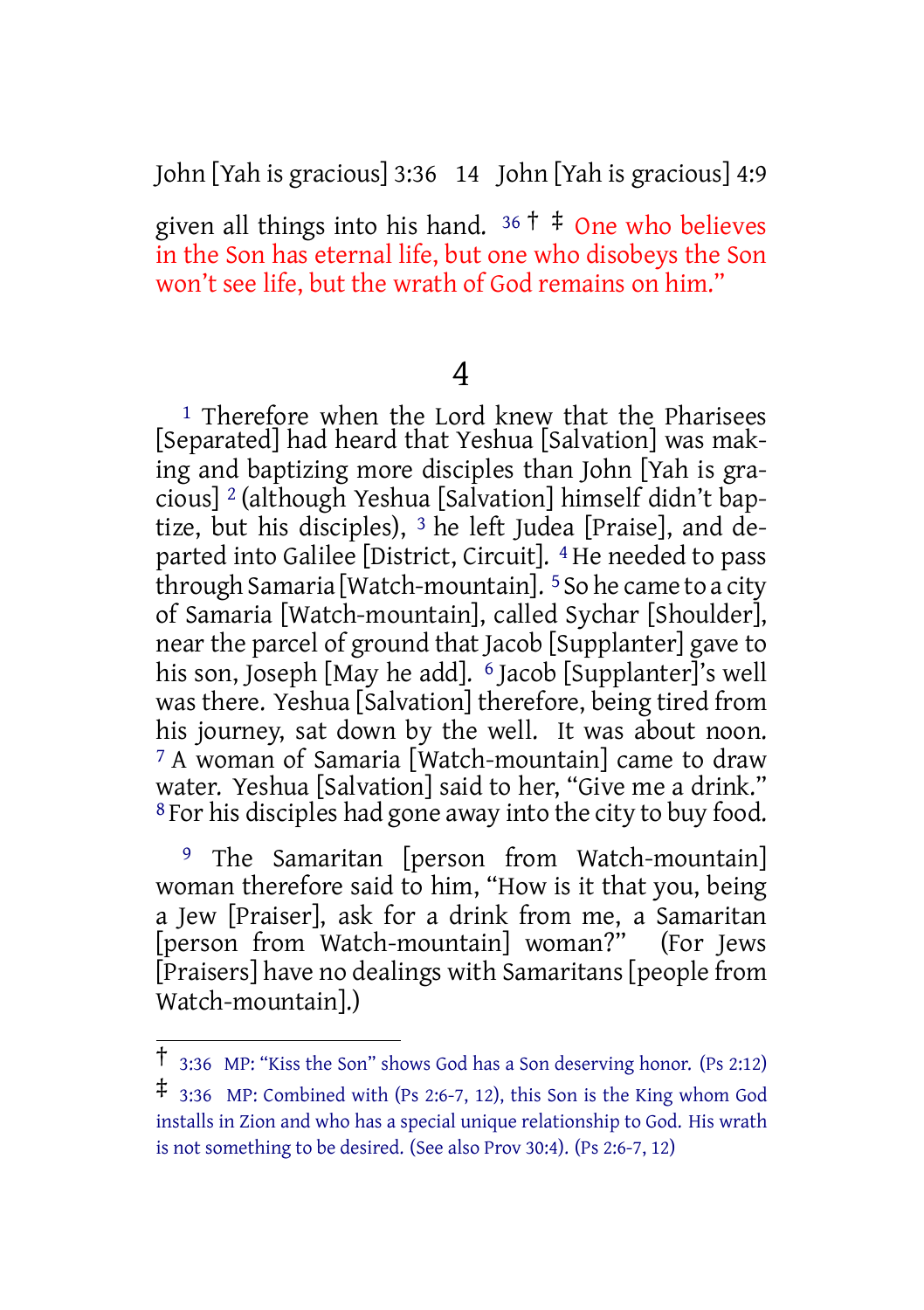John [Yah is gracious] 4:10 15 John [Yah is gracious] 4:21

<sup>10 \*</sup> Yeshua [Salvation] answered her, "If you knew the gift of God, and who it is who says to you, 'Give me a drink,' you would have asked him, and he would have given you living water."

11 The woman said to him, "Sir, you have nothing to draw with, and the well is deep. So where do you get that living water? 12 Are you greater than *Avinu* ·our Father·, Jacob [Supplanter], who gave us the well, and drank of it himself, as did his children, and his livestock?"

13 Yeshua [Salvation] answered her, "Everyone who drinks of this water will thirst again, 14 but whoever drinks of the water that I will give him will never thirst again; but the water that I will give him will become in him a well of water springing up to eternal life."

<sup>15</sup> The woman said to him, "Sir, give me this water, so that I don't get thirsty, neither come all the way here to draw."

16 Yeshua [Salvation] said to her, "Go, call your husband, and come here."

<sup>17</sup> The woman answered, "I have no husband."

Yeshua [Salvation] said to her, "You said well, 'I have no husband,' 18 for you have had five husbands; and he whom you now have is not your husband. This you have said truly."

<sup>19</sup> The woman said to him, "Sir, I perceive that you are a prophet. 20 Our fathers worshiped in this mountain, and you Jews [Praisers] say that in Jerusalem [City of peace] is the place where people ought to worship."

 $21$  Yeshua [Salvation] said to her, "Woman, believe me, the time will come, when neither in this mountain, nor in Jerusalem [City of peace], will you worship *Abba* Father.

<sup>\*</sup> 4:10 MPr: Implying the Messiah will cause a fountain to miraculously to spring up, just as Moses did in the wilderness (Joel 3:18 in Midrash Eccl 1:9). (Joel 3:18)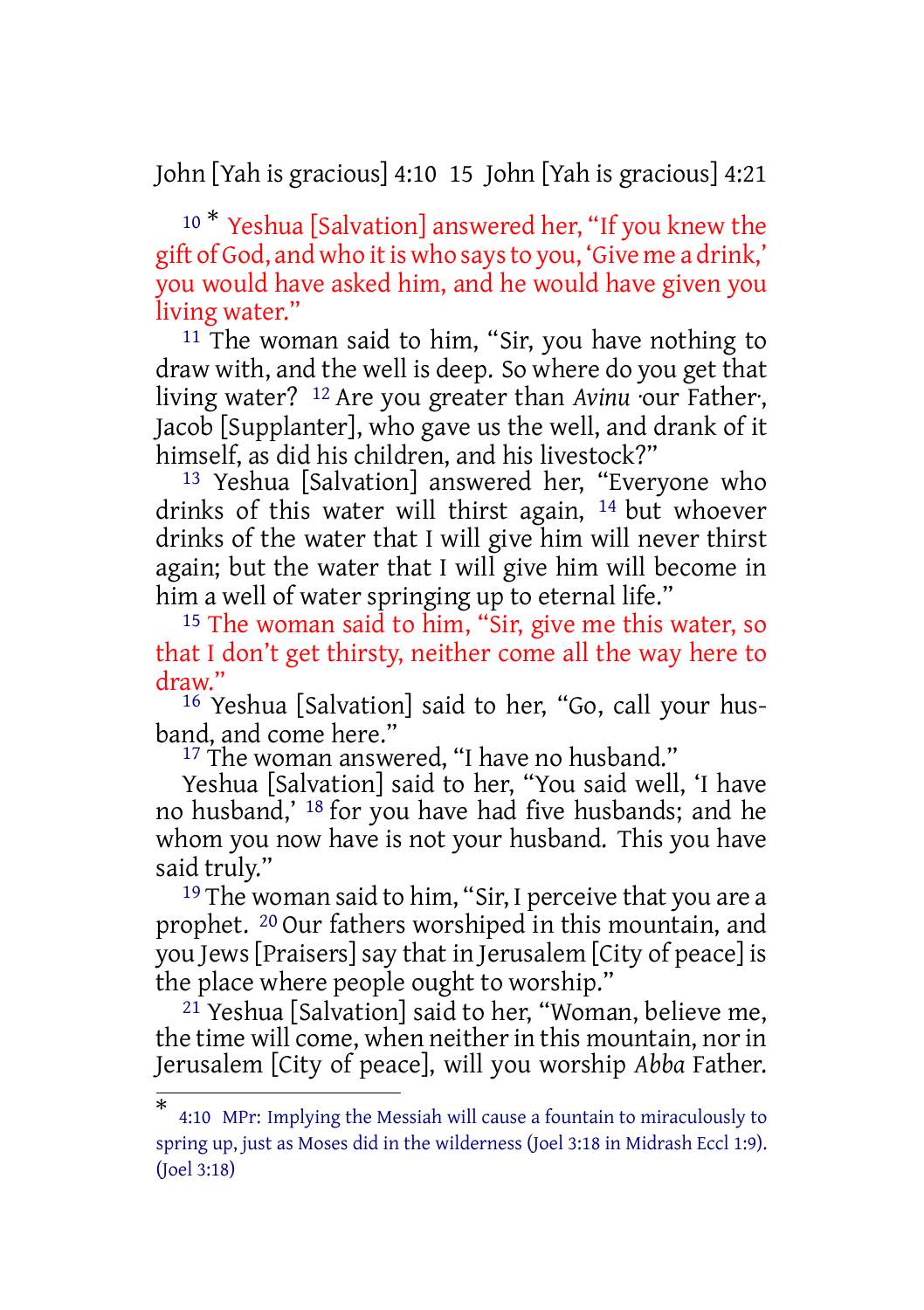John [Yah is gracious] 4:22 16 John [Yah is gracious] 4:36

22 You worship that which you don't know. We worship that which we know; for *yishu'ah* ·salvation· is from the Jews [Praisers]. 23 But the time will come, and now is, when the true worshipers will worship *Abba* Father in spirit and truth, for *Abba* Father seeks such to be his worshipers. 24 God is spirit, and those who worship him must worship in spirit and truth."

25 The woman said to him, "I know that Messiah [Anointed one] comes, he who is called Messiah [Anointed one]. When he has come, he will declare to us all things."

26 Yeshua [Salvation] said to her, "*Ena Na* [I AM (the Living God)], I who is speaking to you."  $27$  At this, his disciples came. They marveled that he was speaking with a woman; yet no one said, "What are you looking for?" or, "Why do you speak with her?" 28 So the woman left her water pot, and went away into the city, and said to the people, 29 "Come, see a man who told me everything that I did. Can this be the Messiah [Anointed one]?"

<sup>30</sup> They went out of the city, and were coming to him. <sup>31</sup> In the meanwhile, the disciples urged him, saying, "*Rabbi* ·Teacher·, eat."

 $32$  But he said to them, "I have food to eat that you don't know about."

33 The disciples therefore said to one another, "Has anyone brought him something to eat?"

<sup>34</sup> † Yeshua [Salvation] said to them, "My food is to do the will of him who sent me, and to accomplish his work. 35 Don't you say, 'There are yet four months until the harvest?' Behold, I tell you, lift up your eyes, and look at the fields, that they are white for harvest already. <sup>36</sup> He who reaps receives wages, and gathers fruit to eternal life; that both he who sows and he who reaps may rejoice

<sup>†</sup> 4:34 MP: Messiah is God's servant. (Is 49:3, 49:5, 49:6)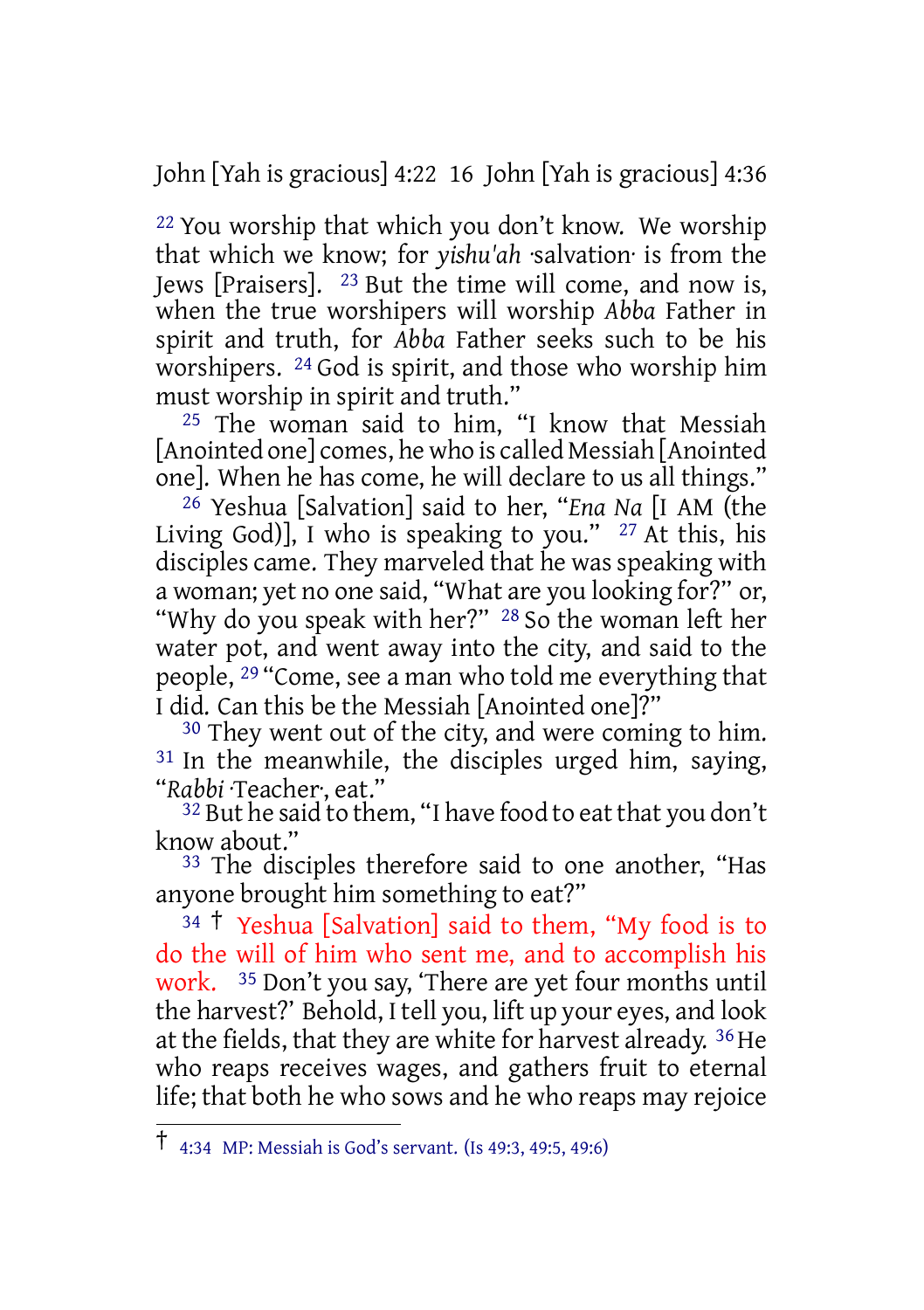John [Yah is gracious] 4:37 17 John [Yah is gracious] 4:48

together. 37 For in this the saying is true, *'One sows, and another reaps.'* ‡ <sup>38</sup> I sent you to reap that for which you haven't labored. Others have labored, and you have entered into their labor."

<sup>39</sup> From that city many of the Samaritans [people from Watch-mountain] believed in him because of the word of the woman, who testified, "He told me everything that I did." 40 So when the Samaritans [people from Watchmountain] came to him, they begged him to stay with them. He stayed there two days. <sup>41</sup> Many more believed because of his word. 42 They said to the woman, "Now we believe, not because of your speaking; for we have heard for ourselves, and know that this is indeed the Messiah [Anointed one], the Savior of the world."

<sup>43</sup> After the two days he went out from there and went into Galilee [District, Circuit]. 44 For Yeshua [Salvation] himself testified that a prophet has no honor in his own country. 45 So when he came into Galilee [District, Circuit], the Galileans received him, having seen all the things that he did in Jerusalem [City of peace] at the feast, for they also went to the feast. <sup>46</sup> Yeshua [Salvation] came therefore again to Cana of Galilee [District, Circuit], where he made the water into wine. There was a certain nobleman whose son was sick at Capernaum [Village-Comfort, Village-Compassion]. 47 When he heard that Yeshua [Salvation] had come out of Judea [Praise] into Galilee [District, Circuit], he went to him, and begged him that he would come down and heal his son, for he was at the point of death. 48 Yeshua [Salvation] therefore said to him, "Unless you see signs and wonders, you will in no way believe."

<sup>‡</sup> 4:37 Quoted from Mic 6:15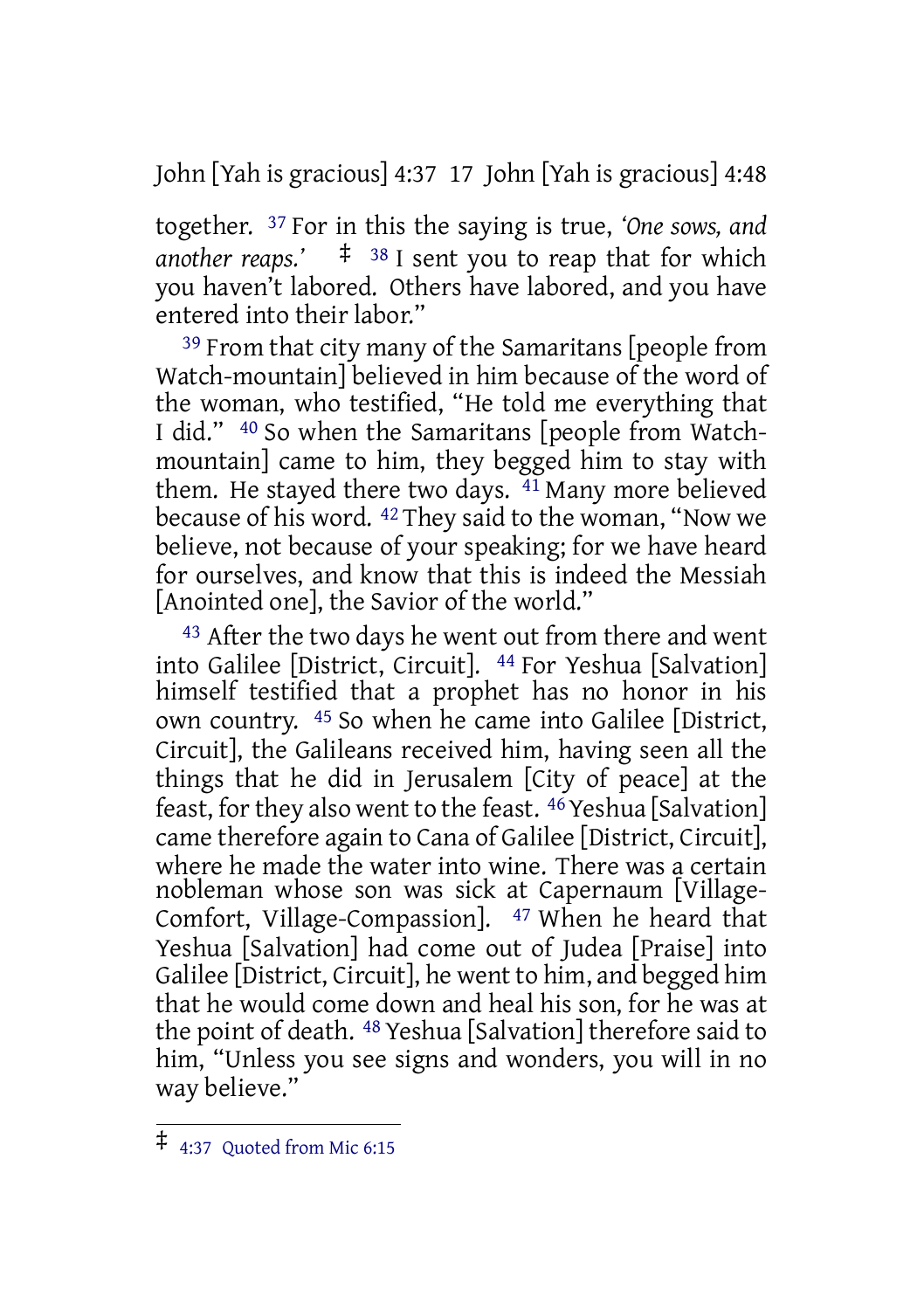John [Yah is gracious] 4:49 18 John [Yah is gracious] 5:6

49 The nobleman said to him, "Sir, come down before my child dies." 50 Yeshua [Salvation] said to him, "Go your way. Your son lives." The man believed the word that Yeshua [Salvation] spoke to him, and he went his way. 51 As he was now going down, his servants met him and reported, saying "Your child lives!" <sup>52</sup> So he inquired of them the hour when he began to get better. They said therefore to him, "Yesterday at one o'clock in the afternoon, the fever left him." 53 So the *Abba* Father knew that it was at that hour in which Yeshua [Salvation] said to him, "Your son lives." He believed, as did his whole house. 54 This is again the second sign that Yeshua [Salvation] did, having come out of Judea [Praise] into Galilee [District, Circuit].

1 After these things, there was a Judean [Person from Praise] festival, and Yeshua [Salvation] went up to Jerusalem [City of peace].  $2$  Now in Jerusalem [City of peace] by the sheep gate, there is a pool with five pourches, which is called in *Hebrew* [Immigrant], "Bethesda [House of mercy]". <sup>3</sup> In these lay a great multitude of those who were sick, blind, lame, or paralyzed, waiting for the moving of the water;  $4$  for an angel went down at certain times into the pool, and stirred up the water. Whoever stepped in first after the stirring of the water was healed of whatever disease he had. <sup>5\*</sup> A certain man was there, who had been sick for thirty-eight years. <sup>6</sup> When Yeshua [Salvation] saw him lying there, and knew that he had been sick for a long time, he asked him, "Do you want to be made well?"

<sup>5</sup>

<sup>\*</sup> 5:5 MP: Lame legs healed. (In the example, this man was lame for 38 years).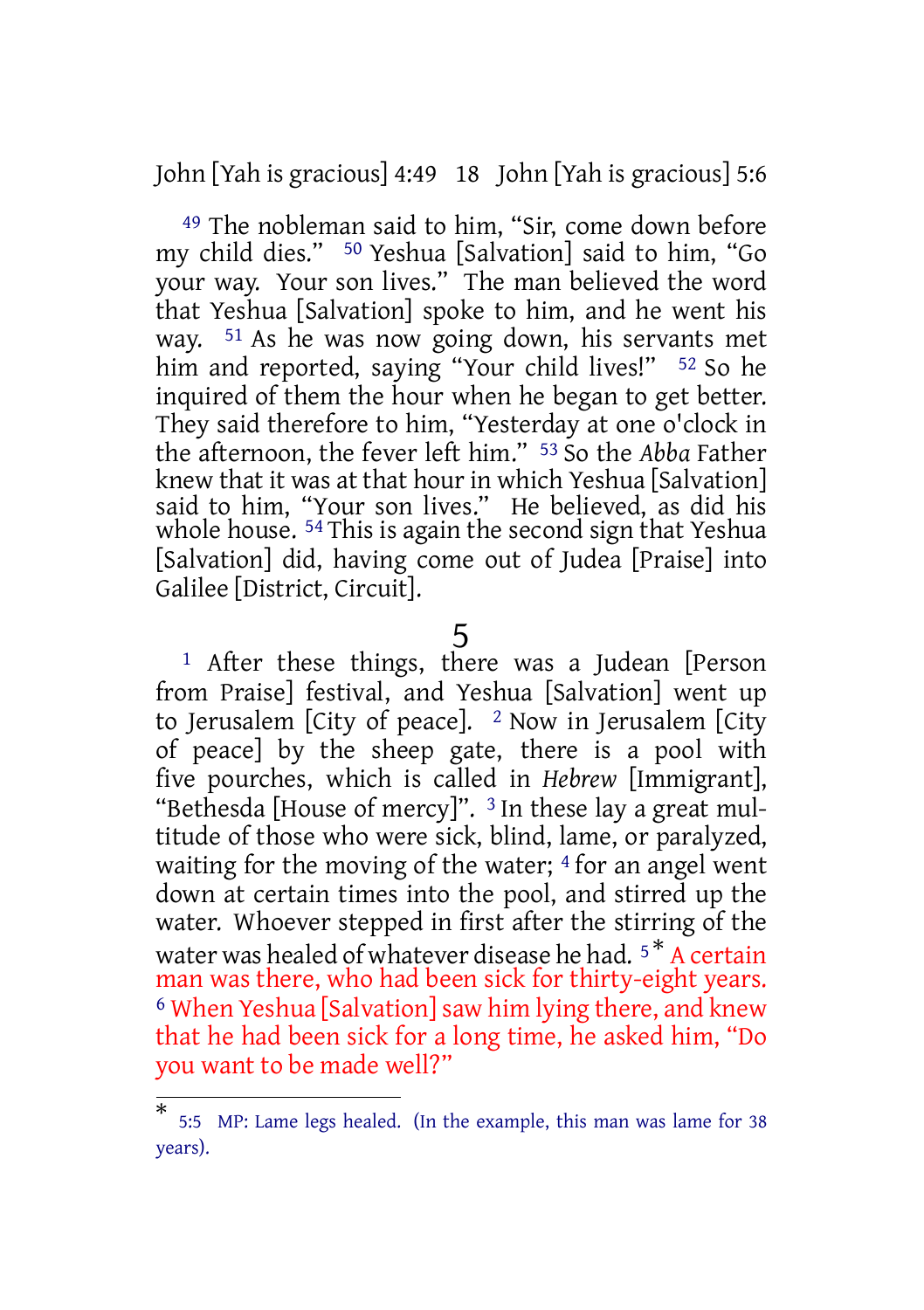John [Yah is gracious] 5:7 19 John [Yah is gracious] 5:18

<sup>7</sup> The sick man answered him, "Sir, I have no one to put me into the pool when the water is stirred up, but while I'm coming, another steps down before me."

8 Yeshua [Salvation] said to him, "Arise, take up your mat, and walk."

9 Immediately, the man was made well, and took up his mat and walked.

Now it was the *Sabbath* ·To cease· on that day. 10 So the Jews [Praisers] said to him who was cured, "It is the *Sabbath* ·To cease·! It is against *Torah* ·Teaching· for you to carry your mat!"

<sup>11</sup> He answered them, "He who made me well, the same said to me, 'Take up your mat, and walk.'

12 Then they asked him, "Who is the man who said to you, 'Take up your mat, and walk'?"

13 But he who was healed didn't know who it was, for Yeshua [Salvation] had withdrawn, a crowd being in the place.

14 Afterward Yeshua [Salvation] found him in the temple, and said to him, "Behold, you are made well. Sin no more, so that nothing worse happens to you."

<sup>15</sup> The man went away, and told the Jews [Praisers] that it was Yeshua [Salvation] who had made him well. 16 For this cause the Jews [Praisers] persecuted Yeshua [Salvation], and sought to kill him, because he did these things on the *Sabbath* ·To cease:  $17 \dagger \dagger$  But Yeshua [Salvation] answered them, " *'Avi* [My Father] is still working, so I am working, too."  $18 \text{ S}$  For this cause therefore the Jews [Praisers] sought all the more to kill him, because he not only broke the *Sabbath* ·To cease·, but

 $\dagger$  5:17 MP: Messiah is both God and man. (Zech 13:7)  $\ddagger$  5:17 MP: Messiah will bear reproach, for God's sake. (Ps 69:7)  $\S$  5:18 MP: Messiah is both God and man. (Zech 12:10)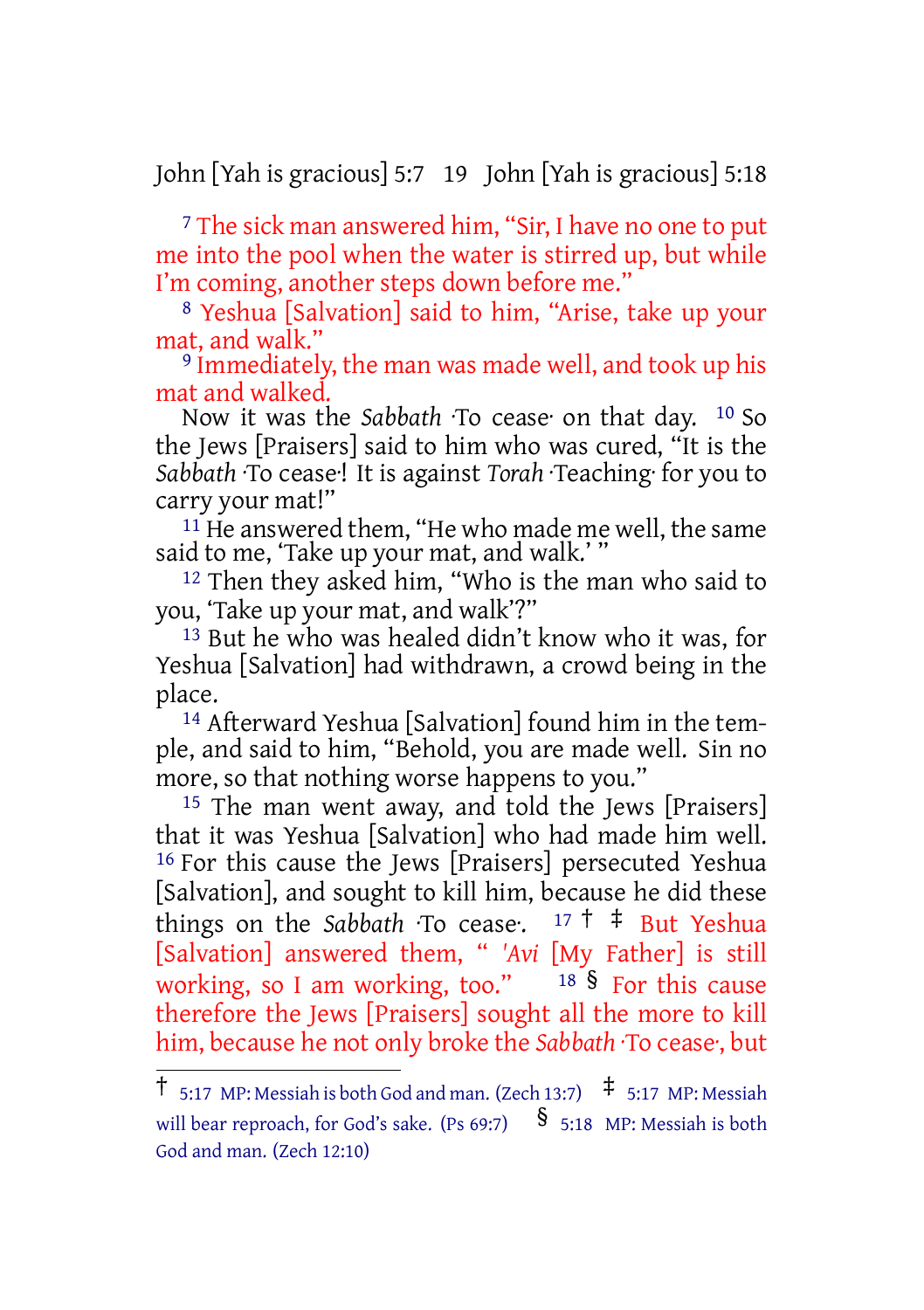John [Yah is gracious] 5:19 20 John [Yah is gracious] 5:23

also called God *'Aviv* ·his Father·, making himself equal with God.  $19 * †$   $\ddagger$  Yeshua [Salvation] therefore answered them, "Most certainly, I tell you, the Son can do nothing of himself, but what he sees *Abba* ·Father· doing. For whatever things he does, these the Son also does likewise. 20 For *Abba* ·Father· has *phileo* ·affectionate love, high regard· for the Son, and shows him all things that he himself does. He will show him greater works than these, that you may marvel. 21 For as *Abba* ·Father· raises the dead and gives them life, even so the Son also gives life to whom he desires. <sup>22</sup> § \* <sup>†</sup> For the *Abba* ·Father· judges no one, but he has given all judgment to the Son,  $2\overline{3} \pm \overline{1}$  that § all may \* honor the Son, even as they honor *haAbba* ·the

<sup>\*</sup> 5:19 MP: Messiah is everlasting with the authority of his father (Yahweh and ancestor David). Now the Hebrew idiom "Eternal Father" in the context of a ruler on David's throne (Is 9:7). Eternal father could mean "The ruler with authority to pass on or deny access to eternal life". (Is 9:6)  $\bar{t}$  5:19 MP: God leads and guides the Messiah in righteous. (Is  $42:6$ )  $\pm$  5:19 MP: Messiah has the Spirit of the Fear of God. (Deut 6:24, 10:12; Jer 32:38 context of Jer 31:31-33 covenant with a new spirit and a new heart.) (Is 11:2)  $\frac{\$}{\$}$  5:22 MP: "Right Judgments" refers not to specific Torah Commands already given, but the whole power and authority of his role as King. This explains why the following verses describe how the Messiah rules. (Ps 72:2) \* 5:22 MP: Messiah's Kingdom subjects possess protection, deliverance, and salvation by Him, and all spiritual blessings in His Kingship (Is 32:17-18; Jer 33:15-16). This evidence shows He is the promised seed (Gen 12:7, 22:18; Gal 3:16), in whom all nations should be blessed (Ps 72:17). (Ps 72:2-7)  $\uparrow$  5:22 MP: The descendant of David is "Branch of Righteousness" and fulfills God's good promises, establishing justice and righteousness and peace. The name to describe Jerusalem under his authority is "Yahweh Our righteousness". (Jer 33:14-16)  $\pm$  5:23 MP: Messiah comes bearing strength and rewards accordingly. (Is 40:10)  $\frac{6}{5:23}$  MP: Messiah will offer salvation to all mankind. (Joel 2:28-30) \* 5:23 MP: Trusting in Yahweh God also means to trust in his Servant Messiah. (Is 50:10)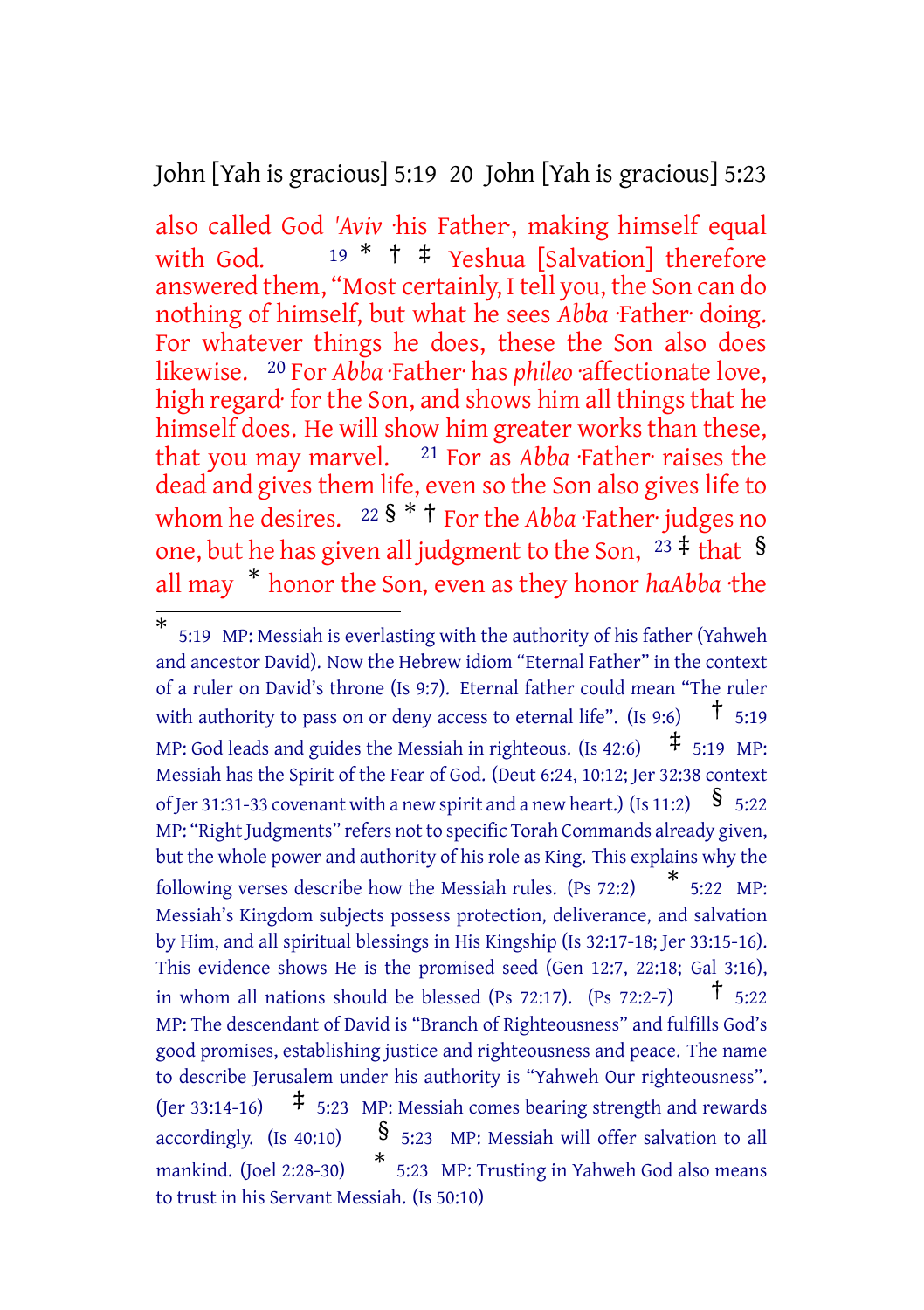John [Yah is gracious] 5:24 21 John [Yah is gracious] 5:36

Father. He who does not honor the Son does not honor *haAbba* ·the Father· who sent him.

24 "Most certainly I tell you, he who hears my word, and believes him who sent me, has eternal life, and does not come into judgment, but has passed out of death into life. <sup>25</sup> Most certainly, I tell you, the hour comes, and now is, when the dead will hear the *Ben-Elohim* ·Son of Elohim God·'s voice; and those who hear will live. 26 For as *Abba* Father has life in himself, even so he gave to the Son also to have life in himself. 27 He also gave him authority to execute judgment, because he is a son of man. 28 Don't marvel at this, for the hour comes, in which all that are in the tombs will hear his voice, <sup>29</sup> and will come out; those who have done good, to the resurrection of life; and those who have done evil, to the resurrection of judgment.  $30<sup>†</sup>$ ‡ § I can of myself do nothing. As I hear, I judge, \* and my judgment is upright; because I don't seek my own will, but the will of *'Avi* ·my Father· who sent me.

<sup>31</sup> "If I testify about myself, my witness is not valid. <sup>32</sup> It is another who testifies about me. I know that the testimony which he testifies about me is true. 33 You have sent to John [Yah is gracious], and he has testified to the truth. 34 But the testimony which I receive is not from man. However, I say these things that you may be saved. <sup>35</sup> He was the burning and shining lamp, and you were willing to rejoice for a while in his light. 36 But the testimony which I have is greater than that of John [Yah

 $\uparrow$  5:30 MP: Messiah comes to do God's will. (Ps 40:7-8)  $\uparrow$  5:30 MP: Messiah is everlasting with the authority of his father (Yahweh and ancestor David). Now the Hebrew idiom "Eternal Father" in the context of a ruler on David's throne (Is 9:7). Eternal father could mean "The ruler with authority to pass on or deny access to eternal life". (Is 9:6)  $\frac{1}{5}$  5:30 MP: Messiah is just. (Zech

 $9:9$ 5:30 MP: Messiah will act with righteousness. (Ps 45:7)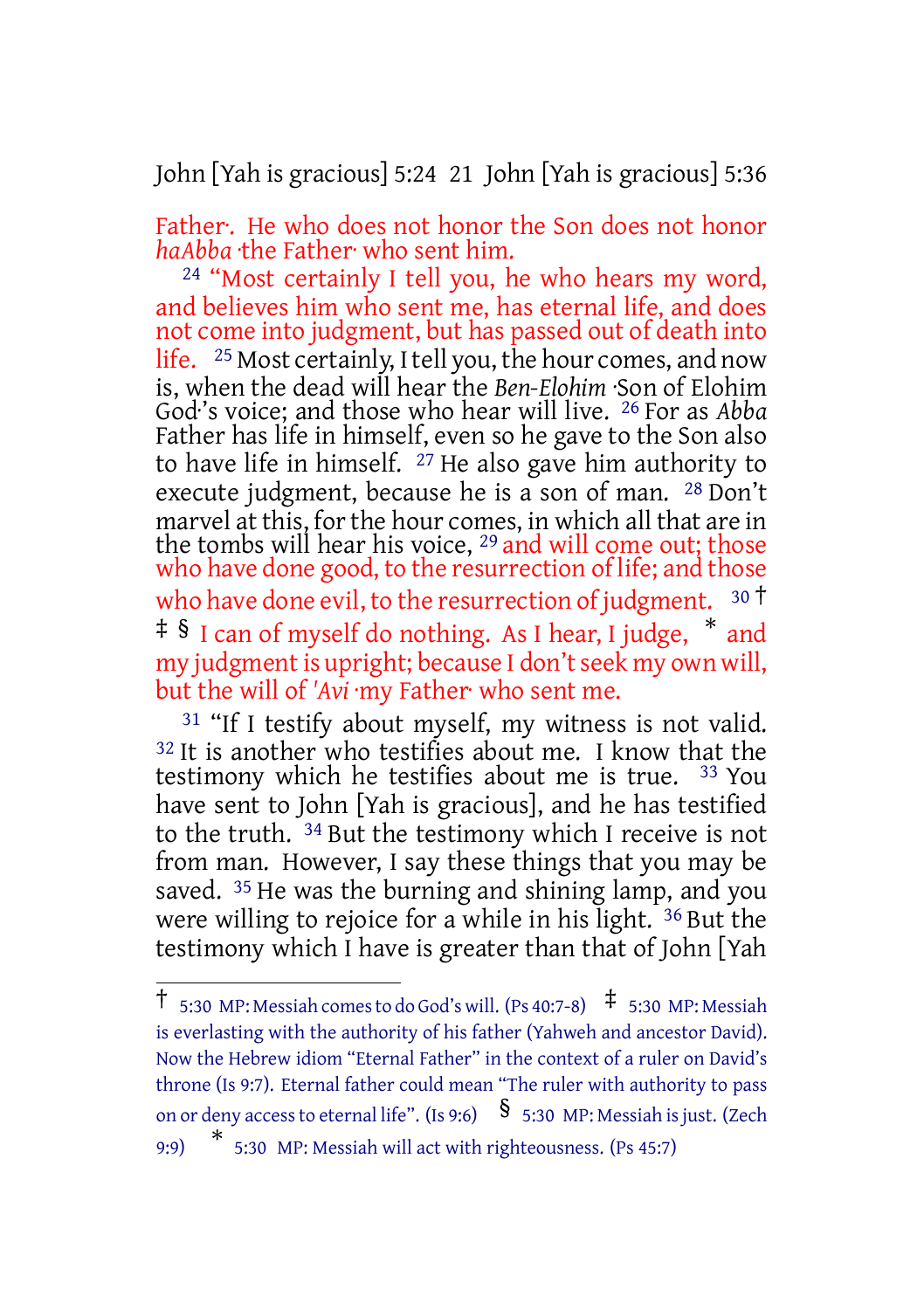John [Yah is gracious] 5:37 22 John [Yah is gracious] 5:47

is gracious], for the works which *Abba* Father gave me to accomplish, the very works that I do, testify about me, that the *Abba* ·Father· has sent me. <sup>37</sup> † *Abba* ·Father· himself, who sent me, has testified about me. You have neither heard his voice at any time, nor seen his form. 38 You don't have his word living in you; because you don't believe him whom he sent.

 $39\overset{+}{\pm}$  "You search the Scriptures, because you think that in them you have eternal life; and these are they which testify about me. 40 Yet you will not come to me, that you may have life. 41 I don't receive glory from men. 42 But I know you, that you don't have God's *agape* ·unconditional love· in yourselves. <sup>43</sup> § \* I have come in *'Avi* ·my Father·'s name, and you don't receive me. If another comes in his own name, you will receive him. 44 How can you believe, who receive glory from one another, and you don't seek the glory that comes from the only God?

45 "Don't think that I will accuse you to *Abba* Father. There is one who accuses you, even Moses [Drawn out], on whom you have set your hope. 46 For if you believed Moses [Drawn out], you would believe me; for he wrote about me. 47But if you don't believe his writings, how will you believe my words?"

 $\dagger$  5:37 MP: Messiah reaches out to rebellious Israel. (Is 65:2)  $\uparrow$  5:39 MP: Messiah will say the scriptures were written of him. (Ps 40:7)  $\frac{\$}{\$}$  5:43 MP: Combined with (Ps 2:6-7, 12), this Son is the King whom God installs in Zion and who has a special unique relationship to God. His wrath is not something to be desired. (See also Prov 30:4). (Ps 2:6-7, 12) \* 5:43 MP: Statement and question, what is the name of "Son" of God. Consider in connection with (Ps 2:6-7) God's King has become God's son and (Ps 2:12) kiss the son / give reverence to the son lest he be angry and you perish. (Prov 30:4) (See also 1 John 2:22-24)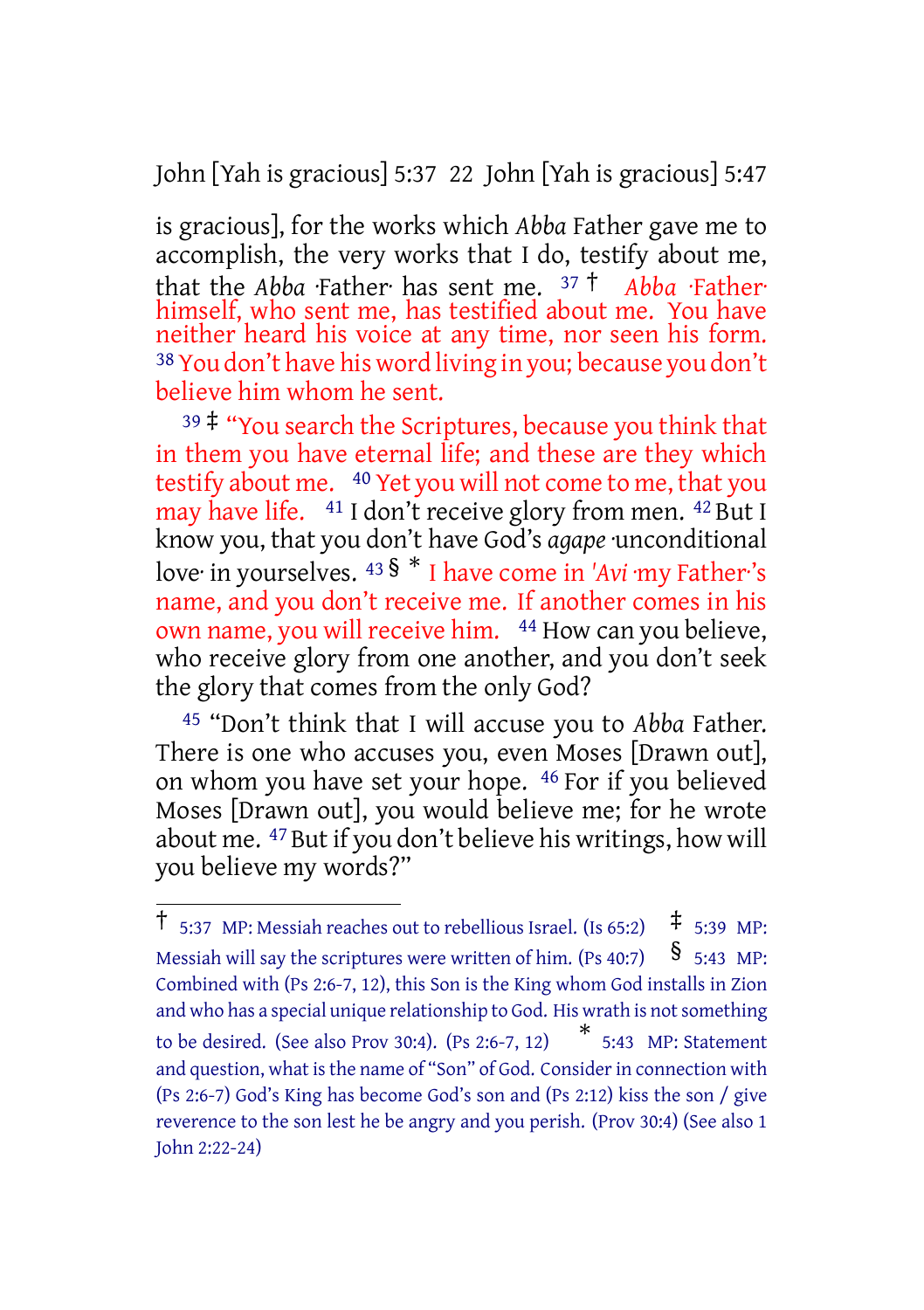John [Yah is gracious] 6:1 23 John [Yah is gracious] 6:13

#### 6

1 After these things, Yeshua [Salvation] went away to the other side of the sea of Galilee [District, Circuit], which is also called the Sea of Tiberias.  $2A$  great multitude followed him, because they saw his signs which he did on those who were sick.  $3$  Yeshua [Salvation] went up into the mountain, and he sat there with his disciples. 4 Now the Judean [Person from Praise] festival of *Pesac*·Passover· \* was at hand. 5 Yeshua [Salvation] therefore lifting up his eyes, and seeing that a great multitude was coming to him, said to Philip [Loves horses], "Where are we to buy *matzah* ·unleavened bread·, that these may eat?" 6 This he said to test him, for he himself knew what he would do.

7 Philip [Loves horses] answered him, "Two hundred denarii (200 days wages) worth of *matzah* ·unleavened bread· is not sufficient for them, that everyone of them may receive a little."

8 One of his disciples, Andrew [Manly], Simeon Peter [Hearing Rock]'s brother, said to him, 9 "There is a boy here who has five barley loaves and two fish, but what are these among so many?"

10 Yeshua [Salvation] said, "Have the people sit down." Now there was much grass in that place. So the men sat down, in number about five thousand. <sup>11</sup> Yeshua [Salvation] took the loaves; and having given thanks, he distributed to the disciples, and the disciples to those who were sitting down; likewise also of the fish as much as they desired. 12 When they were filled, he said to his disciples, "Gather up the broken pieces which are left over, that nothing be lost." 13 So they gathered them up, and filled twelve baskets with broken pieces from the

<sup>\*</sup> 6:4 Note: Thisisthe second of three *Pesac*·Passover· in the public ministry of Yeshua.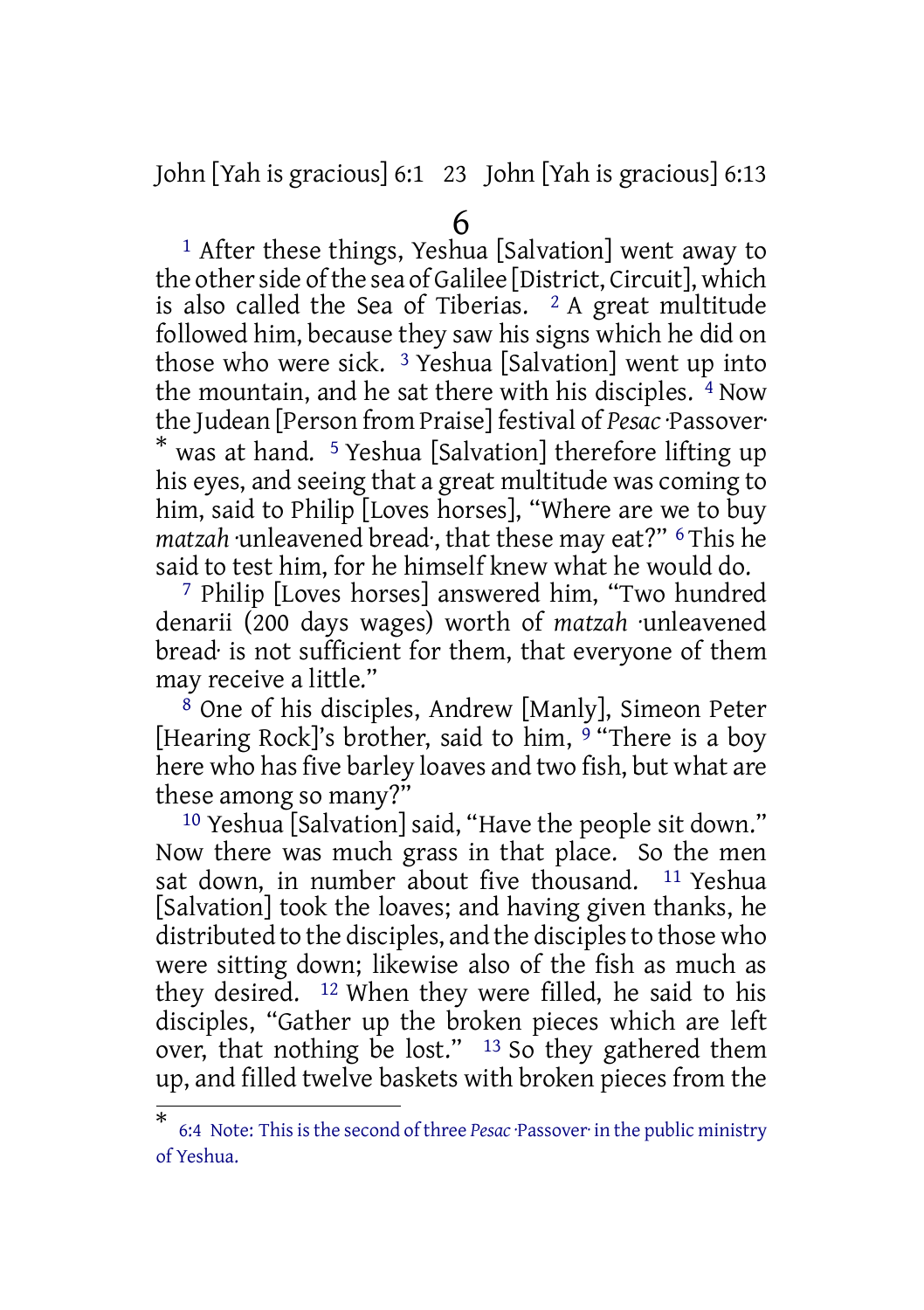five barley loaves, which were left over by those who had eaten. <sup>14</sup> When therefore the people saw the sign which Yeshua [Salvation] did, they said, "This is truly the prophet who comes into the world." <sup>15</sup> Yeshua [Salvation] therefore, perceiving that they were about to come and take him by force, to make him king, withdrew again to the mountain by himself.

16 When evening came, his disciples went down to the sea, 17 and they entered into the boat, and were going over the sea to Capernaum [Village-Comfort, Village-Compassion]. It was now dark, and Yeshua [Salvation] had not come to them. 18 The sea was tossed by a great wind blowing. 19When therefore they had rowed between twenty-five stadia [3.3 mi; 4.6 km] to thirty stadia [4 mi; 5.6 km] distance, they saw Yeshua [Salvation] walking on the sea, and drawing near to the boat; and they were afraid. 20 But he said to them, "*Ena Na* [I AM (the Living God)], don't be afraid." 21 They were willing therefore to receive him into the boat. Immediately the boat was at the land where they were going.

22 On the next day, the multitude that stood on the other side of the sea saw that there was no other boat there, except the one in which his disciples had embarked, and that Yeshua [Salvation] hadn't entered with his disciples into the boat, but his disciples had gone away alone. 23 However boats from Tiberias came near to the place where they ate the bread after the Lord had given thanks. 24 When the multitude therefore saw that Yeshua [Salvation] was not there, nor his disciples, they themselves got into the boats, and came to Capernaum [Village-Comfort, Village-Compassion], seeking Yeshua [Salvation]. 25 When they found him on the other side of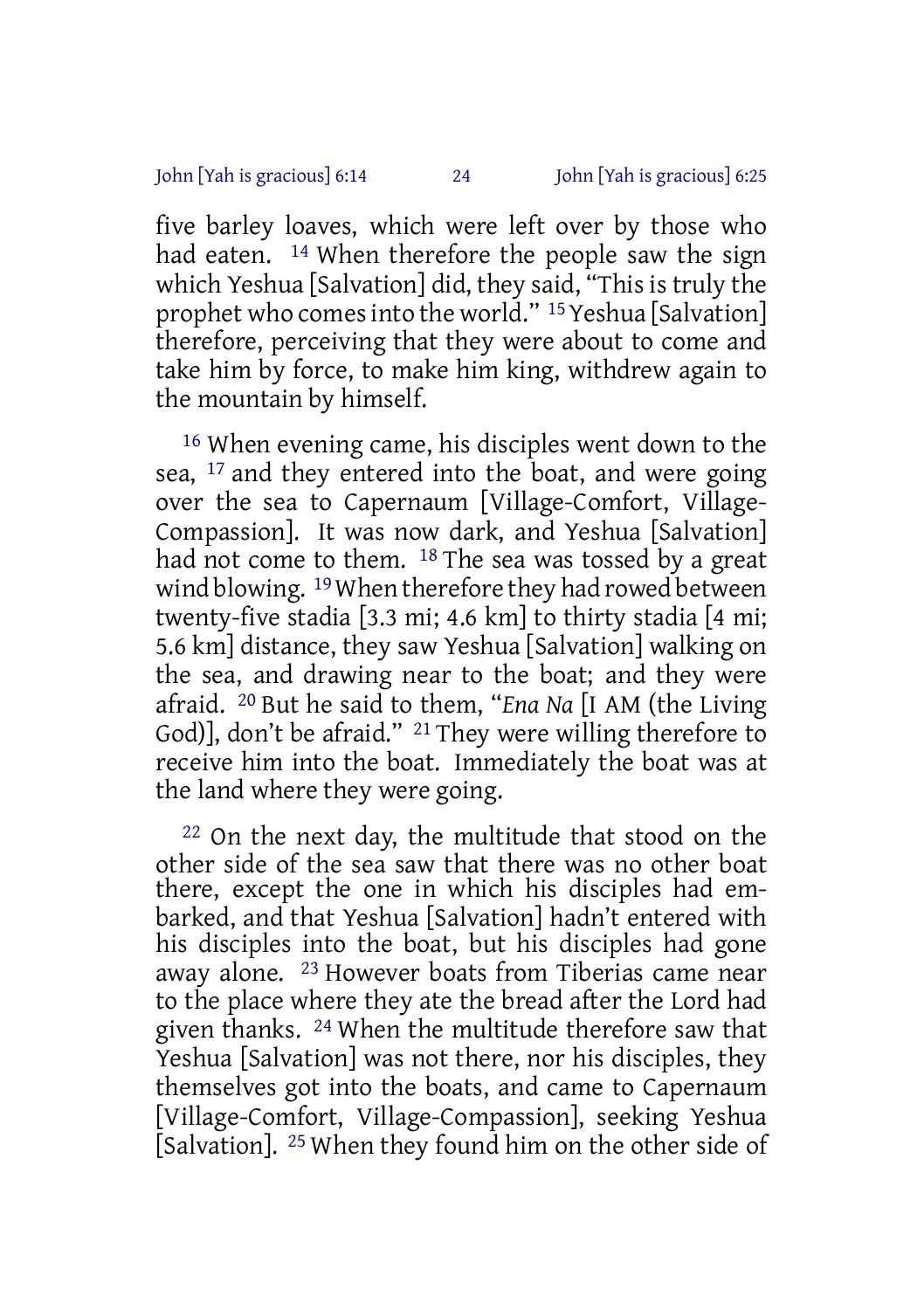John [Yah is gracious] 6:26 25 John [Yah is gracious] 6:37

the sea, they asked him, "*Rabbi* ·Teacher·, when did you come here?"

26 Yeshua [Salvation] answered them, "Most certainly I tell you, you seek me, not because you saw signs, but because you ate of the loaves, and were filled. <sup>27</sup> Don't work for the food which perishes, but for the food which remains to eternal life, which the Son of Man will give to you. For God the *Abba* Father has sealed him."

28 They said therefore to him, "What must we do, that we may work the works of God?"

29 Yeshua [Salvation] answered them, "This is the work of God, that you believe in him whom he has sent."

30 They said therefore to him, "What then do you do for a sign, that we may see, and believe you? What work do you do? <sup>31</sup> Our fathers *ate* the *manna ·what is it·* † in the wilderness. As it is written, *'He gave them bread out of heaven to eat.' "* ‡

32 Yeshua [Salvation] therefore said to them, "Most certainly, I tell you, it was not Moses [Drawn out] who gave you the *manna* ·what is it· out of heaven, but *'Avi* ·my Father gives you the true *manna* what is it out of heaven. 33 For the *manna* of God is that which comes down out of heaven, and gives life to the world."

<sup>34</sup> They said therefore to him, "Lord, always give us this *manna*."

35 Yeshua [Salvation] said to them, "*Ena Na* [I AM (the Living God)], the bread of life. He who comes to me will not be hungry, and he who believes in me will never be thirsty. 36 But I told you that you have seen me, and yet you don't believe. <sup>37</sup> § All those whom *Abba* ·Father· gives me will come to me. He who comes to me I will in no way

<sup>†</sup> 6:31 Quoted from Ex 16:15 ‡ 6:31 Quoting from Ps 78:24; Neh 9:15

<sup>§</sup> 6:37 MP: Messiah is God's servant. (Zech 3:8)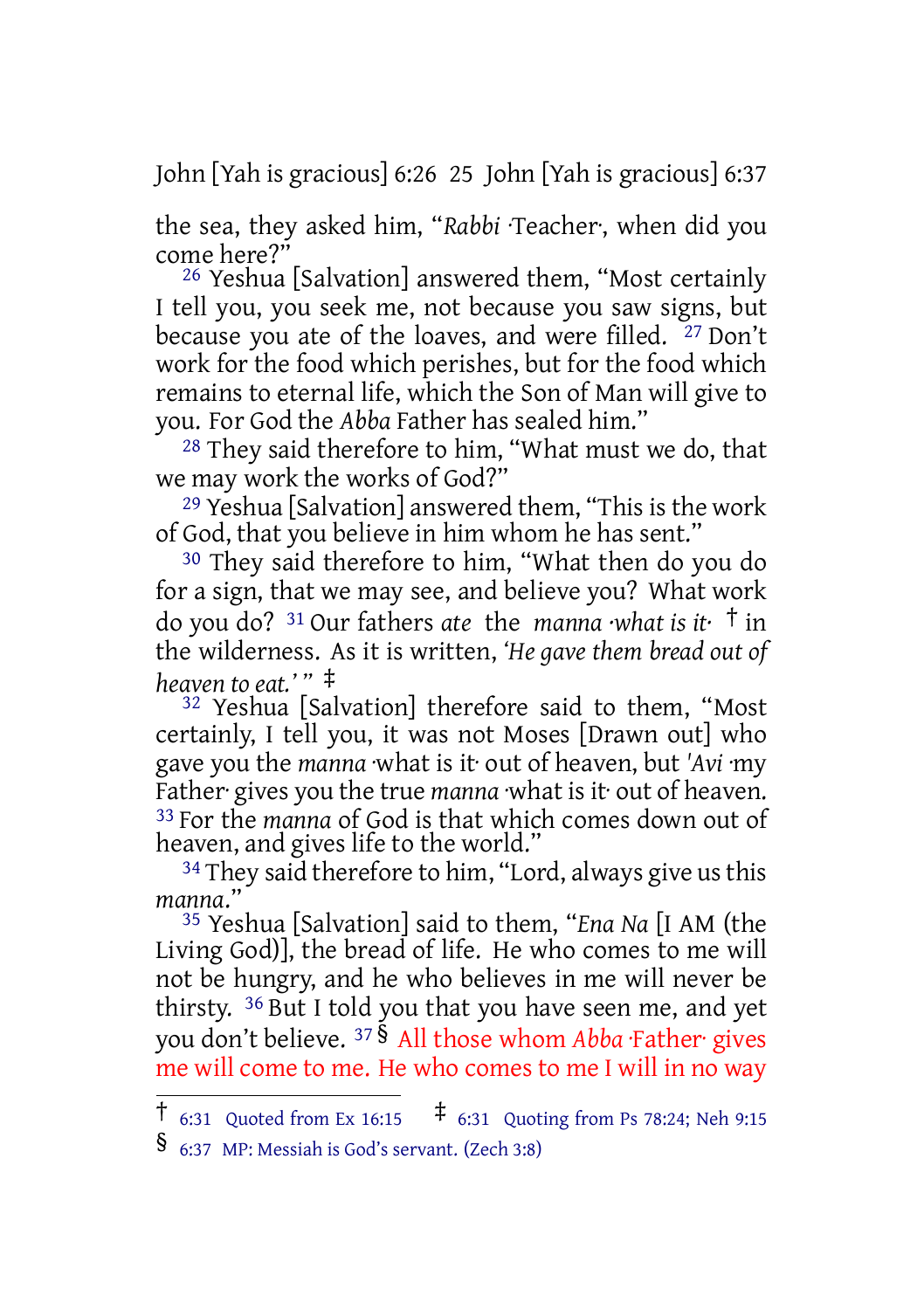#### John [Yah is gracious] 6:38 26 John [Yah is gracious] 6:51

throw out.  $38 * †$  For I have come down from heaven, not to do my own will, but the will of him who sent me. <sup>39</sup> This is the will of 'Avi ·my Father· who sent me, that of all he has given to me I should lose nothing, but should raise him up at the last day. <sup>40</sup> This is the will of the one who sent me, that everyone who sees the Son, and believes in him, should have eternal life; and I will raise him up at the last day."

<sup>41</sup> The Jews [Praisers] therefore murmured concerning him, because he said, "I am the bread which came down out of heaven." 42 They said, "Is not this Yeshua [Salvation], the son of Joseph [May he add], whose father and mother we know? How then does he say, 'I have come down out of heaven?' "

43 Therefore Yeshua [Salvation] answered them, "Don't murmur among yourselves. 44 No one can come to me unless *Abba* Father who sent me draws him, and I willraise him up in the last day. <sup>45</sup> It is written in the prophets, 'They *will all be taught by ADONAI .'* ‡ Therefore everyone who hears from *haAbba* ·the Father·, and has learned, comes to me. 46 Not that anyone has seen *Abba* Father, except he who is from God. He has seen *Abba* Father. 47 Most certainly, I tell you, he who believes in me has eternal life. 48 *Ena Na* [I AM (the Living God)], the bread of life. <sup>49</sup> Your fathers *ate* the *manna ·what is it·* § in the wilderness, and they died. <sup>50</sup> This is the bread which comes down out of heaven, that anyone may eat of it and not die. 51 *Ena Na* [I AM (the Living God)], the living *manna* what is it which came down out of heaven. If anyone eats

<sup>\*</sup> 6:38 MP: Messiah is God'sservant. (Is 49:3, 49:5, 49:6, 53:11) † 6:38 MP: Messiah is God's servant born in Bethlehem, "the future ruler of Israel". (Mic 5:2) ‡ 6:45 Quoting from Is 54:13 § 6:49 Quoted from Ex 16:15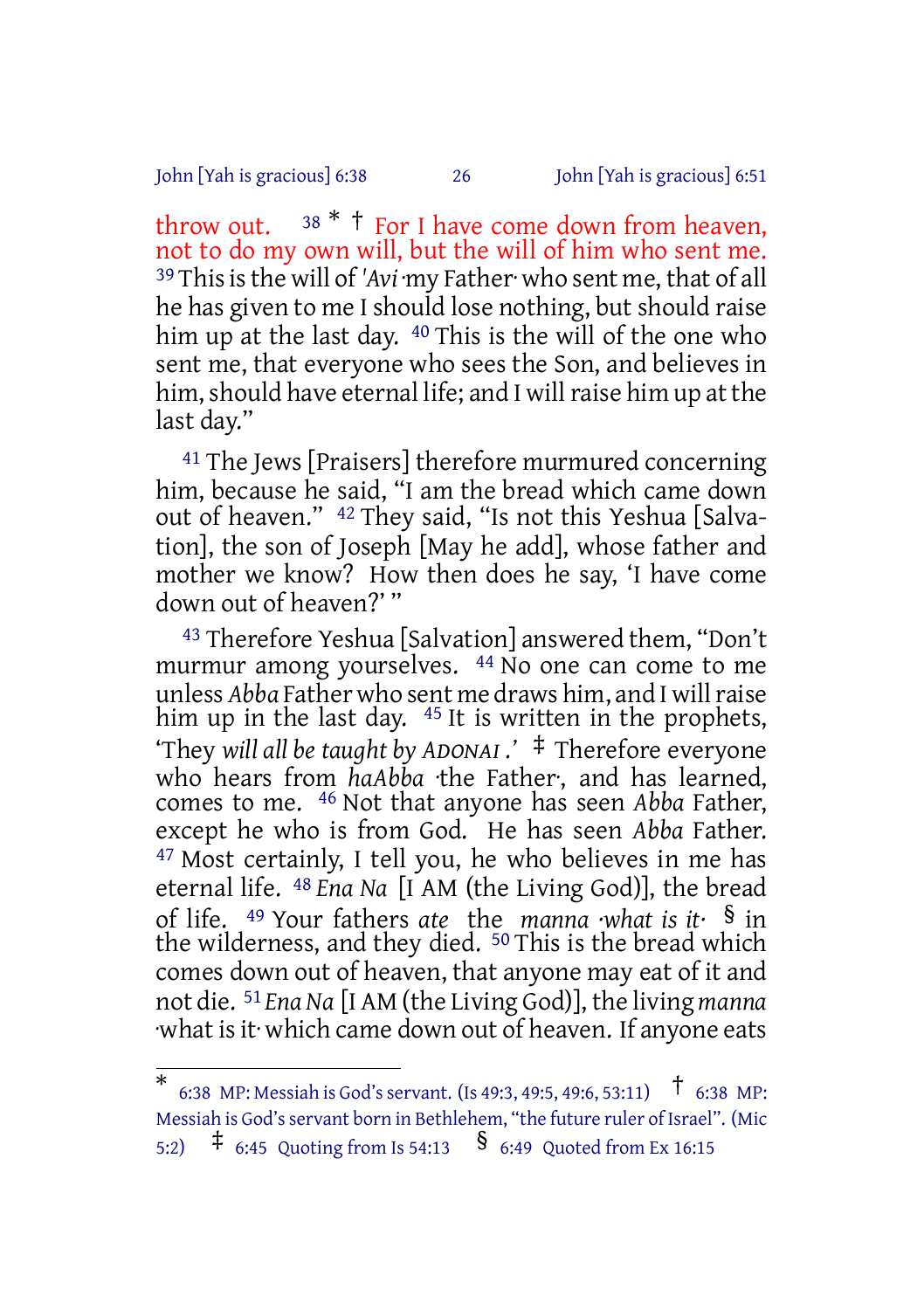John [Yah is gracious] 6:52 27 John [Yah is gracious] 6:65

of this *manna*, he will live forever. Yes, the bread which I will give for the life of the world is my flesh."

52 The Jews [Praisers] therefore contended with one another, saying, "How can this man give us his flesh to eat?"

53 Yeshua [Salvation] therefore said to them, "Most certainly I tell you, unless you eat the flesh of the Son of Man and drink his blood, you don't have life in yourselves. 54 He who eats my flesh and drinks my blood has eternal life, and I will raise him up at the last day. 55 For my flesh is food indeed, and my blood is drink indeed. 56 He who eats my flesh and drinks my blood lives in me, and I in him. 57 As the living *Abba* Father sent me, and I live because of *Abba* ·Father familiar, Dear Dad·; so he who feeds on me, he will also live because of me. 58 This is the bread which came down out of heaven— not as our fathers ate the *manna* ·what is it·, and died. He who eats this bread will live forever." 59He said these things in the synagogue, as he taught in Capernaum [Village-Comfort, Village-Compassion].

60 Therefore many of his disciples, when they heard this, said, "This is a hard saying! Who can listen to it?"

61 But Yeshua [Salvation] knowing in himself that his disciples murmured at this, said to them, "Does this cause you to stumble? 62 Then what if you would see the Son of Man ascending to where he was before? <sup>63</sup> It is the spirit who gives life. The flesh profits nothing. The words that I speak to you are spirit, and are life. 64 But there are some of you who don't believe." For Yeshua [Salvation] knew from the beginning who they were who didn't believe, and who it was who would betray him. 65 He said, "For this cause have I said to you that no one can come to me, unless it is given to him by *'Avi* ·my Father·."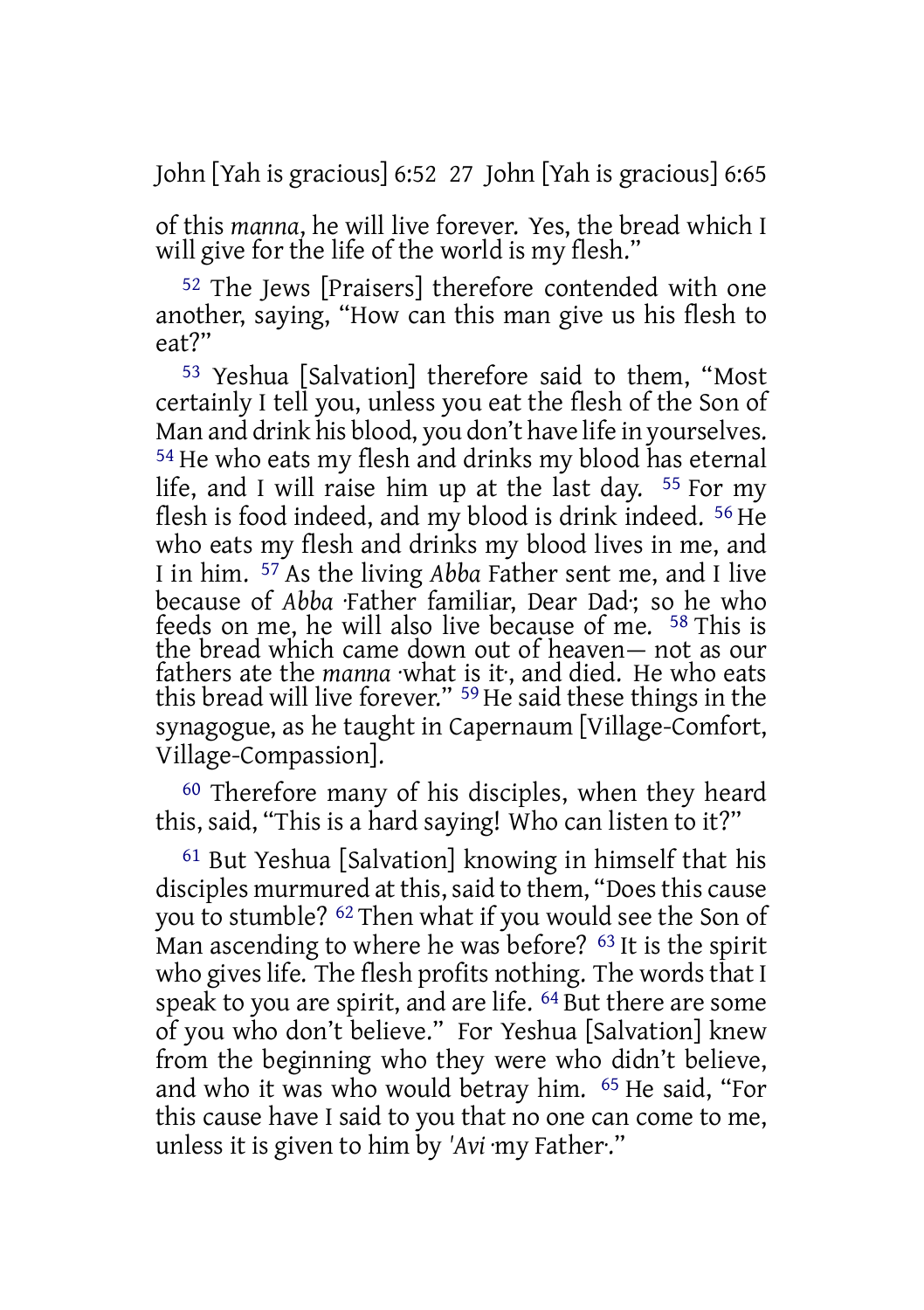John [Yah is gracious] 6:66 28 John [Yah is gracious] 7:7

66 At this, many of his disciples went back, and walked no more with him. 67 Yeshua [Salvation] said therefore to the twelve, "You don't also want to go away, do you?"

68 Simeon Peter [Hearing Rock] answered him, "Lord, to whom would we go? You have the words of eternal life. 69 We have come to believe and know that you are the Messiah [Anointed one], *haBen haElohim Chayim* [the Son of the God Living]."

70 Yeshua [Salvation] answered them, "Didn't I choose you, the twelve, and one of you is a devil?" 71 Now he spoke of Judas [Praised], the son of Simeon [Hearing] from K'riot, for it was he who would betray him, being one of the twelve.

#### 7

<sup>1</sup> After these things, Yeshua [Salvation] was walking in Galilee [District, Circuit], for he would not walk in Judea [Praise], because the Jews [Praisers] sought to kill him. 2 Now the festival of *Sukkot* ·Tabernacles·, the Festival of Booths, was at hand. (The seventh month \* 15th day). <sup>3†</sup> His brothers therefore said to him, "Depart from here, and go into Judea [Praise], that your disciples also may see your works which you do. 4 For no one does anything in secret, and himself seeks to be known openly. If you do these things, reveal yourself to the world."  $\frac{5}{5}$  For even his brothers didn't believe in him.

6 Yeshua [Salvation] therefore said to them, "My time has not yet come, but your time is always ready.  $7$  The world can't hate you, but it hates me, because I testify

<sup>\*</sup> 7:2 Note: The seventh month is called just that in the Bible; also called in Babylonian *Tishri* ·Beginning·, orin Hebrew *Ethanim* ·Ever flowing streams·.

 $\dagger$  7:3 MP: Messiah is refused to be associated with even by his own siblings, children of the same mother. (Ps 69:8)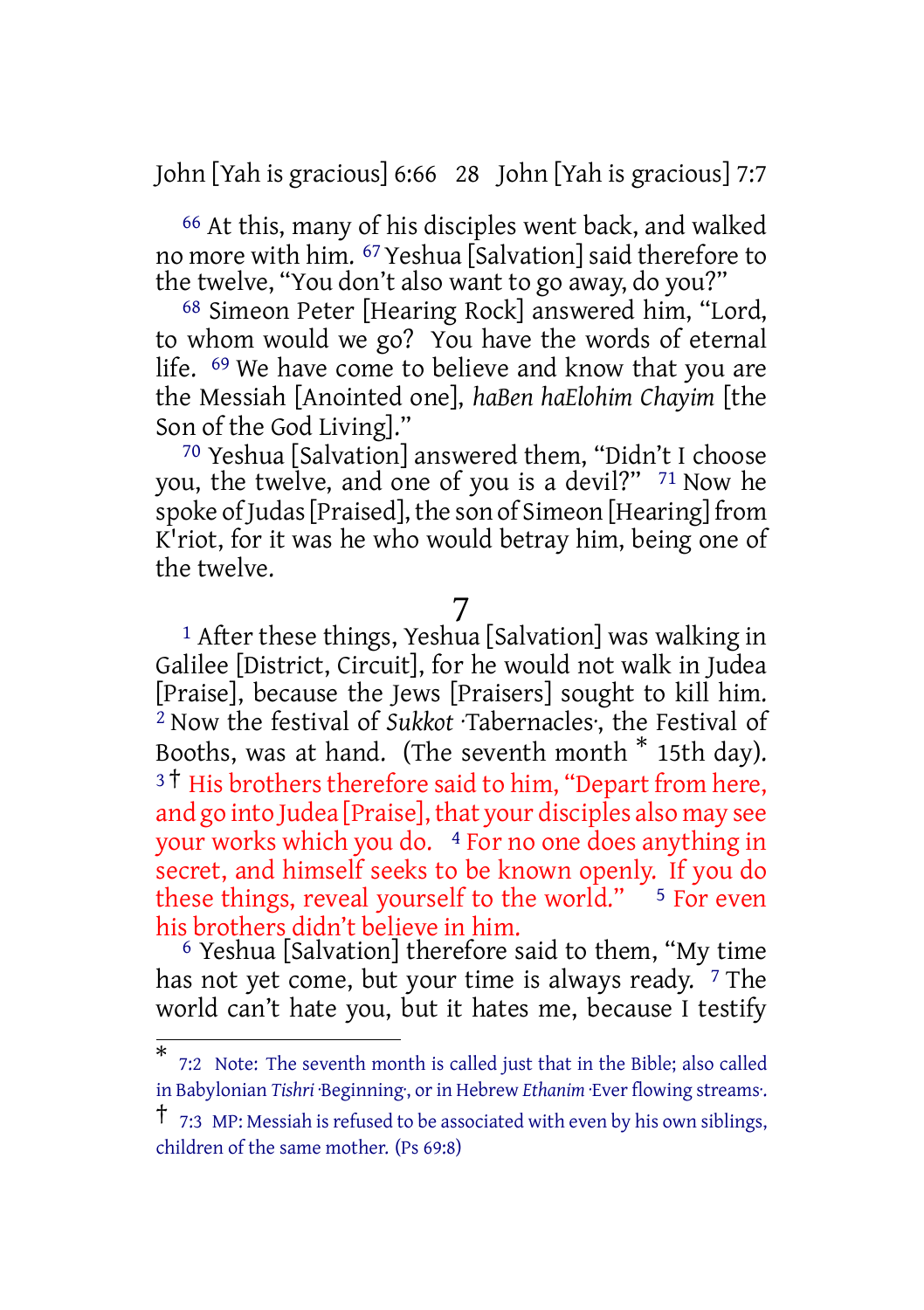John [Yah is gracious] 7:8 29 John [Yah is gracious] 7:22

about it, that its works are evil.  $8$  You go up to the feast. I am not yet going up to this feast, because my time is not yet fulfilled."

9 Having said these things to them, he stayed in Galilee [District, Circuit]. 10 But when his brothers had gone up to the feast, then he also went up, not publicly, but as it were in secret. <sup>11</sup>The Jews [Praisers] therefore sought him at the feast, and said, "Where is he?" 12 There was much murmuring among the multitudes concerning him. Some said, "He is a good man." Others said, "Not so, but he leads the multitude astray."<sup>13</sup> Yet no one spoke openly of him for fear of the Jews [Praisers]. 14 But when it was now the middle of the feast, Yeshua [Salvation] went up into the temple and taught.  $15 \pm$  The Jews [Praisers] therefore marveled, saying, "How does this man know so much, without having studied?"

16 Yeshua [Salvation] therefore answered them, "My teaching is not mine, but his who sent me. <sup>17</sup> If anyone desires to do his will, he will know about the teaching, whether it is from God, or if I am speaking from myself. 18 He who speaks from himself seeks his own glory, but he who seeks the glory of him who sent him is true, and no unrighteousnessisin him. 19Didn't Moses[Drawn out] give you the *Torah* ·Teaching·? Yet none of you keeps the law! Why do you seek to kill me?"

20 The multitude answered, "You have a demon! Who seeks to kill you?"

21 Yeshua [Salvation] answered them, "I did one work, and you all marvel because of it. 22 Moses[Drawn out] has given you *circumcision* § (not that it is of Moses [Drawn out], but of the fathers), and on the *Sabbath* ·To cease·

<sup>‡</sup> 7:15 MP: Messiah hasthe Spirit of Knowledge of God (Ex 31:3; John 16:13).  $(I<sub>S</sub> 11:2)$   $\frac{1}{2}$  7:22 Ouoted from Lev 12:3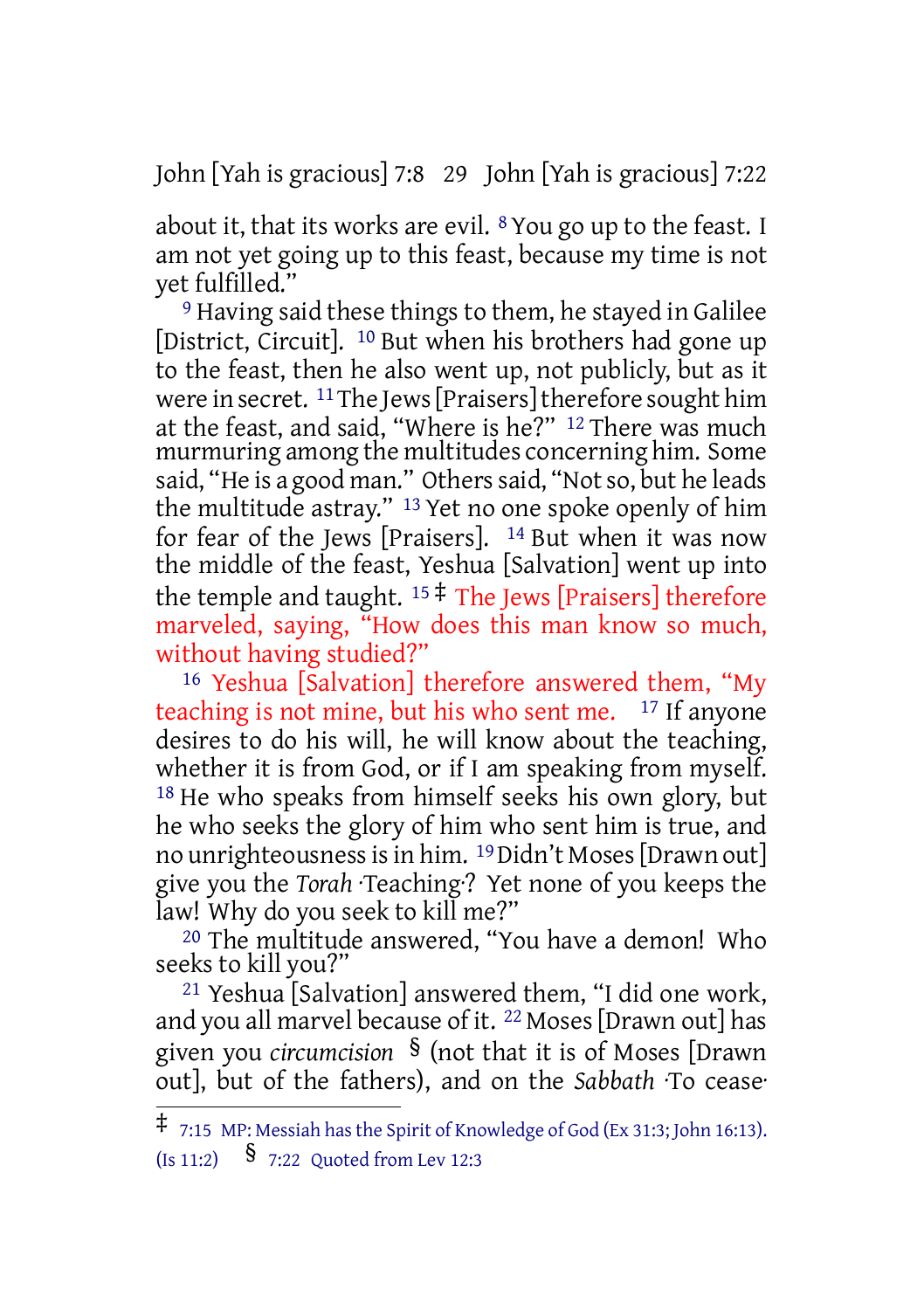John [Yah is gracious] 7:23 30 John [Yah is gracious] 7:35

you circumcise a boy. 23 If a boy receives circumcision on the *Sabbath* ·To cease·, that the *Torah* ·Teaching· of Moses [Drawn out] may not be broken, are you angry with me, because I made a man completely healthy on the *Sabbath* ·To cease·? 24 Don't judge according to appearance, but judge upright judgment."

<sup>25</sup> Therefore some of them of Jerusalem  $[City of peace]$ said, "Is not this he whom they seek to kill? <sup>26</sup> Behold, he speaks openly, and they say nothing to him. Can it be that the rulers indeed know that this is truly the Messiah [Anointed one]? 27 However we know where this man comes from, but when the Messiah [Anointed one] comes, no one will know where he comes from."

28 Yeshua [Salvation] therefore cried out in the temple, teaching and saying, "You both know me, and know where I am from. I have not come of myself, but he who sent me is true, whom you don't know. 29 I know him, because I am from him, and he sent me."

30 They sought therefore to take him; but no one laid a hand on him, because his hour had not yet come. <sup>31</sup> But of the multitude, many believed in him. They said, "When the Messiah [Anointed one] comes, he won't do more signsthan those which this man has done, will he?" 32The Pharisees [Separated] heard the multitude murmuring these things concerning him, and the chief priests and the Pharisees [Separated] sent officers to arrest him.

33 Then Yeshua [Salvation] said, "I will be with you a little while longer, then I go to him who sent me. 34 You will seek me, and won't find me; and where I am, you can't come."

<sup>35</sup> The Jews [Praisers] therefore said among themselves, "Where will this man go that we won't find him? Will he go to the Dispersion among the Greeks, and teach the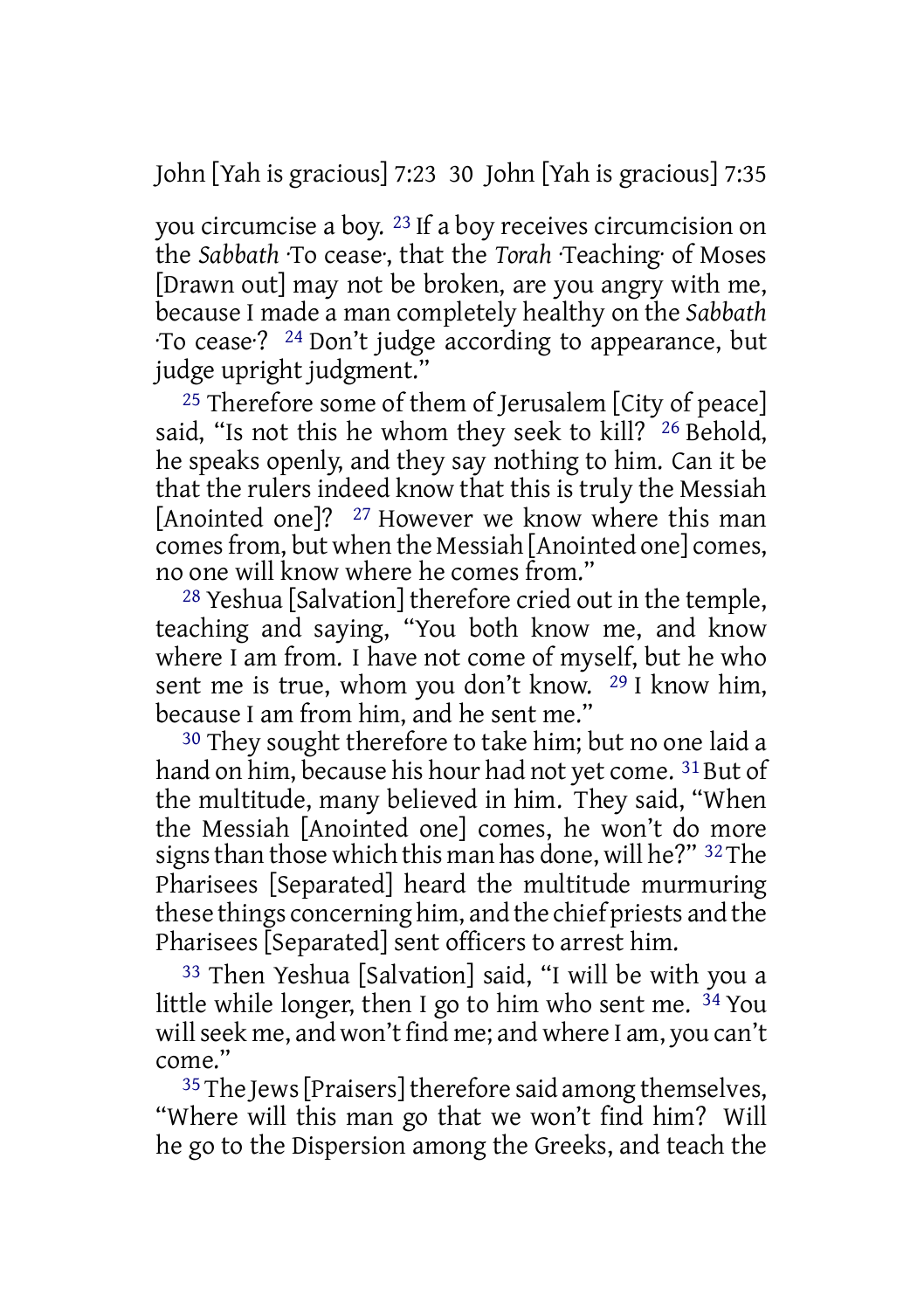John [Yah is gracious] 7:36 31 John [Yah is gracious] 7:37

Greeks? 36 What is this word that he said, 'You will seek me, and won't find me; and where I am, you can't come'?"  $37 *$  † Now on the last day of the festival  $\pm$  (of Taber-

nacles, the seventh day called *Hoshana Rabbah* ·Save now

<sup>\*</sup> 7:37 MP: Rivers of Living Water come from the inner person. (One who was spiritually dry then watered by God's Spirit). (See also Is 29:18-19). † 7:37 MP: By quotation, Messiah is declaring himself <sup>a</sup> parallel Feast Day fulfillment. "Every one come who is thirsty" (John 7:37-39) is applied Messiah's ministry. Note: By quoting the first lines of this chapter, Messiah is referencing the entire chapter (as was a common custom of rabbis of his day because all Jews memorized the whole of Bible books), therefore the entire chapter is used to allude to his Messianic claim and be as a witness to this prophetic fulfillment. (Is 55:1-2) By quoting this passage, the Messiah applied the Tabernacles Water Pouring ceremony and the intention of the ceremony to himself and to the effusion and permeation of the Holy Spirit (Is 44:3). The Holy Spirit is promised to be given by Messiah and even accompanying His ministry. Bishop Lowth, in 1846, quoted an undefined passage in Jerusalem Talmud, concluding that the song in (Num 21:16-18) isto be sung in the times of the Messiah, possibly at this ceremony. The water is said to be "drawn from the wells of salvation" (Is 12:3), signifying the influences of the Holy Spirit to be given in the days of Messiah.  $\pm$  7:37 Context: "The last day of the Festival;" Tabernacles is 7 days long It is commonly said to be eight, but that isincorrect. The seventh day is *Hoshana Rabbah* ·Save now Great· and the water libation ceremony happens on this day (Sukkah 51-b). The *Cohen Gadol* ·High Priest· would lead a procession to the pool of Siloam. (See also John 9:5-11) There he would fill a golden pitcher with water as the crowd would wave their *lulavs* before God and chant *Hossanah* ·Save now·! They would all sing (Psalm 128:25-26) while the libation was prepared. All were silent as the water was being poured out on the altar of sacrifice. After this water ceremony, asthe night fell *Sh'mini Atrzeret* ·Eighth day Assembly·started, this is a separate and linked Festival for one day. (See also John 8:12). There was a great party like none other! The four menorahs were lit and Rabbis and students alike would put on a "light show" and "torch dances" while the Levites sang and played music; dancing before God like David danced (Sukkah 5:1)!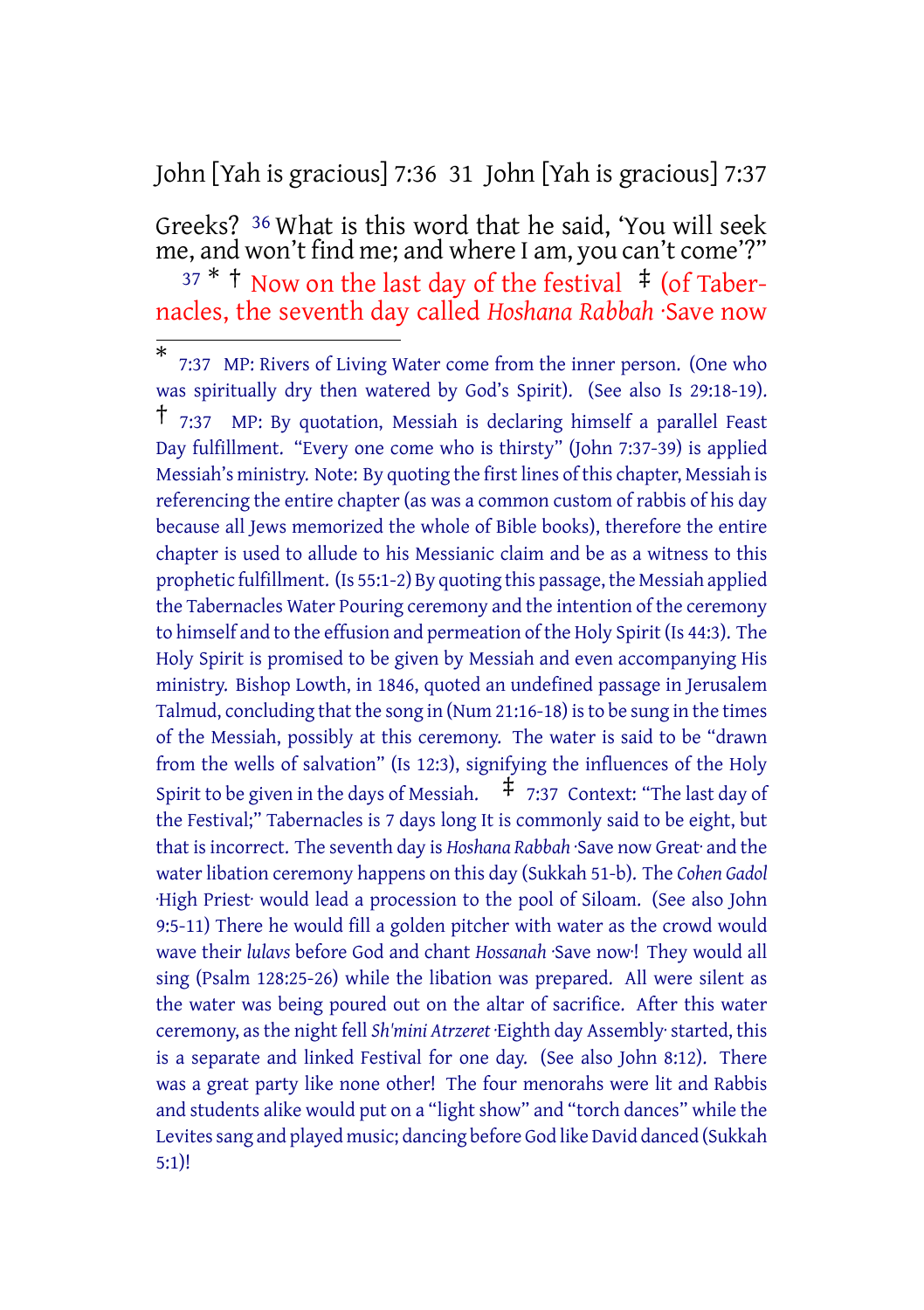John [Yah is gracious] 7:38 32 John [Yah is gracious] 7:43

Great<sup>,</sup> the seventh month 21st day), Yeshua [Salvation] stood and cried out, "If *anyone is thirsty,* § let him come to me and drink! <sup>38 \*</sup> Whoever puts his trust in me, as the Scripture says, *rivers of living water* † will flow from his inmost being!" 39 But he said this about the *Spirit,* which those trusting in him were to receive. For the Holy *Spirit* ‡ was not yet given, because Yeshua [Salvation] was not yet glorified.

<sup>40</sup> § Many of the multitude therefore, when they heard these words, said, "This is truly the *prophet."* \* <sup>41</sup> Others said, "This is the Messiah [Anointed one]." But some said, "What, does the Messiah [Anointed one] come out of Galilee [District, Circuit]?  $42 \dagger$  Has not the Scripture said that the Messiah [Anointed one] comes of the *offspring of David [Beloved],* ‡ and from *Bethlehem [House of Bread],* § the village where David [Beloved] lived?"  $*$  43 So there

<sup>§</sup> 7:37 Quoting from Is 55:1 \* 7:38 MPr: Implying the Messiah will cause a fountain to miraculously to spring up, just as Moses did in the wilderness (Joel 3:18 in Midrash Eccl 1:9). (Joel 3:18) † 7:38 Quoting from Is 12:3, 44:3; Jer 2:13  $\uparrow$  7:39 Quoting from Is 44:3; Joel 2:28-29  $\frac{\$}{\$}$  7:40 MP: God confirms Hisintention to raise up a Prophet like Moses[Drawn out], and put His words the mouth of His Prophet. (Deut 18:17-19) \* 7:40 Quoting from Deut 18:15  $\uparrow$  7:42 MP: Messiah is born in Bethlehem Ephrathah. This defines the ancient Bethlehem originally called Ephrath in (Gen 35:16, 19; 48:7; Ruth 4:11). This place was also called Beth-lehem Ephratah (Mic 5:2), Beth-lehem-Judah (1 Sam 17:12), and "the city of David" (Luke 2:4). At the time of Yeshua's birth, Bethlehem Ephrathah, also called "Bethlehem in Judea" in (Matt 2:5), was a village about five miles south of Jerusalem in Judea. This is different from the Zebulun tribe's city of Bethlehem in the Galilee, about six miles west of Nazareth menioned only in (Josh 19:15). (Mic 5:2)  $\ddagger$  7:42 Quoting from 2 Sam 7:12; Ps 89:3-4, 132:11-12  $\frac{\$}{\$}$  7:42 Quoting from Mic 5:2 \* 7:42 Context: (1 Sam 16:1) identifies Bethlehem as David's hometown.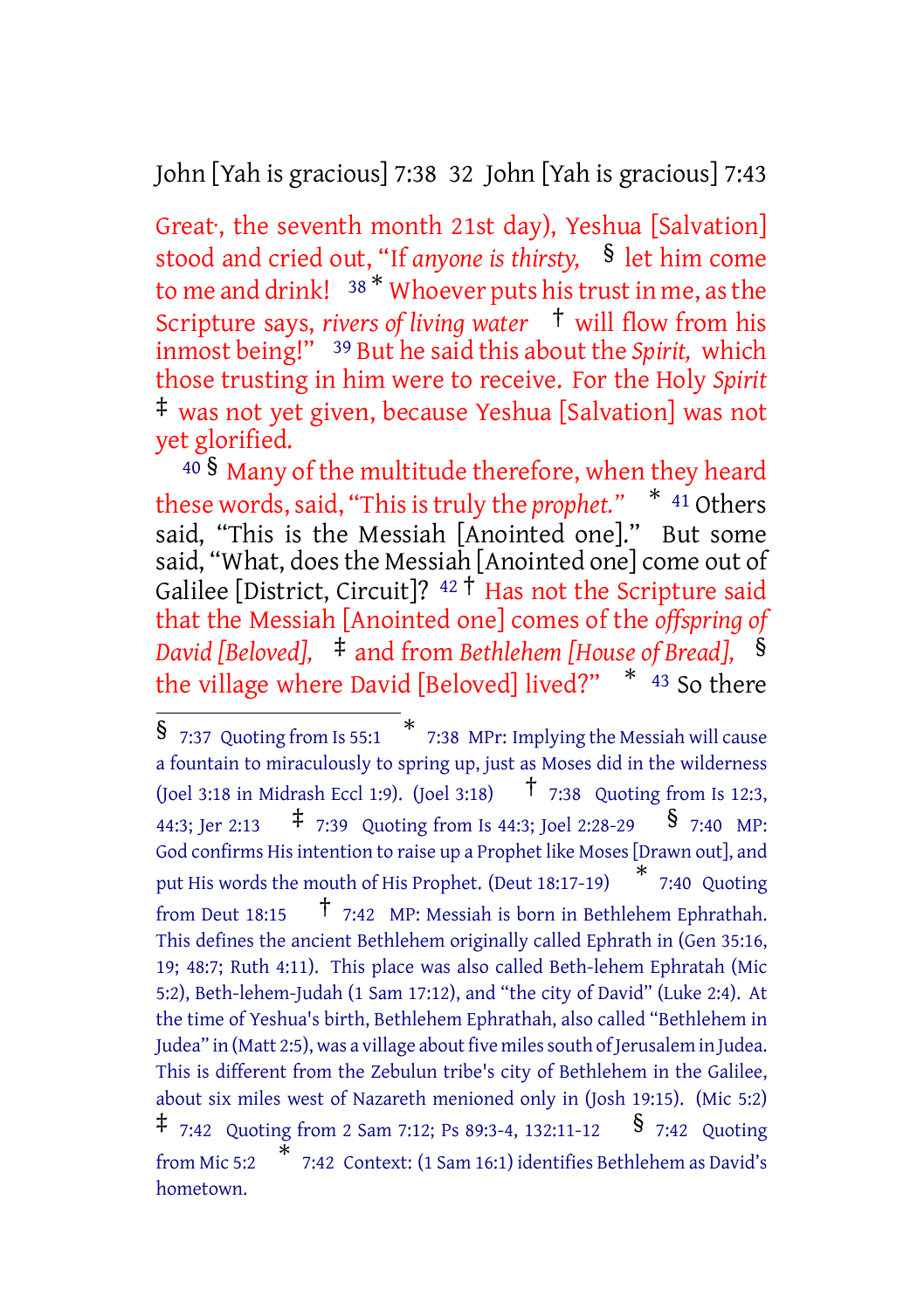John [Yah is gracious] 7:44 33 John [Yah is gracious] 8:2

arose a division in the multitude because of him. 44 Some of them would have arrested him, but no one laid hands on him. <sup>45</sup> The officers therefore came to the chief priests and Pharisees [Separated], and they said to them, "Why didn't you bring him?"

## 46<sup>†</sup> The officers answered, "No man ever spoke like this man!"

<sup>47</sup> The Pharisees [Separated] therefore answered them, "You are not also led astray, are you? <sup>48</sup> Have any of the rulers believed in him, or of the Pharisees [Separated]? 49 True, these *'am-ha'aretz* ·people of the land· do, but they know nothing about the *Torah* ·Teaching·, they are under a curse!"

50 Nicodemus [Victory people] (he who came to him by night, being one of them) said to them, 51 "Our *Torah* ·Teaching· does not condemn a man, does it, until after hearing from him personally and finding out what he's doing?"

52 They answered him, "Are you also from Galilee [District, Circuit]? Search, and see that no prophet has arisen out of Galilee [District, Circuit]." ‡

53 Everyone went to his own house.

## 8

1 But Yeshua [Salvation] went to the Mount of Olives. 2 Now very early in the morning (seventh month 22nd

<sup>†</sup> 7:46 MP: Messiah is called Wonderful Counselor, by Christian interpretation this is one name. Judaism sees this as two names. "Wonderful" as in (Judges 13:18) by the Angel of Yahweh to Judge Manoah. Also "Counselor," one who brings wisdom from God like Moses and Aaron did (Num 11:16-17). (Is 9:6)  $\uparrow$  7:52 "No prophet from Galilee" This is an inaccurate statement, Jonah is a prophet from Gath-hepher which is in the western Galilee region (2 Kings 14:25). This passage also establishes that Jonah was a prophet to Israel before he was called to the Assyrians in Nineveh.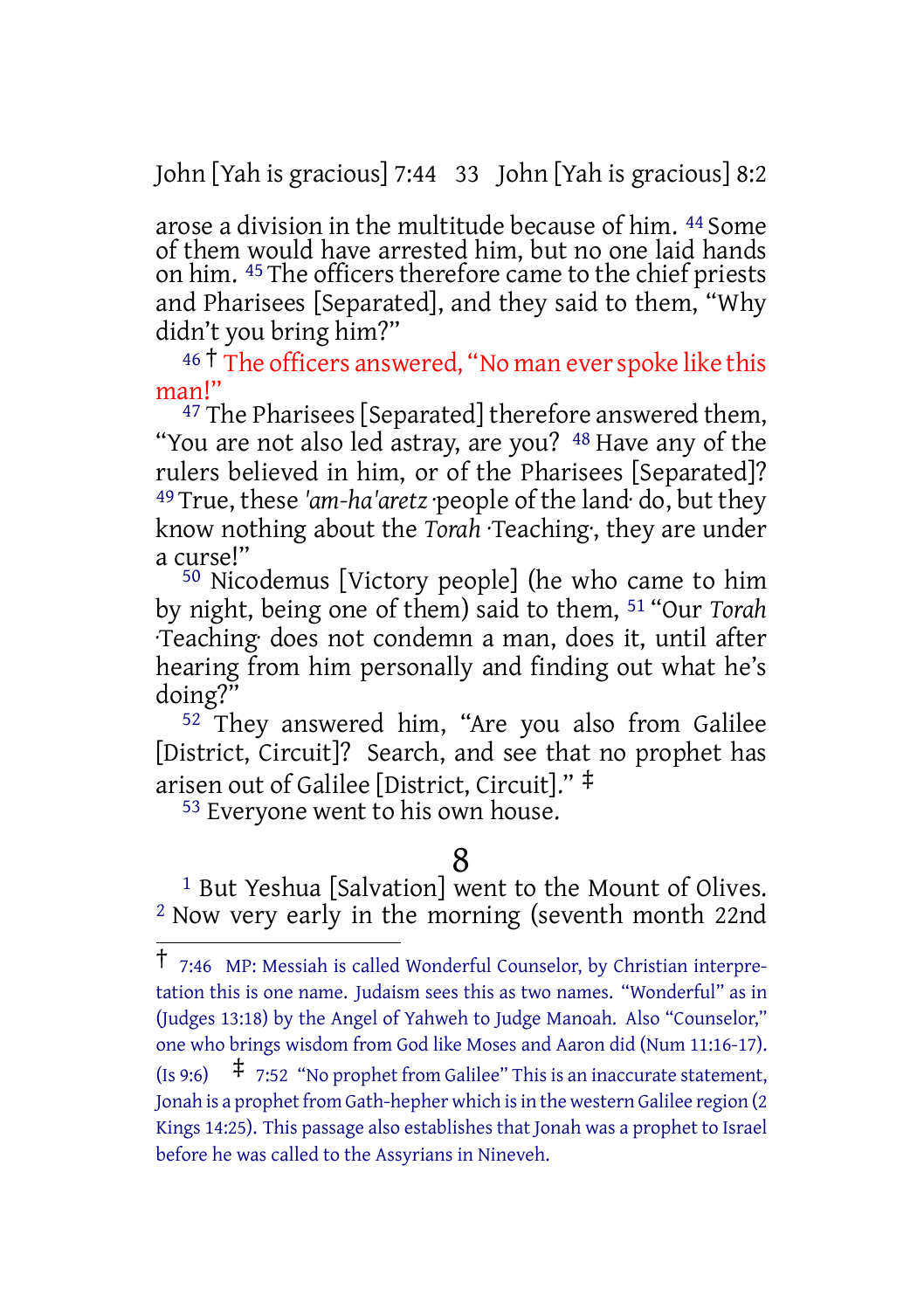John [Yah is gracious] 8:3 34 John [Yah is gracious] 8:11

day), he came again into the temple, and all the people came to him. He sat down, and taught them. (This day is called *Sh'mini Atrzeret* ·Eighth day Assembly·.) 3The Torah-Teachers and the Pharisees[Separated] brought a woman taken in *moicheia* ·adultery· and set her in the midst of Yeshua [Salvation]. <sup>4</sup> They told him, "Teacher, we found this woman *moicheuo ·committing adultery·,* in the very act. 5Now in our *Torah* ·Teaching·, Moses[Drawn out] enjoined us that such a *woman be stoned to death.* \* † What then do you say about her?" 6 They said this testing him, that they might have something to accuse him of.

But Yeshua [Salvation] stooped down, and wrote on the ground with his finger.  $\frac{7}{7}$  But when they continued asking him, he looked up and said to them, "He who is without sin among you, let him throw the first stone at her." <sup>8</sup> Again he stooped down, and with his finger wrote on the ground.

9 They, when they heard it, being convicted by their conscience, went out one by one, beginning from the oldest, even to the last. Yeshua [Salvation] was left alone with the woman where she was, in the middle. 10 Yeshua [Salvation], standing up, saw her and said, "Woman, where are your accusers? Did no one condemn you?"

11 She said, "No one, Lord."

Yeshua [Salvation]said, "Neither do I condemn you. Go your way. From now on, sin no more."

<sup>\*</sup> 8:5 Selectively Quoted from Lev 20:10; Deut 22:21 † 8:5 Context: Death is the punishment for adultery according to *Torah* ·Teaching·, but this quote is missing the fact that both the man and woman are to be punished for adultery (Lev 20:10). The woman only is to be stoned if she is recently married but found to be not a virgin (Deut 22:21).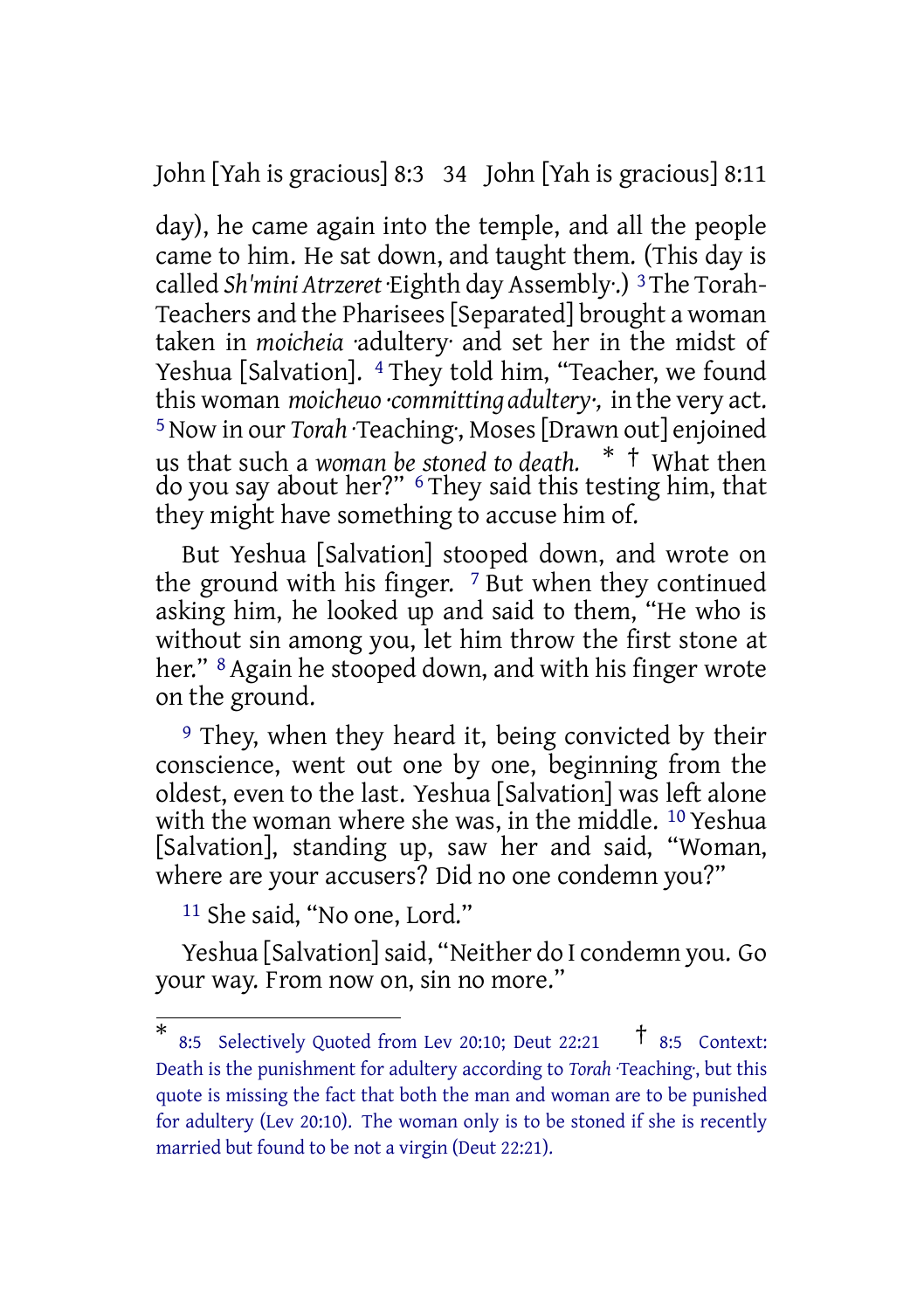John [Yah is gracious] 8:12 35 John [Yah is gracious] 8:20

 $12 \div$  § Again, therefore, Yeshua [Salvation] spoke to them, saying, " *Ena Na* [I AM (the Living God)], the light of the world. \* He who follows me will not walk in the darkness, but will have the light of life."

13 The Pharisees [Separated] therefore said to him, "You testify about yourself. Your testimony is not valid."

14 Yeshua [Salvation] answered them, "Even if I testify about myself, my testimony is true, for I know where I came from, and where I am going; but you don't know where I came from, or where I am going. <sup>15</sup> You judge according to the flesh. I judge no one. <sup>16</sup> Even if I do judge, my judgment is true, for I am not alone, but I am with *Abba* ·Father familiar, Dear Dad<sup>.</sup> who sent me. <sup>17</sup> It's also written in your *Torah* ·Teaching· that *the testimony of two people is valid.* † <sup>18</sup> *Ena Na* [I AM (the Living God)] that testifies about myself, and *Abba* ·Father familiar, Dear Dad· who sent me testifies about me."

19 They said therefore to him, "Where is your *Abba* Father?"

Yeshua [Salvation] answered, "You know neither me, nor *'Avi* ·my Father·. If you knew me, you would know *'Avi* ·my Father· also." 20 Yeshua [Salvation] spoke these

<sup>‡</sup> 8:12 MP: Messiah is <sup>a</sup> lightto the Gentiles and the world. (See also context of Is 9:1-2, and Is 9:3, 49:6). (Is 42:6)  $\frac{1}{8}$  8:12 MP: ADONAI Tzva'ot [Yah Commander of Heaven's armies] is coming to dwell with His people. Messiah is coming to dwell with his people. (Zech 2:10-11) \* 8:12 Context: "Light ofthe World;" this day is Seventh Month 22 day, called *Sh'mini Atrzeret* ·Eighth day Assembly· following the seven days of *Sukkot* ·Tabernacles·. (See also John 7:37). The night before there was a great party like none other! The four menorahs were lit and Rabbis and students alike would put on a "light show" and "torch dances" while the Levites sang and played music; dancing before God like David danced (Sukkah 5:1)! This is a discussion in front of these menorahs the following morning, still on the Festival day.  $\bar{t}$  8:17 Quoted from Deut 19:15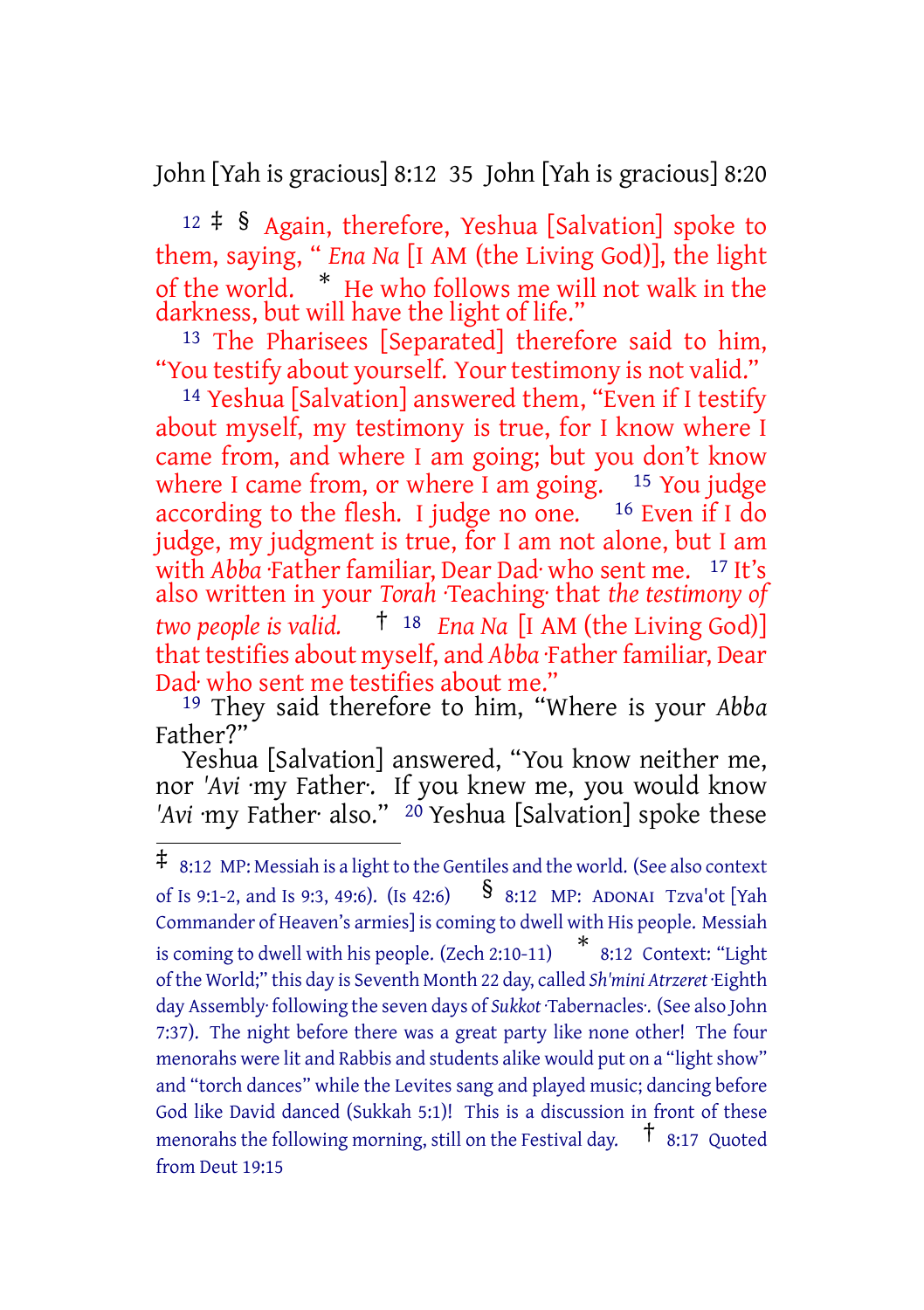John [Yah is gracious] 8:21 36 John [Yah is gracious] 8:31

words in the treasury, as he taught in the temple. Yet no one arrested him, because his hour had not yet come. 21 Yeshua [Salvation] said therefore again to them, "I am going away, and you will seek me, and you will die in your sins. Where I go, you can't come."

22 The Jews [Praisers] therefore said, "Will he kill himself, that he says, 'Where I am going, you can't come'?"

 $^{23}$  ‡ He said to them, "You are from beneath. I am from above. You are of this world. I am not of this world.  $^{24}$  I said therefore to you that you will die in your sins; for unless you believe that *Ena Na* [I AM (the Living God)], you will die in your sins."

<sup>25</sup> They said therefore to him, "Who are you?"

Yeshua [Salvation] said to them, "Just what I have been saying to you from the beginning.  $26$  I have many things to speak and to judge concerning you. However he who sent me is true; and the things which I heard from him, these I say to the world."

27 They didn't understand that he spoke to them about *haAbba* ·the Father·. 28 Yeshua [Salvation] therefore said to them, "When you have lifted up the Son of Man, then you will know that *Ena Na* [I AM (the Living God)], and I do nothing of myself, but as *'Avi* ·my Father· taught me, I say these things. 29 He who sent me is with me. *Abba* ·Father familiar, Dear Dad· has not left me alone, for I always do the things that are pleasing to him."

 $30$  As he spoke these things, many believed in him.  $31\frac{S}{S}$ Yeshua [Salvation] therefore said to those Jews [Praisers] who had believed him, "If you remain in my word, then

<sup>‡</sup> 8:23 MP: Whoever does not honor the words of the Prophet will give an account to God. The prophet's words are equal authority to God's words. (Deut 18:19)  $\frac{1}{8}$  8:31 MP: Messiah has the ministry to proclaim freedom to prisoners (slaves to sin). (Is 61:1)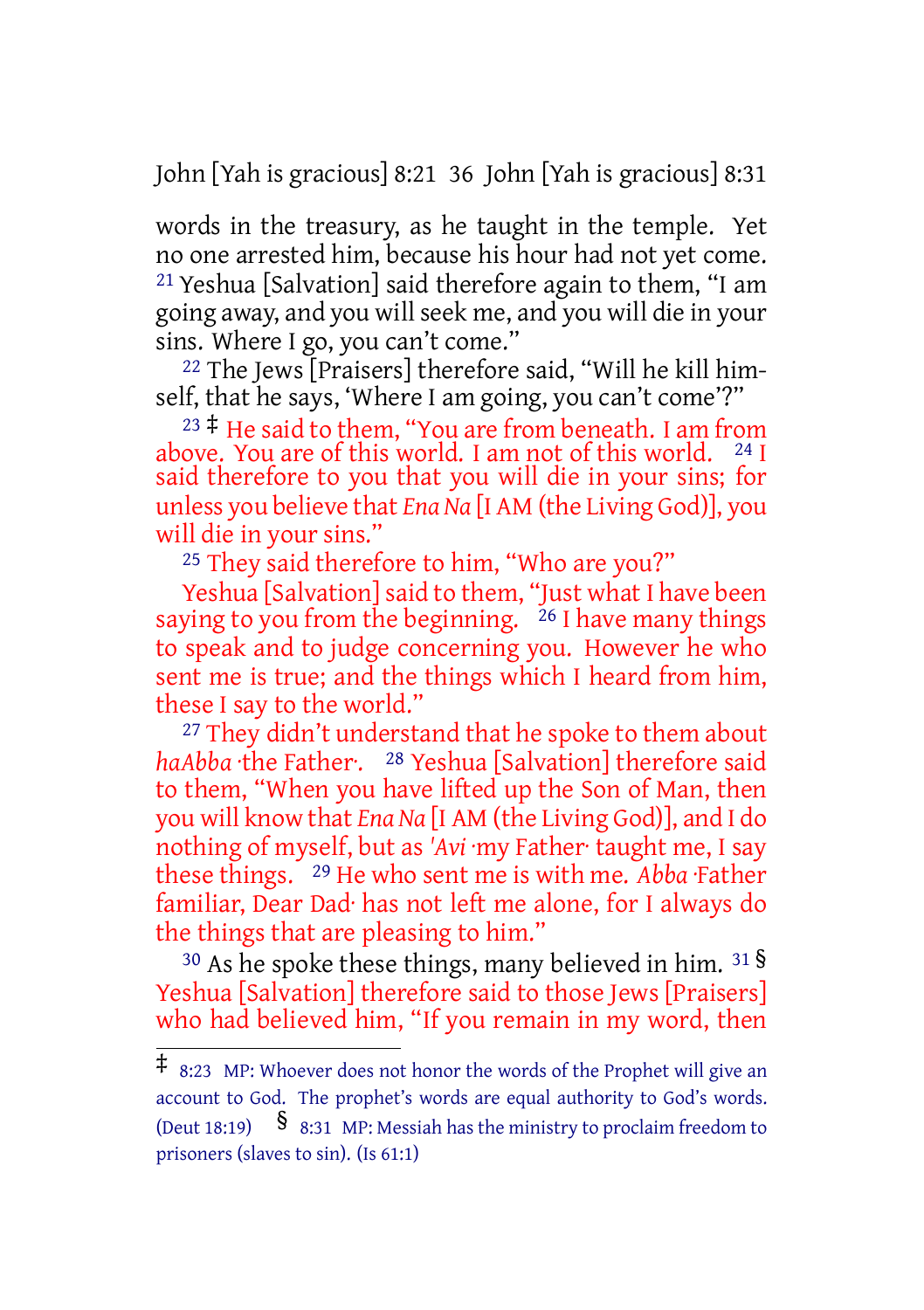John [Yah is gracious] 8:32 37 John [Yah is gracious] 8:44

you are truly my disciples. 32 You will know the truth, and the truth will make you free."

33 They answered him, "We are Abraham [Father of a multitude]'s offspring, and have never been in bondage to anyone. How do you say, 'You will be made free'?"

34 Yeshua [Salvation] answered them, "Most certainly I tell you, everyone who commits sin is the bond-servant of sin. 35 A bond-servant does not live in the house forever. A son remains forever. <sup>36 \*</sup> If therefore the Son makes you free, you will be free indeed. <sup>37</sup> I know that you are Abraham [Father of a multitude]'s offspring, yet you seek to kill me, because my word finds no place in you. 38 I say the things which I have seen with *'Avi* ·my Father·; and you also do the things which you have seen with *'Avikah* ·your Father·."

<sup>39</sup> They answered him, "Abraham [Father of a multitude] is *Avinu* ·our Father·."

Yeshua [Salvation] said to them, "If you were Abraham [Father of a multitude]'s children, you would do the works of Abraham [Father of a multitude]. 40 But now you seek to kill me, a man who hastold you the truth, which I heard from God. Abraham [Father of a multitude] didn't do this. 41 You do the works of your *Abba* ·Father familiar, Dear Dad·."

They said to him, "We were not born of *porhneia* ·sexual immorality·; we have one *Abba* Father, God."

42 Therefore Yeshua [Salvation] said to them, "If God were your *Abba* ·Father familiar, Dear Dad·, you would have *agapao* ·total devotion love· towards me, for I came out and have come from God. For I haven't come of myself, but he sent me. 43 Why don't you understand my speech? Because you can't hear my word. 44 You are

<sup>\*</sup> 8:36 MP: Messiah has the anointing to proclaim liberty to captives. (Is 61:1)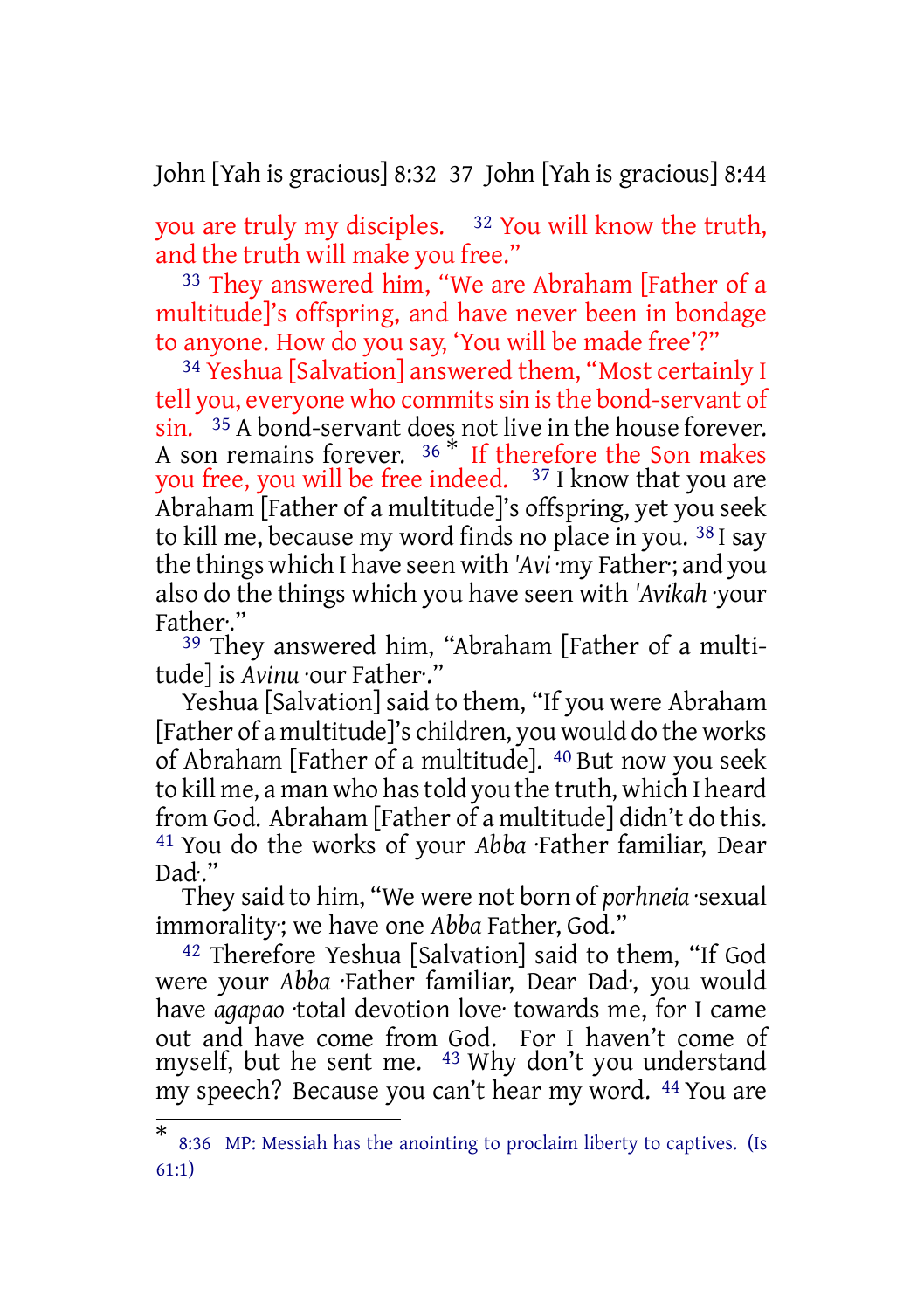John [Yah is gracious] 8:45 38 John [Yah is gracious] 8:55

of your *Abba* father, the devil, and you want to do the *epithumia* ·lusts, desires· of *'Avikah* ·your Father·. He was a murderer from the beginning, and does not stand in the truth, because there is no truth in him. When he speaks a lie, he speaks on his own; for he is a liar, and its *Abba* ·Father familiar, Dear Dad·. 45 But because I tell the truth, you don't believe me. 46 Which of you convicts me of sin? If I tell the truth, why do you not believe me? <sup>47</sup> He who is of God hears the words of God. For this cause you don't hear, because you are not of God."

48 Then the Jews [Praisers] answered him, "Don't we say well that you are a Samaritan [person from Watchmountain], and have a demon?"

49 Yeshua [Salvation] answered, "I don't have a demon, but I honor 'Avi ·my Father·, and you dishonor me. <sup>50</sup> But I don't seek my own glory. There is one who seeks and judges. 51 Most certainly, I tell you, if a person keeps my word, he will never see death."

52 Then the Jews [Praisers] said to him, "Now we know that you have a demon. Abraham [Father of a multitude] died, and the prophets; and you say, 'If a man keeps my word, he will never taste of death.' <sup>53</sup> Are you greater than Abraham [Father of a multitude] *Avinu* ·our Father·, who died? The prophets died. Who do you make yourself out to be?"

<sup>54</sup> † Yeshua [Salvation] answered, "If I glorify myself, my glory is nothing. It is *'Avi* ·my Father· who glorifies me, of whom you say that he is our God. <sup>55</sup> You have not known him, but I know him. If I said, 'I don't know

<sup>†</sup> 8:54 MP: Messiah is called Israel. Messiah comesfrom the nation of Israel. Messiah is also called Israel as the patriarch Jacob was renamed Israel (Gen 32:28). Being called Israel as a relationship role, Messiah is the example of right relationship with Yahweh for all Israel to emulate. (Is 49:3)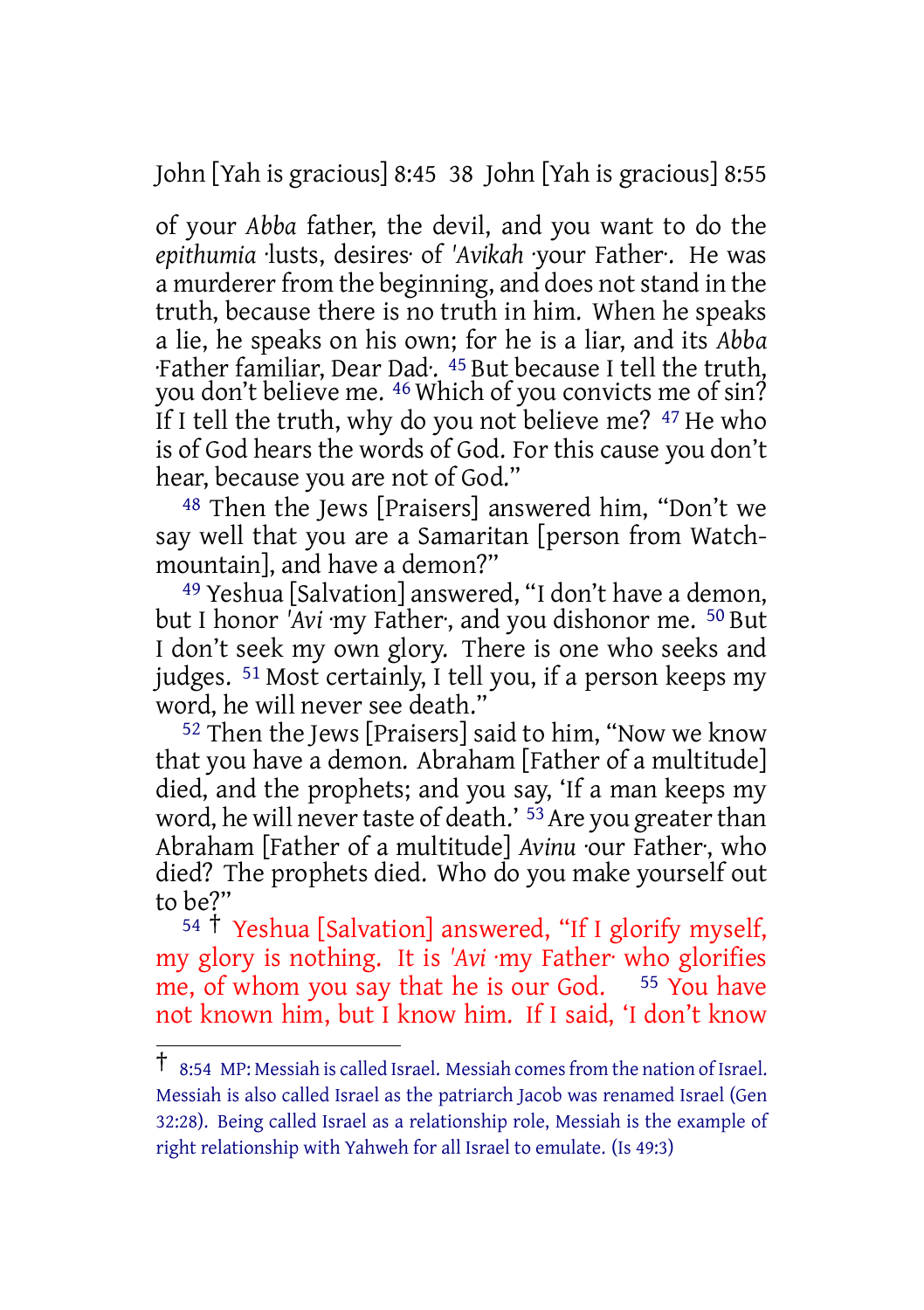John [Yah is gracious] 8:56 39 John [Yah is gracious] 9:7

him,' I would be like you, a liar. But I know him, and keep his word. 56 *'Avikah* ·your Father· Abraham [Father of a multitude] rejoiced to see my day. He saw it, and was glad."

57 The Jews [Praisers] therefore said to him, "You are not yet fifty years old, and have you seen Abraham [Father of a multitude]?"

<sup>58</sup> ‡ Yeshua [Salvation] said to them, "Most certainly, I tell you, before Abraham [Father of a multitude] came into existence, *Ena Na* [I AM (the Living God)]."

59 Therefore they took up stones to throw at him, but Yeshua [Salvation] was hidden, and went out of the temple, having gone through the middle of them, and so passed by.

#### 9

<sup>1</sup> As he passed by, he saw a man blind from birth. <sup>2</sup> His disciples asked him, "*Rabbi* ·Teacher·, who sinned, this man or his parents, that he was born blind?" (Still the seventh month 22 day).

3 Yeshua [Salvation] answered, "Neither did this man sin, nor his parents; but, that the works of God might be revealed in him. 4 I must work the works of him who sent me, while it is day. The night is coming, when no one can work. 5 While I am in the world, I am the light of the world." 6 When he had said this, he spat on the ground, made mud with the saliva, anointed the blind man's eyes with the mud,  $7$  and said to him, "Go, wash in the pool

<sup>‡</sup> 8:58 MP: Messiah is from everlasting, meaning He preexisted, "whose origins are far in the past, back in ancient times". (Mic 5:2)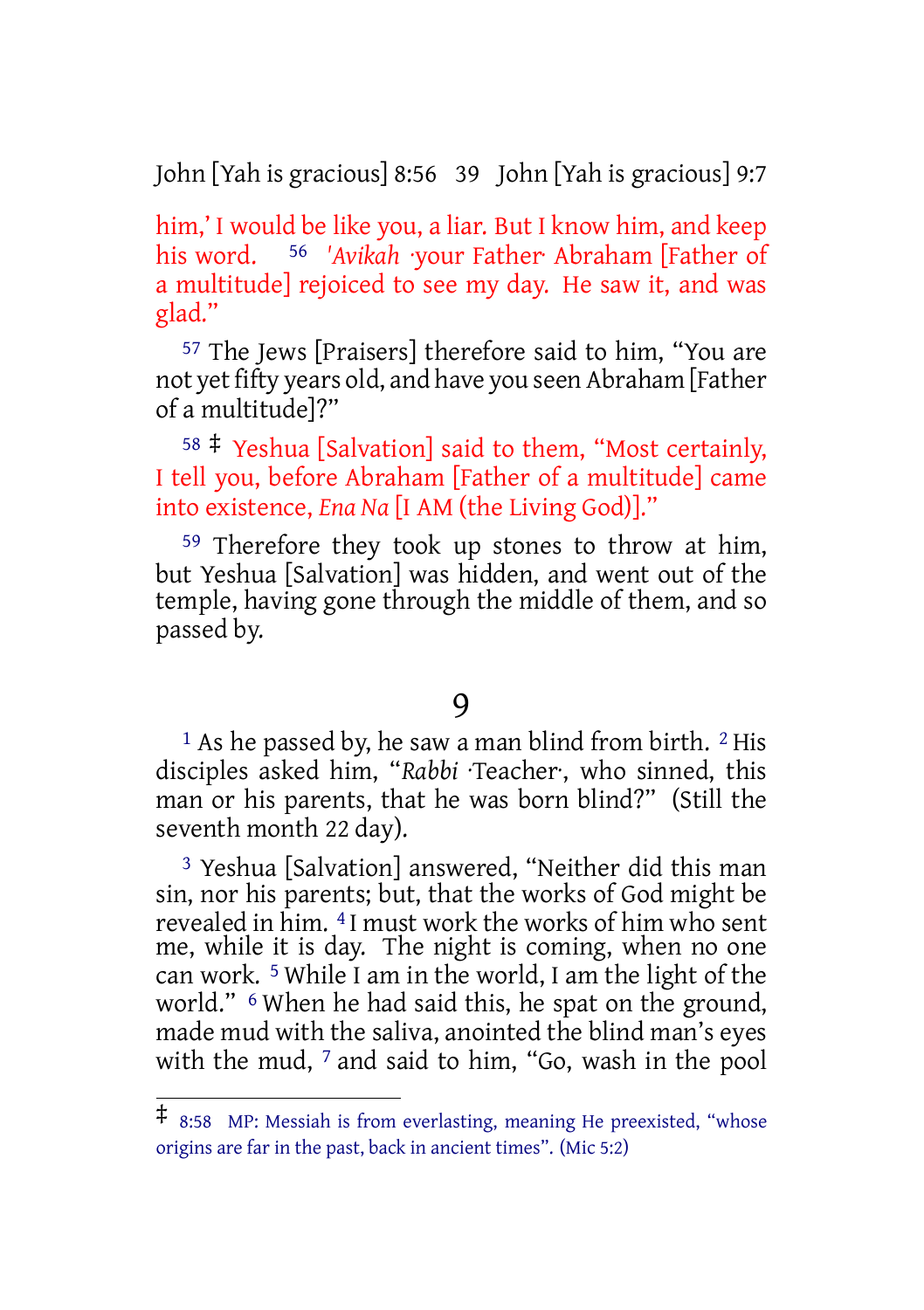John [Yah is gracious] 9:8 40 John [Yah is gracious] 9:17

of Siloam" (which means "Sent"). \* So he went away, washed, and came back seeing. <sup>8</sup>The neighbors therefore, and those who saw that he was blind before, said, "Is not this he who sat and begged?" <sup>9</sup> Others were saying, "It is he." Still others were saying, "He looks like him."

He said, "I am he." <sup>10</sup> They therefore were asking him, "How were your eyes opened?"

11 He answered, "A man called Yeshua [Salvation] made mud, anointed my eyes, and said to me, 'Go to the pool of Siloam [Sent], and wash.' So I went away and washed, and I received sight."

<sup>12</sup> Then they asked him, "Where is he?"

He said, "I don't know."

<sup>13</sup> They brought him who had been blind to the Pharisees [Separated]. <sup>14</sup> It was a *Sabbath* ·To cease· † when Yeshua [Salvation] made the mud and opened his eyes. 15 Again therefore the Pharisees [Separated] also asked him how he received his sight. He said to them, "He put mud on my eyes, I washed, and I see."

16 Some therefore of the Pharisees [Separated] said, "This man is not from God, because he does not keep the *Sabbath* ·To cease·." Others said, "How can a man who is a sinner do such signs?" There was division among them. <sup>17</sup> Therefore they asked the blind man again, "What do you say about him, because he opened your eyes?"

He said, "He is a prophet."

<sup>\*</sup> 9:7 Context: This is still the seventh month 22nd day, the Festival of *Sh'mini Atrzeret* ·Eighth day Assembly·, a separate and linked Festival for one day following *Sukkot* ·Tabernacles·. There was a very significant water drawing ceremony from this very same pool just one day earlier. (See John 7:37). † 9:14 Context Note: If the Festival of *Sh'mini Atrzeret* ·Eighth day Assembly· happened on a Sabbath day, it is considered a High Feast day. Two accounts of another healing on Sabbath with discussion existsin (Matt 12:10; Luke 6:7).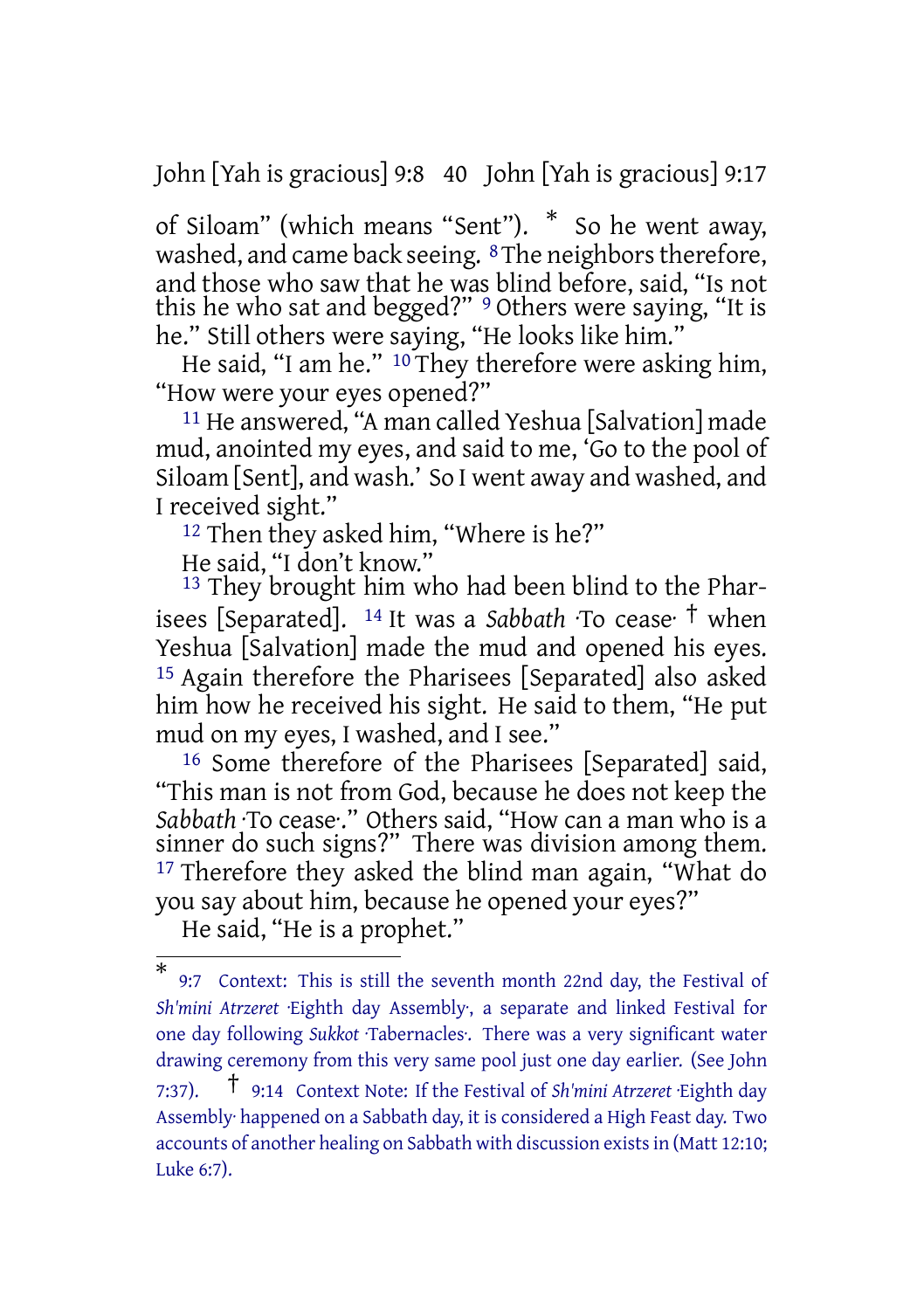John [Yah is gracious] 9:18 41 John [Yah is gracious] 9:31

18 The Jews [Praisers] therefore did not believe concerning him, that he had been blind, and had received his sight, until they called the parents of him who had received his sight, 19 and asked them, "Is this your son, whom you say was born blind? How then does he now see?"

20 His parents answered them, "We know that this is our son, and that he was born blind; 21 but how he now sees, we don't know; or who opened his eyes, we don't know. He is of age. Ask him. He will speak for himself." 22 His parents said these things because they feared the Jews [Praisers]; for the Jews [Praisers] had already agreed that if any man would confess him as Messiah [Anointed one], he would be put out of the synagogue. 23 Therefore his parents said, "He is of age. Ask him."

24 So they called the man who was blind a second time, and said to him, "Give glory to God. We know that this man is a sinner."

25 He therefore answered, "I don't know if he is a sinner. One thing I do know: that though I was blind, now I see."

26 They said to him again, "What did he do to you? How did he open your eyes?"

27 He answered them, "Itold you already, and you didn't listen. Why do you want to hear it again? You don't also want to become his disciples, do you?"

28 They insulted him and said, "You are his disciple, but we are disciples of Moses [Drawn out]. 29 We know that God has spoken to Moses [Drawn out]. But as for this man, we don't know where he comes from."

30 The man answered them, "How amazing! You don't know where he comes from, yet he opened my eyes. 31 We know that *God does not listen to sinners,* but if anyone is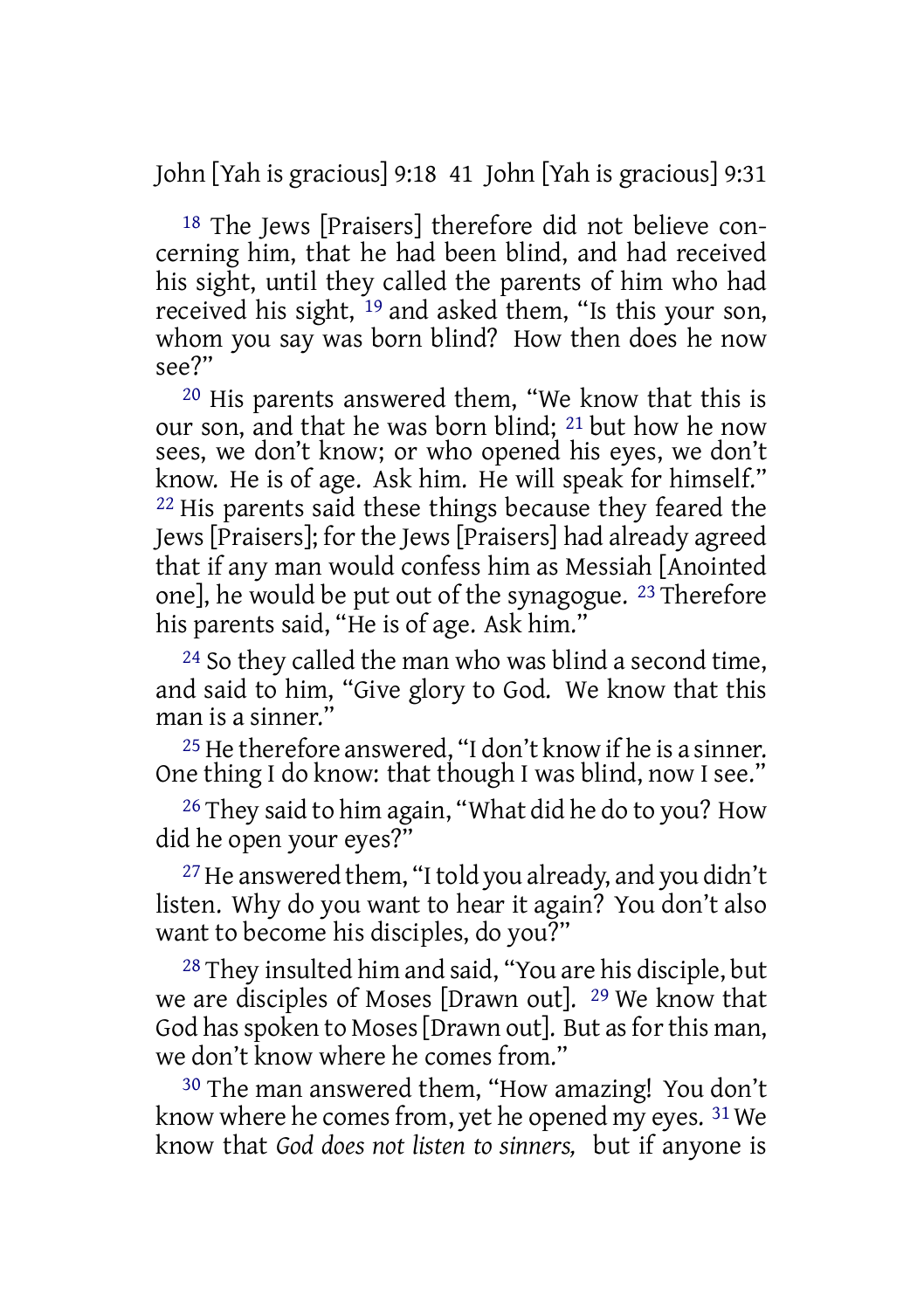John [Yah is gracious] 9:32 42 John [Yah is gracious] 10:3

a worshiper of God, and *does his will, he listens to him.* ‡ <sup>32</sup> Since the world began it has never been heard of that anyone opened the eyes of someone born blind. 33 If this man was not from God, he could do nothing."

34 They answered him, "You were altogether born in sins, and do you teach us?" They threw him out.

35 Yeshua [Salvation] heard that they had thrown him out, and finding him, he said, "Do you believe in the *Ben-Elohim* ·Son of Elohim God·?"

36 He answered, "Who is he, Lord, that I may believe in him?"

37 Yeshua [Salvation] said to him, "You have both seen him, and it is he who speaks with you."

38 He said, "Lord, I believe!" and he worshiped him.

<sup>39</sup> § \* Yeshua [Salvation] said, "I came into this world for judgment, that those who don't see may see; and that those who see may become blind."

40 Those of the Pharisees [Separated] who were with him heard these things, and said to him, "Are we also blind?"

41 Yeshua [Salvation] said to them, "If you were blind, you would have no sin; but now you say, 'We see.' Therefore your sin remains.

## 10

1 "Most certainly, I tell you, one who does not enter by the door into the sheep fold, but climbs up some other way, the same is a thief and a robber.  $2$  But one who enters in by the door is the shepherd of the sheep. 3 The

 $\frac{1}{4}$  9:31 Quoting from Ps 34:15, 66:18-19; Pro 15:29 § 9:39 MP: Messiah has the anointing to proclaim liberty to captives. (Is 61:1) \* 9:39 MP: Heals the blind both physically and spiritually, both Jew or Gentile, removing them from darkness as a prison. (See also Is 9:1-2, 49:6). (Is 42:7 (5-9))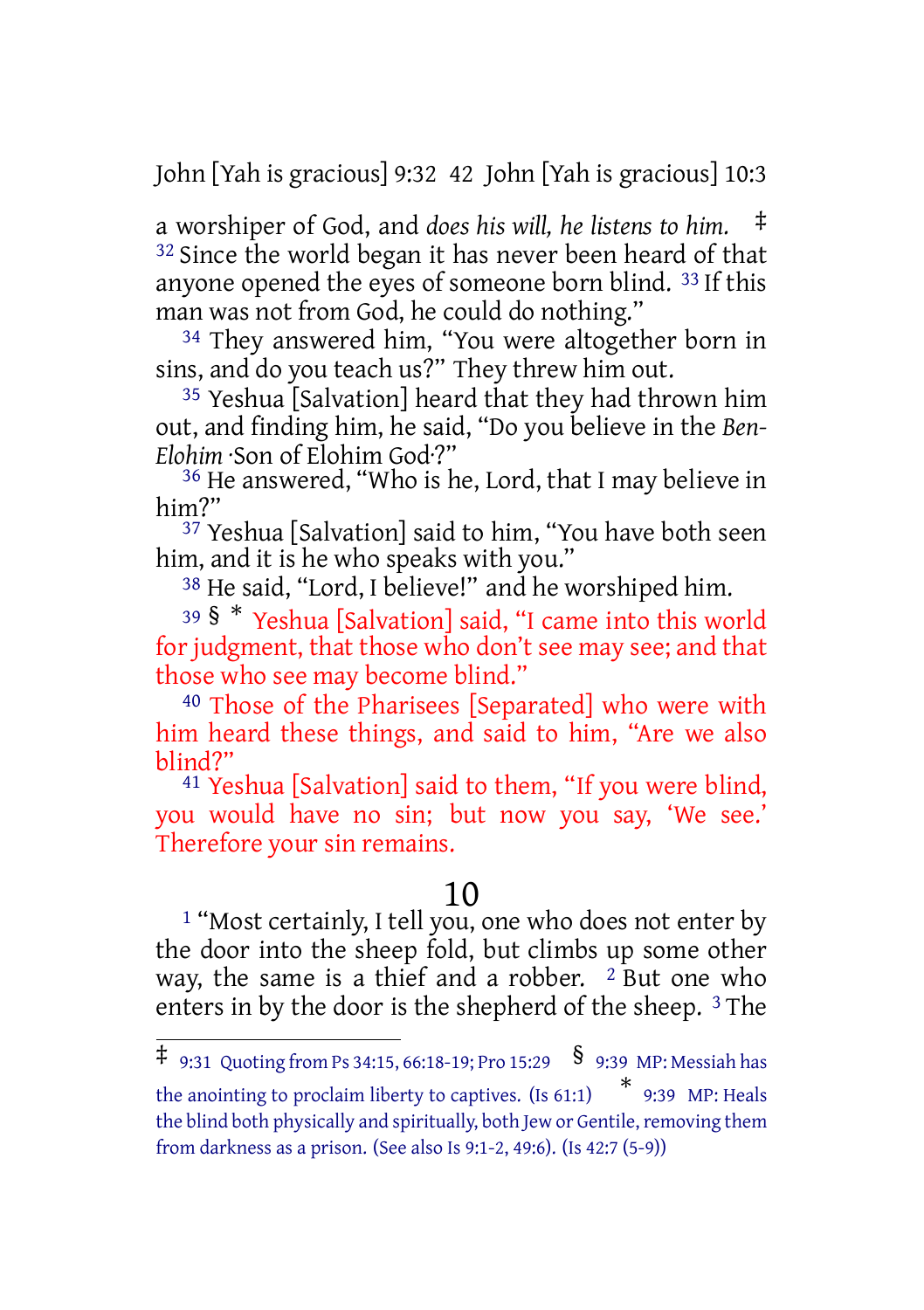John [Yah is gracious] 10:4 43 John [Yah is gracious] 10:15

gatekeeper opensthe gate for him, and the sheep listen to his voice. He calls his own sheep by name, and leads them out. 4 Whenever he brings out his own sheep, he goes before them, and the sheep follow him, for they know his voice. 5 They will by no means follow a stranger, but will flee from him; for they don't know the voice of strangers." 6 Yeshua [Salvation] spoke this parable to them, but they didn't understand what he was telling them.

7 Yeshua [Salvation] therefore said to them again, "Most certainly, I tell you, *Ena Na* [I AM (the Living God)] the sheep's door. 8 All who came before me are thieves and robbers, but the sheep didn't listen to them. 9 *Ena Na* [I AM (the Living God)] the door. If anyone enters in by me, he will be saved, and will go in and go out, and will find pasture. 10 The thief only comes to steal, kill, and destroy. I came that they may have life, and may have it abundantly.  $11 *$  *Ena Na* [I AM (the Living God)]  $\dagger$  the good shepherd. ‡ The good shepherd lays down his life for the sheep.  $12$  He who is a hired hand, and not a shepherd, who does not own the sheep, sees the wolf coming, leaves the sheep, and flees. The wolf snatches the sheep, and scatters them. 13 The hired hand flees because he is a hired hand, and does not care forthe sheep. 14 *Ena Na* [I AM (the Living God)] the good shepherd. I know my own, and I'm known by my own; 15 even as *Abba* ·Father familiar, Dear Dad· knows me, and I know *Abba* Father. I

<sup>\*</sup> 10:11 MP: Good Shepherd's characteristics. (Ps 23:1)  $\uparrow$  10:11 MP: God will raise up a person representing David to shepherd his people, He is a Shepard and Prince before God. (Eze 34:23-24)  $\pm$  10:11 MP: Messiah is likened to a Shepherd. (Is 40:11)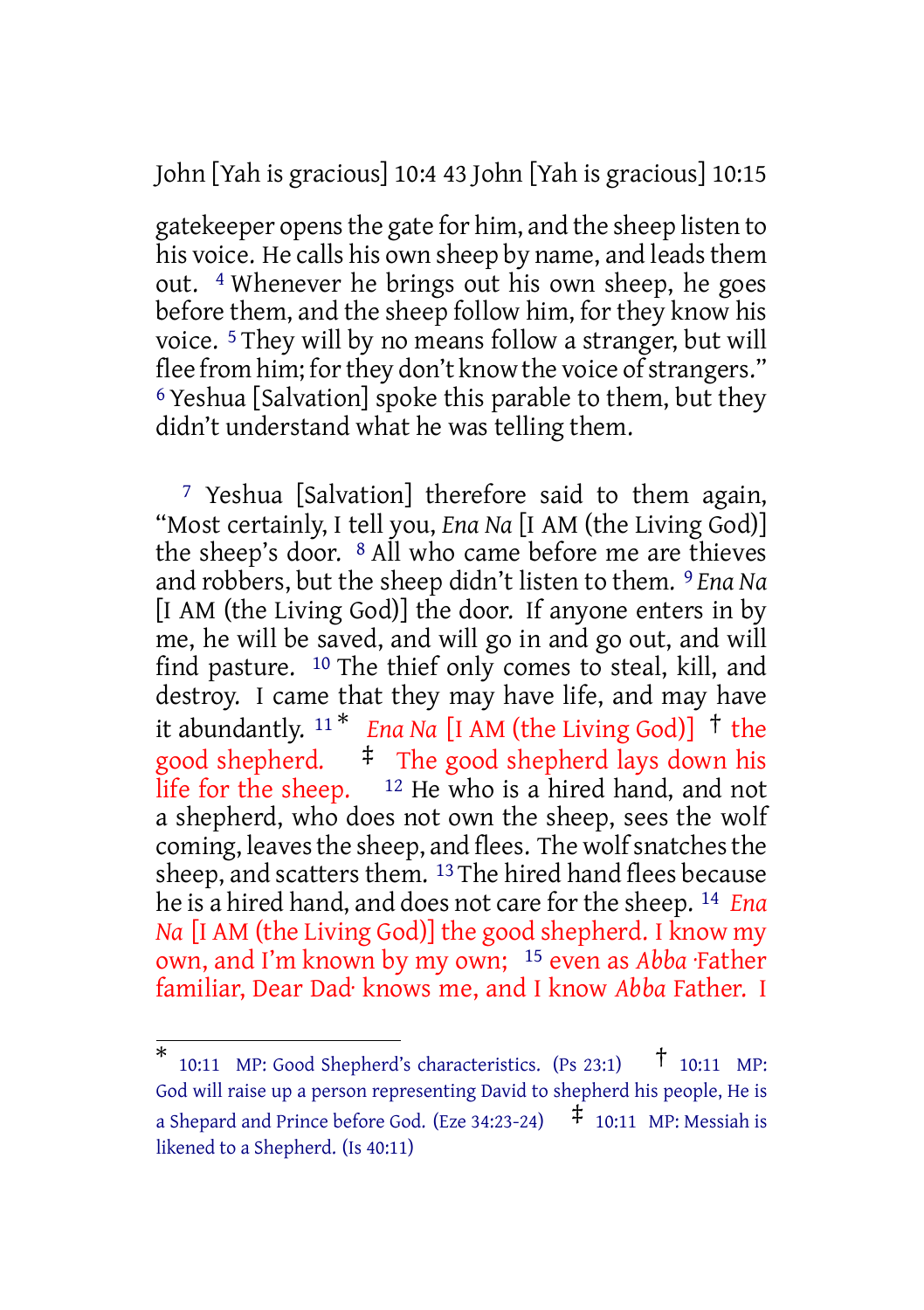John [Yah is gracious] 10:1644John [Yah is gracious] 10:24

lay down my life for the sheep.  $16 \frac{1}{9}$  \* I have other sheep, which are not of this fold. I must bring them also, and they will hear my voice. They will become one flock with one shepherd. <sup>17</sup> † Forthisreason *haAbba* ·the Father· has *agapao* ·total devotion love· unto me, because I lay down my life so that I may take it again. <sup>18</sup> No one takes it away from me, but I lay it down by myself. I have power to lay it down, and I have power to take it again. I received this commandment from 'Avi ·my Father·.'

<sup>19</sup> Therefore a division arose again among the Jews [Praisers] because of these words. 20 Many of them said, "He has a demon, and is insane! Why do you listen to him?" <sup>21</sup> Others said, "These are not the sayings of one possessed by a demon. It is not possible for a demon to open the eyes of the blind, is it?"

22 Then came the Festival of *Chanukah* ·Dedication· at Jerusalem [City of peace]. (This occursin the ninth month 25th day to tenth month 2nd day).  $\ddagger$  <sup>23</sup> It was winter, and Yeshua [Salvation] was walking in the temple, in Solomon [Peaceable, Recompense]'s portico (where one can see the four giant menorahs). 24 The Jews [Praisers] therefore came around him and said to him, "How long will you hold

<sup>§</sup> 10:16 MP: Worshiped by "desert nomads" also called Shepherds, (this rendering is debated by Scholars). Could also be Gentile nations living in the surrounding desert lands. Could be Gentiles in general living in a figurative wilderness born outside God's covenant then coming into the covenant. (See also context of Is 9:1-2, and Is 42:6, 49:6). (Ps 72:9) \* 10:16 MP: The light that comes to the Gentiles also enlarges Israel. (Is 9:3)  $\uparrow$  10:17 MP: God is fully satisfied with the suffering of the Messiah. By accepting this, it infers the sin offering is accepted. Acceptance of the sin offering is seen in (Lev 4:20). Read in context of (Lev 4:2-7). (Is 53:11)  $\uparrow$  10:22 Note: the Ninth month in Babylonian is called *Kislev* · Trust security . Also the Tenth month in Babylonian is called *Tevet* ·Good·.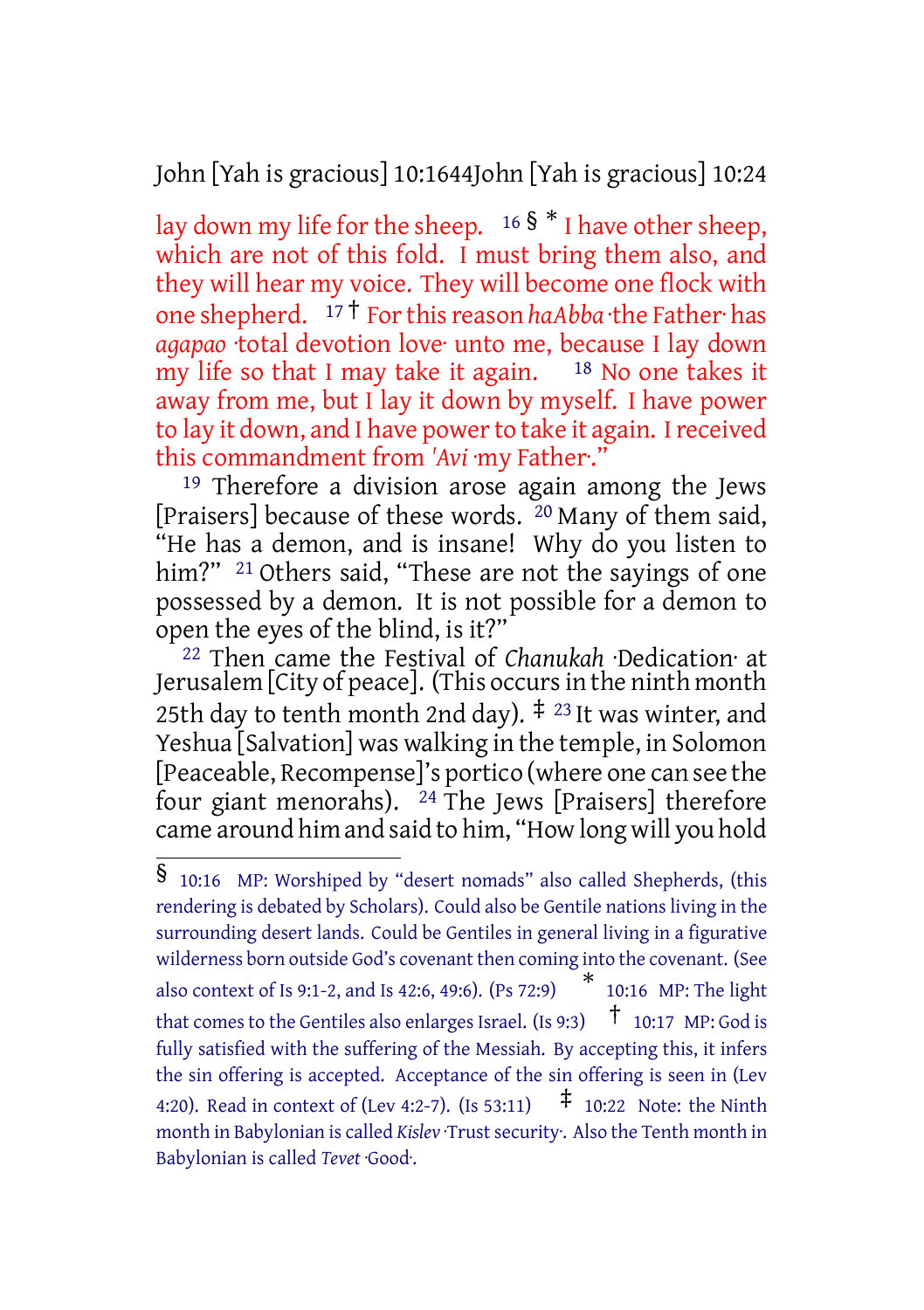John [Yah is gracious] 10:2545John [Yah is gracious] 10:35

usin suspense? If you are the Messiah [Anointed one], tell us plainly."

25 Yeshua [Salvation] answered them, "I told you, and you don't believe. The works that I do in *'Avi* ·my Father·'s name, these testify about me. <sup>26</sup> § But you don't believe, because you are not of my sheep, as I told you.  $27 \text{ My}$ sheep hear my voice, and I know them, and they follow me. 28 I give eternal life to them. They will never perish, and no one will snatch them out of my hand. 29 *'Avi* [My Father, who has given them to me, is greater than all. No one is able to snatch them out of *'Avi* ·my Father·'s hand. <sup>30</sup> \* I and *Abba* ·Father familiar, Dear Dad· are one."

31 Therefore Jews [Praisers] took up stones again to stone him. 32 Yeshua [Salvation] answered them, "I have shown you many good works from *'Avi* ·my Father·. For which of those works do you stone me?"

33 The Jews [Praisers] answered him, "We don't stone you for a good work, but for blasphemy: because you, being a man, make yourself God."

34 Yeshua [Salvation] answered them, "Is not it written in your *Torah* ·Teaching·, *'I said, you are elohim ·judges, gods·?'* † <sup>35</sup> If he called the people *'elohim' ·judges,*

<sup>§</sup> 10:26 MPr: Rabbinic Tradition says, in the hour when King Messiah comes, He will stand on the roof of the Temple and proclaim the hour of their deliverance has come. Those who believe will rejoice in the light that had risen upon them (Is 60:1), "Arise, shine, for thy light is come." This light is for those who believe only (Is 60:2), "For darkness shall cover the earth." In that same hour, God uses the light of the Messiah and of Israel to shine on all nations that they should walk in the light of Messiah and of Israel (Is 60:3), "The Gentiles shall come to thy light, and kings to the brightness of thy rising." (Ps. 139:23-24, 26 in Yalkut, vol. ii. Par. 359, p. 56 c.). (Ps. 139:23-24, 139:26) \* 10:30 MP: Messiah is both God and man. (Zech 12:10) † 10:34 Quoted from Ps 82:6, 118:25-26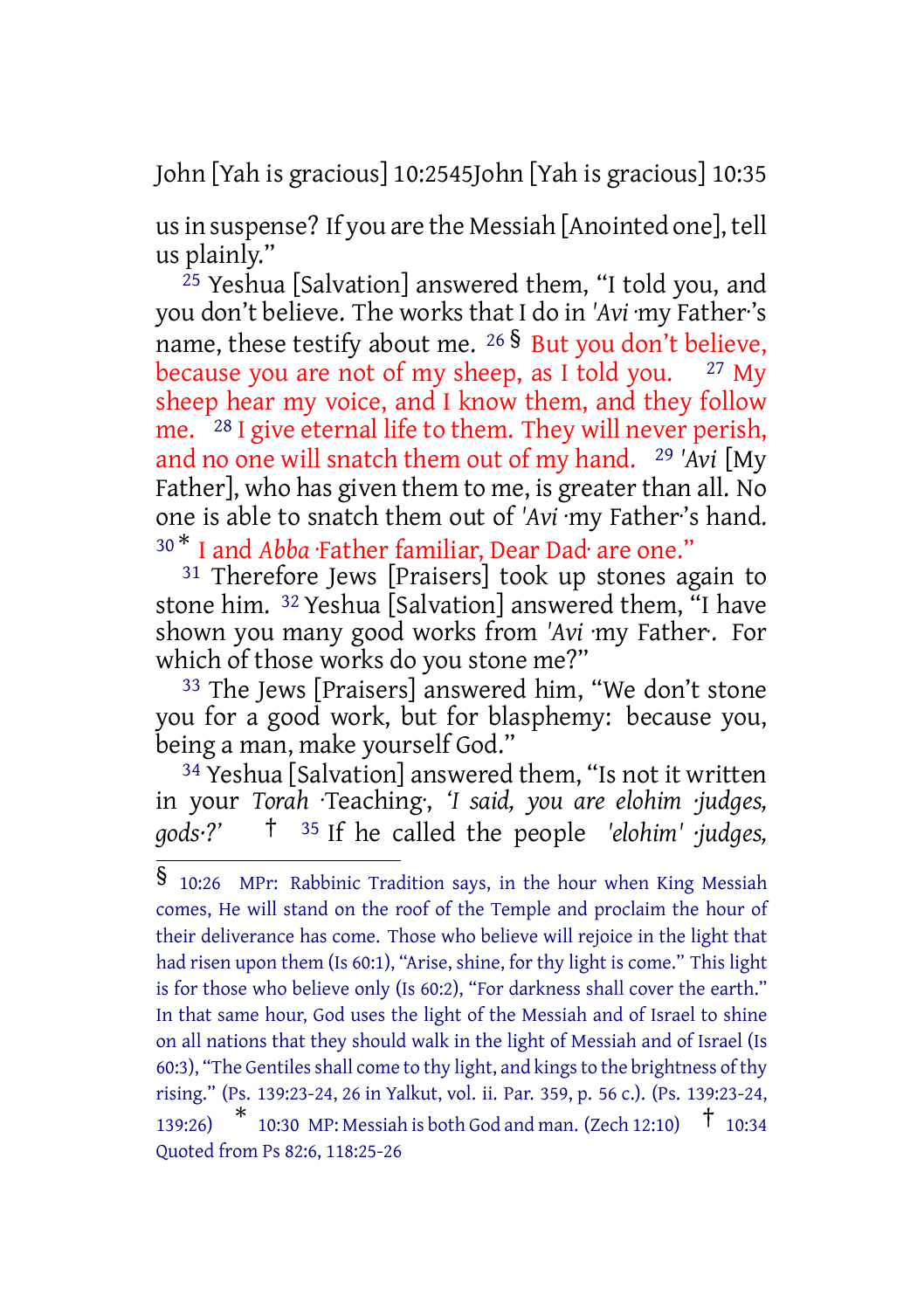John [Yah is gracious] 10:36 46 John [Yah is gracious] 11:5

*gods·,* to whom the word of *Elohim* ·God· came (and the Scripture can't be broken),  $36 \neq$  do you say of him whom *haAbba* ·the Father· sanctified and sent into the world, 'You blaspheme,' because I said, *'I am the Ben-Elohim ·Son of Elohim God·?'* § <sup>37</sup> If I don't do the works of *'Avi* ·my Father, don't believe me. <sup>38</sup> But if I do them, though you don't believe me, believe the works; that you may know and believe that *haAbba* ·the Father· is in me, and I in *Abba* Father."

<sup>39</sup> They sought again to seize him, and he went out of their hand. 40 He went away again beyond the Jordan [Descender] into the place where John [Yah is gracious] was baptizing at first, and there he stayed. 41 Many came to him. They said, "John [Yah is gracious] indeed did no sign, but everything that John [Yah is gracious] said about this man is true." 42 Many believed in him there.

## 11

1 Now a certain man was sick, Lazarus [Help of God] from Bethany [House of affliction], of the village of Mary [Rebellion] and her sister, Martha [Lady mistress, Strong bitterness]. <sup>2</sup> It was that Mary [Rebellion] who had anointed the Lord with ointment, and wiped his feet with her hair, whose brother, Lazarus [Help of God], was sick. 3 The sisters therefore sent to him, saying, "Lord, behold, he for whom you *phileo* ·affectionately love, have high regard for is sick." <sup>4</sup> But when Yeshua [Salvation] heard it, he said, "This sickness is not to death, but for the glory of God, that God's Son may be glorified by it." 5 Now Yeshua [Salvation] had *agapao* ·total devotion love· towards Martha [Lady mistress, Strong bitterness], and

<sup>‡</sup> 10:36 MP: Messiah is the *Ben-Elohim* ·Son of Elohim God·. (See also <sup>2</sup> Sam 7:12-14; 1 Chr 17:13-15). (Ps 2:7)  $\frac{\$}$  10:36 Quoted from Ps 2:7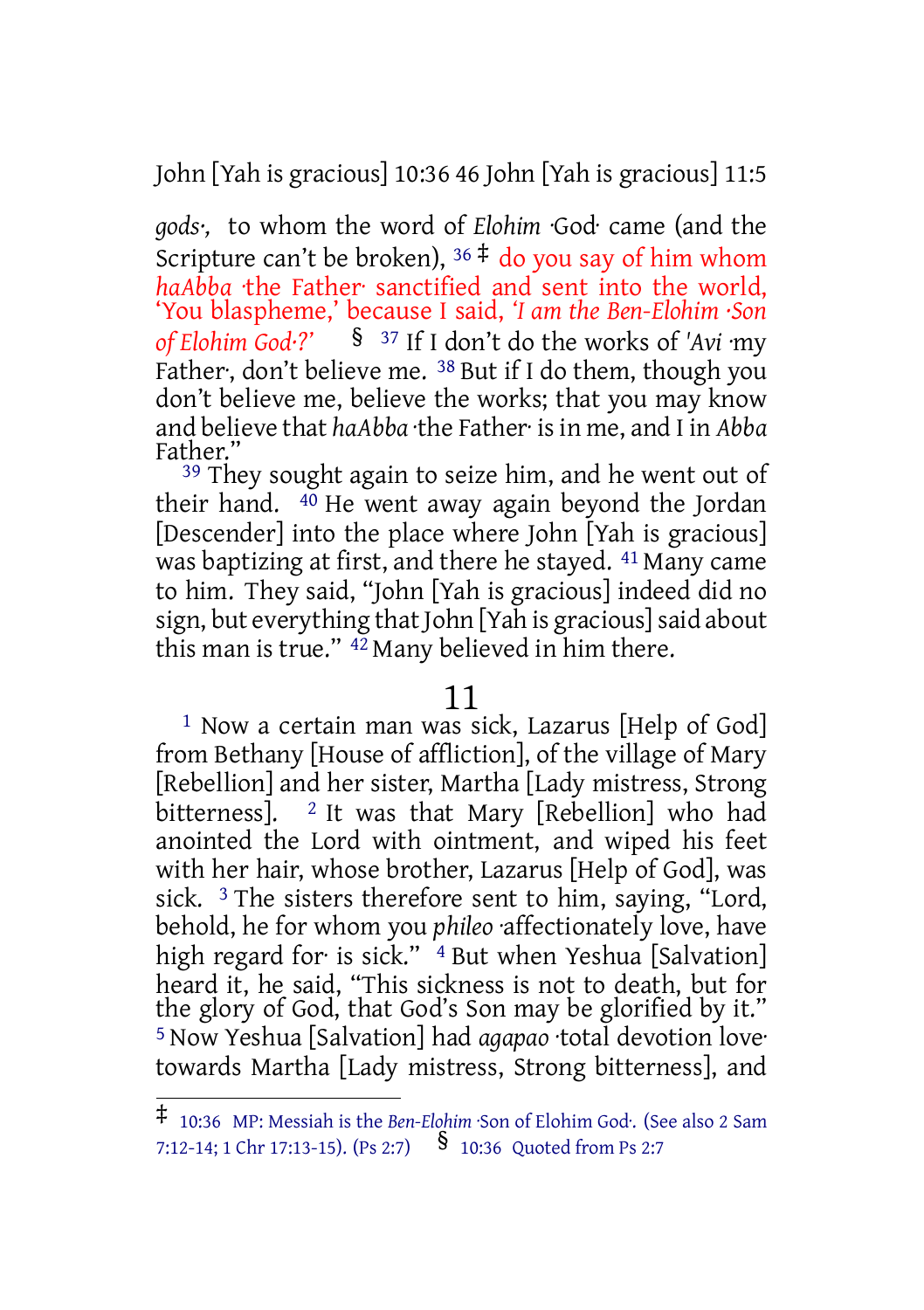John [Yah is gracious] 11:6 47 John [Yah is gracious] 11:19

her sister, and Lazarus [Help of God]. <sup>6</sup> When therefore he heard that he was sick, he stayed two days in the place where he was. <sup>7</sup> Then after this he said to the disciples, "Let's go into Judea [Praise] again."

8 The disciples told him, "*Rabbi* ·Teacher·, the Jews [Praisers] were just trying to stone you, and are you going there again?"

9<sup>\*</sup> Yeshua [Salvation] answered, "Are not there twelve hours of daylight? If a man walks in the day, he does not stumble, because he sees the light of this world. <sup>10</sup> But if a man walks in the night, he stumbles, because the light is not in him." 11 He said these things, and after that, he said to them, "Our friend, Lazarus [Help of God], has fallen asleep, but I am going so that I may awake him out of sleep."

12 The disciples therefore said, "Lord, if he has fallen asleep, he will recover."

13 Now Yeshua [Salvation] had spoken of his death, but they thought that he spoke of taking rest in sleep. 14 So Yeshua [Salvation] said to them plainly then, "Lazarus [Help of God] is dead.  $15$  I am glad for your sakes that I was not there, so that you may believe. Nevertheless, let's go to him."

16 Thomas [Seeker of truth] therefore, who is called Didymus [Twin], said to his fellow disciples, "Let's go also, that we may die with him."

17 So when Yeshua [Salvation] came, he found that he had been in the tomb four days already. <sup>18</sup> Now Bethany [House of affliction] was near Jerusalem [City of peace], about fifteen stadia away  $[2 \text{ mi}; 2.8 \text{ km}]$ . <sup>19</sup> Many of the Jews [Praisers] had joined the women around Martha

<sup>\*</sup> 11:9 MP: Trusting in the servantsent bringslight and direction from God. (Is 50:10)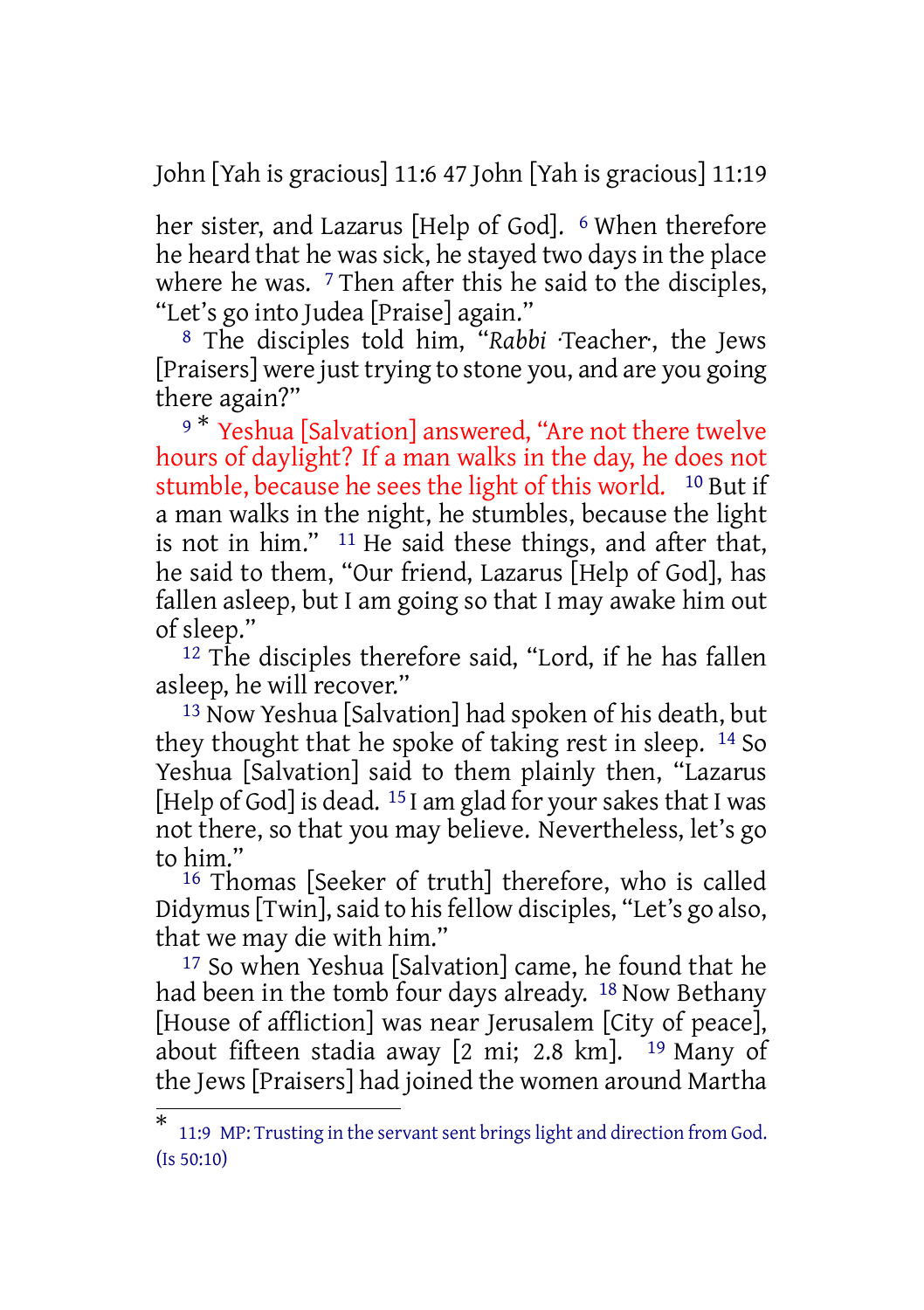John [Yah is gracious] 11:2048John [Yah is gracious] 11:30

[Lady mistress, Strong bitterness] and Mary [Rebellion], to console them concerning their brother. 20 Then when Martha [Lady mistress, Strong bitterness] heard that Yeshua [Salvation] was coming, she went and met him, but Mary [Rebellion] stayed in the house. <sup>21</sup> Therefore Martha [Lady mistress, Strong bitterness] said to Yeshua [Salvation], "Lord, if you would have been here, my brother wouldn't have died. <sup>22</sup> Even now I know that, whatever you ask of God, God will give you." 23 Yeshua [Salvation] said to her, "Your brother will rise again."

<sup>24</sup> † Martha [Lady mistress, Strong bitterness] said to him, "I know that he will rise again in the resurrection at the last day."

<sup>25</sup> ‡ Yeshua [Salvation] said to her, " *Ena Na* [I AM (the Living God)] the resurrection and the life. He who believes in me will still live, even if he dies. <sup>26</sup> Whoever lives and believes in me will never die. Do you believe this?"

27 She said to him, "Yes, Lord. I have come to believe that you are the Messiah [Anointed one], God's Son, he who comes into the world."

28 When she had said this, she went away, and called Mary [Rebellion], her sister, secretly, saying, "The Teacher is here, and is calling you."

29 When she heard this, she arose quickly, and went to him. <sup>30</sup> Now Yeshua [Salvation] had not yet come into the village, but was in the place where Martha [Lady mistress,

<sup>†</sup> 11:24 MPr: "My glory shall rejoice in the King Messiah, in the future whom shall come forth from me, upon all the glory a covering" (Is 4:5). Continuing, "also my flesh shall dwell in safety" teaching that death is not our final resting place in connection with King Messiah. (Is 4:5 and Ps 16:9 in Midrash Ps 16:9). (Ps 16:9)  $\frac{1}{7}$  11:25 MP: The dead in Messiah will bodily resurrect at the same time Messiah is resurrected from the dead. (Is 26:19)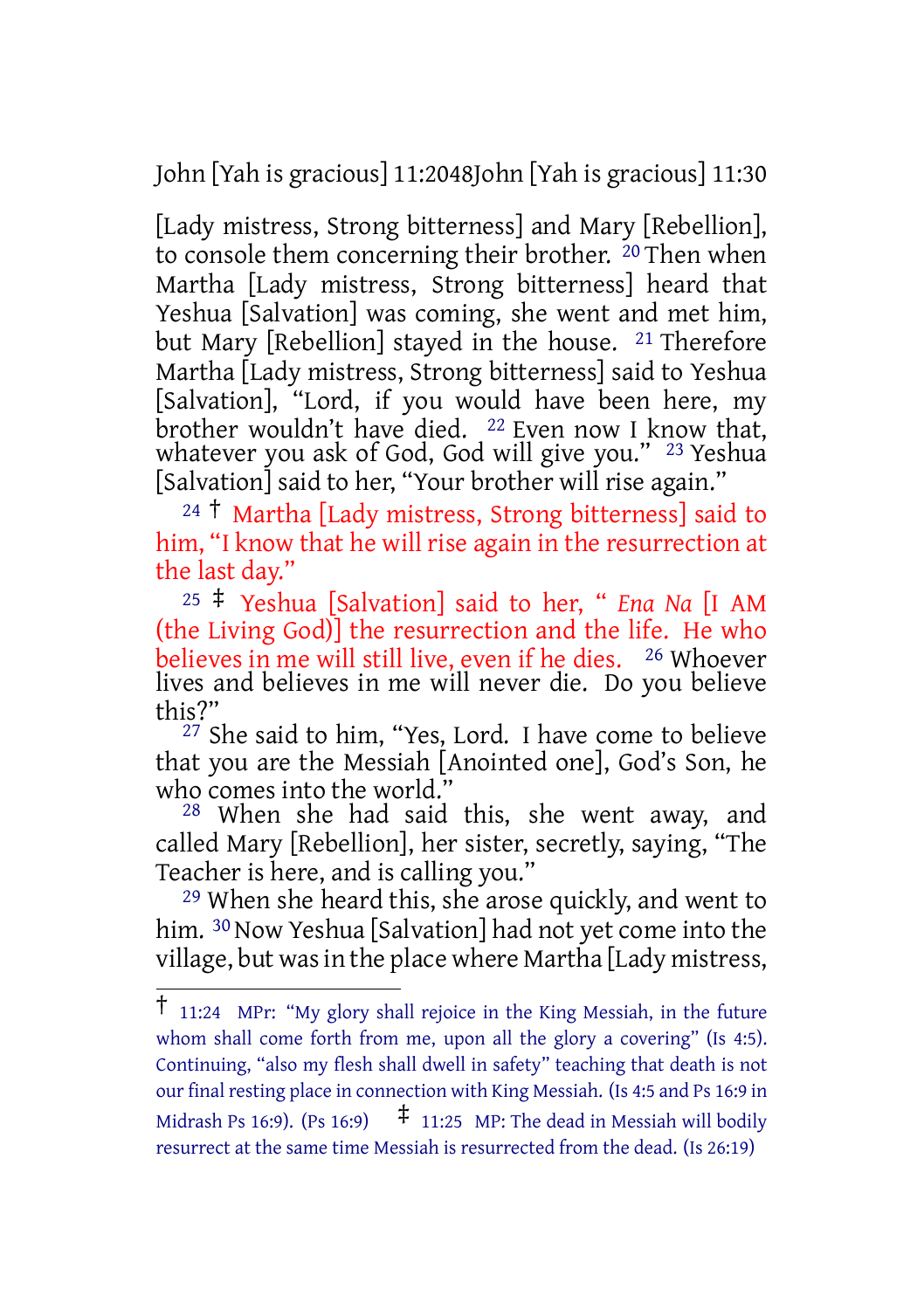John [Yah is gracious] 11:3149John [Yah is gracious] 11:41

Strong bitterness] met him. 31 Then the Jews [Praisers] who were with her in the house, and were consoling her, when they saw Mary [Rebellion], that she rose up quickly and went out, followed her, saying, "She is going to the tomb to weep there." 32 Therefore when Mary [Rebellion] came to where Yeshua [Salvation] was, and saw him, she fell down at his feet, saying to him, "Lord, if you would have been here, my brother wouldn't have died."

<sup>33</sup> § When Yeshua [Salvation] therefore saw her weeping, and the Jews [Praisers] weeping who came with her, he groaned in the spirit, and was troubled, 34 and said, "Where have you laid him?"

They told him, "Lord, come and see."

35 Yeshua [Salvation] wept.

<sup>36</sup> The Jews [Praisers] therefore said, "See how much *phileo* ·affectionate love, high regard· he had for him!" <sup>37</sup> Some of them said, "Couldn't this man, who opened the eyes of him who was blind, have also kept this man from dying?"

38 Yeshua [Salvation] therefore, again groaning in himself, came to the tomb. Now it was a cave, and a stone lay against it. 39 Yeshua [Salvation] said, "Take away the stone."

Martha [Lady mistress, Strong bitterness], the sister of him who was dead, said to him, "Lord, by this time there is a stench, for he has been dead four days."

40 Yeshua [Salvation] said to her, "Didn't I tell you that if you believed, you would see God's glory?"

<sup>41</sup> So they took away the stone from the place where the dead man waslying. Yeshua [Salvation] lifted up his eyes, and said, "*Abba* ·Father familiar, Dear Dad·, I thank you

<sup>§</sup> 11:33 MP: Messiah sympathizes with great sorrow and grief. (Is 53:3)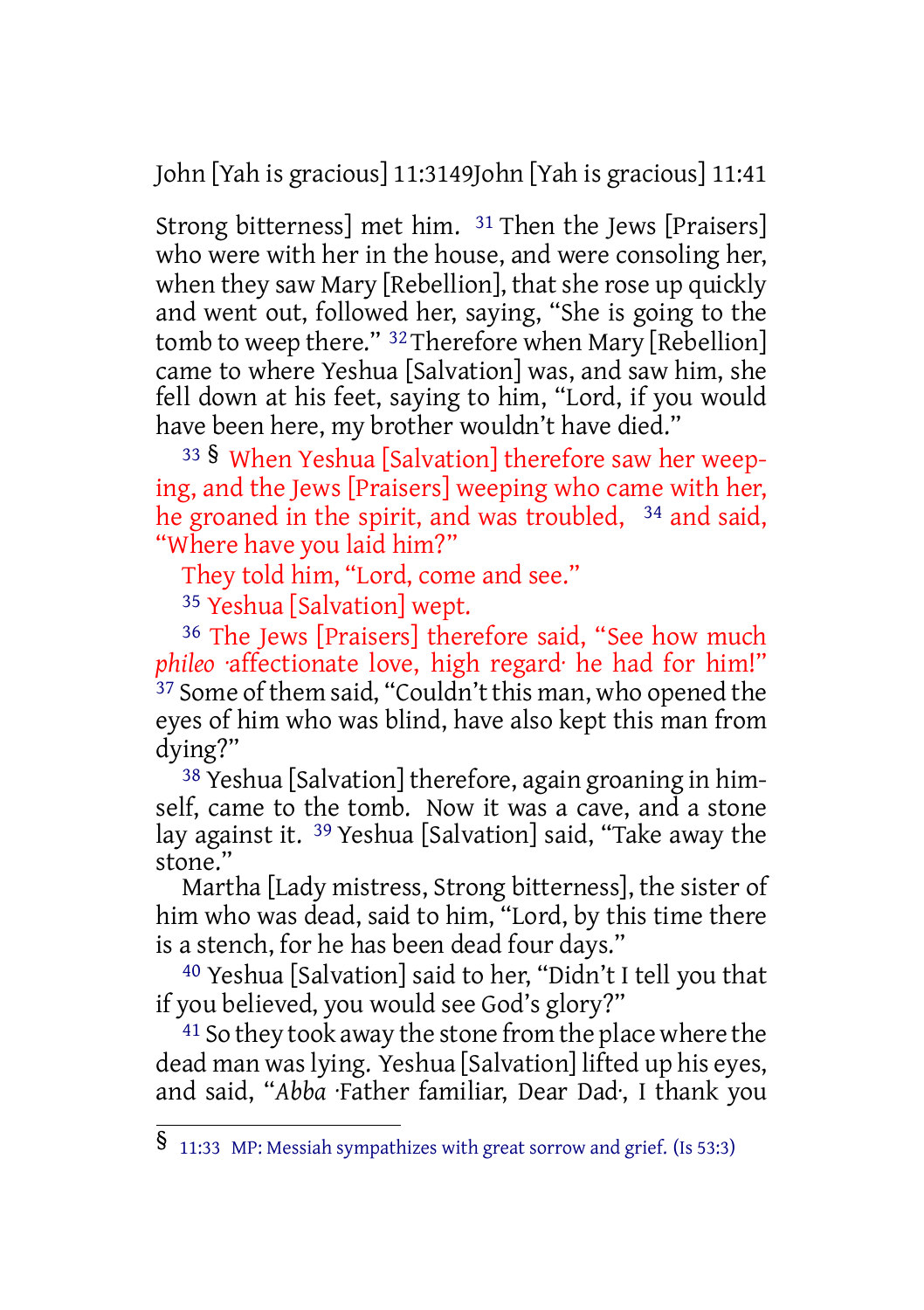John [Yah is gracious] 11:4250John [Yah is gracious] 11:54

that you listened to me.  $42$  I know that you always listen to me, but because of the multitude that stands around I said this, that they may believe that you sent me." 43 When he had said this, he cried with a loud voice, "Lazarus [Help of God], come out!"

44 He who was dead came out, bound hand and foot with wrappings, and his face was wrapped around with a cloth.

Yeshua [Salvation] said to them, "Free him, and let him go."

45 Therefore many of the Jews [Praisers], who came to Mary [Rebellion] and saw what Yeshua [Salvation] did, believed in him. 46 But some of them went away to the Pharisees [Separated], and told them the things which Yeshua [Salvation] had done. <sup>47</sup> The chief priests therefore and the Pharisees[Separated] gathered a council, and said, "What are we doing? For this man does many signs. 48 If we leave him alone like this, everyone will believe in him, and the Romans [People from Town of flowing waters] will come and take away both our place and our nation."

49 But a certain one of them, Caiaphas [Rock that hollows itself out], being high priest that year, said to them, "You know nothing at all, 50 nor do you consider that it is advantageous for us that one man should die for the people, and that the whole nation not perish." <sup>51</sup> Now he didn't say this of himself, but being high priest that year, he prophesied that Yeshua [Salvation] would die for the nation, 52 and not for the nation only, but that he might also gather together into one the children of God who are scattered abroad. <sup>53</sup> So from that day forward they took counsel that they might put him to death. 54 Yeshua [Salvation] therefore walked no more openly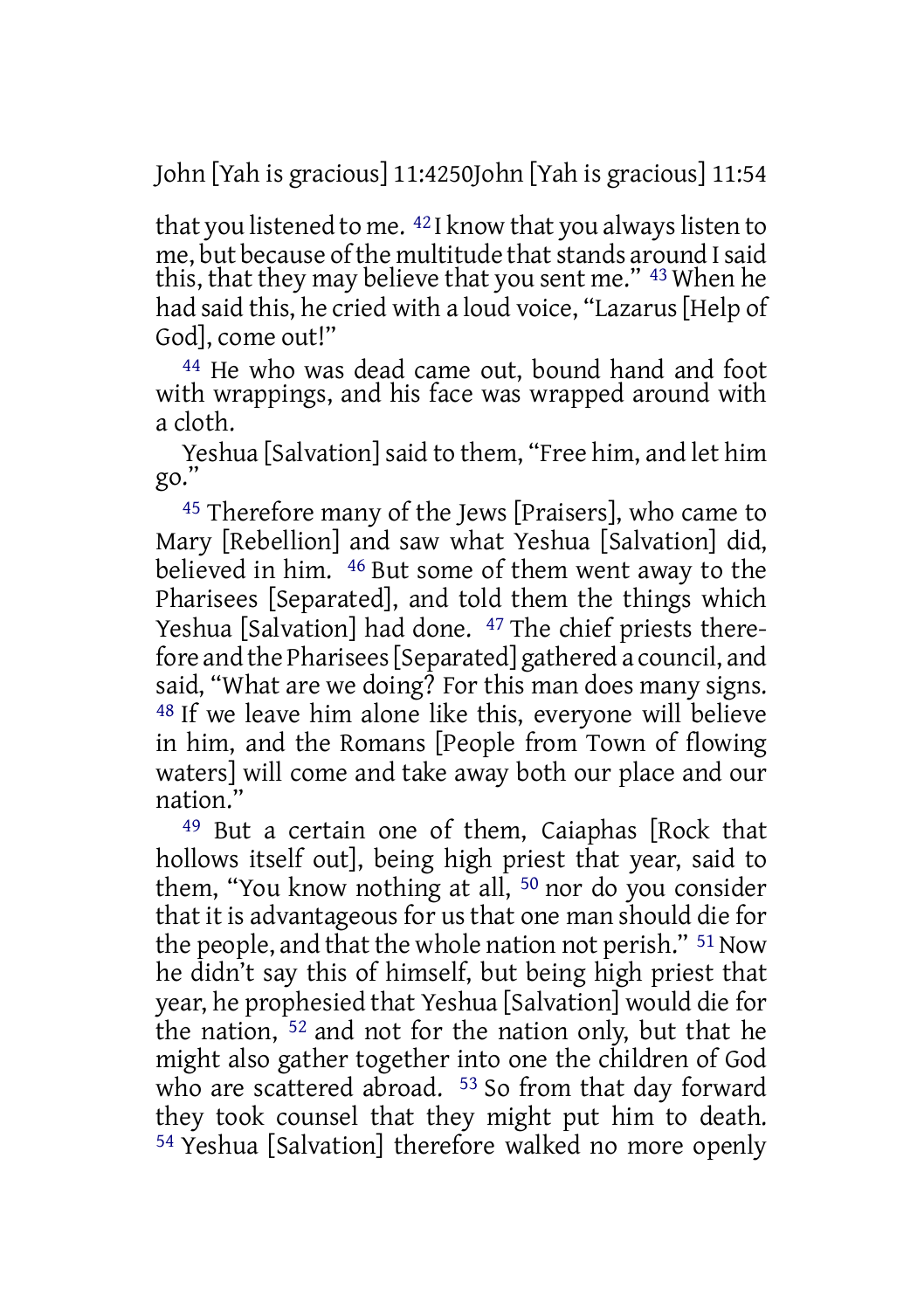John [Yah is gracious] 11:55 51 John [Yah is gracious] 12:4

among the Jews [Praisers], but departed from there into the country near the wilderness, to a city called Ephraim [Fruit]. He stayed there with his disciples.

55 Now the Judean [Person from Praise] festival of *Pesac* ·Passover· \* was at hand, (the start of Nissan). Many went up from the country to Jerusalem [City of peace] before the *Pesac* ·Passover·, to purify themselves. 56 Then they sought for Yeshua [Salvation] and spoke one with another, as they stood in the temple, "What do you think that he is not coming to the feast at all?" <sup>57</sup> Now the chief priests and the Pharisees [Separated] had commanded that if anyone knew where he was, he should report it, that they might seize him.

# 12

<sup>1</sup> Then six days before the *Pesac* ·Passover· (Nissan 8), \* Yeshua [Salvation] came to Bethany [House of affliction], where Lazarus [Help of God] was, who had been dead, whom he raised from the dead.  $2$  So they made him a supper there. Martha [Lady mistress, Strong bitterness] served, but Lazarus [Help of God] was one of those who sat at the table with him.  $3$  Mary [Rebellion], therefore, took a pound of ointment of pure nard, very precious, and anointed the feet of Yeshua [Salvation], and wiped hisfeet with her hair. The house was filled with the fragrance of the ointment.  $4$ Then Judas Iscariot [Praised Dagger-man],

<sup>\*</sup> 11:55 Note: This is the third of three *Pesac*·Passover· in the public ministry of Yeshua. \* 12:1 Note: This is the third of three *Pesac* ·Passover· in the public ministry of Yeshua.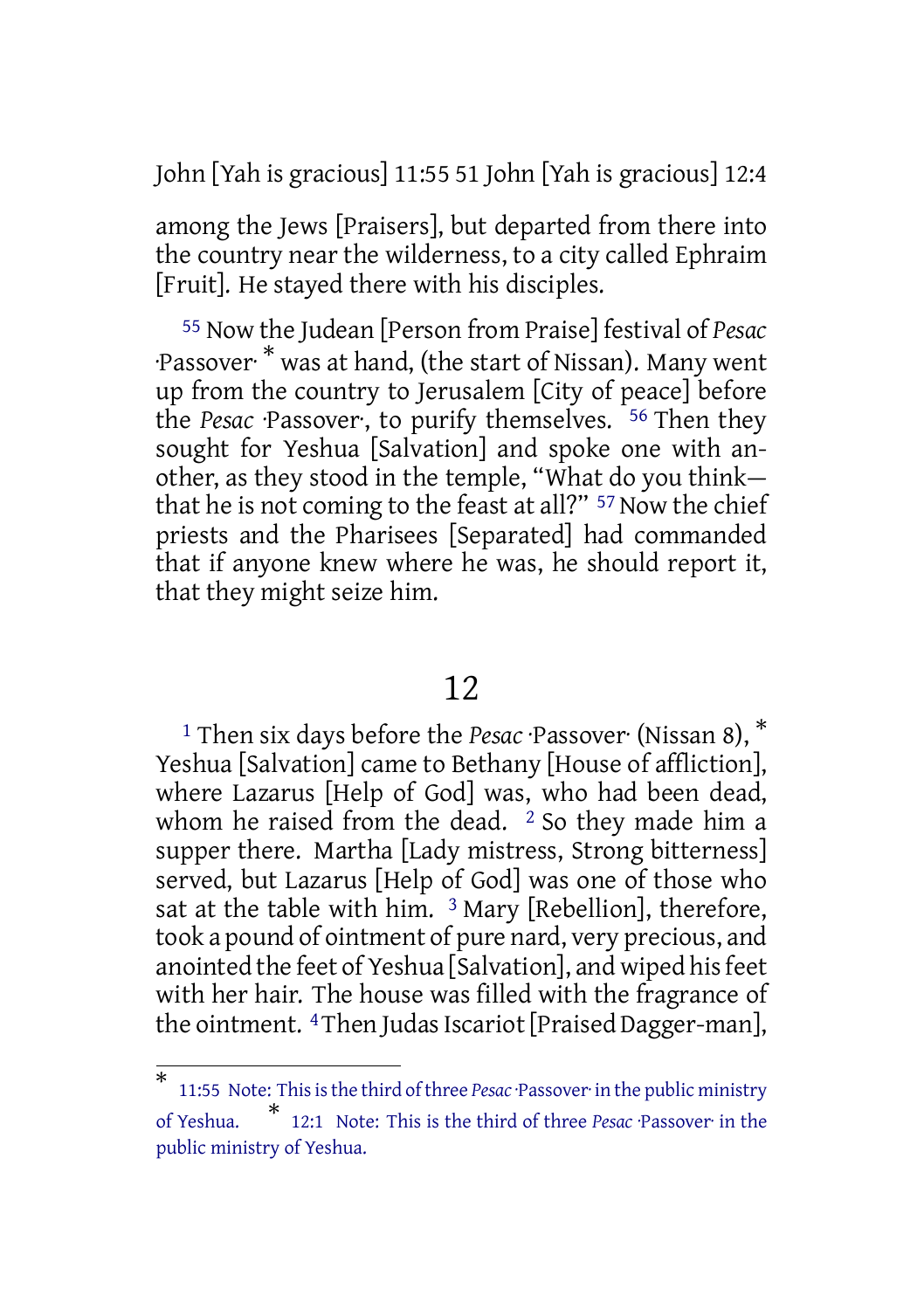John [Yah is gracious] 12:5 52 John [Yah is gracious] 12:12

† Simeon [Hearing]'s son, one of his disciples, who would betray him, said, <sup>5</sup> "Why was this ointment not sold for three hundred denarii (300 days wages), and given to the poor?" 6 Now he said this, not because he cared for the poor, but because he was a thief, and having the money box, used to steal what was put into it. 7 But Yeshua [Salvation] said, "Leave her alone. She has kept this for the day of my burial. 8 For you always have the poor with you, but you don't always have me."

<sup>9</sup> A large crowd therefore of the Jews [Praisers] learned that he was there, and they came, not for Yeshua [Salvation]'s sake only, but that they might see Lazarus [Help of God] also, whom he had raised from the dead. 10 But the chief priests conspired to put Lazarus[Help of God] to death also, 11 because on account of him many of the Jews [Praisers] went away and believed in Yeshua [Salvation].

 $12 \div 8$  \* On the next day a great multitude had come to the feast. When they heard that Yeshua [Salvation] was

<sup>†</sup> 12:4 Judas Kirot; it is debatable the meaning of his name. K'riot is the Hebrew spelling. If the name K'riot is derived from the Latin word sicarius, meaning [dagger-man], then Judas is likely part of the Zealots political party who opposed Roman imperialism, a near Anarchist sect. (Luke 22:3) says K'riot is a surname, an addition to Judas' name, therefore it could be a family name, geographic location, or a political party, or for some personal reason.  $\ddagger$  12:12 MP: Messiah is announced to his people 483 years, to the exact day, after the decree to rebuild the city of Jerusalem. The calculation using 360 days per calendar year, lunar year. (Dan 9:25) **§** 12:12 MP: Messiah is beheld as King. (Zech 9:9) \* 12:12 MPr: "Whatever time of year the Messiah was to appear, the Jews were to greet and hail Him by taking of the Lulav (Lev 23:40 – Palm, Willow, Myrtle and good fruits) clusters and singing Hosannas to him as the *haKadosh Isra'el* [the Holy One of God prevails]." (Midrash Peskita de-Rabbi Kahana 27:3). (Lev 23:40; Willow Matt 21:8; Myrtle Mark 11:8; Good fruits Luke 19:35-36; Palm John 12:12-13)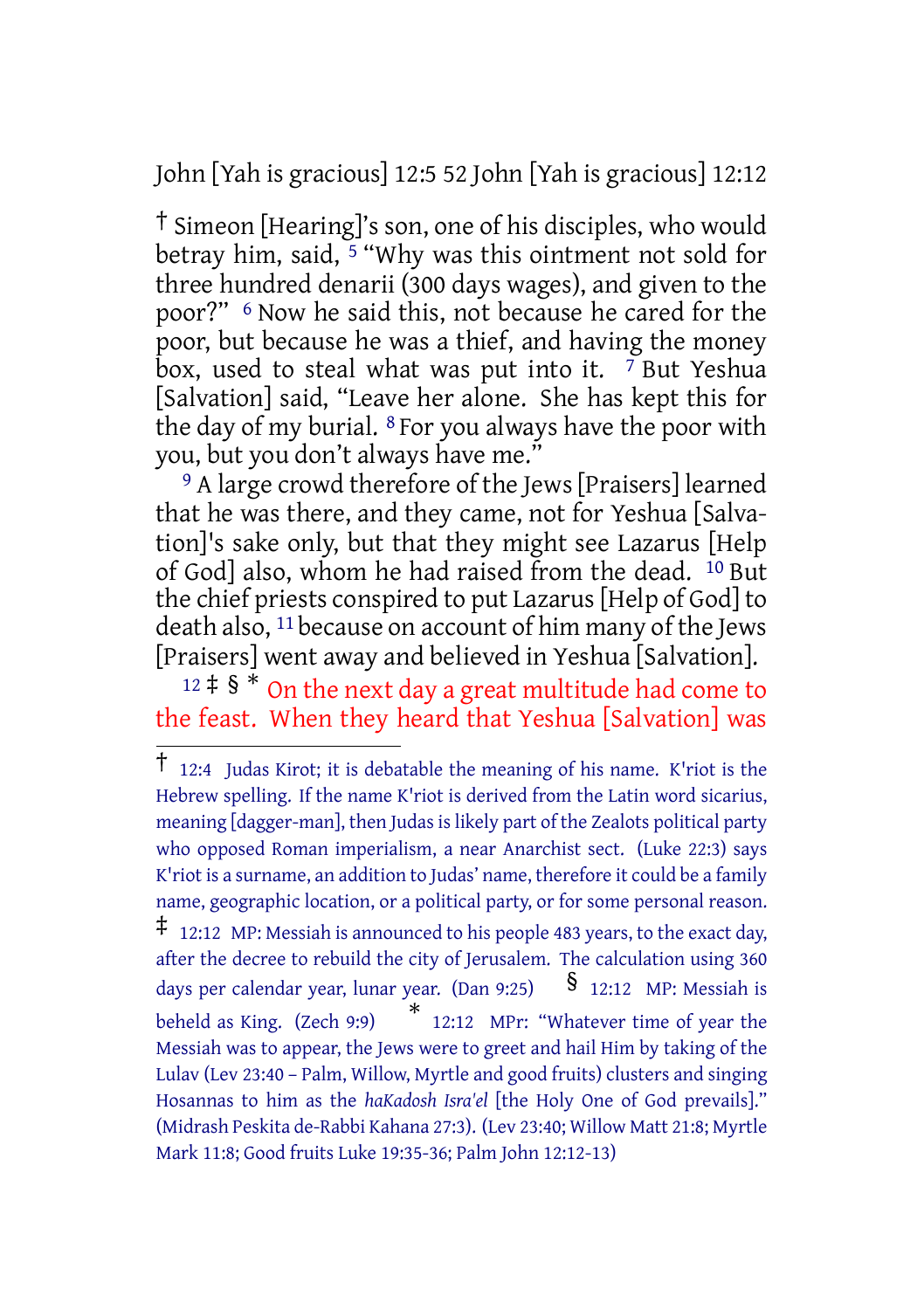John [Yah is gracious] 12:1353John [Yah is gracious] 12:23

coming to Jerusalem [City of peace],  $13 \text{ †}$  they took the branches of the palm trees, and went out to meet him, shouting, *" Hosanna! ·Save now!· Blessed is he who comes in the name of MarYah [Master Yahweh],* ‡ the *Melek Isra'el* [King of God prevails]!"

14 Yeshua [Salvation], having found a *young donkey,* sat on it. As it is written, 15 "Don't be afraid, *daughter of Zion [Mountain ridge, Marking]. Behold, your King comes, sitting on a donkey's colt."* § <sup>16</sup> His disciples didn't understand these things at first, but when Yeshua [Salvation] was glorified, then they remembered that these things were written about him, and that they had done these things to him. 17 The multitude therefore that was with him when he called Lazarus[Help of God] out of the tomb, and raised him from the dead, was testifying about it. 18 For this cause also the multitude went and met him, because they heard that he had done this sign. 19 The Pharisees [Separated] therefore said among themselves, "See how you accomplish nothing. Behold, the world has gone after him."

20 Now there were certain Greeks among those that went up to worship at the feast. 21 These, therefore, came to Philip [Loves horses], who was from Bethsaida of Galilee [District, Circuit], and asked him, saying, "Sir, we want to see Yeshua [Salvation]." <sup>22</sup> Philip [Loves horses] came and told Andrew [Manly], and in turn, Andrew [Manly] came with Philip [Loves horses], and they told Yeshua [Salvation]. <sup>23</sup> Yeshua [Salvation] answered them,

 $\frac{1}{12:13}$  MP: Messiah comes in the name of Yahweh. This is also an appropriate greeting to Messiah. (Ps 118:25-26)  $\stackrel{+}{\pm}$  12:13 Quoted from appropriate greeting to Messiah. (Ps 118:25-26) Ps 118:25-26 § 12:15 Quoted from Zec 9:9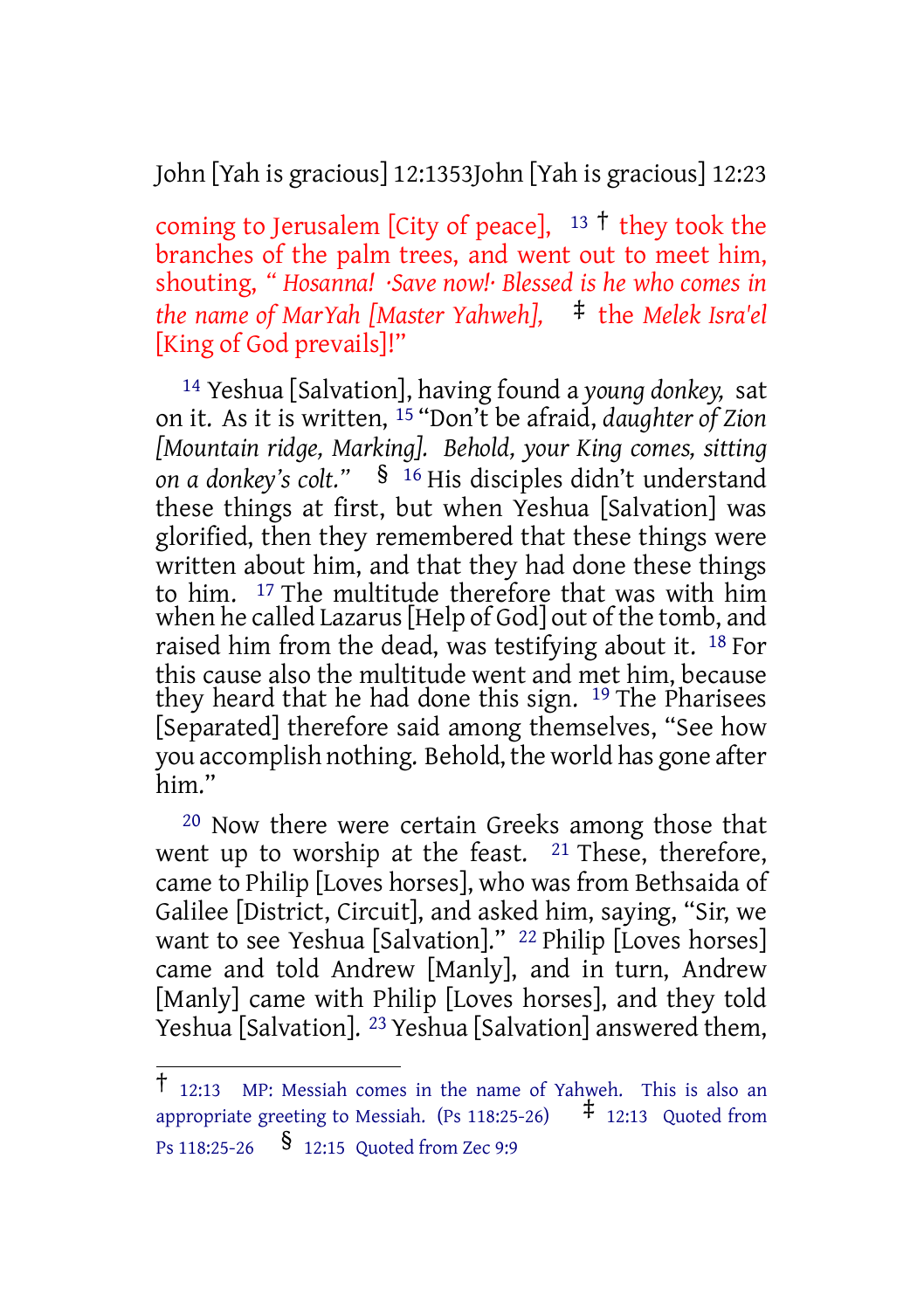John [Yah is gracious] 12:2454John [Yah is gracious] 12:29

"The time has come for the Son of Man to be glorified. <sup>24\*</sup> Most certainly I tell you, unless a grain of wheat falls into the earth and dies, it remains by itself alone. But if it dies, it bears much fruit. 25 He who *phileo* ·affectionately loves, has high regard for· his life will lose it. He who hates his life in this world will keep it to eternal life. 26 If anyone serves me, let him follow me. Where I am, there will my servant also be. If anyone serves me, *haAbba* ·the Father· will honor him.

 $27 + 12 + 8$  \* "Now my soul is troubled. What shall I say? " *Abba* ·Father familiar, Dear Dad·, save me from this time?' But forthis cause I came to thistime. <sup>28</sup> † ‡ *Abba* ·Father familiar, Dear Dad·, glorify your name!"

Then there came a voice out of the sky, saying, "I have both glorified it, and will glorify it again."

<sup>29</sup> The multitude therefore, who stood by and heard it, said that it had thundered. Others said, "An angel has spoken to him."

<sup>\*</sup> 12:24 MP: Corn referring to the kernel seed that starts small and grows to multiple abundance as the grass, likewise are Messiah and his disciples multiplying (according to R. Obadiah Gaon). Growing outside the city, in the land beyond borders, referencing a mixed group of Jew and non-Jew. By comparing this crop to "Lebanon," it describes the quality of the produce grown. (Ps 72:16)  $\uparrow$  12:27 MP: The work that Messiah does will glorify God. (Is 49:3)  $\uparrow$  12:27 MP: Messiah is not rebellious to God's will. (Is 50:5) § 12:27 MP: Messiah, as God's Servant, will be highly exalted. (Is 52:13) \* 12:27 MP: God will afflict the Messiah, in association with bearing sin. (Is 53:10)  $\uparrow$  12:28 MPr: The glory referenced in the first clause of this verse is of the King Messiah. The second clause is proof of its Messianic application. (Ps 21:5, Heb Bible 21:6, in Yalkut on Numbers 27:20, Midrash Ps 21:5). In addition, this passage is directly applied to the Messiah in (Midrash Genesis 15). (Ps 21:5 (Heb Bible 21:6))  $\pm$  12:28 MPr: Rephrasing "the Son of Man" with "King Messiah". (Targum on Ps 80:17, Heb Bible 80:18) (Ps 80:17 (Heb Bible 80:18)).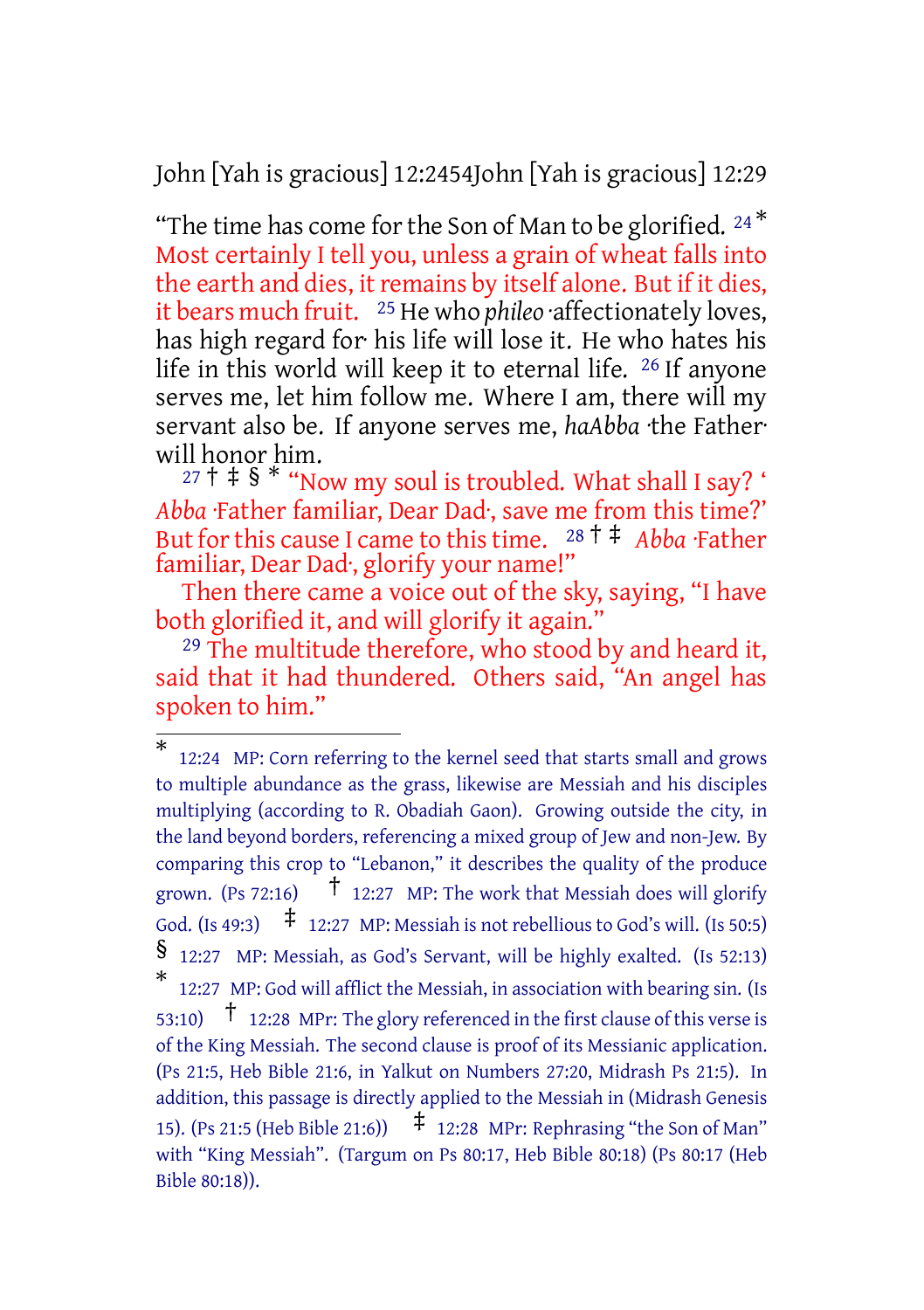John [Yah is gracious] 12:3055John [Yah is gracious] 12:36

<sup>30</sup> § Yeshua [Salvation] answered, "This voice has not come for my sake, but for your sakes. <sup>31</sup> Now is the judgment of this world. \* Now the prince of this world  $\uparrow$  will be cast out.  $32 \uparrow$  § And I, if I am lifted up from the earth, will draw all people to myself." <sup>33</sup> But he said this, signifying by what kind of death he should die. 34 The multitude answered him, "We have learned from the *Torah* ·Teaching· that the Messiah [Anointed one] *remains forever.* \* † How do you say, 'The Son of Man must *be lifted*  $up$ ?'  $\pm$  Who is this Son of Man?"

<sup>35</sup> § Yeshua [Salvation] therefore said to them, "Yet a little while the light is with you. Walk while you have the light, that darkness does not overtake you. He who walks in the darkness does not know where he is going. 36 While you have the light, believe in the light, that you may become children of light." Yeshua [Salvation] said these things, and he departed and hid himself from them.

<sup>§</sup> 12:30 MPr: Messiah is slain by Robbers (Satan) but this becomes his downfall and Messiah overcomes (Ps 2). Also commented; in the last days Gog and Magog will fight against the Messiah and be defeated. (Ps 2:1 in Talmud Berach. 7B, Talmud Abhod. Zarah 3B, and Midrash Psalms 2). (Ps  $2.1$ 12:31 MP: Enmity between "Thy seed and her seed." - Women have ovum, not seed as males, therefore this is a miraculous birth. (Gen 3:15) † 12:31 MP: Messiah's heels bruise the serpent's head. The serpent retaliates, but is hurled down from power. (Gen 3:15)  $\pm$  12:32 MP: The one providing atonement is lifted up on a stake to restore healing to man. (Num 21:9)  $\frac{1}{2}$  12:32 MP: Messiah is rejected by his own Jewish people, "we did not esteem him". Yet (Is 49:6 and 60:1-3) says the Messiah's light draws the Gentiles to Him. (Is 53:3) \* 12:34 Quoted from Is 9:7, Ps 89:29, 89:36-37  $\uparrow$  12:34 Context: 2 Sam 7:13  $\uparrow$  12:34 Ouoted from Num 21:8 § 12:35 MP: Trusting in the servant sent brings light and direction from God. (Is 50:10)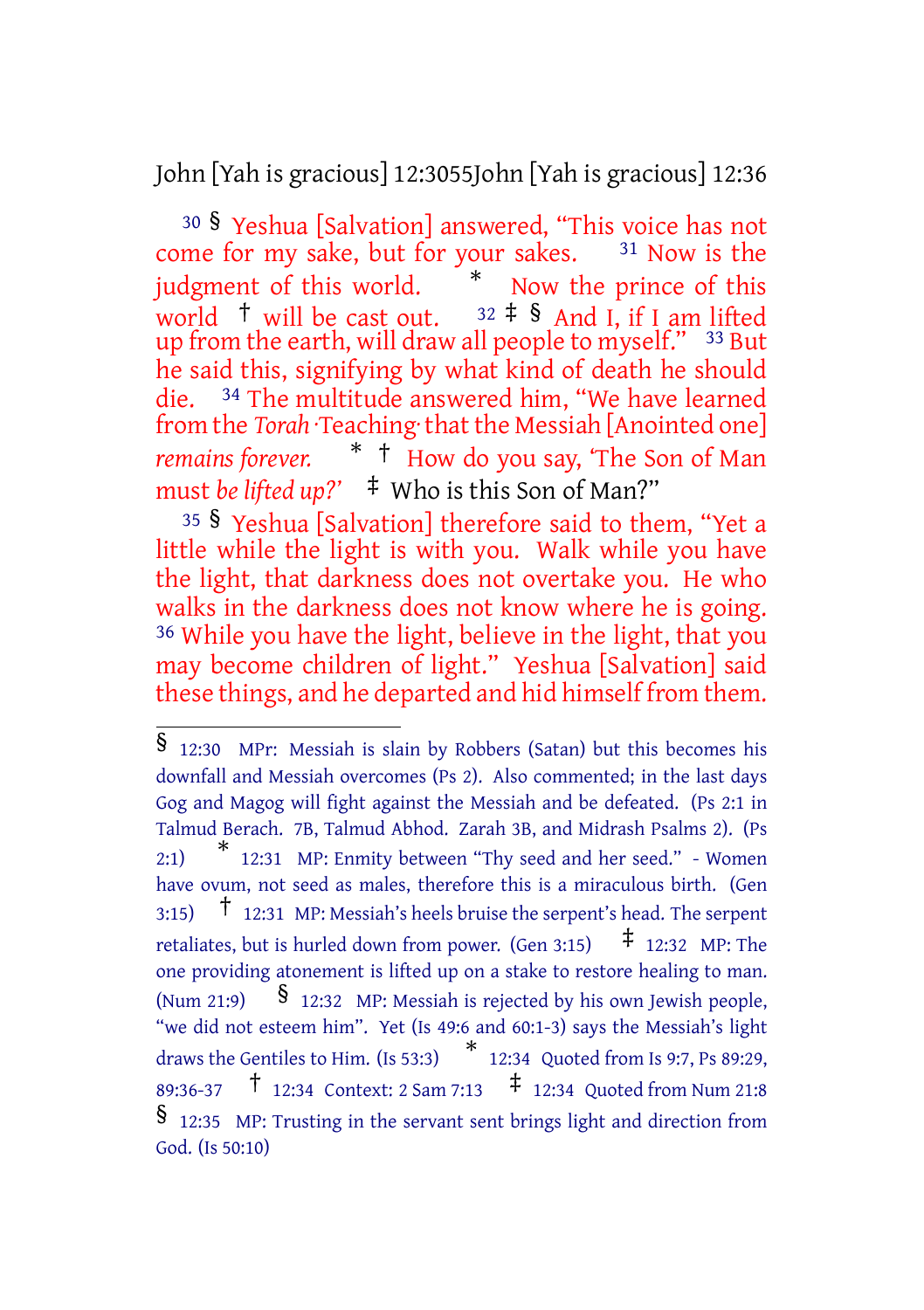John [Yah is gracious] 12:3756John [Yah is gracious] 12:46

 $37 * †$  But though he had done so many signs before them, yet they didn't believe in him, <sup>38</sup> that the word of Isaiah [Salvation of Yah] the prophet might be fulfilled, which he spoke,

" ADONAI, *who has believed our report?*

*To has the arm of Yahweh been revealed?"* ‡

39 For this cause they couldn't believe, for Isaiah [Salvation of Yah] said again,

40 *"He has blinded their eyes and he hardened their heart,*

*lest they should see with their eyes,*

*and perceive with their heart,*

*and would make teshuvah ·completely return in repentance·,*

*and I would heal them."* §

41 Isaiah [Salvation of Yah] said these things when he saw his *shekhinah* ·manifest weighty glory and presence of God·, and spoke of him. 42 Nevertheless even of the rulers many believed in him, but because of the Pharisees [Separated] they didn't confess it, so that they would not be put out of the synagogue, 43 for they had *agapao* ·total devotion love· for men's praise more than God's praise.

<sup>44</sup> \* Yeshua [Salvation] cried out and said, "Whoever believes in me, believes not in me, but in him who sent me.  $45 \text{ }^{\text{+}}$  He who sees me sees him who sent me.  $46 \text{ }^{\text{+}}$  I have come whom as a light into the world, that whoever

<sup>\*</sup> 12:37 MP: Seeing the glory of Messiah, Israel still hardens her heart and refuses to acknowledge him. (Is 6:9-10) † 12:37 MP: The Messiah's own people do not believe he is the Messiah. (Is 53:1)  $\quad \neq 12:38$  Quoted from Is 53:1 § 12:40 Quoted from Is 6:10 \* 12:44 MP: Messiah is God. (Zech 11:12-13) † 12:45 MP: Messiah is equal to God who sent him; Immanu'el, God with us. (Is 7:14)  $\uparrow$  12:46 MP: Trusting in the servant sent brings light and direction from God. (Is 50:10)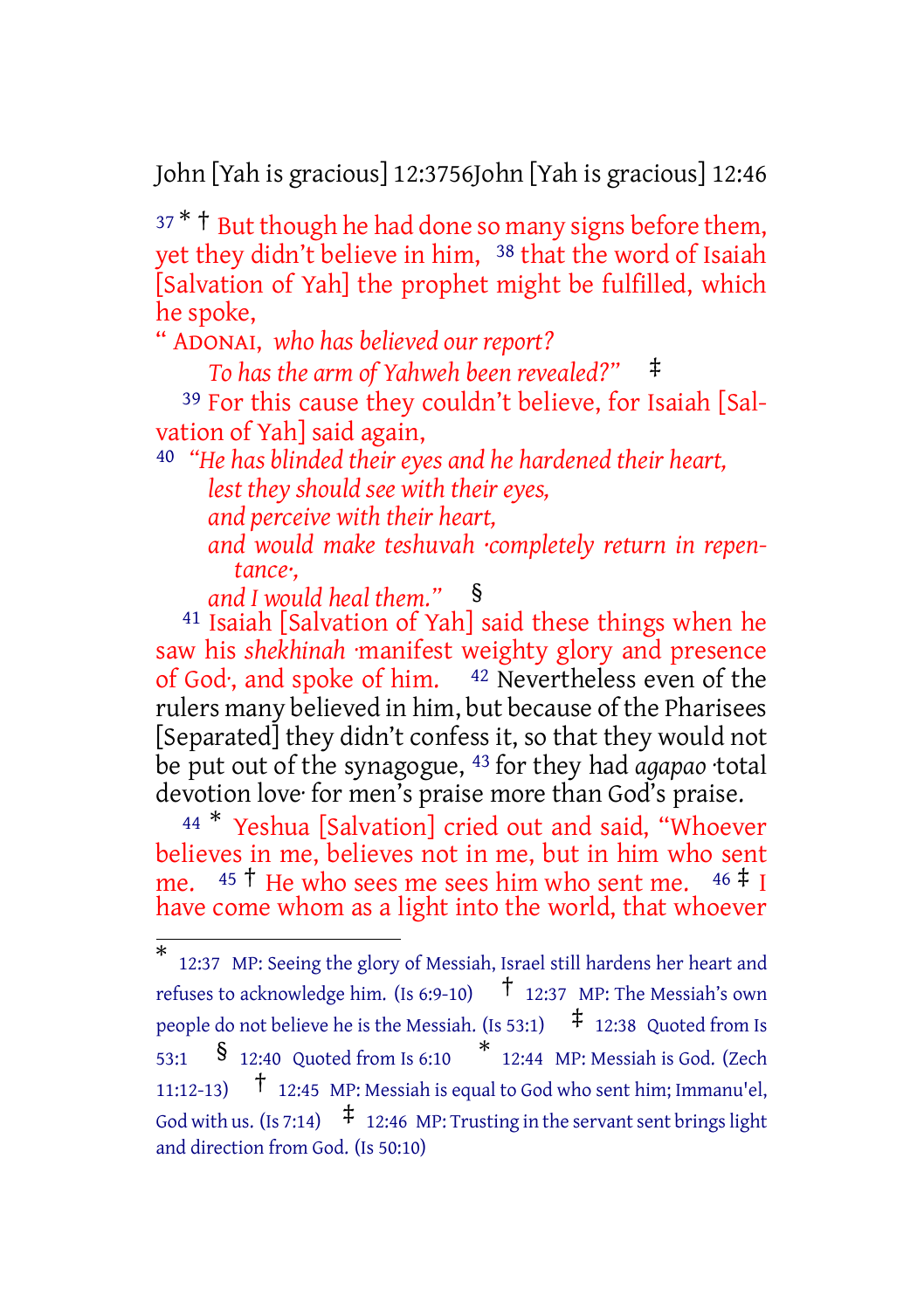## John [Yah is gracious] 12:4757John [Yah is gracious] 12:50

believes in me may not remain in the darkness. 47 § If anyone listens to my sayings, and does not believe, I don't judge him. For I came not to judge the world, but to save the world. <sup>48</sup> \* He who rejects me, and does not receive my sayings, has one who judges him. The word that I spoke, the same will judge him in the last day.  $49 \text{ }^{\circ}$ ‡ § \* † ForIspoke notfrom myself, but *haAbba* ·the Father· who sent me, he gave me a *commandment,* what I should say, and what I should *speak.*  $\qquad \qquad \dagger \qquad$  <sup>50</sup> I know that his commandment is eternal life. The things therefore which I speak, even as *haAbba* ·the Father· has said to me, so I speak."

<sup>§</sup> 12:47 MP: Messiah brings the time of God's judgment and vengeance. (Is 61:2) \* 12:48 MP: God confirms His intention to raise up a Prophet like Moses, and put His words the mouth of His Prophet. (Deut 18:17-19)  $\uparrow$  12:49 MP: Messiah is everlasting with the authority of his father (Yahweh and ancestor David). Now the Hebrew idiom "Eternal Father" in the context of a ruler on David's throne (Is 9:7). Eternal father could mean "The ruler with authority to pass on or deny access to eternal life". (Is 9:6)  $\pm$  12:49 MP: Messiah is the "Prince of Peace". This role can be understood as "The chief leader of the people establishing a peaceful covenant relationship with God". (Is 9:6)  $\frac{\$}{\$}$  12:49 MP: Messiah is called Israel. Messiah comes from the nation of Israel. Messiah is also called Israel as the patriarch Jacob was renamed Israel (Gen 32:28). Being called Israel as a relationship role, Messiah is the example of right relationship with Yahweh for all Israel to emulate. (Is 49:3) \* 12:49 MP: The Messiah speaks with knowledge taught to him from God, not from men. (Is 50:4)  $\uparrow$  12:49 MP: Messiah is God's servant born in Bethlehem, "the future ruler of Israel". (Mic 5:2)  $\pm$  12:49 Ouoted from Deut 18:18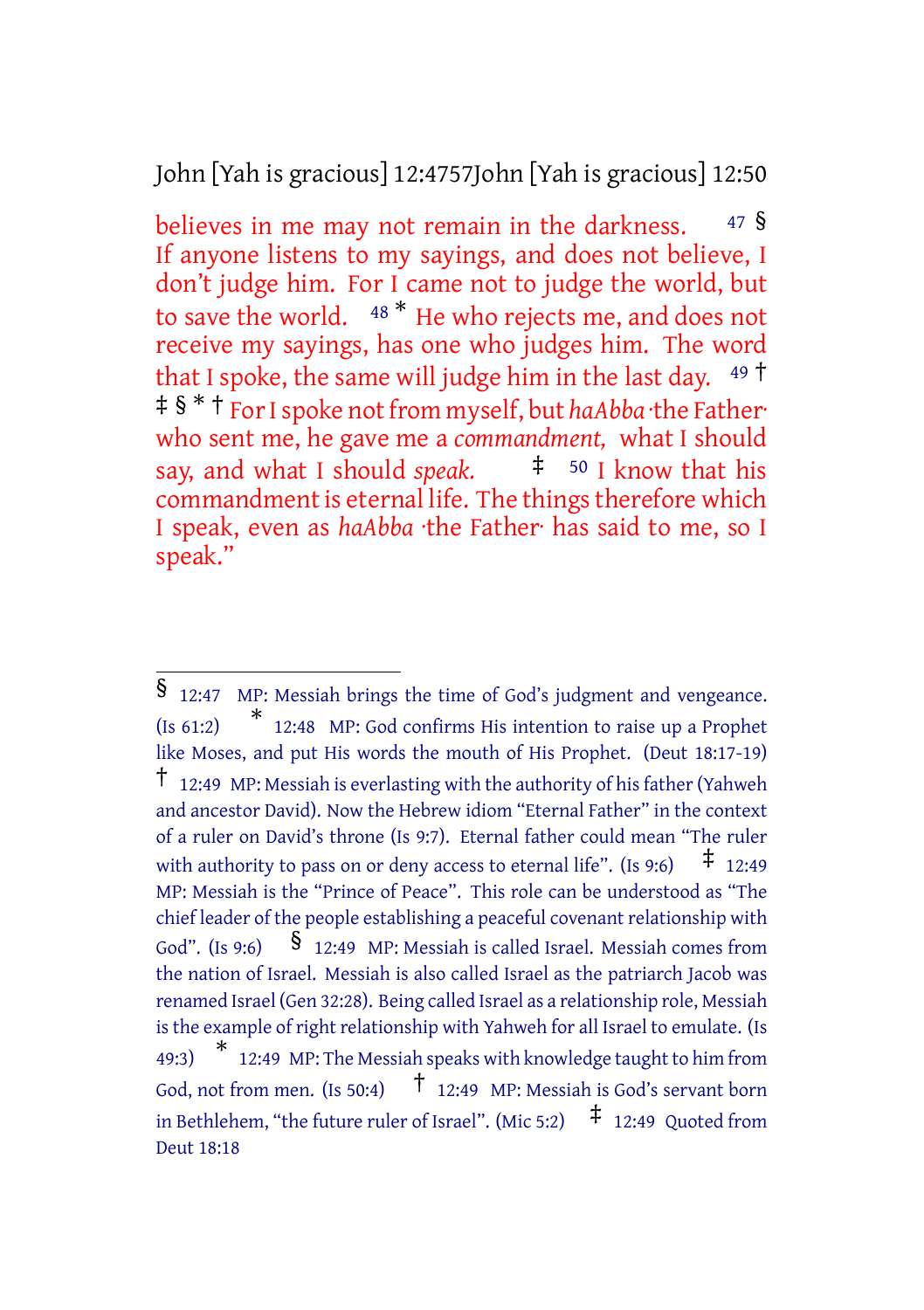#### John [Yah is gracious] 13:1 58 John [Yah is gracious] 13:8

# 13

<sup>1</sup> \* Now before the festival of the *Pesac* ·Passover· (Nissan 14), † Yeshua [Salvation], knowing that his time had come that he would depart from this world to *haAbba* ·the Father·, having *agapao* ·total devoted love· for his own who were in the world, he showed *agapao* ·total devotion love to them unto the end.  $\frac{2 \text{ During super}}{2}$ devil having already put into the heart of Judas Iscariot [Praised Dagger-man], Simeon [Hearing]'s son, to betray him, 3 Yeshua [Salvation], knowing that *haAbba* ·the Father<sup>·</sup> had given all things into his hands, and that he came from God, and was going to God, <sup>4</sup> arose from supper, and laid aside his outer garments. He took a towel, and wrapped a towel around his waist.  $5$  Then he poured water into the basin, and began to wash the disciples' feet, and to wipe them with the towel that was wrapped around him.  $\delta$  Then he came to Simeon Peter [Hearing Rock]. He said to him, "Lord, do you wash my feet?"

7 Yeshua [Salvation] answered him, "You don't know what I am doing now, but you will understand later."

8 Peter [Rock] said to him, "You will never wash my feet!"

Yeshua [Salvation] answered him, "If I don't wash you, you have no part with me."

<sup>\*</sup> 13:1 MPr: The first clause appliesto the study of Torah. The second clause applies to the two Messiahs. The first Messiah son of Joseph, is likened to the ox, and the second Messiah son of David to the donkey, with reference to (Zech 9:9 in Tanchuma, Parasha 1). (Messiah as an Ox - Matt 21:12; John 2:15; Rev 19:14 Messiah as a donkey - Matt 21:1-9; John 13:1-5; Messiah as both beast of burden and humble combined - Matt 21:12-15)  $\uparrow$  13:1 Note: This is the third of three *Pesac* ·Passover· in the public ministry of Yeshua.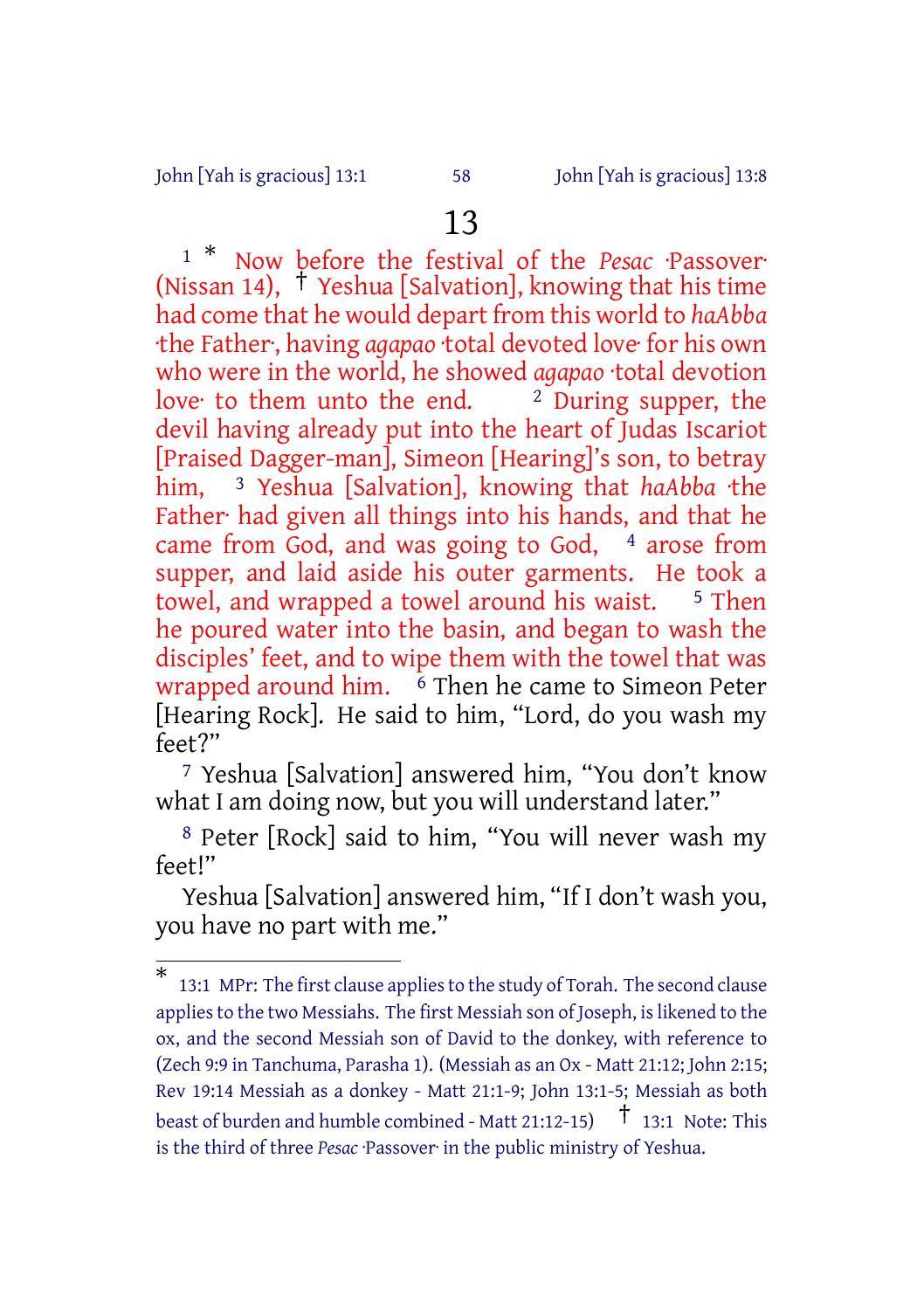John [Yah is gracious] 13:9 59 John [Yah is gracious] 13:21

9 Simeon Peter [Hearing Rock] said to him, "Lord, not my feet only, but also my hands and my head!"

<sup>10</sup> Yeshua [Salvation] said to him, "Someone who has bathed only needs to have his feet washed, but is completely clean. You are clean, but not all of you." 11 For he knew him who would betray him, therefore he said, "You are not all clean." 12 So when he had washed their feet, put his outer garment back on, and sat down again, he said to them, "Do you know what I have done to you? 13 You call me, 'Teacher' and 'Lord.' You say so correctly, for so I am. 14 If I then, the Lord and the Teacher, have washed your feet, you also ought to wash one another's feet. 15 For I have given you an example, that you also should do as I have done to you. 16 Most certainly I tell you, a servant is not greater than his lord, neither one who is sent greater than he who sent him. <sup>17</sup> If you know these things, blessed are you if you do them.  $18 \pm 1$  don't speak concerning all of you. I know whom I have chosen. But that the Scripture may be fulfilled, 'He who eats matzah *·unleavened bread· with me has lifted up his heel against me.'* § <sup>19</sup> \* From now on, I tell you before it happens, that when it happens, you may believe that *Ena Na* [I AM (the Living God)<sup>[20]</sup>. <sup>20</sup> Most certainly I tell you, he who receives whomever I send, receives me; and he who receives me, receives him who sent me."

21 When Yeshua [Salvation] had said this, he was troubled in spirit, and testified, "Most certainly I tell you that

<sup>‡</sup> 13:18 MP: The Messiah's betrayer is <sup>a</sup> friend whom he breaks bread with. Consider more details about this betrayal: sold for 30 pieces of silver (Ex 21:32; Zech 11:12; Matt 26:15); the money is thrown down in God's house (Zech 11:13; Matt 27:5); the price used to buy potter's field for strangers' burial graves (Zech 11:13; Matt 27:7). (Ps 41:9)  $\hat{\S}$  13:18 Paraphrase Quoted from Ps 41:9 \* 13:19 MP: Messiah declares things before they happen. (Is 42:9)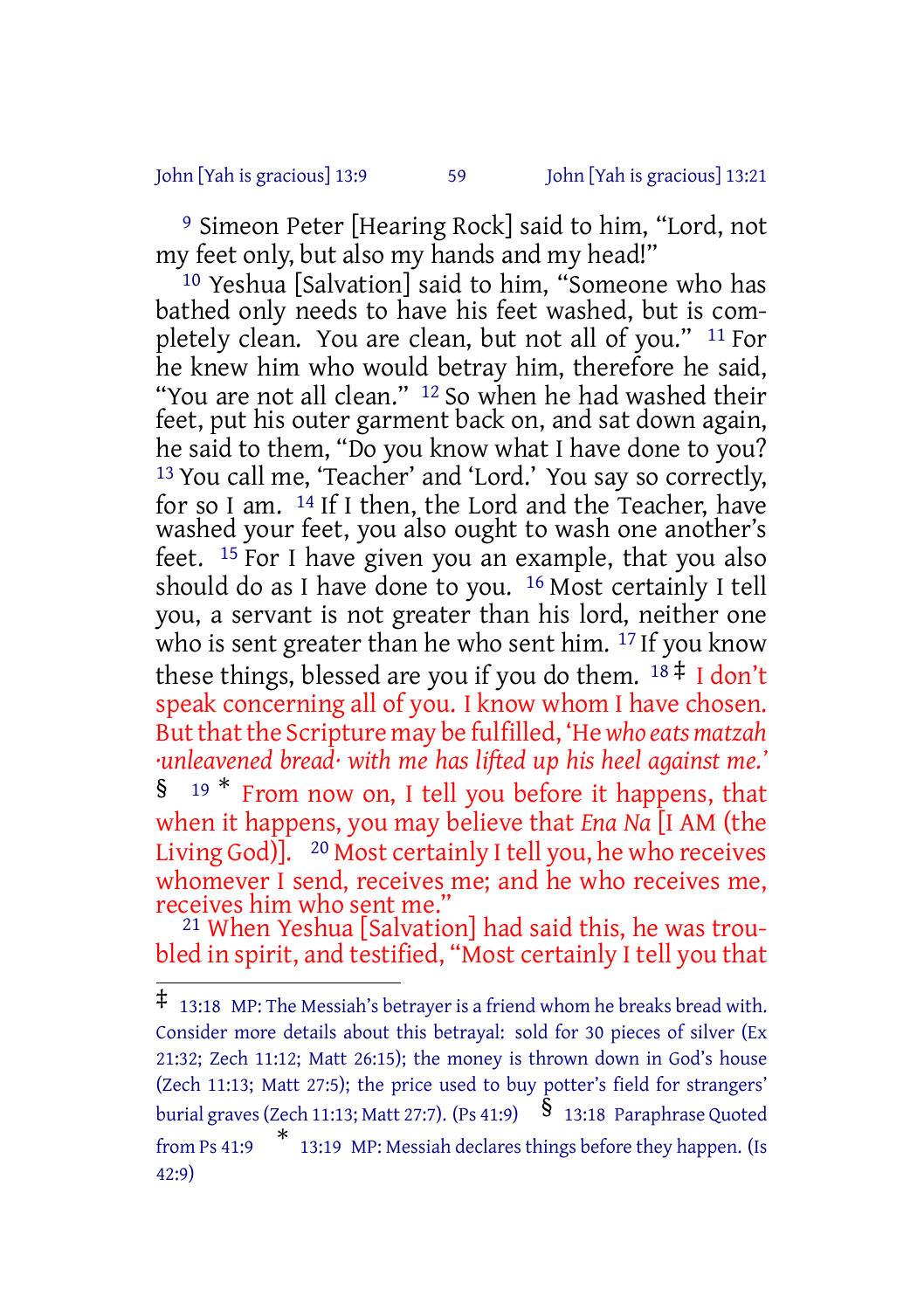John [Yah is gracious] 13:2260John [Yah is gracious] 13:32

one of you will betray me."

<sup>22</sup> The disciples looked at one another, perplexed about whom he spoke.  $23$  One of his disciples, the one whom Yeshua [Salvation] felt *agapao* ·total devotion love· for, was at the table, leaning against Yeshua [Salvation]'s chest. 24 Simeon Peter [Hearing Rock] therefore beckoned to him, and said to him, "Tell us who it is of whom he speaks."

25 He, leaning back, as he was, on Yeshua [Salvation]'s chest, asked him, "Lord, who is it?"

26 Yeshua [Salvation] therefore answered, "It is he to whom I will give this piece of *matzah* ·unleavened bread· when I have dipped it (in the bitter herbs)." So when he had dipped the piece of bread, he gave it to Judas [Praised], the son of Simeon [Hearing] from K'riot. <sup>27</sup> After the piece of *matzah* unleavened bread; then *Satan* [Adversary] entered into him.

Then Yeshua [Salvation] said to him, "What you do, do quickly."

28 Now no man at the table knew why he said this to him. <sup>29</sup> For some thought, because Judas [Praised] had the money box, that Yeshua [Salvation] said to him, "Buy what things we need for the feast," or that he should give something to the poor. 30 Therefore having received that piece of *matzah* ·unleavened bread·, he went out immediately. It was night.

31 When he had gone out, Yeshua [Salvation]said, "Now the Son of Man has been glorified, and God has been glorified in him. 32 If God has been glorified in him, God will also glorify him in himself, and he will glorify him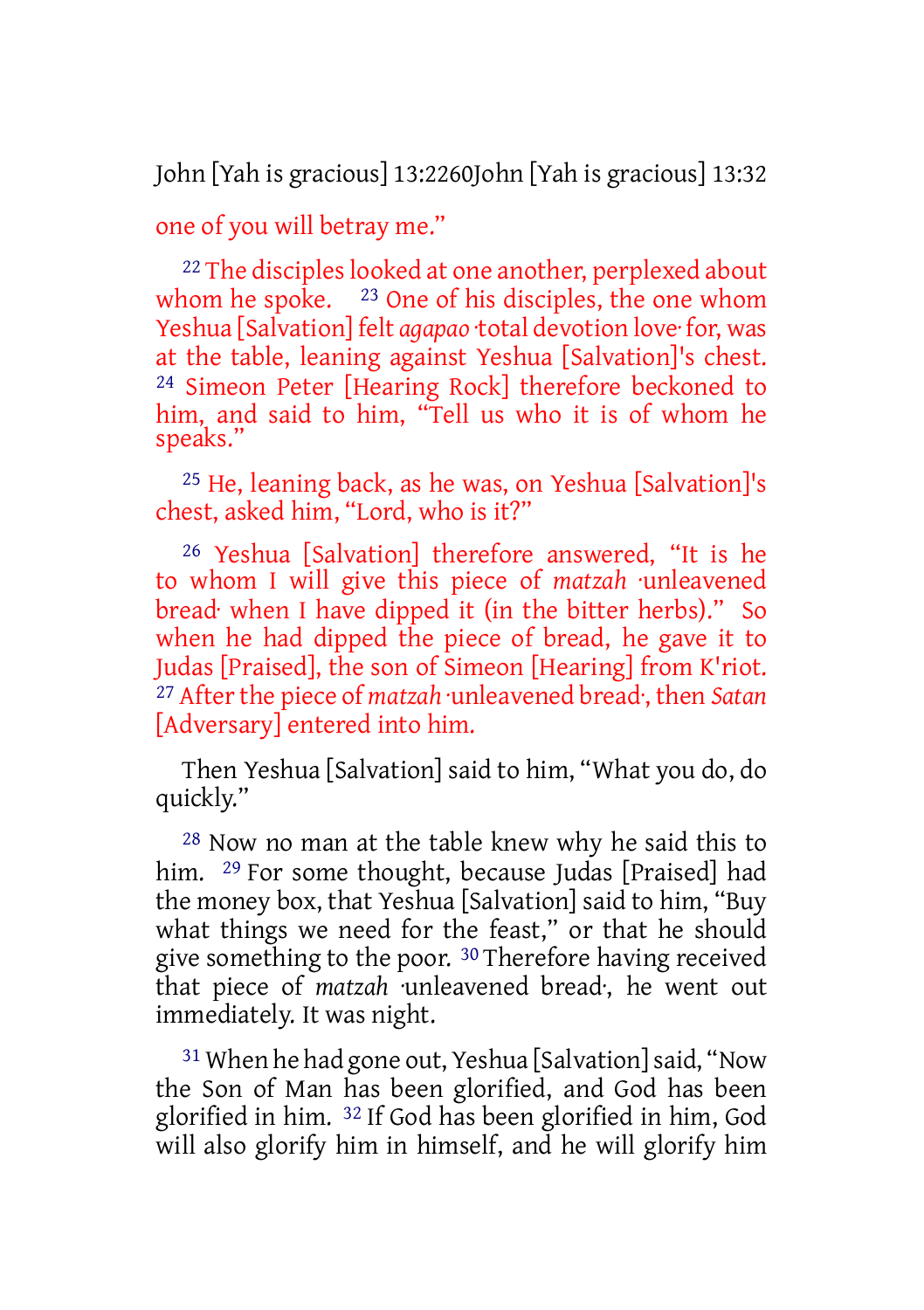John [Yah is gracious] 13:33 61 John [Yah is gracious] 14:1

immediately.  $33 \dagger$  Little children, I will be with you a little while longer. You will seek me, and as I said to the Jews [Praisers], 'Where I am going, you can't come,' so now I tell you.  $34$  A new commandment I give to you, that you show *agapao* ·total devotion love· to one another. Just as I have had *agapao* ·totally devoted love· towards you, you also show *agapao* ·totally devoted love· to one another. <sup>35</sup> By this everyone will know that you are my disciples, if you have *agape* ·unconditional love· for one another."

36 Simeon Peter [Hearing Rock] said to him, "Lord, where are you going?"

Yeshua [Salvation] answered, "Where I am going, you can't follow now, but you will follow afterwards."

37 Peter [Rock] said to him, "Lord, why can't I follow you now? I will lay down my life for you."

38 Yeshua [Salvation] answered him, "Will you lay down your life for me? Most certainly I tell you, the rooster won't crow until you have denied me three times.

# 14

<sup>1</sub> \*</sup> "Don't let your heart be troubled. Believe in God.

<sup>†</sup> 13:33 MPr: The King in (Psalm 21:1) is King Messiah. (Targum Ps 21:1). This same King is linked to (Is 11:10), where Rabbi Chanina explains the objective of the Messiah. King Messiah is to give specific commandments to the Gentiles. This is in parallel contrast to Israel, who receives commands directly from God himself. (Midrash Ps 21:1). (Ps 21:1 (Heb Bible 21:2))

<sup>\*</sup> 14:1 MP: Trusting in Yahweh God also means to trust in his Servant Messiah. (Is 50:10)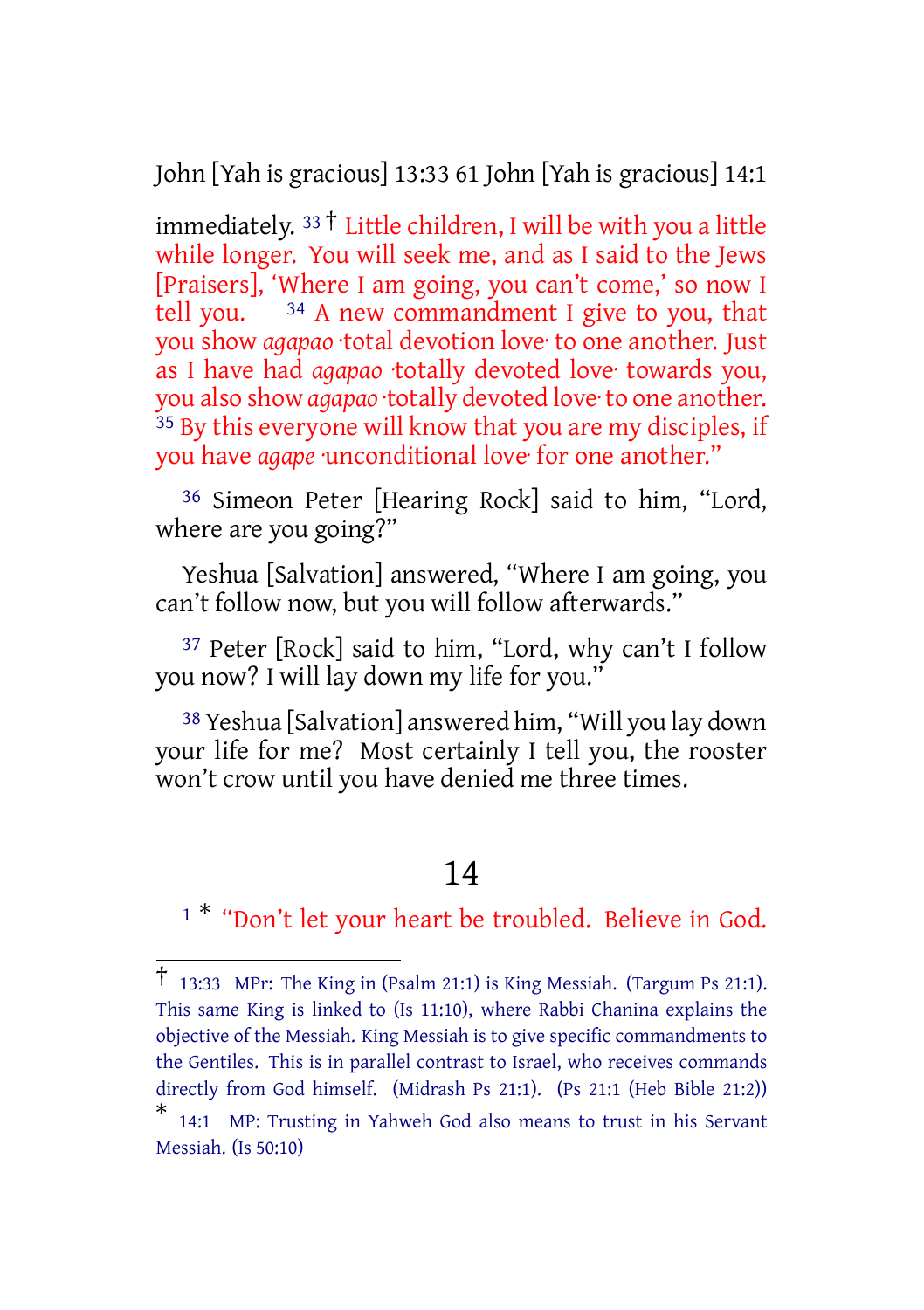John [Yah is gracious] 14:2 62 John [Yah is gracious] 14:10

Believe also in me. <sup>2</sup> † ‡ In *'Avi* ·my Father·'s house are many homes. § If it was not so, I would have told you. I am going to prepare a place for you. 3 If I go and prepare a place for you, I will come again, and will receive you to myself; that where I am, you may be there also. 4 Where I go, you know, and you know the way."

 $5$  Thomas [Seeker of truth] said to him, "Lord, we don't know where you are going. How can we know the way?"

<sup>6</sup> \* Yeshua [Salvation] said to him, " *Ena Na* [I AM (the Living God)] the way, the truth, and the life. No one comes to *haAbba* the Father, except through me. <sup>7</sup> If you had known me, you would have known *'Avi* ·my Father· also. From now on, you know him, and have seen him."

8 Philip [Loves horses] said to him, "Lord, show us *haAbba* ·the Father·, and that will be enough for us."

9 Yeshua [Salvation] said to him, "Have I been with you such a long time, and do you not know me, Philip [Loves horses]? He who has seen me has seen *haAbba* the Father. How do you say, 'Show us *haAbba* ·the Father<sup>.?' 10</sup> Don't you believe that I am in *haAbba* ·the Father·, and *haAbba* ·the Father· in me? The words that I tell you, I speak not

<sup>†</sup> 14:2 MP: Nobody has seen or heard the things that God has prepared for those who wait for Him. (Is 64:4)  $\uparrow$  14:2 MPr: The King Messiah will be revealed to the congregation of Israel. And the children of Israel shall say to Him, "Come and be a brother to us, and let us go up to Jerusalem. And there we will together suck the meaning of Torah, as an infant its mother's breast." (Targum Song of Songs 8:1). (Song of Songs 8:1)  $\frac{1}{3}$  14:2 MP: Nobody has seen or heard the things that God has prepared for those who wait for Him.  $(Is 64:4)$ 14:6 MPr: The King in (Psalm 21:1) is King Messiah. (Targum Ps 21:1). This same King is linked to (Is 11:10), where Rabbi Chanina explains the objective of the Messiah. King Messiah is to give specific commandments to the Gentiles. This is in parallel contrast to Israel, who receives commands directly from God himself. (Midrash Ps 21:1). (Ps 21:1 (Heb Bible 21:2))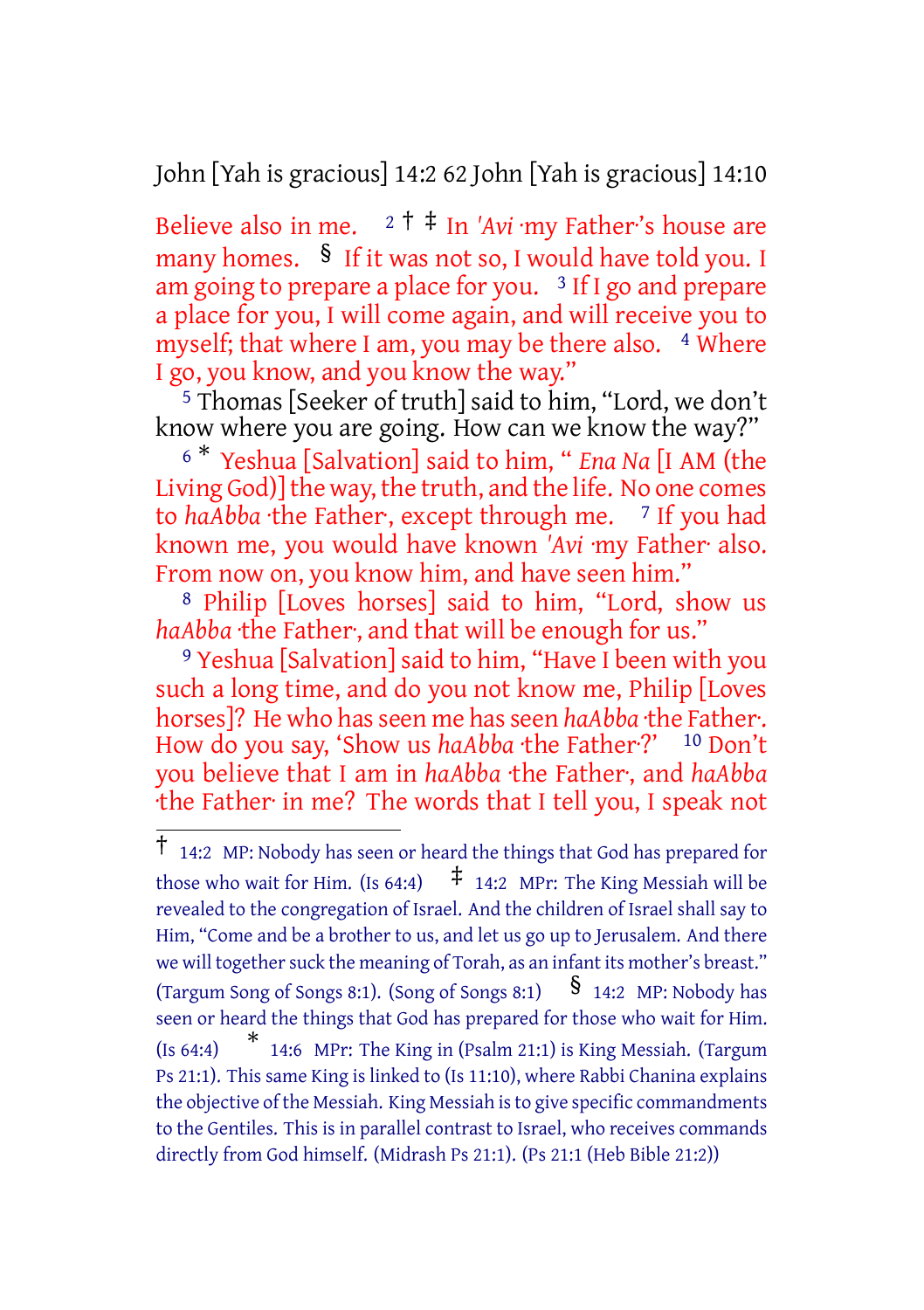John [Yah is gracious] 14:11 63 John [Yah is gracious] 14:21

from myself; but *haAbba* ·the Father· who lives in me does his works. <sup>11</sup> Believe me that I am in *haAbba* ·the Father. and *haAbba* ·the Father· in me; or else believe me for the very works' sake.  $12 \dagger$  Most certainly I tell you, he who believes in me, the works that I do, he will do also; and he will do greater works than these, because I am going to 'Avi ·my Father.  $13 \neq$  Whatever you will ask in my name, that will I do, that *haAbba* ·the Father· may be glorified in the Son. 14 If you will ask anything in my name, I will do it. 15 If you have *agapao* ·totally devoted love· for me, keep my commandments. 16 I will pray to *haAbba* ·the Father·, and he will give you another Counselor, that he may be with you forever, 17 *haRuach* [the Spirit] of truth, whom the world can't receive; for it does not see him, neither knows him. You know him, for he lives with you, and will be in you. 18 I will not leave you orphans. I am coming to you. 19 Yet a little while, and the world will see me no more; but you will see me. Because I live, you will live also. 20 In that day you will know that I am in *'Avi* ·my Father·, and you in me, and I in you. 21 One who has my commandments, and keeps them, that person is one who has *agapao* ·totally devoted love· for me. One who has *agapao* ·total devotion love·for me willreceive *agapao* ·total devotion love· from *'Avi* ·my Father·, and I will have *agapao* ·totally devoted love· for him, and will reveal myself to

<sup>†</sup> 14:12 MP: Messiah son of David will be the Shepard Leader Rulerteaching God's people to live holy by God's instructions. (Eze 37:24-25)  $\pm$  14:13 MP: This can be interpreted two ways. 1) Messiah prays for those who he has redeemed as Intercessor and Redeemer, or those redeemed will pray for the prosperity of their Redeemer. 2) Messiah redeems from violence. Spiritually referring to sin separating humans from God. Physically referring to Messiah as military leader and political redemption. Both are reason for humans to "continually bless him". (Consider also in association with Ps 72:10; Is 60:3, 60:6). (Ps 72:14-15)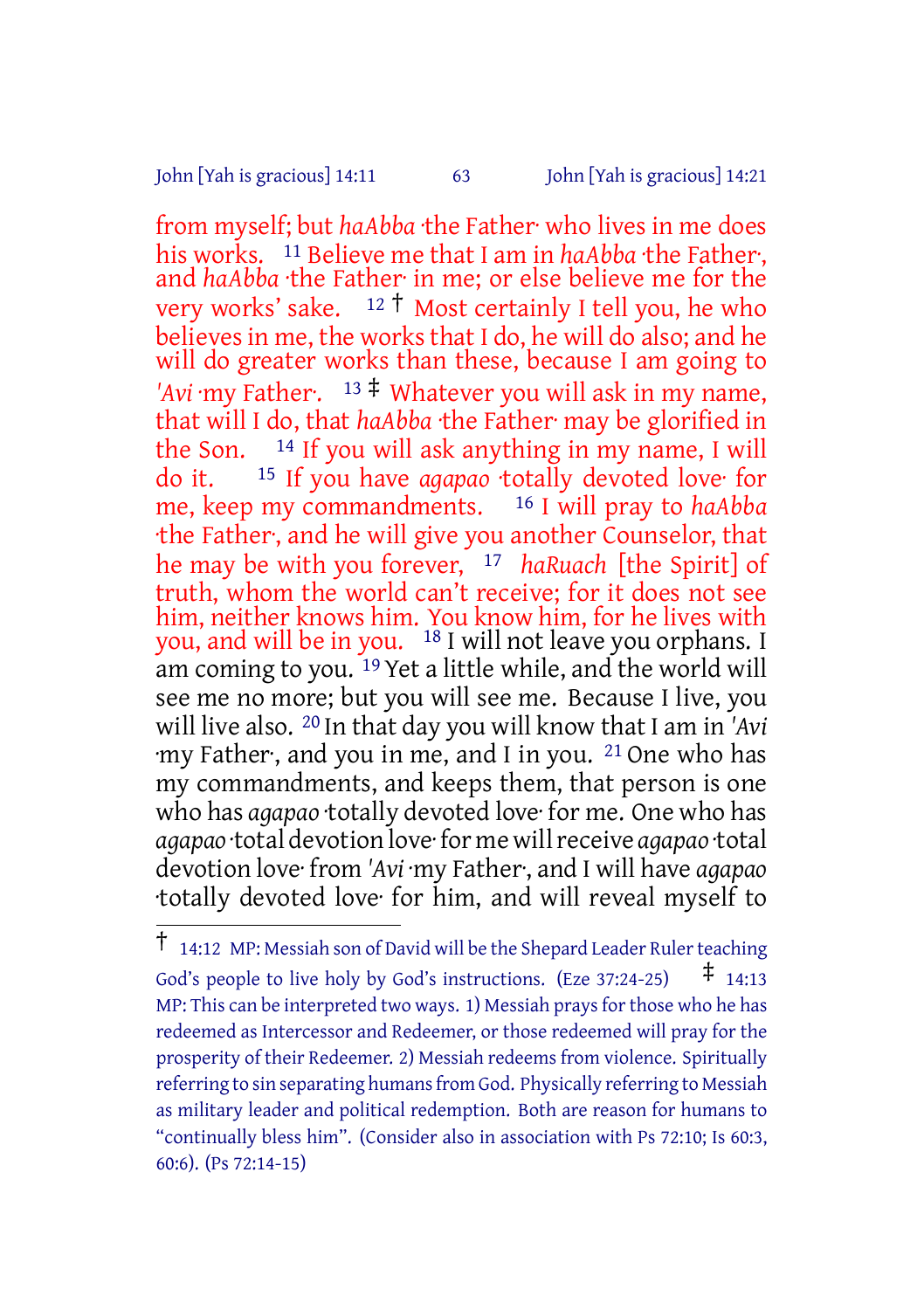John [Yah is gracious] 14:2264John [Yah is gracious] 14:28

him."

<sup>22</sup> Judas [Praised] (not Iscariot) said to him, "Lord, what has happened that you are about to reveal yourself to us, and not to the world?"

<sup>23</sup> §  $*$  Yeshua [Salvation] answered him, "If a man has *agapao* ·total devotion love· for me, he will keep my word. *'Avi* [My Father] will have *agapao* ·total devoted love· for him, and we will come to him, and make our home with him. 24 He who does not have *agapao* ·total devotion love· for me does not keep my words. The word which you hear is not mine, but from *haAbba* ·the Father· who sent me. <sup>25</sup> <sup>†</sup> I have said these things to you, while still living with you. 26 But the Counselor, *Ruach haKodesh* [Spirit of the Holiness], whom *Abba* ·Father familiar, Dear Dad· will send in my name, he will teach you all things, and will remind you of all that Isaid to you. <sup>27</sup> ‡ *Shalom* ·Complete peace· I leave with you. I am giving you my *shalom* ·complete peace·; not as the world gives, give I to you. Don't let your heart be troubled, neither let it be fearful. 28 You heard how I told you, 'I go away, and I come to you.' If you have *agapao* ·total devotion love· for me, you would have rejoiced, because I said 'I am going to *'Avi* ·my Father·;' for

<sup>§</sup> 14:23 MP: Messiah comes to Zion as Redeemer to remove transgression by placing the Holy Spirit upon people and teach God's *Torah* ·Teachings· in their inner person. (See also Jer 31:31-33). (Is 59:20-21) \* 14:23 MPr: The Rabbis teach if Israel kept just one Sabbath according to the commandment, the Messiah would immediately come (Ex 19:25 in Jerusalem Targum 64). (Ex 19:25)  $\uparrow$  14:25 MP: Messiah will distribute gifts to humanity, both those under his rein and those rebellious his rule establishing a dwelling for God. (Ps  $68:16$ )  $\qquad$   $\ddagger$  14:27 MPr: The promise of peace in the Aaronic Blessing (Num 6:26) is referred to as the peace of the Kingdom of David. Linked to (Is 9:7), "of the increase of his government and peace there shall be no end." (Is 9:7 in Siphré on Numbers Parasha 42: Num 30:1-32:42). (Is 9:7)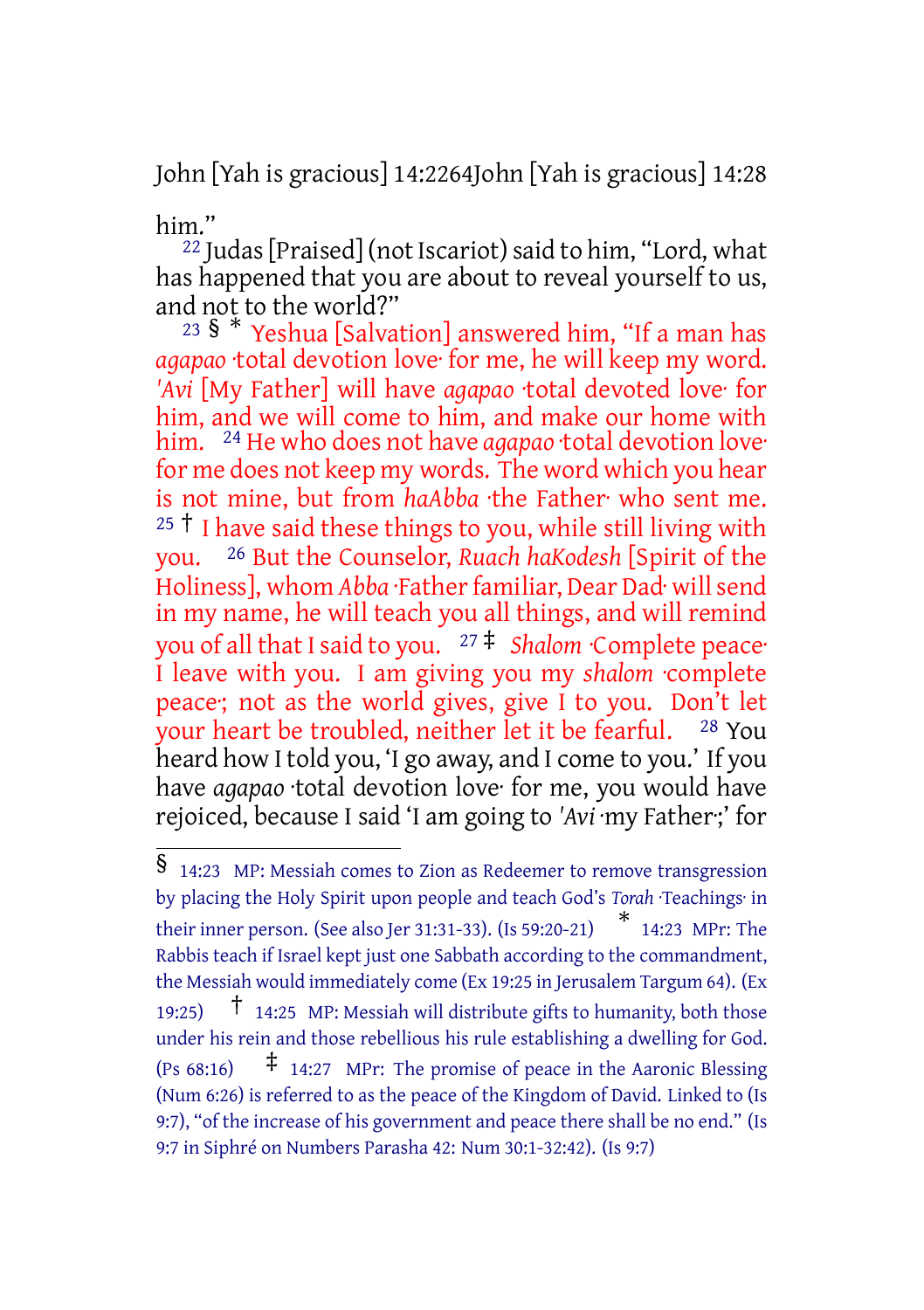John [Yah is gracious] 14:2965John [Yah is gracious] 15:10

*Abba* ·Father familiar, Dear Dad· is greater than I. 29 Now I have told you before it happens so that, when it happens, you may believe. 30 I will no more speak much with you, for the prince of the world comes, and he has nothing in me. 31 But that the world may know that I have *agapao* ·total devotion love· for *haAbba* ·the Father·, I do as *haAbba* ·the Father· enjoined me. Arise, let us go from here.

#### 15

1 "*Ena Na* [I AM (the Living God)] the true vine, and *'Avi* ·my Father· is the farmer. 2 Every branch in me that does not bear fruit, he takes away. Every branch that bears fruit, he prunes, that it may bear more fruit.  $3$  You are already pruned clean because of the word which I have spoken to you.  $4$  Remain in me, and I in you. As the branch can't bear fruit by itself, unless it remains in the vine, so neither can you, unless you remain in me. 5 *Ena Na* [I AM (the Living God)] the vine. You are the branches. He who remains in me, and I in him, the same bears much fruit, for apart from me you can do nothing. 6 If a man does not remain in me, he is thrown out as a branch, and is withered; and they gather them, throw them into the fire, and they are burned.  $7 *$  If you remain in me, and my words remain in you, you will ask whatever you desire, and it will be done for you.

8 "In this is *'Avi* ·my Father· glorified, that you bear much fruit; and so you will be my disciples.  $\frac{9}{9}$  Even as *haAbba* ·the Father· has *agapao* ·totally devoted love· for me, I also have shown *agapao* ·totally devoted love· for you. Remain in my *agape* unconditional love. <sup>10</sup> If you keep my commandments, you will remain in my *agape*

<sup>\*</sup> 15:7 MP: Messiah will distribute gifts to humanity, both those under his rein and those rebellious his rule establishing a dwelling for God. (Ps 68:16)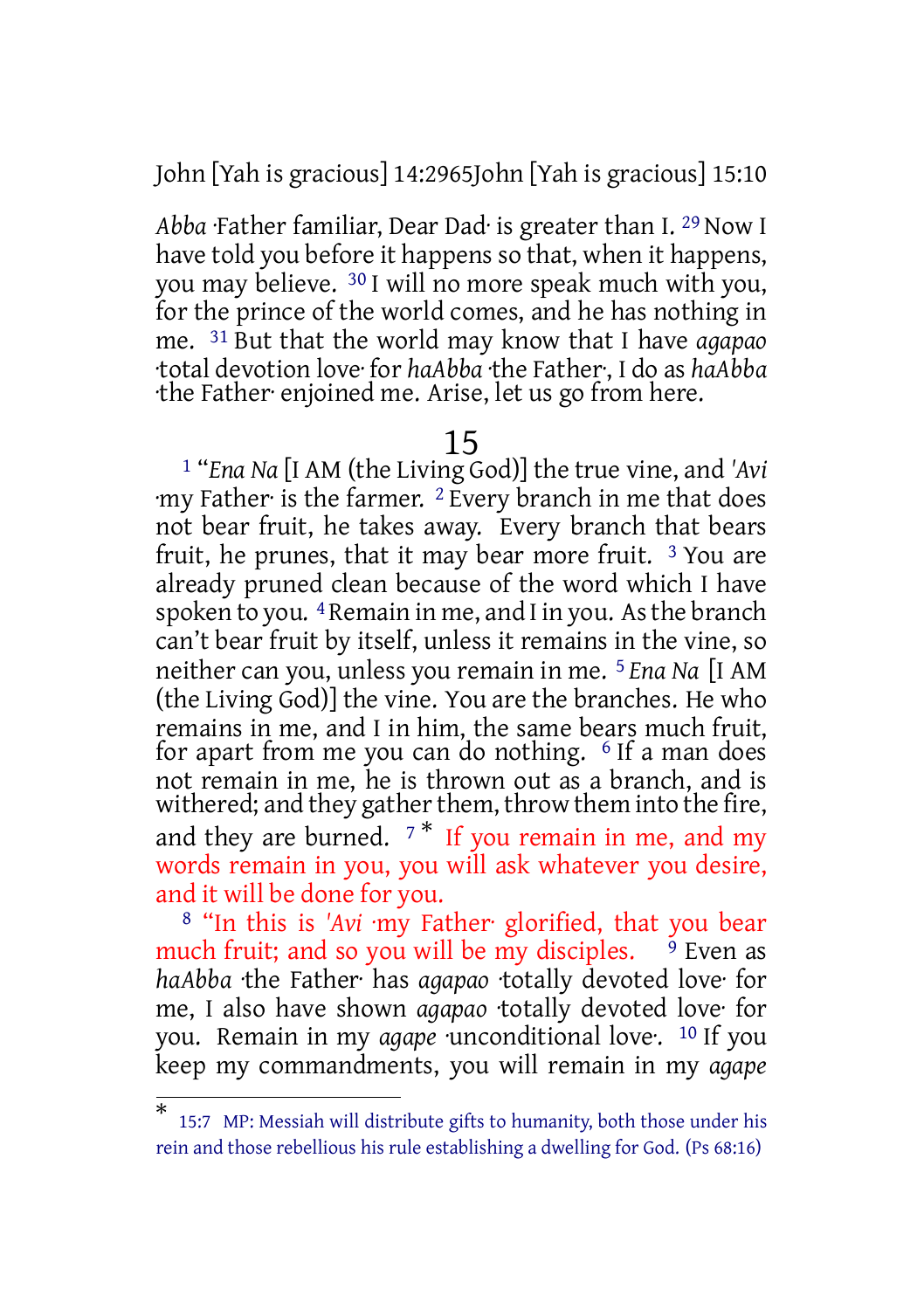John [Yah is gracious] 15:1166John [Yah is gracious] 15:19

·unconditional love·; even as I have kept *'Avi* ·my Father·'s commandments, and remain in his *agape* ·unconditional love.  $11$  I have spoken these things to you, that my joy may remain in you, and that your joy may be made full.

<sup>12</sup> † "This is my commandment, that you have *agapao* total devotion love to one another, even as I have shown<br>agapao total devotion love to you. 13 Greater agape *agapao* ·total devotion love· to you. ·unconditional love· has no one than this, that someone lay down his life for his friends. <sup>14</sup> You are my friends, if you do whatever I enjoin you.  $15 \ddagger$  No longer do I call you servants, for the servant does not know what his lord does. § But I have called you friends, for everything that I heard from 'Avi ·my Father<sup>,</sup> I have made known to you. <sup>16</sup> \* You didn't choose me, but I chose you, and appointed you, that you should go and bear fruit, and that your fruit should remain; that whatever you will ask of *haAbba* ·the Father in my name, he may give it to you.

<sup>17</sup> "I enjoin these things to you, that you may have agapao ·totally devoted love·to one another. <sup>18</sup> If the world hates you, you know that it has hated me before it hated you. 19 If you were of the world, the world would *phileo*

<sup>†</sup> 15:12 MP: Messiah establishesthat obedience is more desired to God than sacrifice. (Ps 40:6-8)  $\quad$   $\ddagger$  15:15 MP: Messiah calls these believers, or those who do the Father's will, brethren or brothers. (Ps 22:22)  $\frac{\$}{}$  15:15 MP: "He will divide the spoils." By being an atonement for many, Messiah is the Redeemer and therefore enjoys the benefits / spoils of this conquest; redeeming people from their former master who rules thru sin to the new Master who is Yahweh. (Is 53:12) \* 15:16 MP: Corn referring to the kernel seed that starts small and grows to multiple abundance as the grass, likewise are Messiah and his disciples multiplying (according to R. Obadiah Gaon). Growing outside the city, in the land beyond borders, referencing a mixed group of Jew and non-Jew. By comparing this crop to "Lebanon," it describes the quality of the produce grown. (Ps 72:16)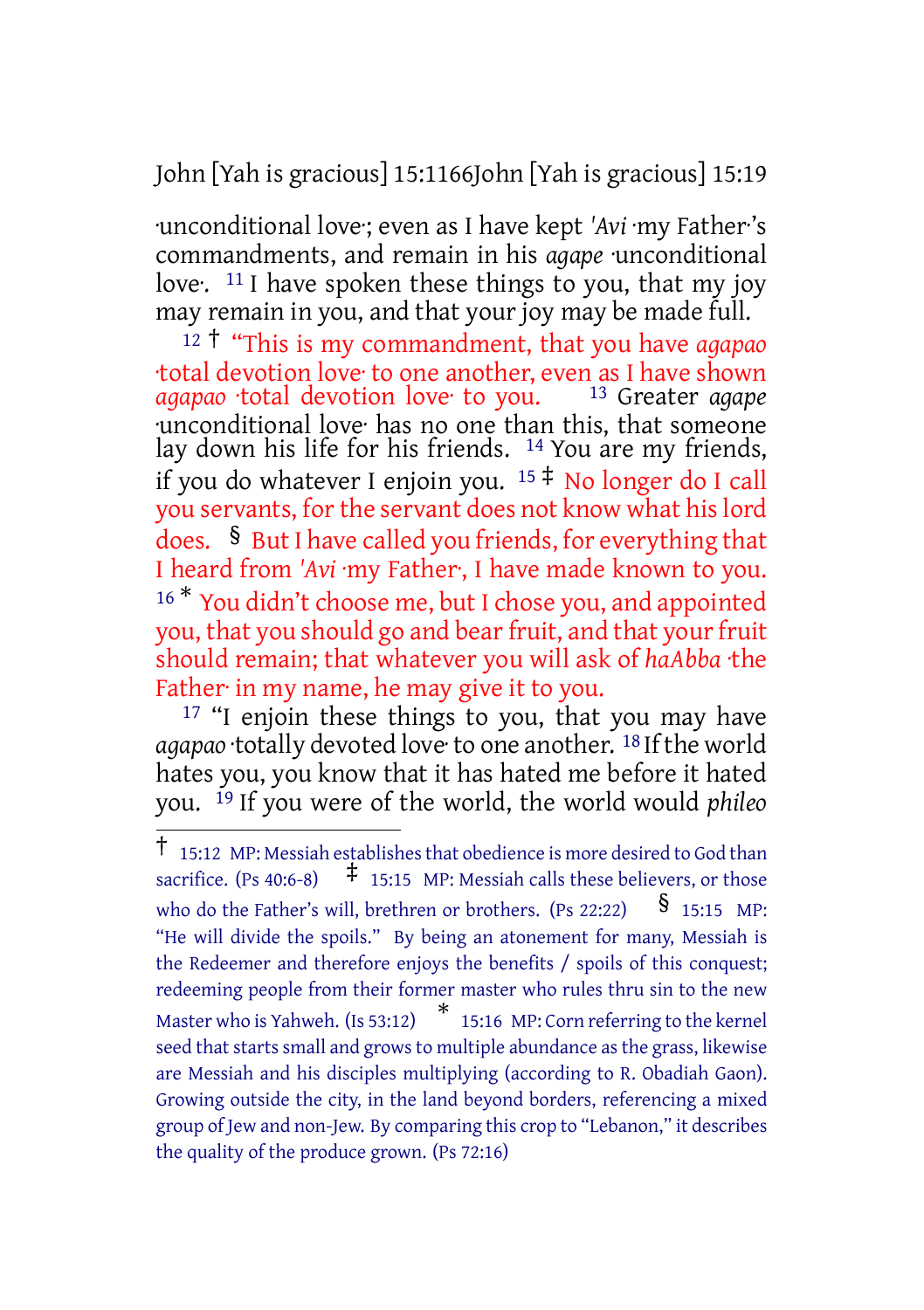John [Yah is gracious] 15:20 67 John [Yah is gracious] 16:3

·affectionately love, have high regard for· its own. But because you are not of the world, since I chose you out of the world, therefore the world hates you. 20 Remember the word that I said to you: 'A servant is not greater than his lord.' If they persecuted me, they will also persecute you. If they kept my word, they will keep yours also. <sup>21</sup> But all these things will they do to you for my name's sake, because they don't know him who sent me. 22 If I had not come and spoken to them, they would not have had sin; but now they have no excuse for their sin.  $23 \dagger \ddagger$  He who hates me, hates*'Avi* ·my Father· also. <sup>24</sup> § \* IfI hadn't done among them the works which no one else did, they would not have had sin. But now have they seen and also hated both me and *'Avi* ·my Father·. 25 But this happened so that the word may be fulfilled which was written in their *Torah* ·Teaching, *'They hated me for no reason at all.'* †

26 "When the Counselor has come, whom I will send to you from *haAbba* ·the Father, *haRuach* [the Spirit] of truth, who proceeds from *haAbba* ·the Father·, he will testify about me. 27 You will also testify, because you have been with me from the beginning.

## 16

<sup>1</sup> "These things have I spoken to you, so that you wouldn't be caused to stumble. <sup>2</sup> They will put you out of the synagogues. Yes, the time comes that whoever kills you will think that he offers service to God. 3 They will do these things because they have not known *haAbba*

<sup>†</sup> 15:23 MP: Messiah is despised. (See also Ps 69:4). (Is 49:7) ‡ 15:23 MP: Messiah is rejected. (Zech 12:10)  $\S$  15:24 MP: Hated without a cause. (Ps 69:4) \* 15:24 MP: Trusting in Yahweh God also means to trust in his Servant Messiah. (Is 50:10) † 15:25 Quoted from Ps 35:19, 69:4, 109:3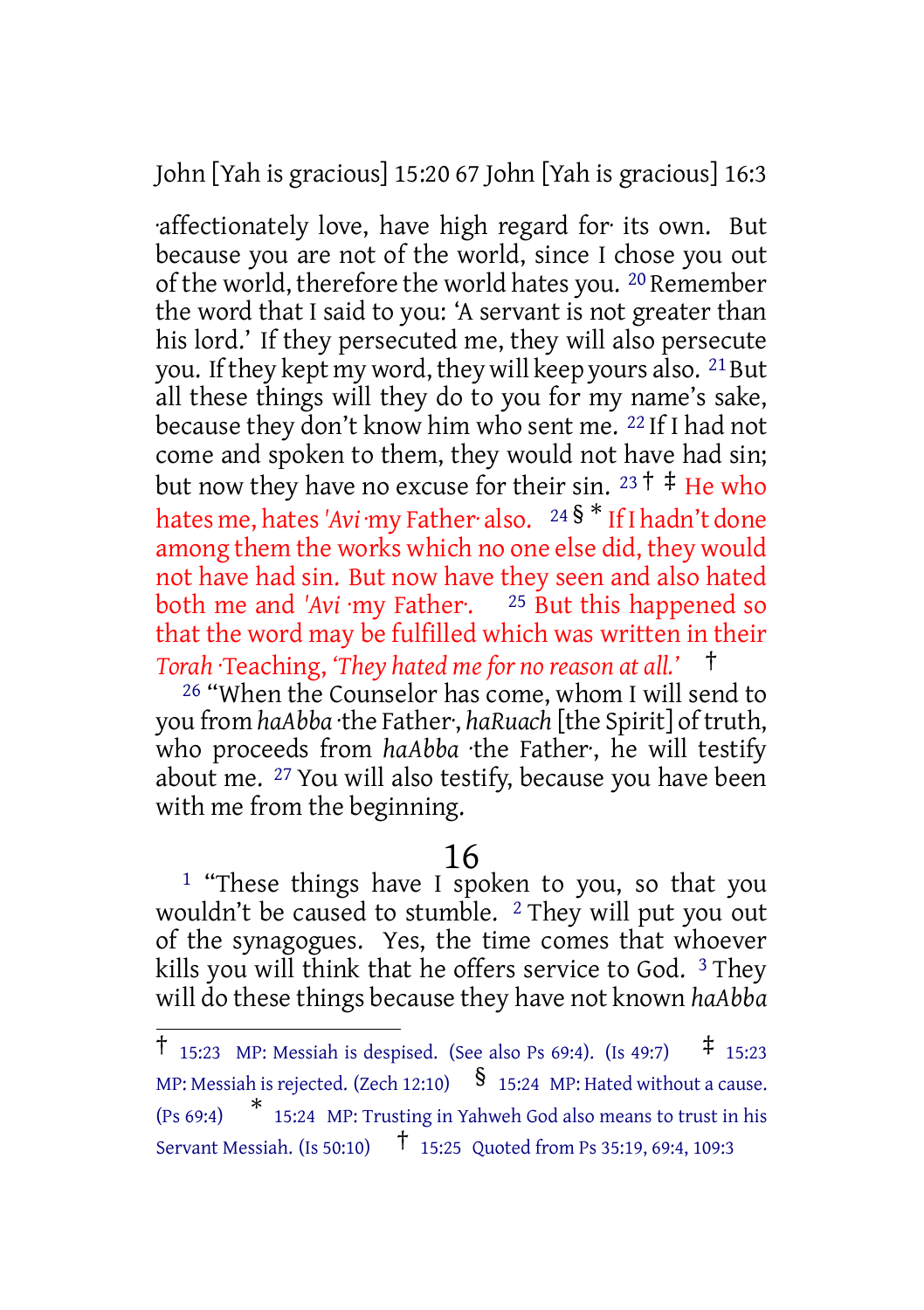John [Yah is gracious] 16:4 68 John [Yah is gracious] 16:19

·the Father·, nor me. 4 But I have told you these things, so that when the time comes, you may remember that I told you about them. I didn't tell you these things from the beginning, because I was with you. 5 But now I am going to him who sent me, and none of you asks me, 'Where are you going?' 6 But because I have told you these things, sorrow has filled your heart. 7 Nevertheless I tell you the truth: It is to your advantage that I go away, for if I don't go away, the Counselor won't come to you. But if I go, I will send him to you.  $8$  When he has come, he will convict the world about sin, about righteousness, and about judgment; 9 about sin, because they don't believe in me; 10 about righteousness, because I am going to *'Avi* ·my Father·, and you won't see me any more; 11 about judgment, because the prince of this world has been judged.

<sup>12</sup> "I have yet many things to tell you, but you can't bear them now. 13 However when he, *haRuach* [the Spirit] of truth, has come, he will guide you into all truth, for he will not speak from himself; but whatever he hears, he will speak. He will declare to you things that are coming. <sup>14</sup> He will glorify me, for he will take from what is mine, and will declare it to you. 15 All things whatever *haAbba* ·the Father· has are mine; therefore I said that he takes of mine, and will declare it to you. <sup>16</sup> A little while, and you will not see me. Again a little while, and you will see me."

<sup>17</sup> Some of his disciples therefore said to one another, "What is this that he says to us, 'A little while, and you won't see me, and again a little while, and you will see me;' and, 'Because I go to *haAbba* ·the Father·'?" 18 They said therefore, "What is this that he says, 'A little while'? We don't know what he is saying."

19 Therefore Yeshua [Salvation] perceived that they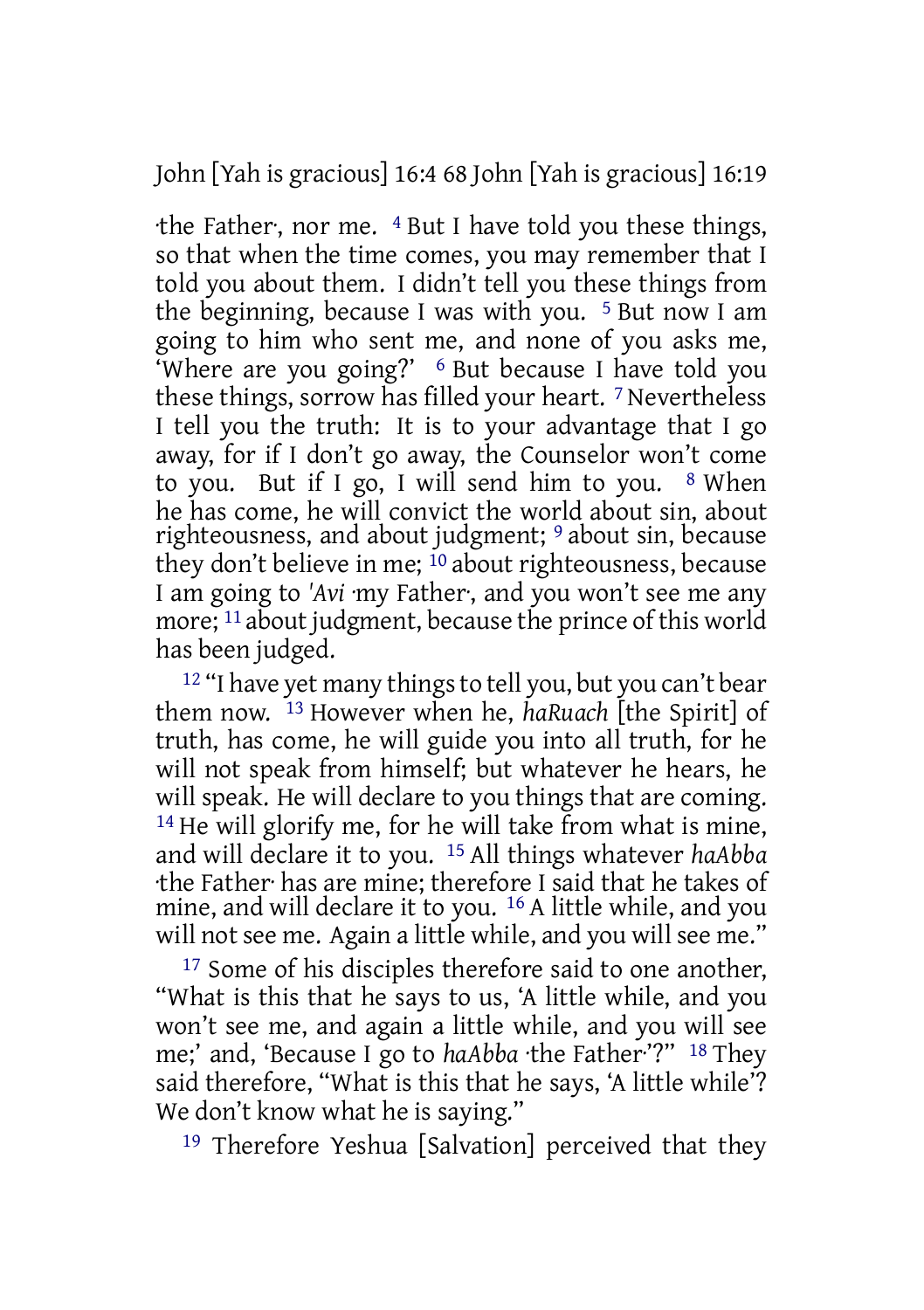John [Yah is gracious] 16:2069John [Yah is gracious] 16:31

wanted to ask him, and he said to them, "Do you inquire among yourselves concerning this, that I said, 'A little while, and you won't see me, and again a little while, and you will see me?' 20 Most certainly I tell you, that you will weep and lament, but the world will rejoice. You will be sorrowful, but your sorrow will be turned into joy. 21 A woman, when she gives birth, has sorrow, because her time has come. But when she has delivered the child, she does not remember the anguish any more, for the joy that a human being is born into the world. 22 Therefore you now have sorrow, but I will see you again, and your heart will rejoice, and no one will take your joy away from you.

23 "In that day you will ask me no questions. Most certainly I tell you, whatever you may ask of *haAbba* ·the Father· in my name, he will give it to you. <sup>24</sup> Until now, you have asked nothing in my name. Ask, and you will receive, that your joy may be made full. 25 I have spoken these things to you in figures of speech. But the time is coming when I will no more speak to you in figures of speech, but will tell you plainly about *haAbba* ·the Father·.  $^{26}$  In that day you will ask in my name; and I don't say to you, that I will pray to *haAbba* ·the Father· for you, 27 for *haAbba* ·the Father· himself *phileo* ·affectionate loves, has high regard for· you, because you have *phileo* ·affectionate loves, high regard for· me, and have believed that I came from God. 28 I came from *haAbba* ·the Father·, and have come into the world. Again, I leave the world, and go to *haAbba* ·the Father·."

29 His disciples said to him, "Behold, now you speak plainly, and speak no figures of speech. 30 Now we know that you know all things, and don't need for anyone to question you. By this we believe that you came from God."

31 Yeshua [Salvation] answered them, "Do you now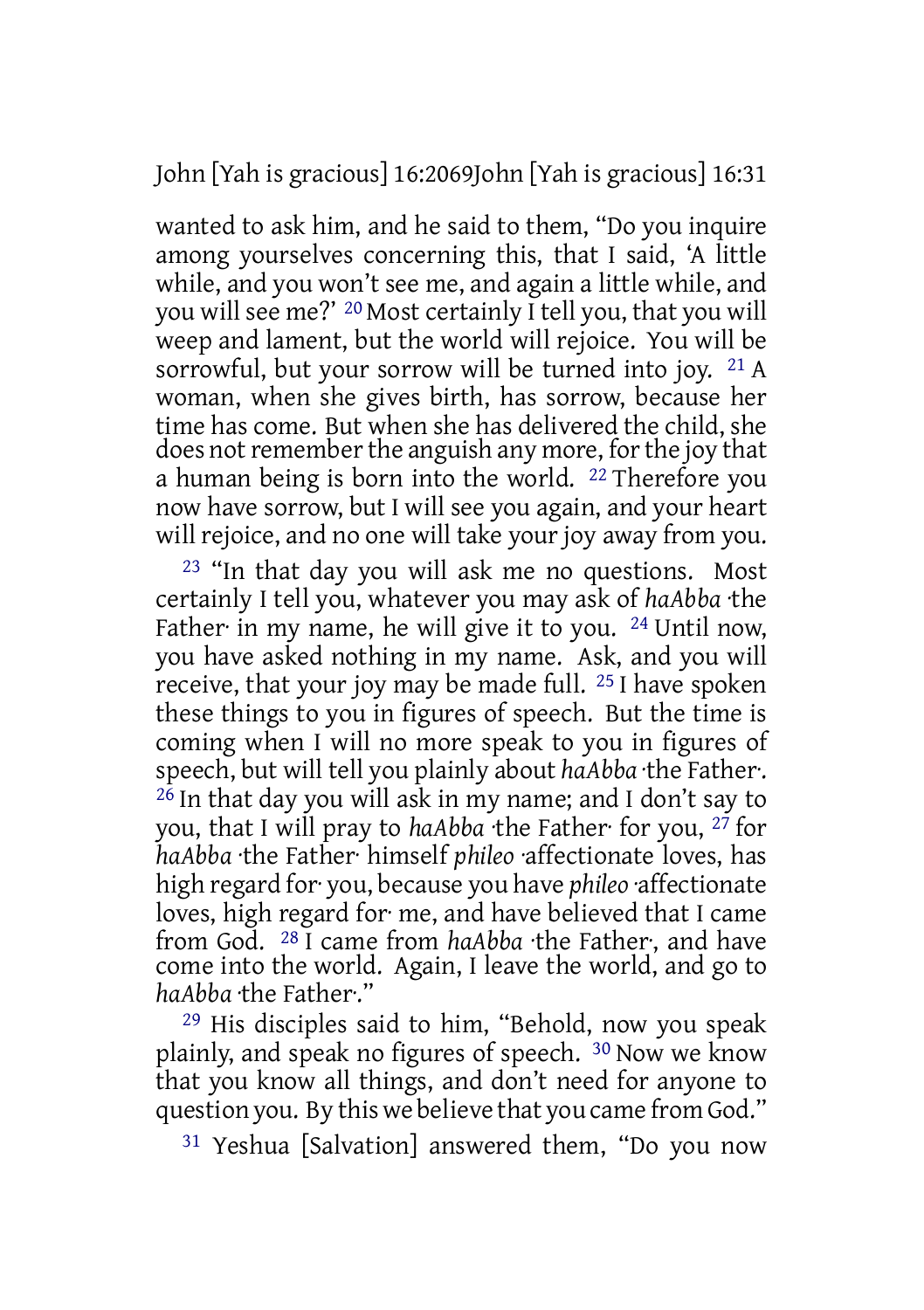John [Yah is gracious] 16:32 70 John [Yah is gracious] 17:4

believe?  $32 *$  Behold, the time is coming, yes, and has now come, that you will be scattered, everyone to his own place, and you will leave me alone. Yet I am not alone, because *haAbba* ·the Father· is with me. <sup>33</sup> I have told you these things, that in me you may have peace. In the world you have oppression; but cheer up! I have overcome the world."

# 17

<sup>1</sup> \* <sup>†</sup> Yeshua [Salvation] said these things, and lifting up his eyes to heaven, he said, " *Abba* ·Father familiar, Dear Dad·, the time has come. Glorify your Son, that your Son may also glorify you;  $2$  even as you gave him authority over all flesh, he will give eternal life to all whom you have given him.  $3 \neq$  This is eternal life, that they should know you, the only true God, and him whom you sent, Yeshua Messiah [Salvation Anointed one].  $4\frac{1}{8}$  \* I glorified you on the earth. I have accomplished the work which you have

<sup>\*</sup> 16:32 MP: The Shepard is struck and the sheep (disciples) scatter. (Zech 13:7) \* 17:1 MP: The work that Messiah does will glorify God. (Is 49:3) † 17:1 MP: God's desire is fulfilled in Messiah being <sup>a</sup> sin offering. This end goal is God's purpose. In context, God pleasure is linked to a sin offering being provided. An atonement, a redemption, and a covering for sin was accomplished through that offering for all people who are associated (see Is 53:5-6, 53:11) bringing God pleasure. Being associated with the sin offering is seen in (Lev 4:4, 4:15, 4:24, 4:29, 4:33). (Is 53:10)  $\pm$  17:3 MP: Trusting in Yahweh God also means to trust in his Servant Messiah. (Is 50:10)  $\frac{\$}{}$  17:4 MP: Messiah will ask God for His inheritance, the nations of the world. (Ps 2:8) \* 17:4 MP: Messiah is God's servant. (Zech 3:8)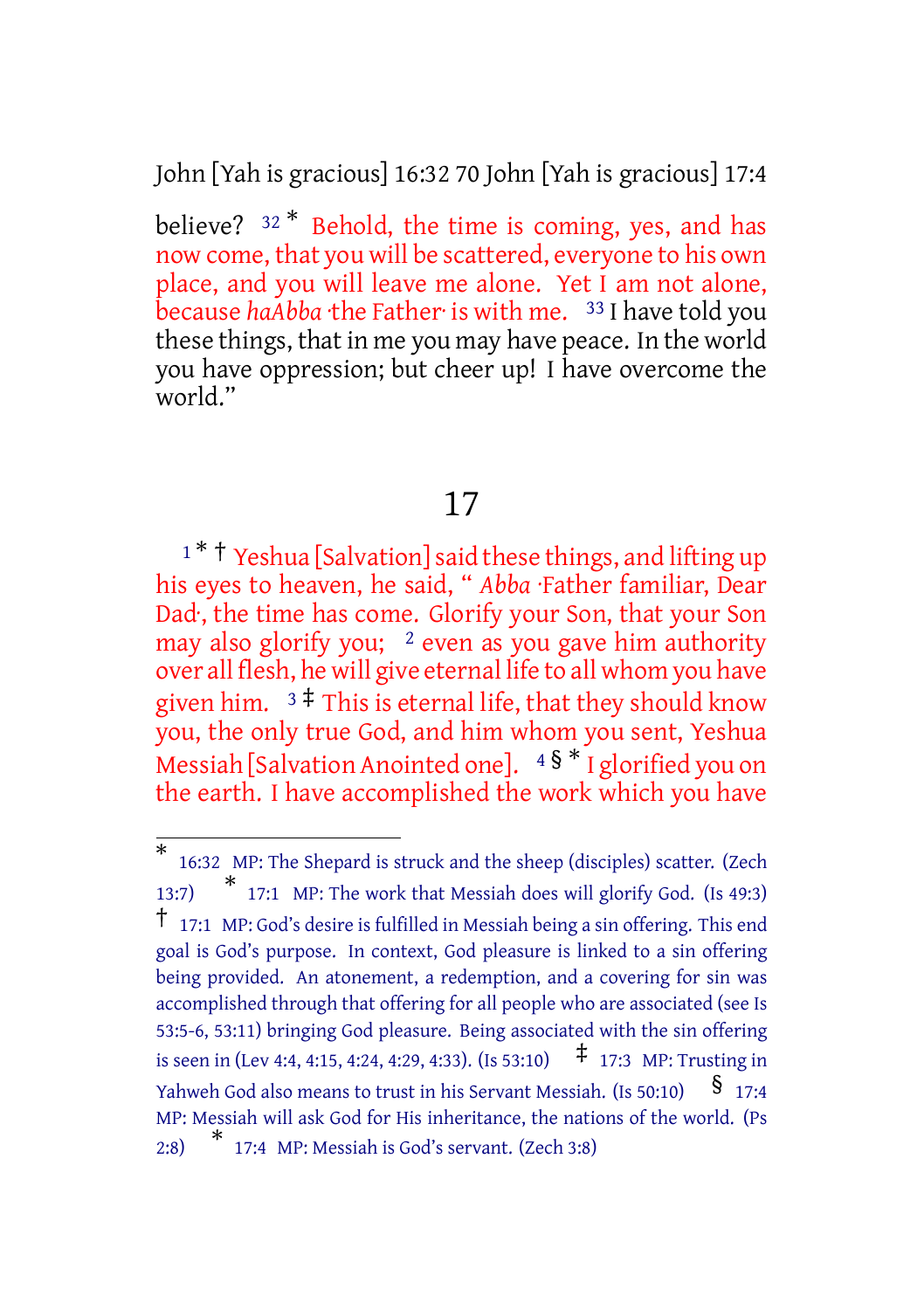John [Yah is gracious] 17:5 71 John [Yah is gracious] 17:14

given me to do. <sup>5</sup> † ‡ Now, *Abba* ·Father familiar, Dear Dad·, glorify me with your own self with the glory which I had with you before the world existed. <sup>6</sup> I revealed your name to the people whom you have given me out of the world. They were yours, and you have given them to me. They have kept your word.  $\frac{7}{1}$  Now they have known that all things whatever you have given me are from you,  $8$  for the words which you have given me I have given to them, and they received them, and knew for sure that I came from you, and they have believed that you sent me.  $9 I$ pray for them. I don't pray for the world, but for those whom you have given me, for they are yours.  $10$  All things that are mine are yours, and yours are mine, and I am glorified in them.  $11$  I am no more in the world, but these are in the world, and I am coming to you. Holy *Abba* ·Father familiar, Dear Dad·, keep them through your name which you have given me, that they may be one, even as we are. 12 While I was with them in the world, I kept them in your name. Those whom you have given me I have kept. None of them is lost, except the *son of destruction,* § that the Scripture might be fulfilled. 13 But now I come to you, and I say these things in the world, that they may have my joy made full in themselves. 14 I have given them your

<sup>†</sup> 17:5 MP: This prophecy is debated between Jewish and Christian interpretations. Jewish: Wisdom in Proverbs refers to Torah itself, and therefore God's Wisdom revealed in Torah was before the creation in (Gen 1:1). Christian: Messiah is from everlasting, for he is the incarnate wisdom of God. Therefore wisdom in Proverbs refers to Messiah. Proposed: The two perspectives can be reconciled if Messiah is not wisdom itself, rather the fullness of the wisdom expressed in the Living *Torah* ·Teachings·. (Prov 8:22-23) (see also 1 Cor 1:24; Col 1:15-17)  $\uparrow$  17:5 MP: Messiah is from everlasting just as Yahweh God is eternal. (Is  $48:16$ )  $\frac{17:12}{17:12}$  Paraphrase Quoted from Ps 69:25, 109:8 with Acts 1:16-20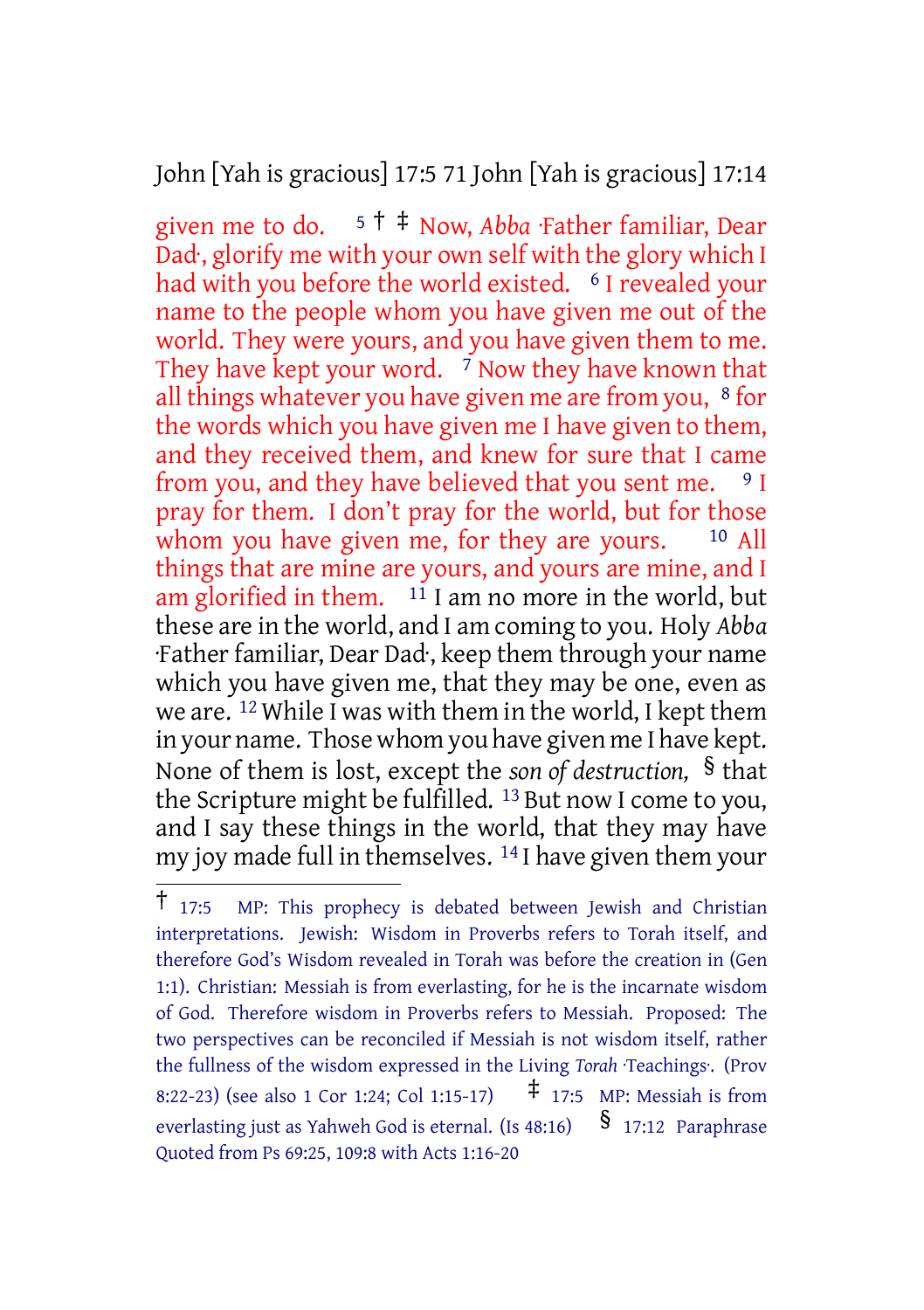John [Yah is gracious] 17:1572John [Yah is gracious] 17:26

word. The world hated them, because they are not of the world, even as I am not of the world. 15 I pray not that you would take them from the world, but that you would keep them from the evil one. <sup>16</sup> They are not of the world even as I am not of the world.  $17 *$  Sanctify them in your<br>truth. Your word is truth.  $18$  As you sent me into the  $18$  As you sent me into the world, even so I have sent them into the world. <sup>19</sup> For their sakes I sanctify myself, that they themselves also may be sanctified in truth. 20 Not for these only do I pray, but for those also who believe in me through their word, <sup>21</sup> that they may all be one; even as you, *Abba* ·Father familiar, Dear Dad·, are in me, and I in you, that they also may be one in us; that the world may believe that you sent me. 22 The glory which you have given me, I have given to them; that they may be one, even as we are one;  $23$  I in them, and you in me, that they may be perfected into one; that the world may know that you sent me, and have *agapao* ·totally devoted love· for them, even as you have *agapao* ·totally devoted love· for me. 24 *Abba* ·Father familiar, Dear Dad·, I desire that they also whom you have given me be with me where I am,  $\dagger$  that they may see my glory, which you have given me, for you have *agapao* ·totally devoted love· for me from before the foundation of the world. 25 Righteous *Abba* Father, the world has not known you, but I knew you; and these knew that you sent me. 26 I made known to them your name, and will make it known; thatthe *agape*·unconditional love· with which you have *agapao* ·totally devoted love· to me may be in them, and I in them."

<sup>\*</sup> 17:17 MP: "By his stripes we are healed / made whole." Messiah's atonement brings wholeness and healing to those in association with him. (This healing could be physical, spiritual or both.) (Is 53:5) † 17:24 MP: See (MP in John 17:5 paired with Prov 8:22-23)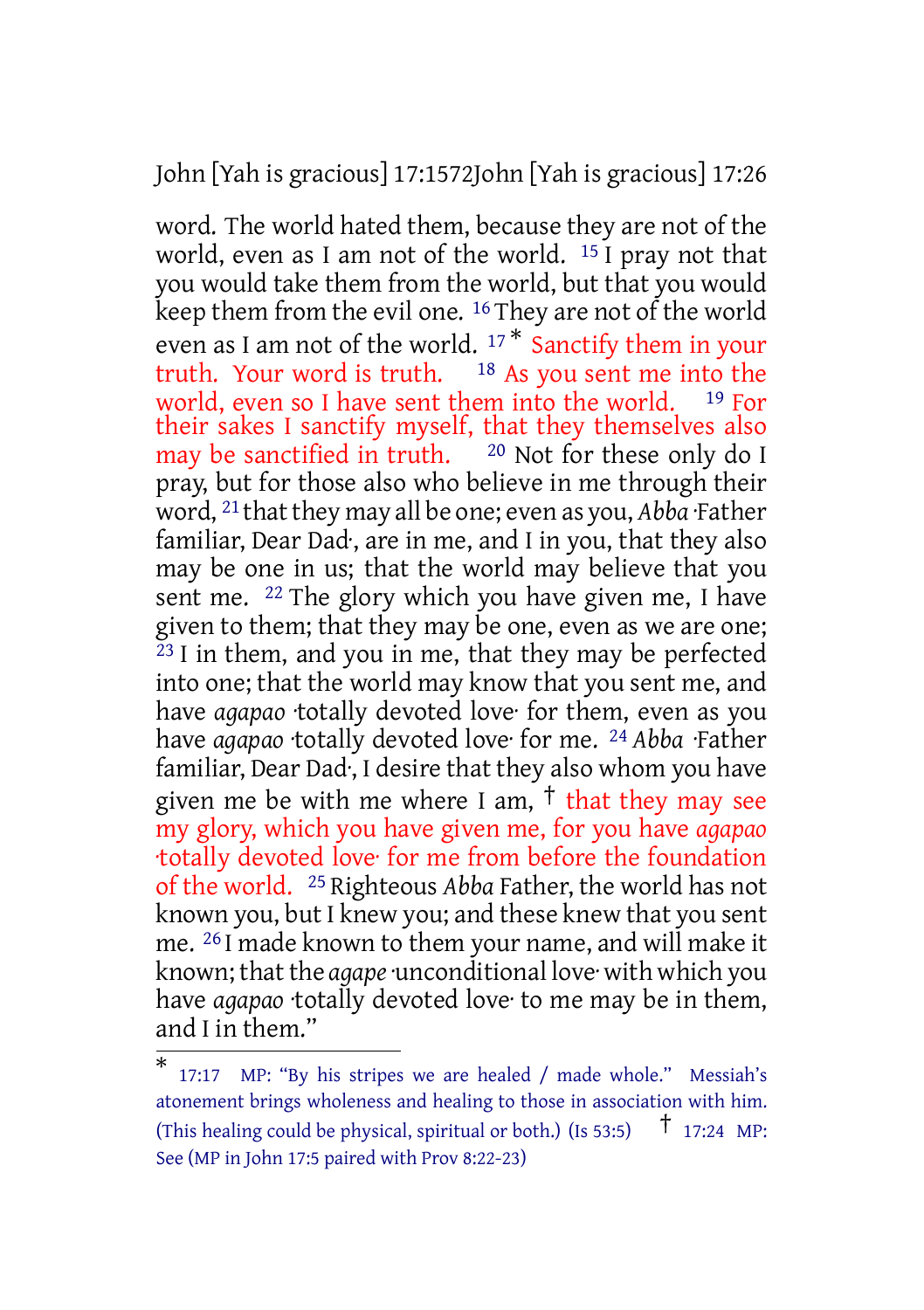1 When Yeshua [Salvation] had spoken these words, he went out with his disciples over the brook Kidron, where there was a garden, into which he and his disciples entered. 2 Now Judas [Praised], who betrayed him, also knew the place, for Yeshua [Salvation] often met there with his disciples. 3 Judas [Praised] then, having taken a detachment of soldiers and officers from the chief priests and the Pharisees [Separated], came there with lanterns, torches, and weapons. 4 Yeshua [Salvation] therefore, knowing all the things that were happening to him, went out, and said to them, "Who are you looking for?"

5 They answered him, "Yeshua [Salvation] of Nazareth [Branch, Separated one]."

Yeshua [Salvation] said to them, "I am he."

Judas [Praised] also, who betrayed him, was standing with them. 6 When therefore he said to them, "*Ena Na* [I AM (the Living God)]," they went backward, and fell to the ground.

7 Again therefore he asked them, "Who are you looking for?"

They said, "Yeshua [Salvation] of Nazareth [Branch, Separated one]."

8 Yeshua [Salvation] answered, "I told you that *Ena Na* [I AM (the Living God)]. If therefore you seek me, let these go their way," 9 that the word might be fulfilled which he spoke, "Of those whom you have given me, I have lost none."

10 Simeon Peter [Hearing Rock] therefore, having a sword, drew it, and struck the high priest's servant, and cut off his right ear. The servant's name was Malchus. 11 Yeshua [Salvation] therefore said to Peter [Rock], "Put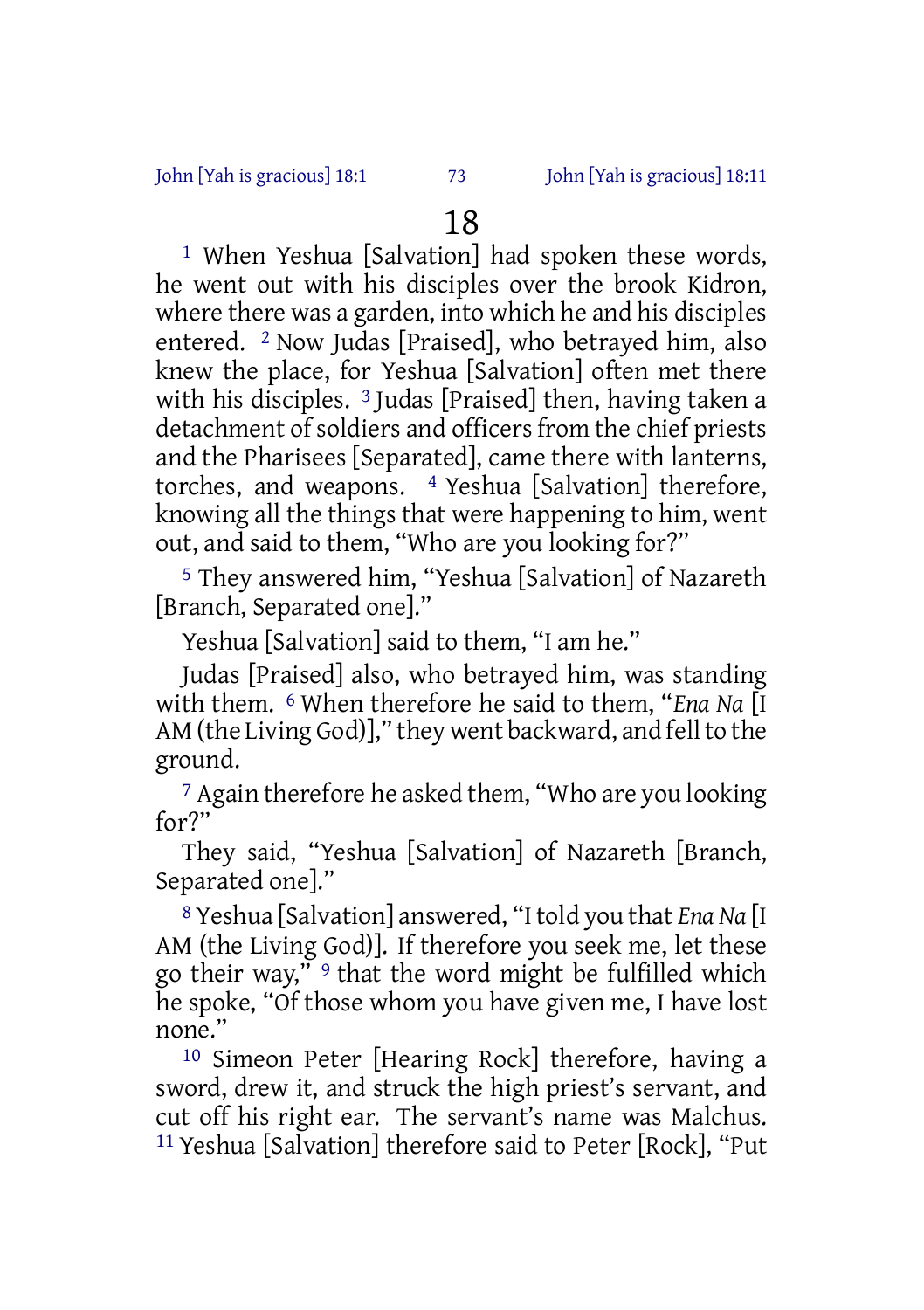John [Yah is gracious] 18:1274John [Yah is gracious] 18:21

the sword into its sheath. The cup which *haAbba* ·the Father· has given me, shall I not surely drink it?"

<sup>12 \*</sup> So the detachment, the commanding officer, and the officers of the Jews [Praisers], seized Yeshua [Salvation] and bound him, 13 and led him to Annas first, for he was father-in-law to Caiaphas [Rock that hollows itself out], who was high priest that year.  $14$  Now it was Caiaphas [Rock that hollows itself out] who advised the Jews [Praisers] that it was expedient that one man should perish for the people. 15 Simeon Peter [Hearing Rock] followed Yeshua [Salvation], as did another disciple. Now that disciple was known to the high priest, and entered in with Yeshua [Salvation] into the court of the high priest; 16 but Peter [Rock] was standing at the door outside. So the other disciple, who was known to the high priest, went out and spoke to her who kept the door, and brought in Peter [Rock]. 17 Then the maid who kept the door said to Peter[Rock], "Are you also one of this man's disciples?"

He said, "I am not."

<sup>18</sup> Now the servants and the officers were standing there, having made a fire of coals, for it was cold. They were warming themselves. Peter [Rock] was with them, standing and warming himself.  $19 \text{ }^+\text{ }$  The high priest therefore asked Yeshua [Salvation] about his disciples, and about his teaching.  $20 \frac{4}{7}$  Yeshua [Salvation] answered him, "I spoke openly to the world. I always taught in synagogues, and in the temple, where the Jews [Praisers] always meet. I said nothing in secret. 21 Why do you ask me? Ask those who have heard me what I said to them. Behold, these know the things which I said."

<sup>\*</sup> 18:12 MP: Messiah is confined and judged. (Is 53:8) † 18:19 MP: Messiah is confined and judged. (Is 53:8)  $\uparrow$  18:20 MP: Messiah speaks nothing in secret. (Is 48:16)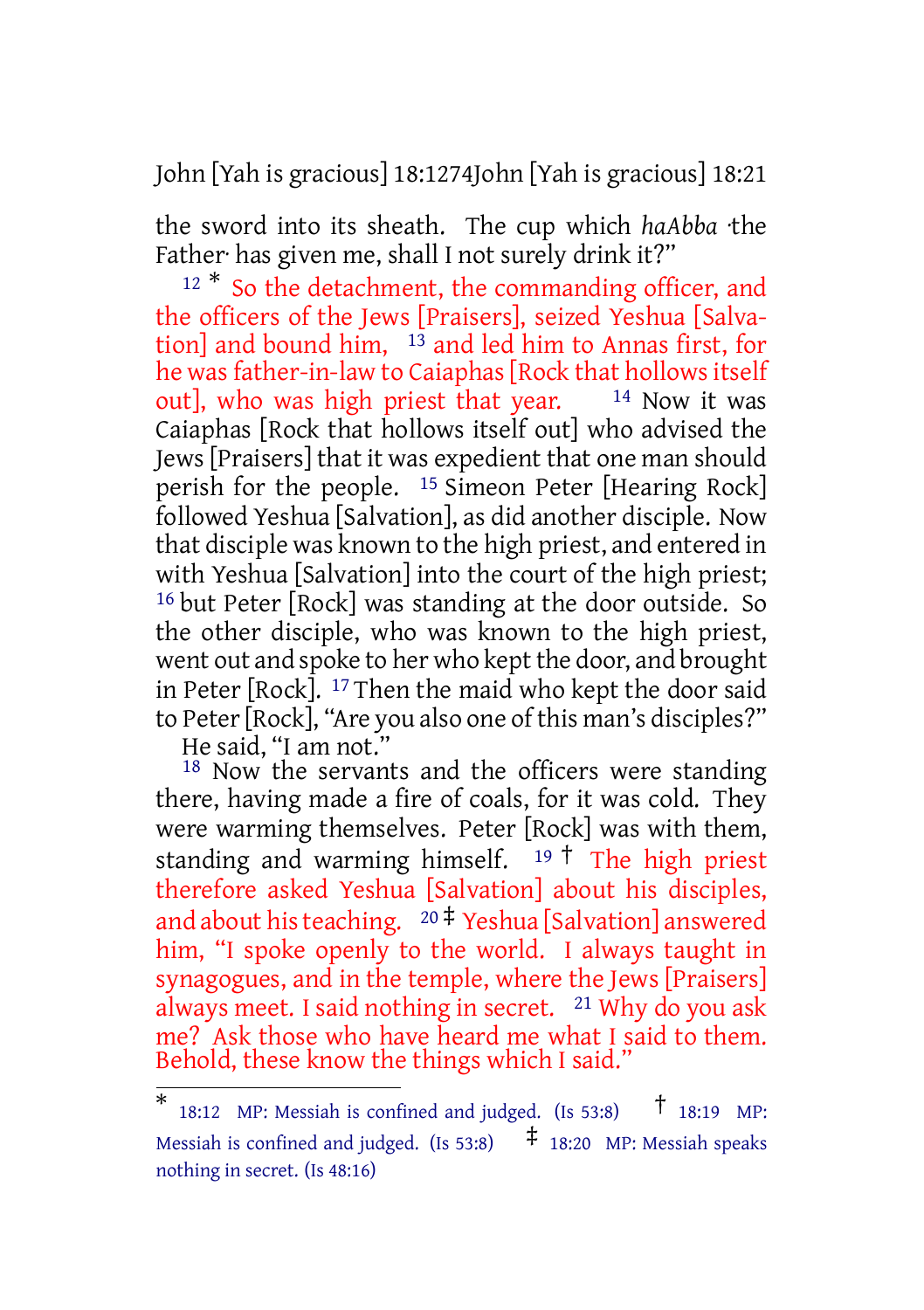John [Yah is gracious] 18:22 75 John [Yah is gracious] 18:32

22 When he had said this, one of the officers standing by slapped Yeshua [Salvation] with his hand, saying, "Do you answer the high priest like that?"

23 Yeshua [Salvation] answered him, "If I have spoken evil, testify of the evil; but if well, why do you beat me?"

<sup>24</sup> Annas sent him bound to Caiaphas [Rock that hollows itself out], the high priest.  $25$  Now Simeon Peter [Hearing] Rock] was standing and warming himself. They said therefore to him, "You are not also one of his disciples, are you?"

He denied it, and said, "I am not."

<sup>26</sup> One of the servants of the high priest, being a relative of him whose ear Peter [Rock] had cut off, said, "Didn't I see you in the garden with him?"

<sup>27</sup> Peter [Rock] therefore denied it again, and immediately the rooster crowed.

28 They led Yeshua [Salvation] therefore from Caiaphas [Rock that hollows itself out] into the Praetorium. It was early, and they themselves didn't enter into the Praetorium, that they might not be defiled, but might eat the *Pesac* ·Passover· meal (Nissan 14). 29 Pilate [Armed with javelin] therefore went out to them, and said, "What accusation do you bring against this man?"

30 They answered him, "If this man was not an evildoer, we wouldn't have delivered him up to you."

<sup>31</sup> § Pilate [Armed with javelin] therefore said to them, "Take him yourselves, and judge him according to your law."

Therefore the Jews [Praisers] said to him, "It is not lawful for us to put anyone to death," <sup>32</sup> that the word

 $\overline{\$}$  18:31 MP: When Messiah comes, then Judah will lose power and leadership, represented by the scepter. (Gen 49:10)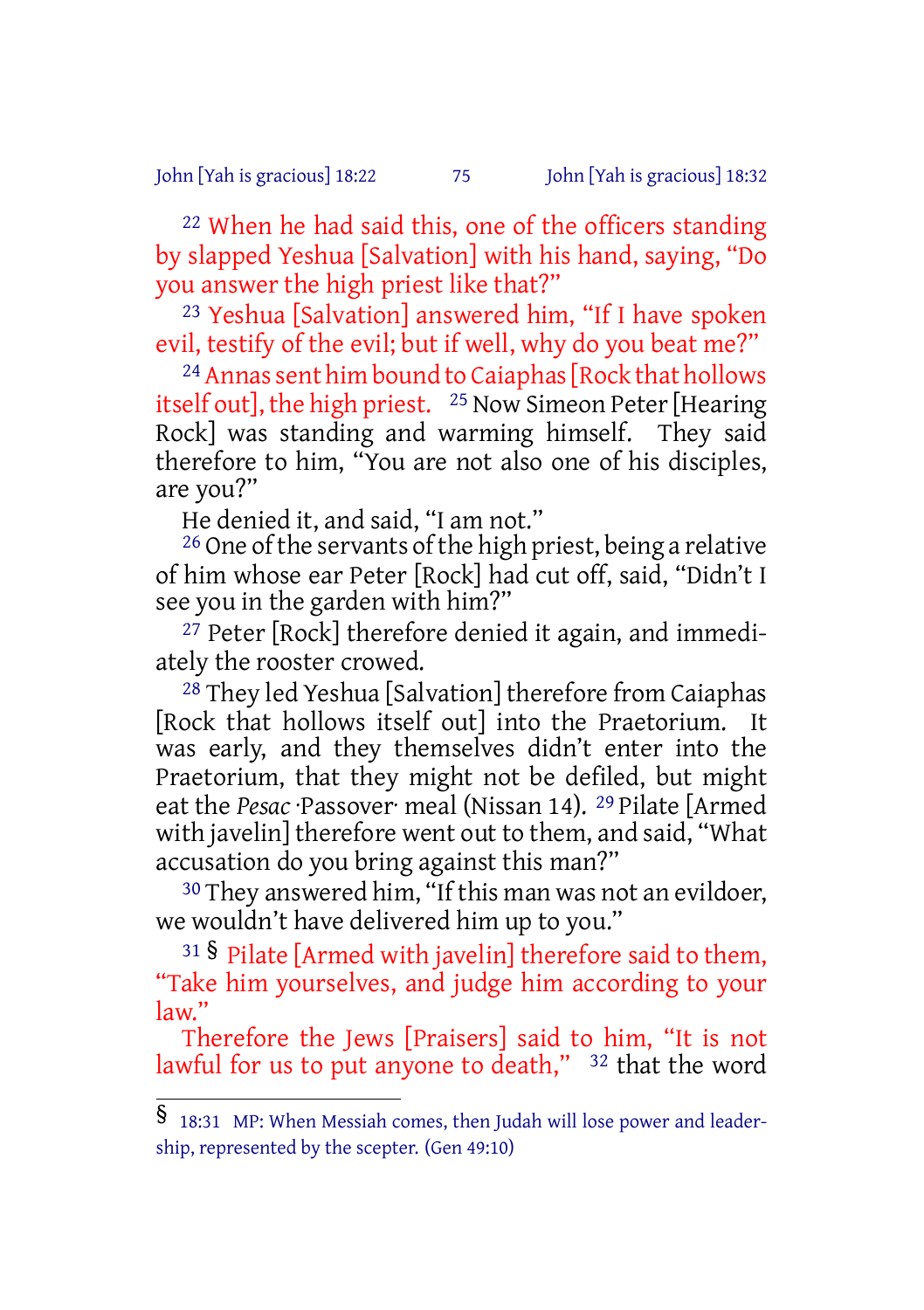### John [Yah is gracious] 18:33 76 John [Yah is gracious] 18:39

of Yeshua [Salvation] might be fulfilled, which he spoke, signifying by what kind of death he should die.

33 Pilate [Armed with javelin] therefore entered again into the Praetorium, called Yeshua [Salvation], and said to him, "Are you the King of the Jews [Praisers]?"

34 Yeshua [Salvation] answered him, "Do you say this by yourself, or did others tell you about me?"

35 Pilate [Armed with javelin] answered, "I'm not a Jew [Praiser], am I? Your own nation and the chief priests delivered you to me. What have you done?"

<sup>36</sup> \* Yeshua [Salvation] answered, "My Kingdom is not of this world. If my Kingdom were of this world, then my servants would fight, that I would not be delivered to the Jews [Praisers]. But now my Kingdom is not from here."

 $37 \dagger$  Pilate [Armed with javelin] therefore said to him, "Are you a king then?"

Yeshua [Salvation] answered, "You say that I am a king. For this reason I have been born, and for this reason I have come into the world, that I should testify to the truth. Everyone who is of the truth listens to my voice."

38 Pilate [Armed with javelin] said to him, "What is truth?"

When he had said this, he went out again to the Jews [Praisers], and said to them, "I find no basis for a charge against him. 39 But you have a custom, that I should

<sup>\*</sup> 18:36 MP: This prophecy is in the names' literal meaning connected to the prophecy of the sprout and of the crown. He, the Branch, is Salvation and serves as Priest and King. "Put one crown on *Joshua ben Y'hotzadak* [Yah salvation son of Yah righteousness], the high priest" then prophecy describes "The branch" and his priestly and kingly service. (Applying His ministry to us: (2 Cor 5:20-21). Ministry in action; as Priest: (Heb 5:5, 9:12) and as King: (John 18:36-37; Rev 17:14)) † 18:37 MP: Messiah is <sup>a</sup> King. (Ps 2:6)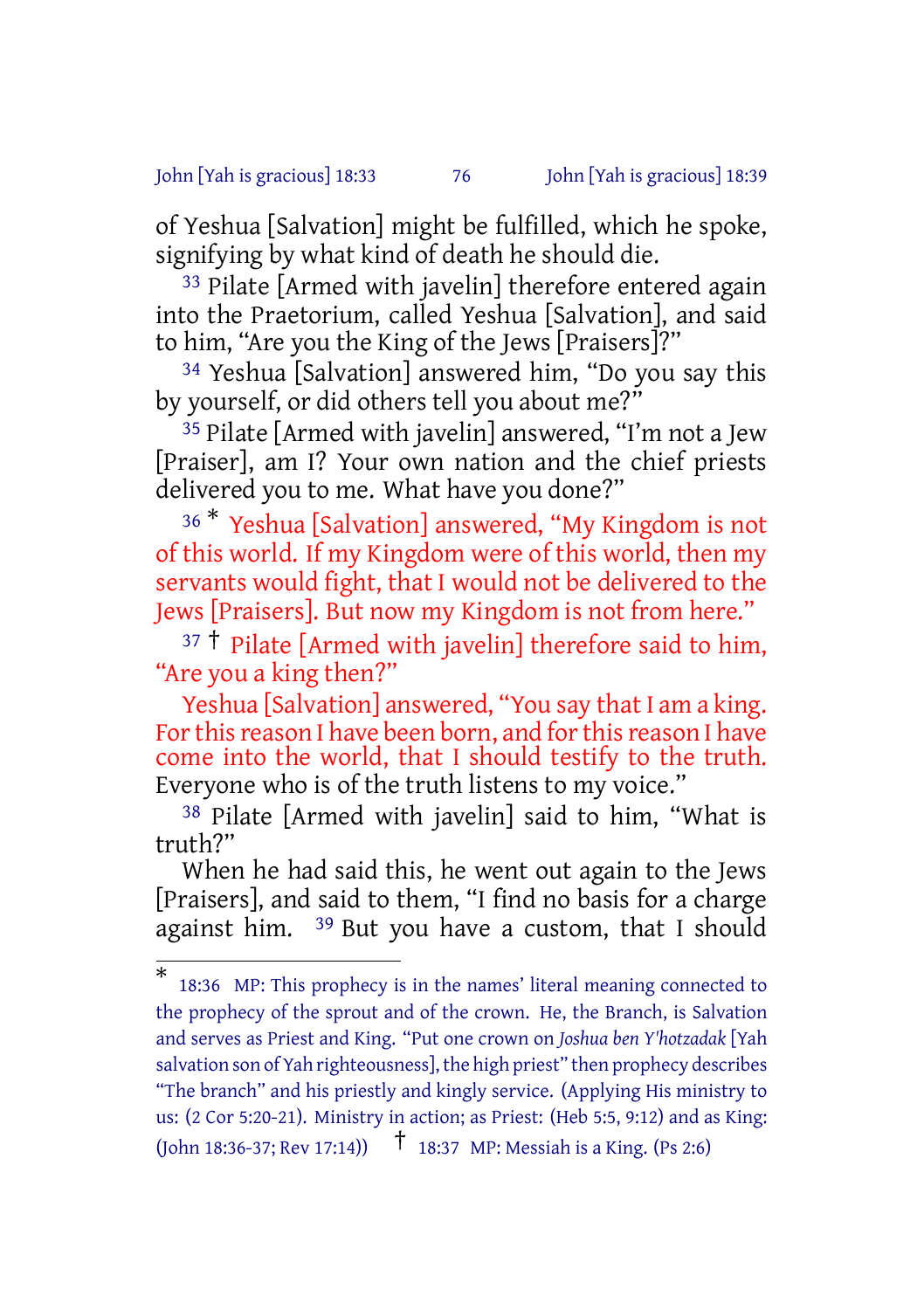John [Yah is gracious] 18:40 77 John [Yah is gracious] 19:7

release someone to you at the Passover. Therefore do you want me to release to you the King of the Jews [Praisers]?"

40 Then they all shouted again, saying, "Not this man, but Bar-Abba [Son Father]!" Now Bar-Abba [Son Father] was a robber.

## 19

<sup>1 \*</sup> So Pilate [Armed with javelin] then took Yeshua [Salvation], and flogged him.  $\frac{2}{7}$  The soldiers twisted thorns into a crown, and put it on his head, and dressed him in a purple garment.  $3$  They kept saying, "Hail, King of the Jews [Praisers]!" and they kept slapping him.

4 Then Pilate [Armed with javelin] went out again, and said to them, "Behold, I bring him out to you, that you may know that I find no basis for a charge against him."

5 Yeshua [Salvation] therefore came out, wearing the crown of thorns and the purple garment. Pilate [Armed with javelin] said to them, "Behold, the man!"

6 When therefore the chief priests and the officers saw him, they shouted, saying, "Crucify! Crucify!"

Pilate [Armed with javelin] said to them, "Take him yourselves, and crucify him, for I find no basis for a charge against him."

<sup>7</sup> <sup>†</sup> The Jews answered him, "We have a law (of God),  $\pm$ and by our law he ought to die, because he made himself the *Ben-Elohim* ·Son of Elohim God·."

<sup>\*</sup> 19:1 Messiah's back is whipped. "I gave my back to the smiters." (Is 50:6) † 19:7 MP: Messiah perceived to be cursed by God. (See also Ps 22:1, 118:17-18). (Is 53:4)  $\uparrow$  19:7 Note: This law that justifies Yeshua being put to death could be (Lev 24:16) about blasphemy or (Deut 18:20) about a prophet speaking in God's name falsely. Both shall be put to death, according to God's command. (Read in full context of Deut ch 13 and Deut 18:9-22).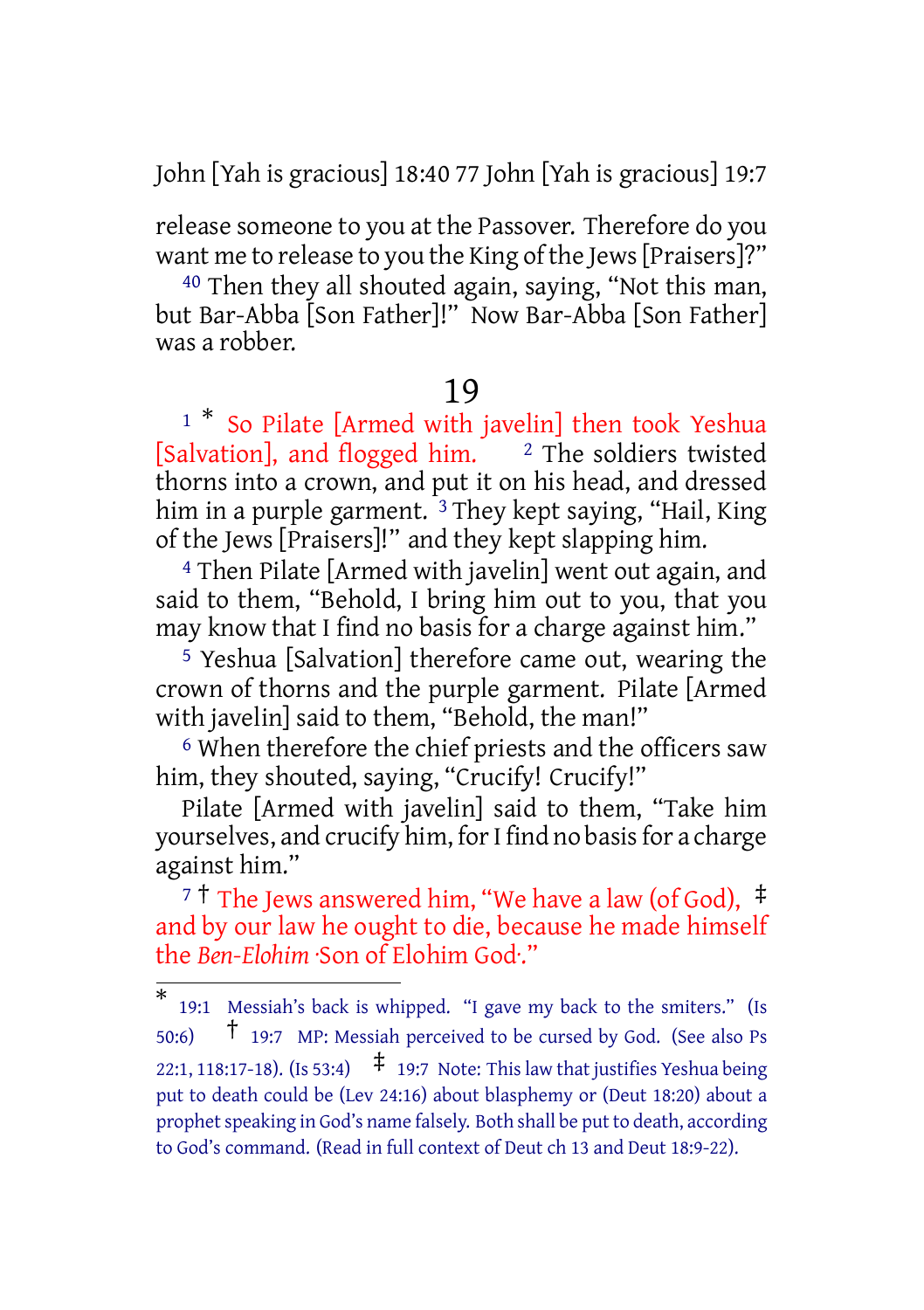John [Yah is gracious] 19:8 78 John [Yah is gracious] 19:16

8 When therefore Pilate [Armed with javelin] heard this saying, he was more afraid. 9 He entered into the Praetorium again, and said to Yeshua [Salvation], "Where are you from?" But Yeshua [Salvation] gave him no answer. 10 Pilate [Armed with javelin] therefore said to him, "Are not you speaking to me? Don't you know that I have power to release you, and have power to crucify you?"

11 Yeshua [Salvation] answered, "You would have no power at all against me, unless it were given to you from above. Therefore he who delivered me to you has greater sin."

12 At this, Pilate [Armed with javelin] was seeking to release him, but the Jews [Praisers] cried out, saying, "If you release this man, you are not Caesar's [Ruler]'s friend! Everyone who makes himself a king speaks against Caesar [Ruler]!"

13 When Pilate [Armed with javelin] therefore heard these words, he brought Yeshua [Salvation] out, and sat down on the judgment seat at a place called "The Pavement," but in *Hebrew* [Immigrant], "Gabbatha." 14 Now it wasthe Preparation Day for *Pesac*·Passover· (Nissan 14), at about three o'clock in the afternoon. He said to the Jews [Praisers], "Behold, your King!"

15 They cried out, "Away with him! Away with him! Crucify him!"

Pilate [Armed with javelin]said to them, "Shall I crucify your King?"

The chief priests answered, "We have no king but Caesar [Ruler]!"

16 So then he delivered him to them to be nailed to the execution-stake. So they took Yeshua [Salvation] and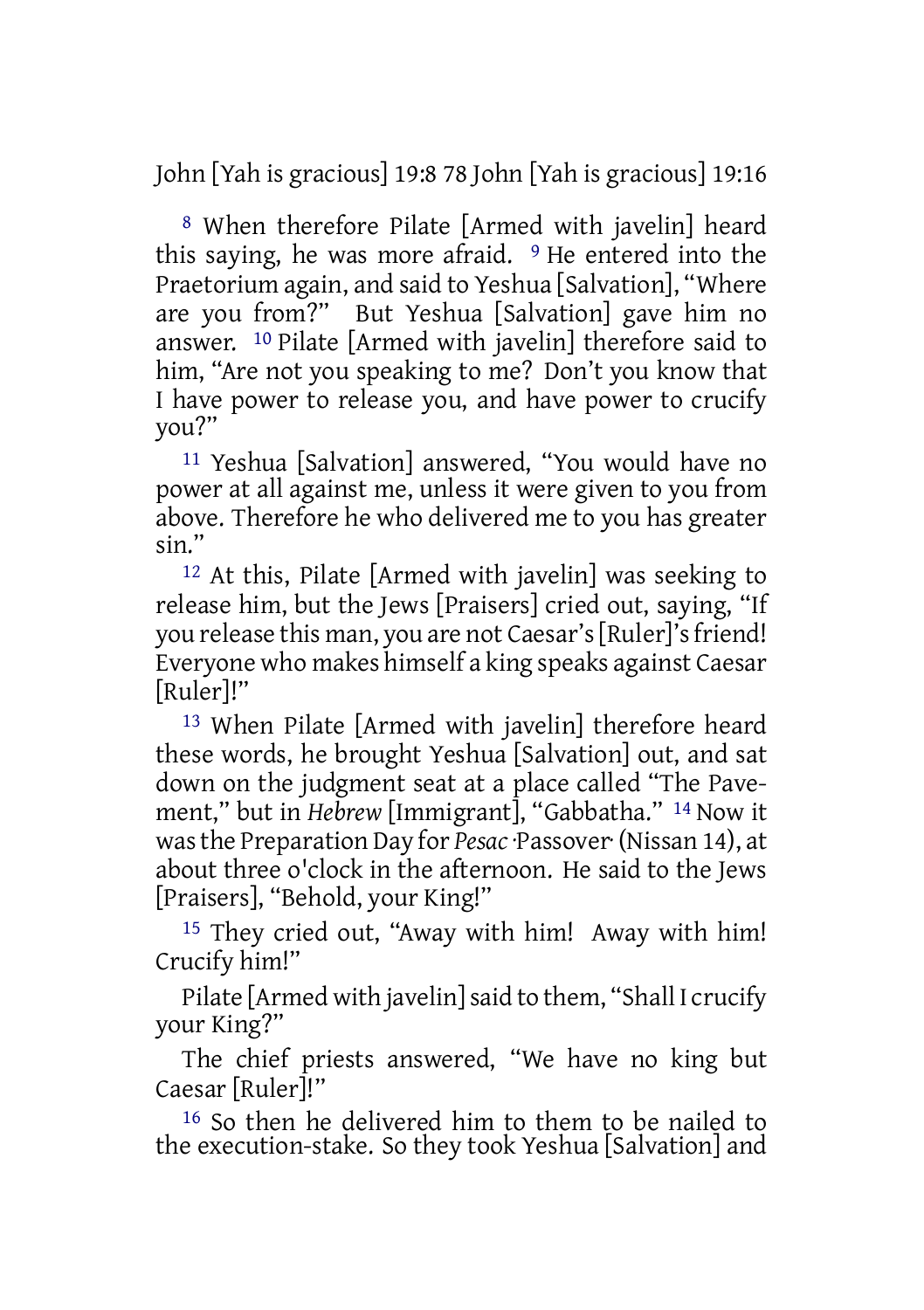John [Yah is gracious] 19:1779John [Yah is gracious] 19:24

led him away.  $17$  He went out, bearing his executionstake, to the place called "Skull," which is called in *Hebrew* [Immigrant], "Golgotha [Place of skull]," 18 where they nailed him to the stake, and with him two others, on either side one, and Yeshua [Salvation] in the middle. 19 Pilate [Armed with javelin] wrote a title also, and put it on the execution-stake. There was written, "YESHUA OF NAZARETH[SALVATIONOF BRANCH, SEPARATED ONE], THE KING OF THE JEWS [PRAISERS]." 20 § Therefore many of the Jews [Praisers] read this title, for the place where Yeshua [Salvation] was executed on the stake was near the city; and it was written in *Hebrew* [Immigrant], in Latin, and in Greek. 21 The chief priests of the Jews [Praisers] therefore said to Pilate [Armed with javelin], "Don't write, 'The King of the Jews [Praisers],' but, 'he said, I am King of the Jews [Praisers].' "

22 Pilate [Armed with javelin] answered, "What I have written, I have written."

<sup>23</sup> \* Then the soldiers, when they had nailed Yeshua [Salvation] to the stake, took his garments and made four parts, to every soldier a part; and also the coat. Now the coat was without seam, woven from the top throughout. <sup>24</sup> Then they said to one another, "Let's not tear it, but cast lots for it to decide whose it will be," that the Scripture might be fulfilled, which says,

*"They divided my garments among them.*

*For my cloak they cast lots."* †

<sup>§</sup> 19:20 MP: People will stare and witness Messiah during his death including piercing.  $(Ps 22:17)$  Note: In the future, the people of Israel will look upon this same person, "whom they have pierced" (Zech 12:10). \* 19:23 MP: The Messiah's garments are divided; lots are divided; lots are cast for his clothes. (Ps 22:18)  $\uparrow$  19:24 Quoted from Ps 22:18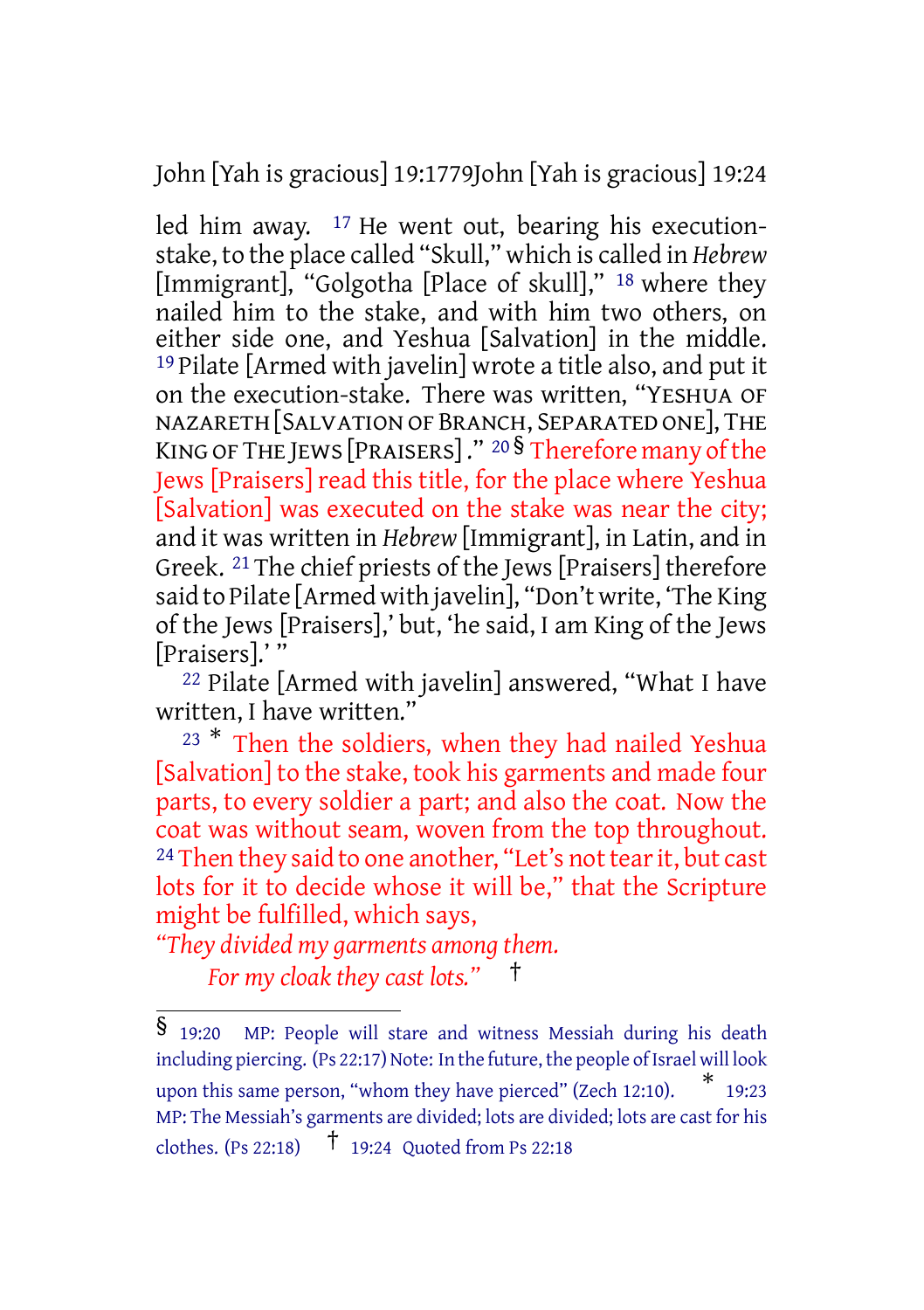John [Yah is gracious] 19:2580John [Yah is gracious] 19:31

Therefore the soldiers did these things. 25 But there were standing by the execution-stake of Yeshua [Salvation] his mother, and his mother's sister, Mary [Rebellion] the wife of Clopas, and Mary of Magdala [Rebellion of City tower]. 26 Therefore when Yeshua [Salvation] saw his mother, and the disciple whom he felt *agapao* ·totally devoted love· for standing there, he said to his mother, "Woman, behold, your son!" <sup>27</sup> Then he said to the disciple, "Behold, your mother!" From that hour, the disciple took her to his own home.

 $28 \frac{1}{3}$  After this, Yeshua [Salvation], seeing that all things were now finished, that the Scripture might be fulfilled, said, "I am *thirsty."* <sup>29</sup> § Now a vessel full of vinegar was set; so they put a sponge full of the *vinegar* \* on hyssop, and held it at his mouth. <sup>30</sup> When Yeshua [Salvation] therefore had received the vinegar, he said, "It is finished." † He bowed his head, and gave up his spirit.

 $31 \div$  Therefore the Jews [Praisers], because it was the Preparation Day (Nissan 14), so that the bodies would not

<sup>‡</sup> 19:28 MP: Messiah will thirst. (See also Ps 69:21, 69:21). (Ps 22:15) § 19:29 MP: Messiah has gall offered him asfood. Gall is <sup>a</sup> medicinal poison; poisons have a bitter taste and acids, like vinegar, have a sour taste. This mixture has various English simile terms: poisoned water, mixed drink with serpent poison, drinking viper's poison (Deut 32:32-33; Jer 9:15, 23:15). Gall is a mixture of liver or gallbladder digestive juice, called bile, possibly mixed with poppy seed opium or wormwood. Gall would be offered to a person as an end to pain, cure illness, or overdosing to kill. Ingesting opium, wormwood, or bile is like taking very bitter medicine. Therefore descriptions of eating and drinking the substances are metaphors for very bitter experiences. (See also Ps 22:15). (Ps 69:21) \* 19:29 Quoted from Ps 69:21 † 19:30 MP: The suffering and reproach of Calvary (describes Ps 22). (Ps 102:1-11)  $\pm$  19:31 MP: Messiah is cursed on our behalf, hanged on a stake, (See also Is 53:5). (Deut 21:22-23)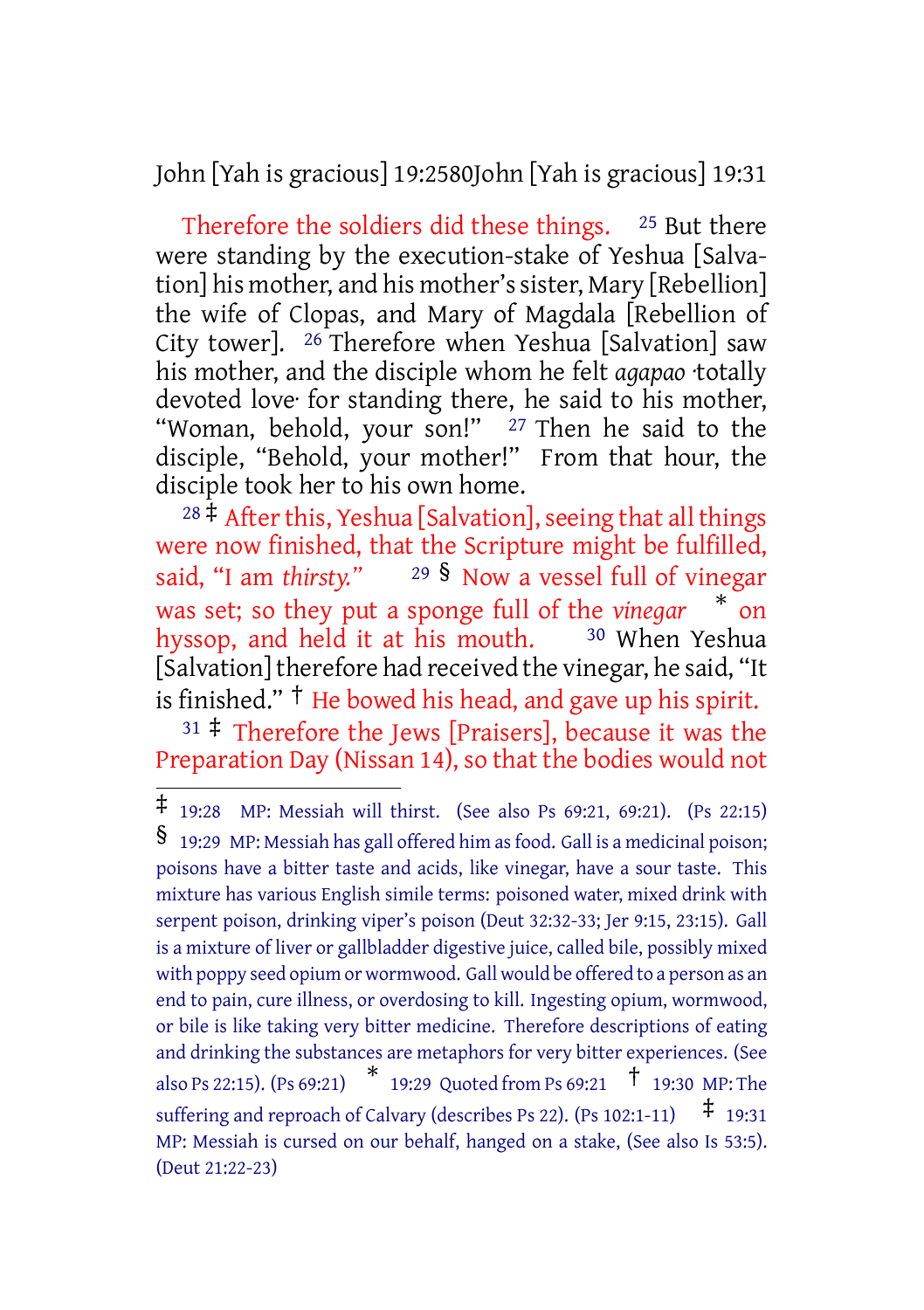John [Yah is gracious] 19:3281John [Yah is gracious] 19:35

remain on the execution-stake on the festival *Sabbath* ·To cease· (for that *Sabbath* ·To cease· § was a special one), asked of Pilate [Armed with javelin] that their legs might be broken, and that they might be taken away.  $32 *$ Therefore the soldiers came, and broke the legs of the first, and ofthe other who was placed on execution-stakes with him;  $33 \text{ } \dagger$  but when they came to Yeshua [Salvation], and saw that he was already dead, they didn't break his legs.  $34 \pm 8$  \* However one of the soldiers  $\pm$  pierced his side with a spear, and immediately blood and water came out. 35 He who has seen has testified, and his testimony is trutheree. He knows that he tells the truth, that you

 $\overline{\$}$  19:31 Special Sabbath; High Sabbath during a Festival, such as Unleavened Bread week. The first day of Unleavened Bread is a holy convocation, then the weekly Sabbath came next. Special week Nissan 15-16. \* 19:32 MP: None of Messiah's bones would be broken parallelto the *Pesac*·Passover· lamb. (See also Ps 22:17, 22:14-c). (See also Ps 22:17, 22:14-c, 34:19-20). (Ex 12:46; Ps 34:20) † 19:33 MP: Messiah's heart melts like wax. The blood and water running out of the pierced side align with a disorder called "pericardial effusion". Stress on the heart causing edema (swelling fluids) in the outer sac of the heart muscle. By going upward from the side with a spear, up to 2 liters of water could pour out along with the blood when the heart was pierced. (See also Ps 22:17). (Ps 22:14)  $\pm$  19:34 MP: "Poured out like water" Combined context refers to piercing (Ps 22:16) causing internal fluids to pour out (Ps 22:14). Could also reference the "pouring out" of a drink offering. Only during the Great Hossanah feast, on the 7th day of Sukkot, is both water and wine poured out together before God. (See notes on Is 55:1-2). (Ps 22:14)  $\mathcal{S}$  19:34 MP: Messiah is "pierced / wounded for our transgressions". Note: There is no Bible punishment or law for death that specifically involves piercing; stoning or banishment is more common. (Is 53:5) \* 19:34 MP: The Messiah's body will be pierced. (Zech 12:10)  $\uparrow$  19:34 MP: The ability to count all bones implies no divided or broken bones, therefore none of his bones are broken (Ps 34:21), just as the *Pesac* ·Passover· lamb (Ex 12:46). (See also Ps 22:14-c, 34:19-20). (Ps 22:17)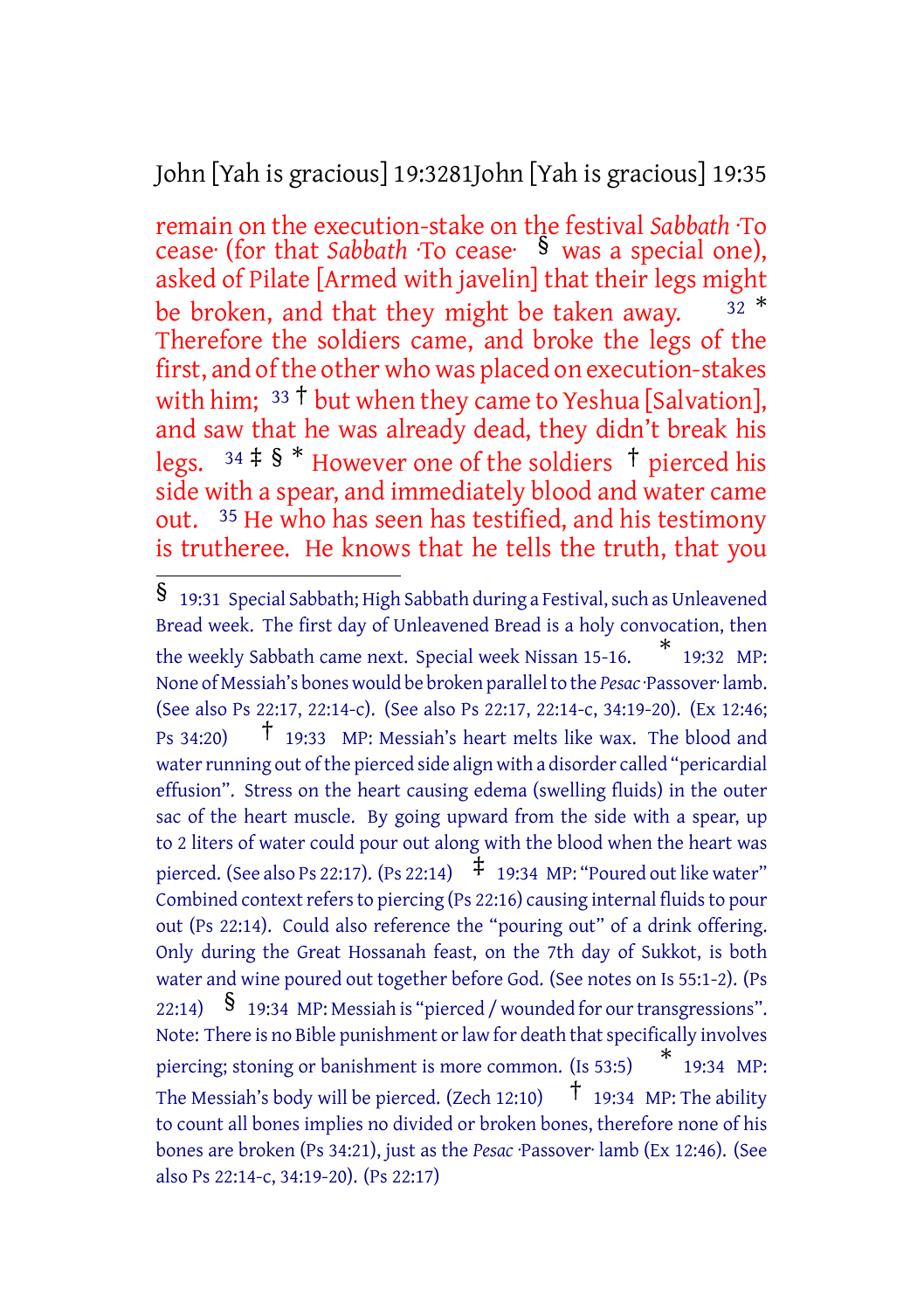John [Yah is gracious] 19:36 82 John [Yah is gracious] 20:2

may believe.  $36$  For these things happened, that the Scripture might be fulfilled, *"Not* one of his *bones will be broken."* ‡ <sup>37</sup> Again another Scripture says, *"They will look on* him *whom they pierced."* §

38 After these things, Joseph [May he add] of Arimathaea [May he add of Lofty place], being a disciple of Yeshua [Salvation], but secretly for fear of the Jews [Praisers], asked of Pilate [Armed with javelin] that he might take away Yeshua [Salvation]'s body. Pilate [Armed with javelin] gave him permission. He came therefore and took away his body. 39 Nicodemus [Victory people], who at first came to Yeshua [Salvation] by night, also came bringing a mixture of myrrh and aloes, about a hundred Roman [Person from Town of flowing waters] pounds. 40 So they took Yeshua [Salvation]'s body, and bound it in linen cloths with the spices, as the custom of the Jews [Praisers] is to bury. 41 Now in the place where he was executed on the stake there was a garden. In the garden was a new tomb in which no man had ever yet been laid. 42 Then because of the Judean [Person from Praise] Preparation Day (Nissan 14) (for the tomb was near at hand) they laid Yeshua [Salvation] there.

# 20

1 Now early morning, while it was still dark, on the first day of the week (Nissan 17, the day of First Fruits #1), Mary of Magdala [Rebellion of City tower] went to the tomb and saw the stone taken away from the tomb. <sup>2</sup> Therefore she ran and came to Simeon Peter [Hearing] Rock], and to the other disciple whom Yeshua [Salvation] *phileo* ·affectionate loved, had high regard for·, and said to

 $\ddagger$  19:36 Quoting from Ex 12:46; Num 9:12; Ps 34:20  $\frac{\$}{\$}$  19:37 Quoted from Zech 12:10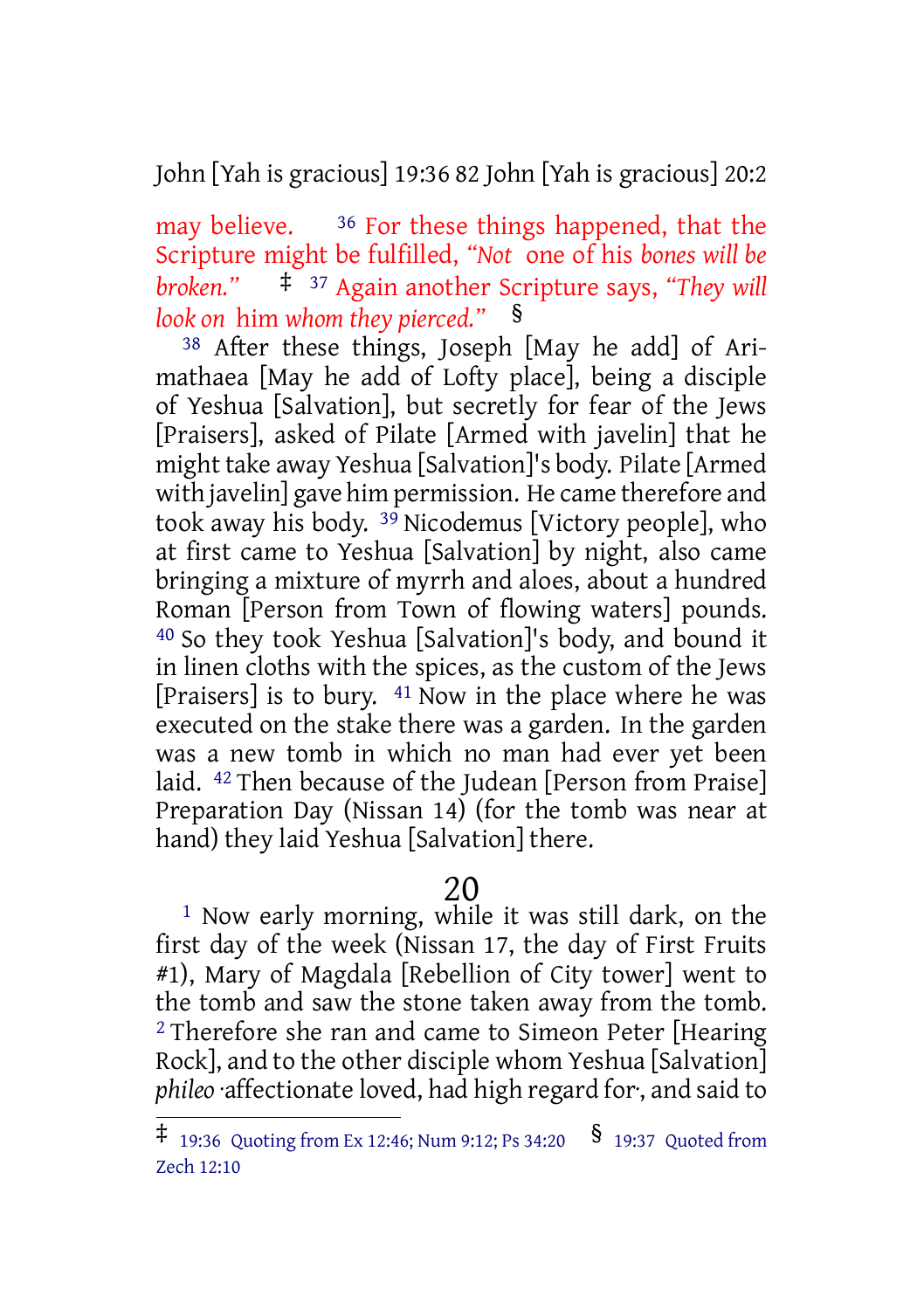## John [Yah is gracious] 20:3 83 John [Yah is gracious] 20:15

them, "They have taken away the Lord out of the tomb, and we don't know where they have laid him!"

3 Therefore Peter [Rock] and the other disciple went out, and they went toward the tomb. <sup>4</sup> They both ran together. The other disciple outran Peter [Rock], and came to the tomb first.  $5$  Stooping and looking in, he saw the linen cloths lying, yet he didn't enter in. <sup>6</sup> Then Simeon Peter [Hearing Rock] came, following him, and entered into the tomb. He saw the linen cloths lying, <sup>7</sup> and the cloth that had been on his head, not lying with the linen cloths, but rolled up in a place by itself. 8 So then the other disciple who came first to the tomb also entered in, and he saw and believed. <sup>9</sup> (For they had not yet understand the Scripture teaches that the Messiah [Anointed one] had to *rise from the dead.)* \*

10 So the disciples went away again to their own homes. 11 But Mary [Rebellion] was standing outside at the tomb weeping. So, as she wept, she stooped and looked into the tomb, 12 and she saw two angels in white sitting, one at the head, and one at the feet, where the body of Yeshua [Salvation] had lain. <sup>13</sup> They told her, "Woman, why are you weeping?"

She said to them, "Because they have taken away my Lord, and I don't know where they have laid him." 14 When she had said this, she turned around and saw Yeshua [Salvation] standing, and didn't know that it was Yeshua [Salvation].

15 Yeshua [Salvation] said to her, "Woman, why are you weeping? Who are you looking for?"

<sup>\*</sup> 20:9 Paraphrase Quoted from Ps 16:10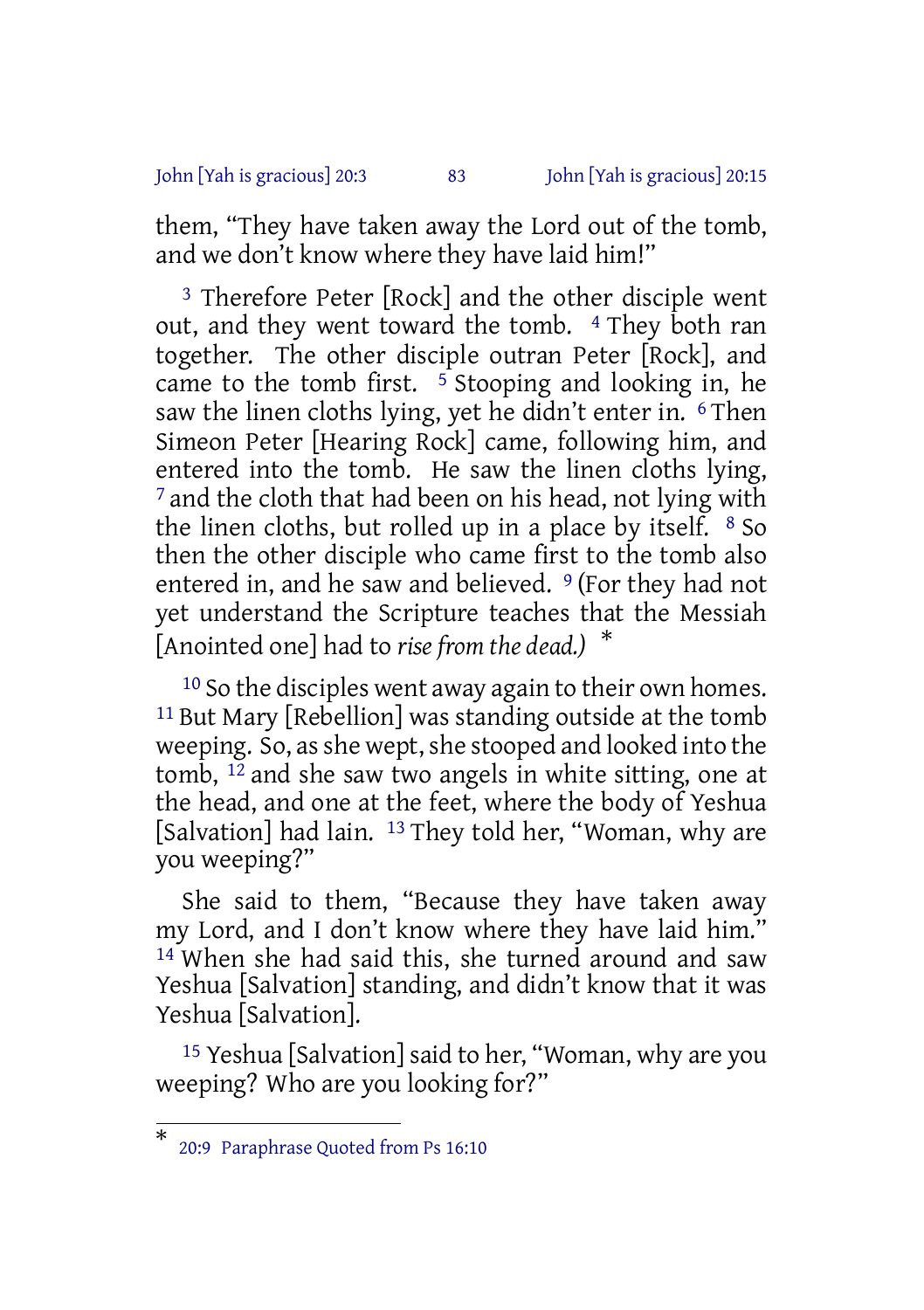John [Yah is gracious] 20:1684John [Yah is gracious] 20:23

She, supposing him to be the gardener, said to him, "Sir, if you have carried him away, tell me where you have laid him, and I will take him away."

16 Yeshua [Salvation] said to her, "Mary [Rebellion]."

She turned and said to him, "*Rabboni*!" which is to say, "My Teacher!"

17 Yeshua [Salvation] said to her, "Don't hold me, for I haven't yet ascended to *'Avi* ·my Father·; but go to *my brothers,* and tell them, 'I am ascending to *'Avi* ·my Father· and *'Avikah* ·your Father·, to my God and your God.' " †

18 Mary of Magdala [Rebellion of City tower] came and told the disciples that she had seen the Lord, and that he had said these things to her.  $19 \div$  Therefore when evening came that day, the (end of the) first day of the week, (the start of Nissan 18), and when the doors were locked where the disciples were assembled, for fear of the Jews [Praisers], Yeshua [Salvation] came and stood in the middle, and said to them, " *Shalom aleikhem*! ·Complete peace my family·!"

20 When he had said this, he showed them his hands and his side. The disciples therefore were glad when they saw the Lord. 21 Yeshua [Salvation] therefore said to them again, " *Shalom aleikhem*! ·Complete peace my family·! As Abba· Father familiar, Dear Dad· has sent me, even so I send you." <sup>22</sup> When he had said this, he breathed on them, and said to them, "Receive *Ruach haKodesh* [Spirit of the Holiness]! <sup>23</sup> If you forgive anyone's sins, they have been forgiven them. If you retain anyone's sins, they have been retained."

<sup>†</sup> 20:17 Paraphrase Quoted from Ps 22:22, also quoted in Heb 2:11-12

<sup>‡</sup> 20:19 MP: The Spirit of the Lord will be poured out upon all people. (Joel 2:28-29)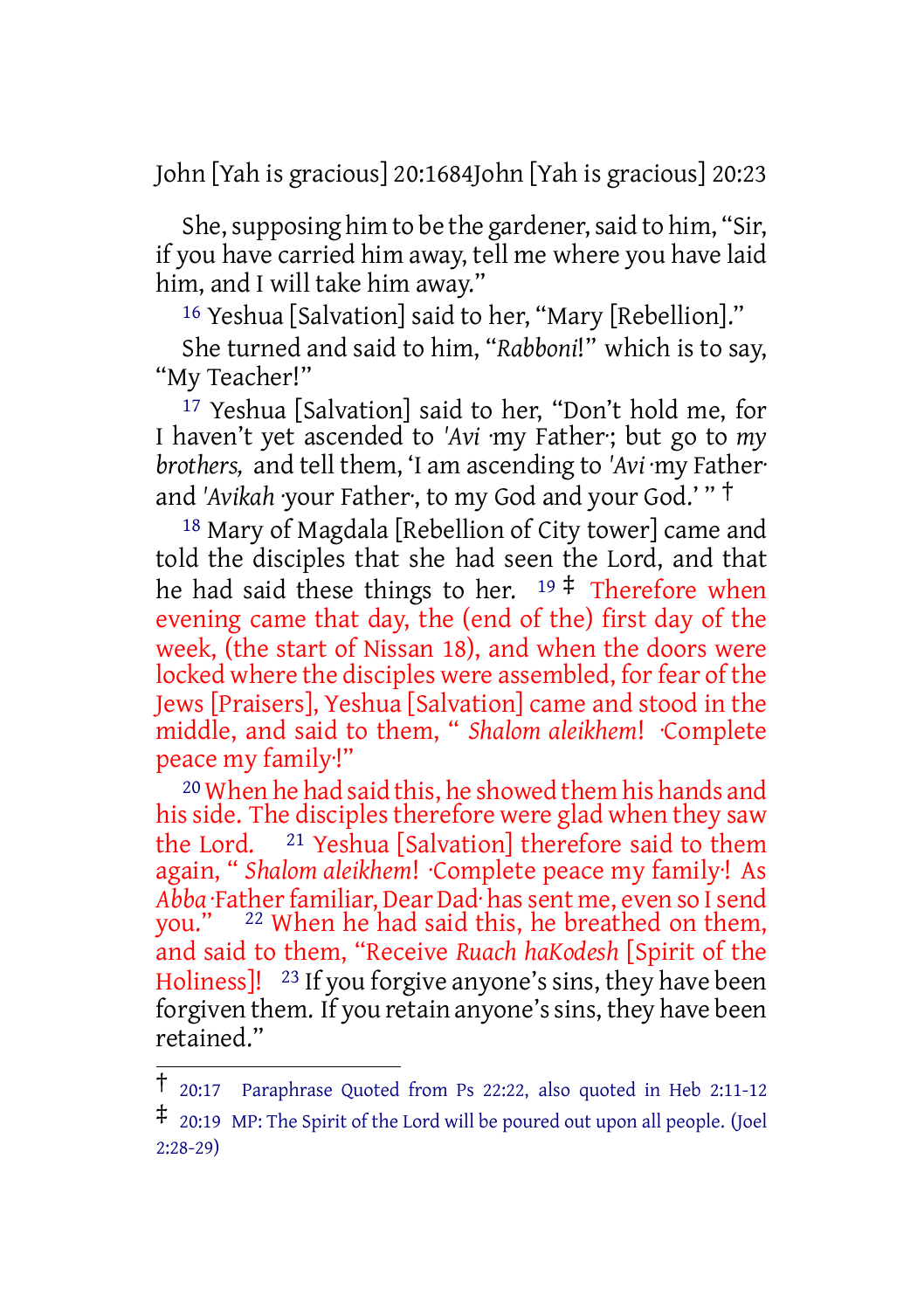John [Yah is gracious] 20:24 85 John [Yah is gracious] 21:2

24 But Thomas [Seeker of truth], one of the twelve, called Didymus [Twin], was not with them when Yeshua [Salvation] came. <sup>25</sup> The other disciples therefore said to him, "We have seen the Lord!"

But he said to them, "Unless I see in his hands the print of the nails, put my finger into the print of the nails, and put my hand into his side, I will not believe."

26 After eight days (Nissan 26) again his disciples were inside, and Thomas [Seeker of truth] was with them. Yeshua [Salvation] came, the doors being locked, and stood in the middle, and said, "*Shalom aleikhem*! ·Complete peace my family·!" 27 Then he said to Thomas [Seeker of truth], "Reach here your finger, and see my hands. Reach here your hand, and put it into my side. Don't be unbelieving, but believing."

28 Thomas [Seeker of truth] answered him, "My Lord and my God!"

29 Yeshua [Salvation] said to him, "Because you have seen me, you have believed. Blessed are those who have not seen, and have believed."

<sup>30</sup> Therefore Yeshua [Salvation] did many other signs in the presence of his disciples, which are not written in this book; 31 but these are written, that you may believe that Yeshua [Salvation] isthe Messiah [Anointed one], the *Ben-Elohim* ·Son of Elohim God·, and that believing you may have life in his name.

## 21

1 After these things, Yeshua [Salvation] revealed himself again to the disciples at the sea of Tiberias. He revealed himself this way. 2 Simeon Peter [Hearing Rock], Thomas [Seeker of truth] called Didymus [Twin], Nathanael [Given by God] of Cana in Galilee [District,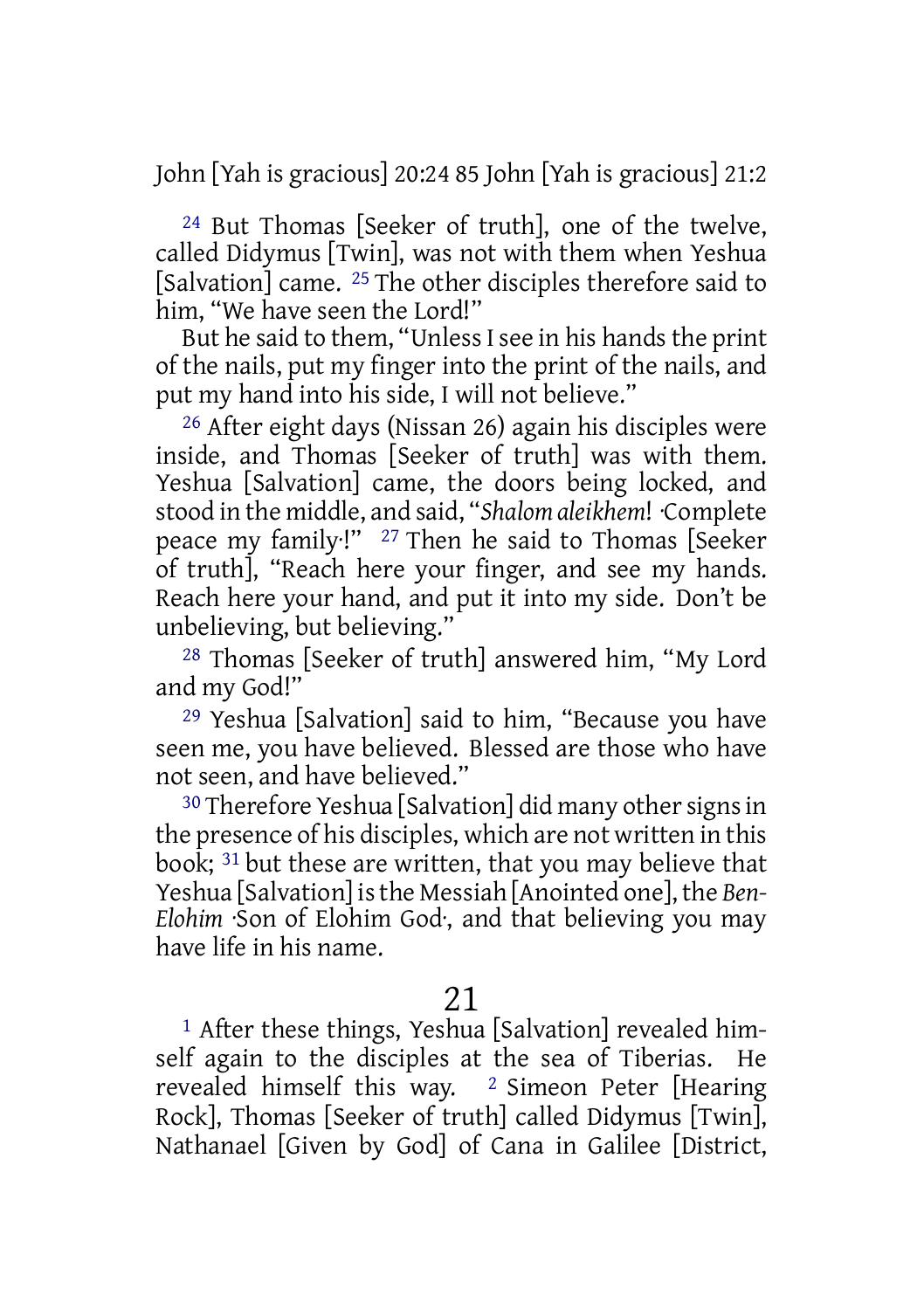John [Yah is gracious] 21:3 86 John [Yah is gracious] 21:12

Circuit], and the sons of Zebedee [Bestowed by Yah], and two others of his disciples were together. 3 Simeon Peter [Hearing Rock] said to them, "I'm going fishing."

They told him, "We are also coming with you." They immediately went out, and entered into the boat. That night, they caught nothing. 4 But when day had already come, Yeshua [Salvation] stood on the beach, yet the disciples didn't know thatit was Yeshua [Salvation]. 5Yeshua [Salvation] therefore said to them, "Children, have you anything to eat?"

They answered him, "No."

6 He said to them, "Cast the net on the right side of the boat, and you will find some."

They cast it therefore, and now they were not able to draw it in for the multitude of fish. <sup>7</sup> That disciple therefore whom Yeshua [Salvation] felt *agapao* ·totally devoted love· for said to Peter [Rock], "It's the Lord!"

So when Simeon Peter[Hearing Rock] heard that it was the Lord, he wrapped his coat around him (for he was naked), and threw himself into the sea. 8 But the other disciples came in the little boat (for they were not far from the land, but about two hundred cubits away [300 ft; 914.4 m]), dragging the net full of fish. <sup>9</sup> So when they got out on the land, they saw a fire of coals there, and fish laid on it, and bread. 10 Yeshua [Salvation] said to them, "Bring some of the fish which you have just caught."

11 Simeon Peter [Hearing Rock] went up, and drew the net to land, full of great fish, one hundred fifty-three; and even though there were so many, the net was not torn.

12 Yeshua [Salvation] said to them, "Come and eat breakfast."

None of the disciples dared inquire of him, "Who are you?" knowing that it was the Lord.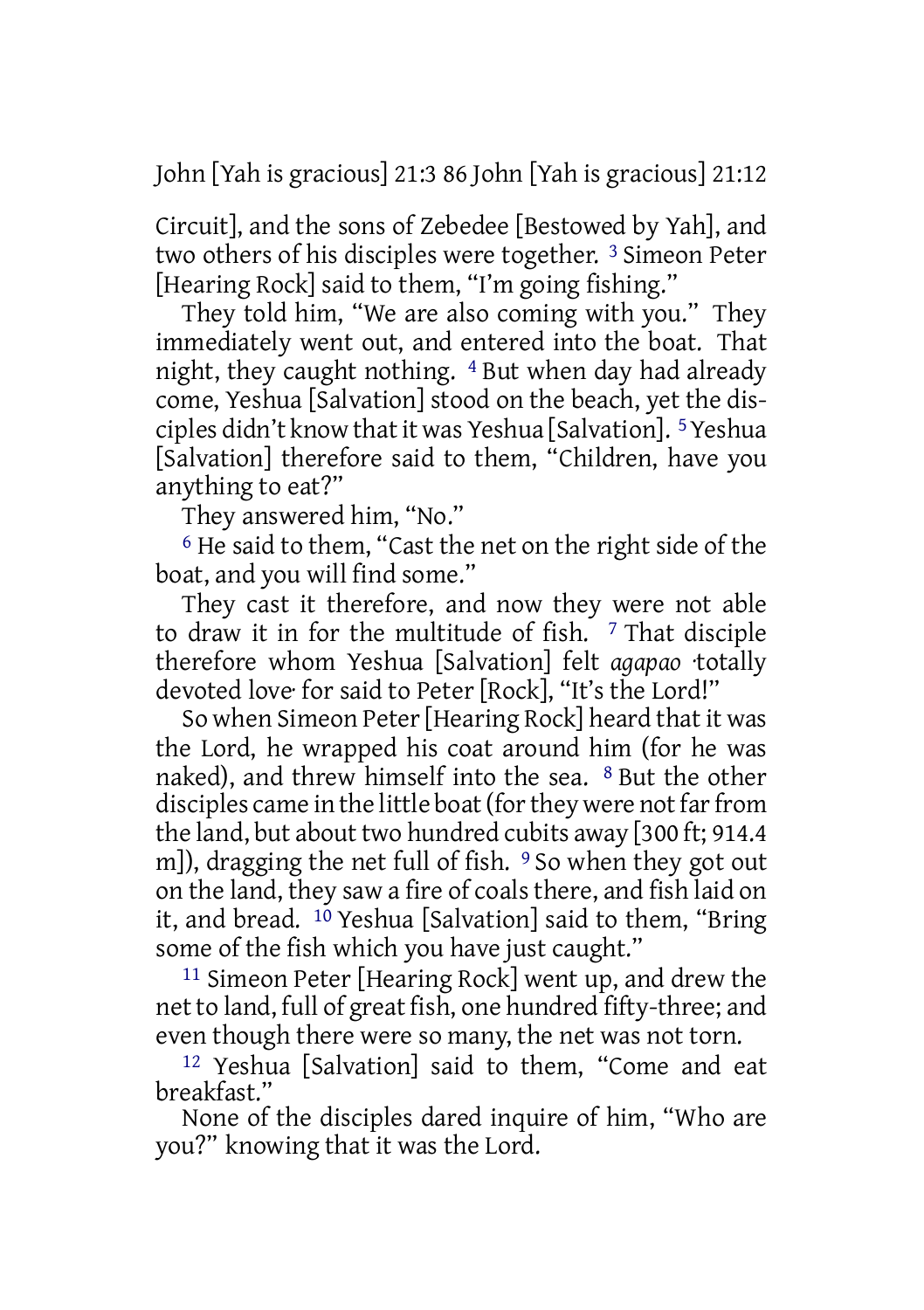John [Yah is gracious] 21:1387John [Yah is gracious] 21:20

13 Then Yeshua [Salvation] came and took the bread, gave it to them, and the fish likewise. 14 This is now the third time that Yeshua [Salvation] was revealed to his disciples, after he had risen from the dead. 15 So when they had eaten their breakfast, Yeshua [Salvation] said to Simeon Peter [Hearing Rock], "Simeon [Hearing], son of Jonah [Dove], do you have *agapao* ·totally devoted love· for me more than these?"

He said to him, "Yes, Lord; you know that I *phileo* ·affectionately love, have high regard for· you."

He said to him, "Feed my lambs." 16He said to him again a second time, "Simeon [Hearing], son of Jonah [Dove], do you have *agapao* ·totally devoted love· for me?"

He said to him, "Yes, Lord; you know that I *phileo* ·affectionately love, have high regard for· you."

He said to him, "Tend my sheep." 17 He said to him the third time, "Simeon [Hearing], son of Jonah [Dove], do you *phileo* ·affectionately love, have high regard for· me?"

Peter [Rock] was grieved because he asked him the third time, "Do you *phileo* ·affectionately love, have high regard for· me?" He said to him, "Lord, you know everything. You know that I *phileo* ·affectionately love, have high regard for· you."

Yeshua [Salvation] said to him, "Feed my sheep. <sup>18</sup> Most certainly I tell you, when you were young, you dressed yourself, and walked where you wanted to. But when you are old, you will stretch out your hands, and another will dress you, and carry you where you don't want to go."

19 Now he said this, signifying by what kind of death he would glorify God. When he had said this, he said to him, "Follow me."

20 Then Peter [Rock], turning around, saw a disciple following. This was the disciple whom Yeshua [Salvation]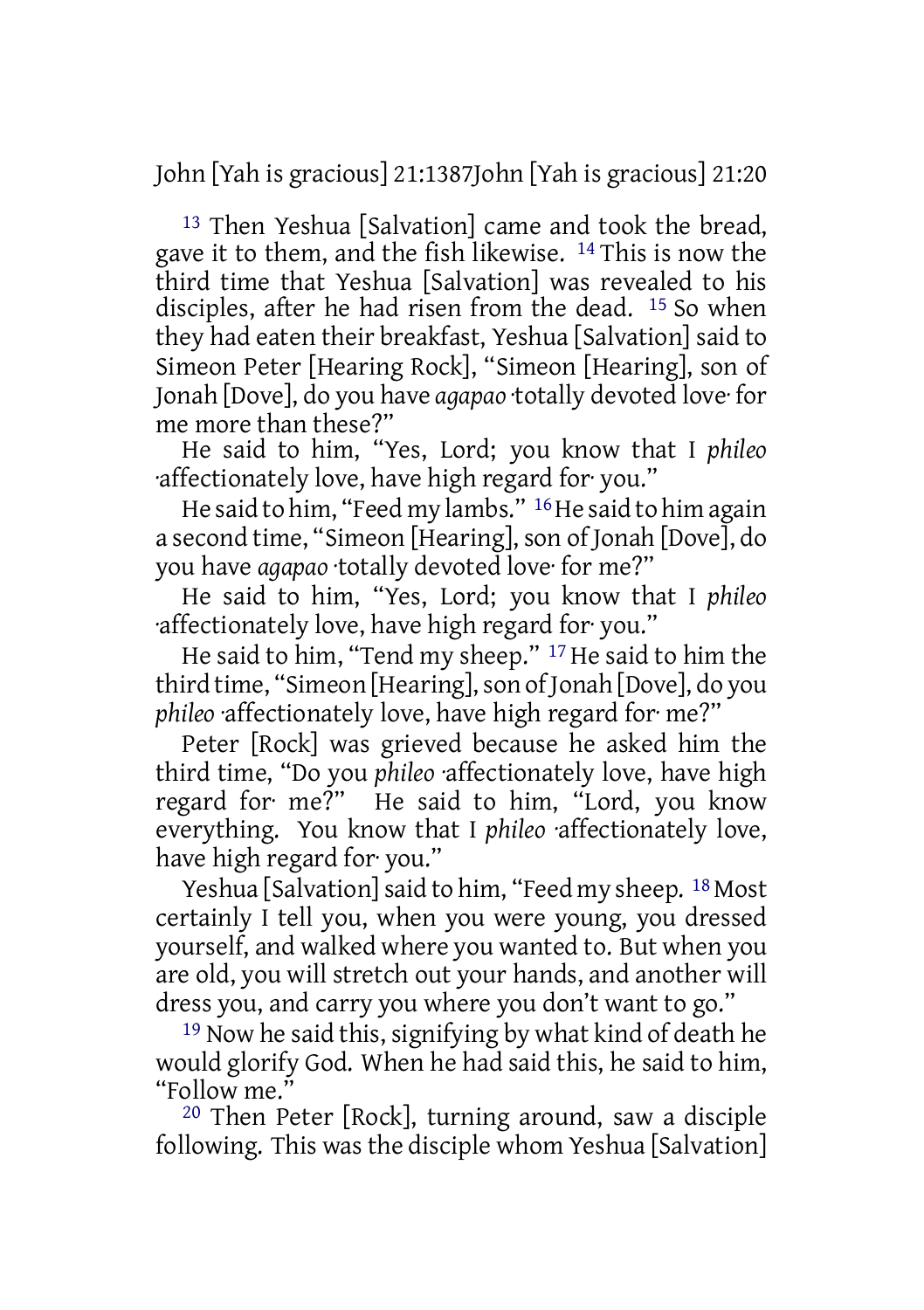John [Yah is gracious] 21:2188John [Yah is gracious] 21:25

felt *agapao* ·totally devoted love· for, the one who had also leaned on Yeshua [Salvation]'s chest at the supper and asked, "Lord, who is going to betray You?" <sup>21</sup> Peter [Rock] seeing him, said to Yeshua [Salvation], "Lord, what about this man?"

 $22$  Yeshua [Salvation] said to him, "If I desire that he stay until I come, what is that to you? You follow me." <sup>23</sup> This saying therefore went out among the brothers, that this disciple wouldn't die. Yet Yeshua [Salvation] didn't say to him that he wouldn't die, but, "If I desire that he stay until I come, what is that to you?" 24 This is the disciple who testifies about these things, and wrote these things. We know that his witness is true. <sup>25</sup> There are also many other things which Yeshua [Salvation] did, which if they would all be written, I suppose that even the world itself would not have room for the books that would be written.